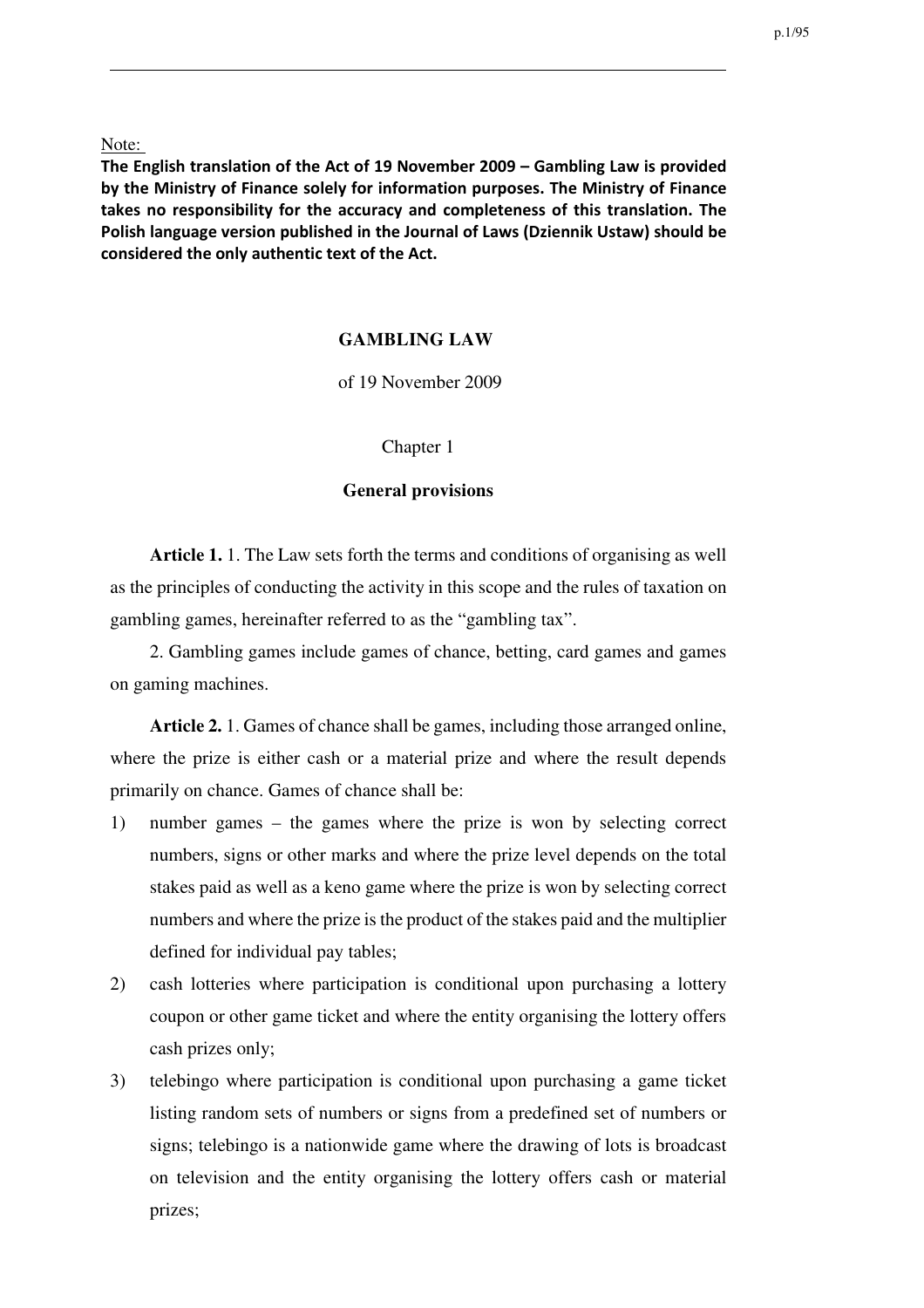- 4) cylindrical games where participation is conditional upon choosing numbers, signs or other marks and where the prize depends on the predefined stake-towinnings ratio with the result determined by means of a rotary device; or cylindrical games arranged online under the same rules;
- 5) (repealed)
- 6) dice games;
- 7) cash bingo where participation is conditional upon purchasing random sets of numbers from a predefined set of numbers and where the entity organising the game offers cash prizes only, the level of which depends on the total stakes paid;
- 8) raffle bingo where participation is conditional upon purchasing random sets of numbers from a predefined set of numbers and where the entity organising the game offers material prizes only;
- 9) raffle lotteries where participation is conditional upon purchasing a lottery coupon or other game ticket and where the entity organising the lottery offers material prizes only;
- 10) promotion lotteries where participation is conditional upon purchasing goods, services or other game ticket, whereby participation in the lottery is free and where the entity organising the game offers cash or material prizes;
- 11) audiotele lotteries where participation is conditional upon payable:
	- a) telephone connection,
	- b) short text messaging via the public telecommunications network.
	- 2. Betting shall be betting for cash or material prizes determined by guessing:
- 1) the results of a sports competition in which competitors are people or animals and where the participants pay stakes, while the prize depends on the total amount of stakes paid – sweepstake systems;
- 2) the occurrence of different events, including virtual events, where participants pay stakes and where the prize level depends on the stake-to-winnings ratio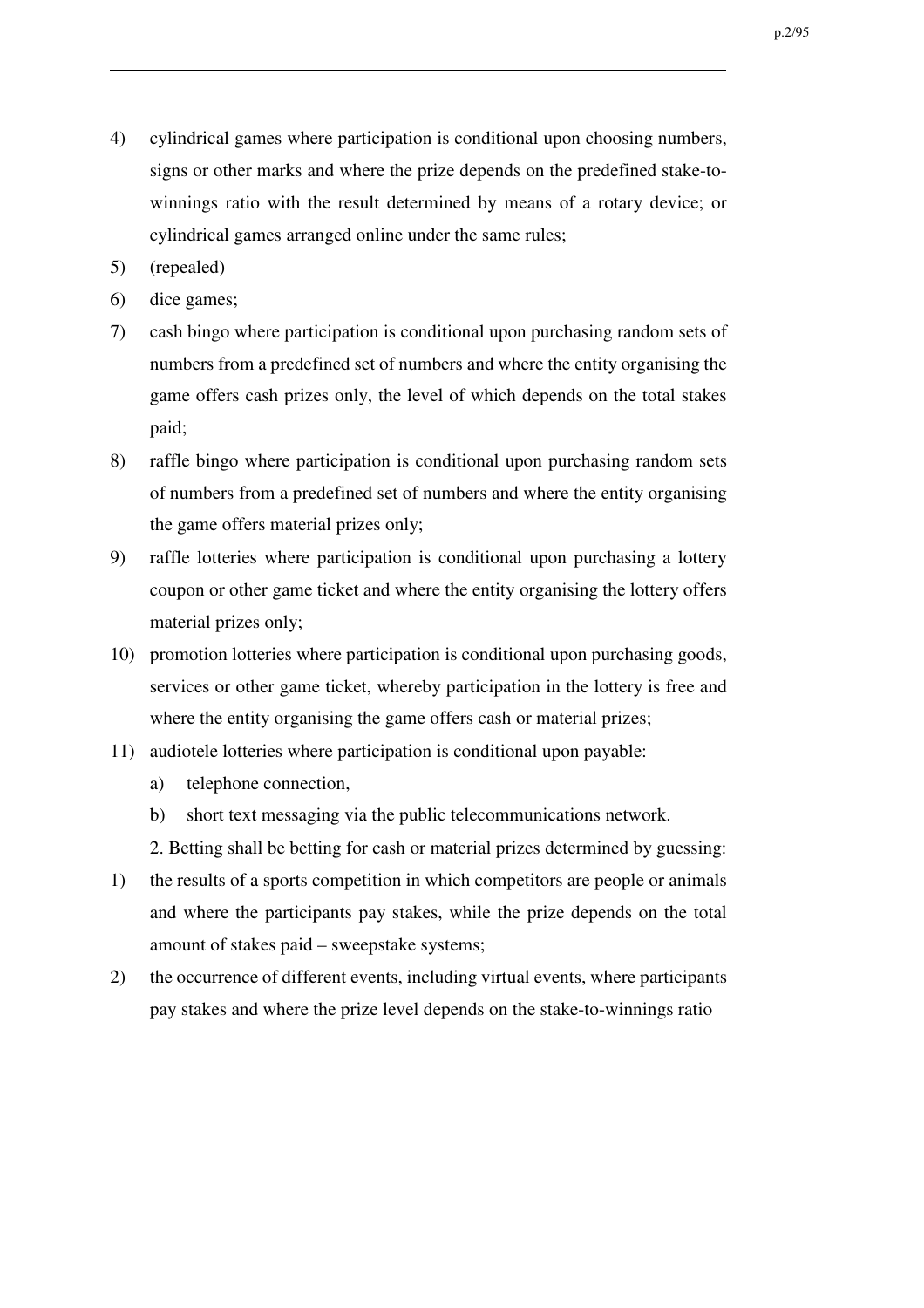agreed between the bookmaker and the stake payer – bookmaking services.

2a. Virtual events shall be computer-generated events related to sports competition of people or animals.

3. Games on gaming machines shall be games of chance that are played with the use of mechanical, electromechanical or electronic devices, including computer hardware and games corresponding to the rules of games on gaming machines arranged via Internet, where the prizes are either cash or material prizes and where the game contains an element of a chance.

4. A material prize in games on gaming machines shall be also a prize whereby the game can be continued without the need to pay the stake to participate in the game, or an option to start a new game by using the prize won in the previous game.

5. Games on gaming machines shall be also games of chance that are played with the use of mechanical, electromechanical or electronic devices, including computer hardware and games corresponding to the rules of games on gaming machines arranged via Internet for commercial purposes, in which a player has no possibility to win cash or material prizes but the game has features of a chance.

5a. Card games include black jack, poker and baccarat, as long as they are played in order to win cash or material prizes.

6. The minister competent for public finance shall resolve, by way of a decision, on request or on an ex officio basis, whether a given game or betting demonstrating the features referred to in sections 1 through 5a is a game of chance, a card game, betting or a game on gaming machines hereunder.

7. The request for issuing the decision referred to in section 6 should be accompanied by the description of a planned or implemented project, taking into account, in particular, the rules of its arranging, foreseen prizes, procedure related to selecting the winners and, in the case of a game on gaming machines, a technical test of a given gaming machine, conducted by an entity authorised to perform technical tests of gaming machines and gaming equipment, and in the case of games arranged via the Internet - the opinion confirming the rules and adequacy of the software used for the purpose of arranging such games. The minister competent for public finance may require that such documents are submitted by a party also in the proceedings conducted on an ex officio basis.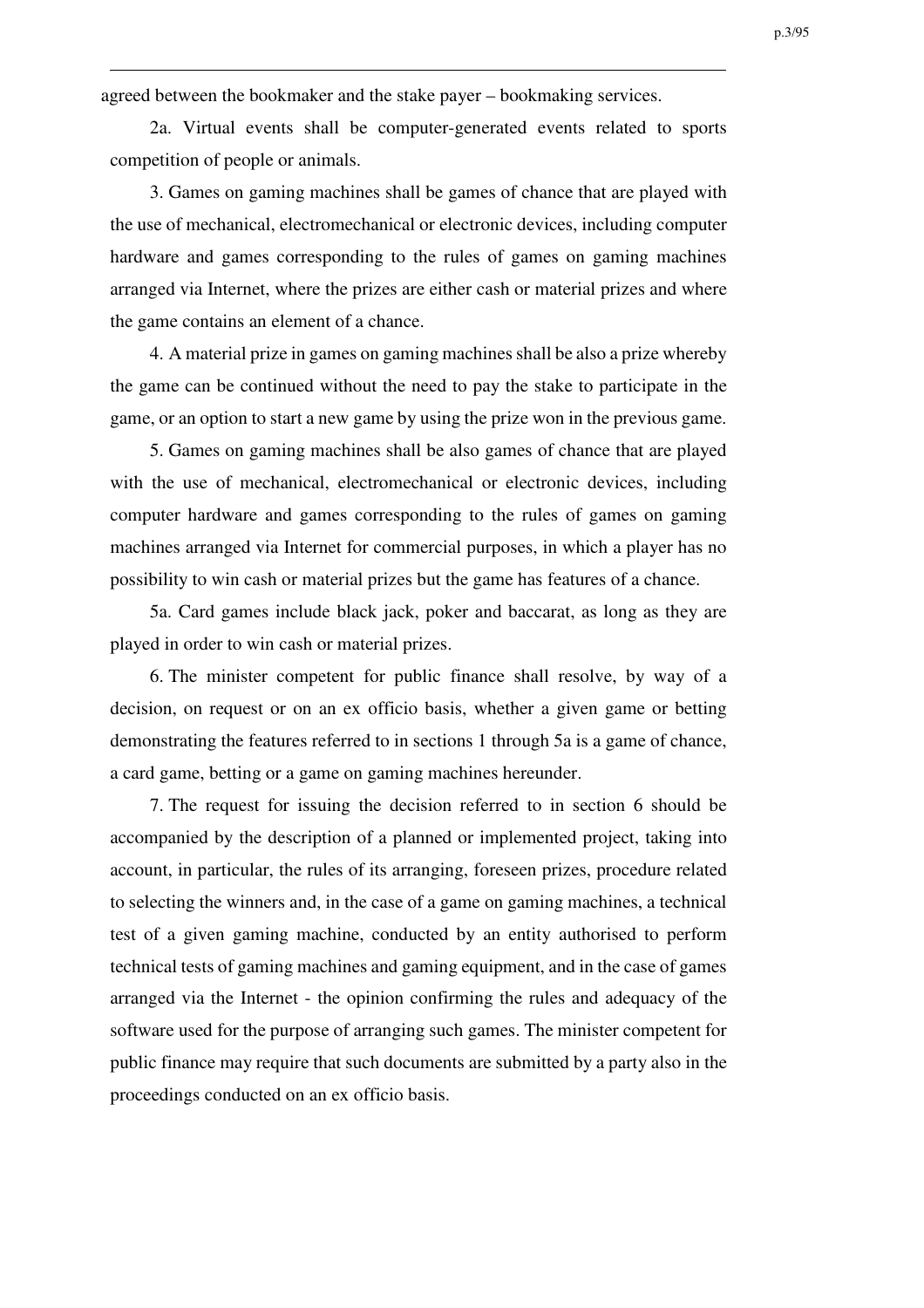7a. The decision referred to in section 6 shall not be issued if the nature of games on a given device has been determined as a result of control or procedural steps carried out in accordance with separate provisions by the National Revenue Administration bodies.

7b. The minister competent for public finance shall define, by way of a regulation, a template of the request for issuing the decision referred to in section 6, taking into consideration the need to ensure the uniformity of requests and the efficient implementation of tasks in this scope.

8. In order to improve the service of applicants and provide for fast proceedings, the minister competent for public finance may authorise, by way of a regulation, bodies reporting to it or supervised by it, to issue the decision referred to in section 6 on its behalf, simultaneously determining the local competence of authorised bodies and the scope of the authorisation.

**Article 3.** Arranging games of chance, betting, card games and games on gaming machines as well as conducting the activity in this scope is permitted under the relevant license, permit or notification.

**Article 4.** 1. Whenever in the Law reference is made to:

- 1) game centres it shall mean:
	- a) a casino as a separated place where cylindrical games, card games, dice games or games on gaming machines are organised under the approved regulations, where the minimum total number of 4 cylindrical games and card games organised and the number of gaming machines installed ranges from 5 to 70 machines,
	- b) a cash bingo hall as a separated place where the cash bingo is organised under the approved regulations;
	- c) a games arcade as a separated place where games on gaming machines take place under the approved regulations, where the number of gaming machines installed ranges from 3 to 50 machines;
- 2) a bet making point it shall mean a separated place where a sweepstake or bookmaking bets are accepted under the approved regulations;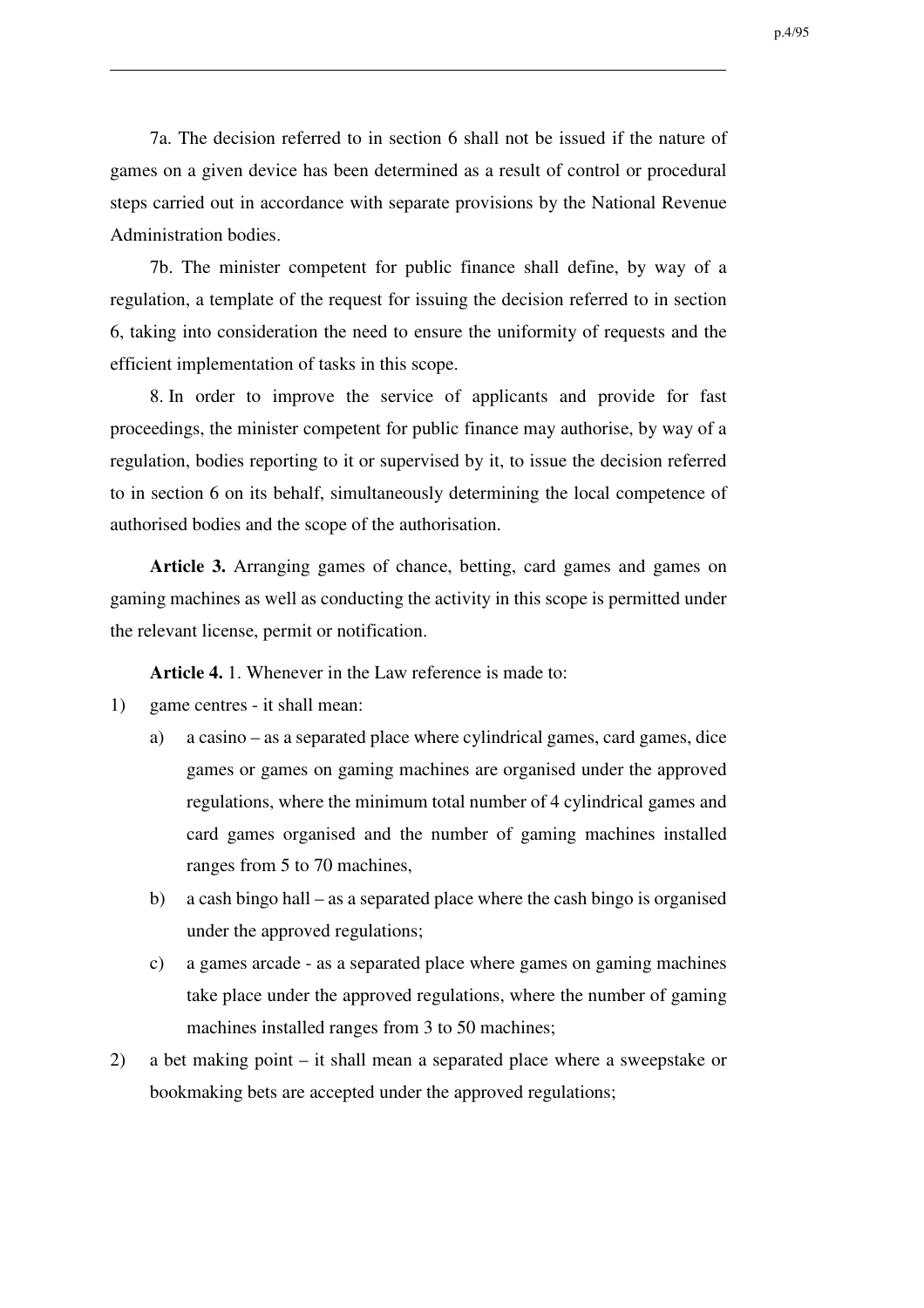- 3) a gaming machine it shall mean any equipment which can be used to carry out gambling games and equipment the performance of which affects the process of conducting the games;
- 4) a lottery drawing machine it shall mean a device used for determining results of a game in cash lotteries, audiotele lotteries, number games, promotion lotteries and raffle lotteries;
- 5) a separated place it shall mean a place with a limited entrance for persons below 18 ensuring the compliance with the regulations concerning advertising the gambling games.

2. (repealed)

**Article 5.** 1. The activity in the scope of number games, cash lotteries, telebingo and games on gaming machines outside the casino is covered under the state monopoly.

1a. The activity in the scope of number games and cash lotteries may be carried out in the form of participation in number games and cash lotteries arranged simultaneously in the territory of more than one state (multi-jurisdictional games).

1b. Arranging gambling games via the Internet, excluding betting and promotion lotteries is covered under the state monopoly.

1c. The state monopoly in the scope of games on gaming machines outside casinos is exercised in games arcades.

2. The Prime Minister who creates single-member companies of the State Treasury for this purpose, shall be responsible for exercising the state monopoly. Under the rules defined in the Act of 16 December 2016 on principles of state assets management (Journal of Laws item 2259), the Prime minister may indicate companies towards which the State Treasury powers referred to in Article 7(1) of the Act of 16 December 2016 on principles of state assets management are exercised by governmental administration bodies other than the Prime minister.

3. The competition and consumer protection regulations in the scope of competition protection shall not apply to pursuing the activity referred to in section 1.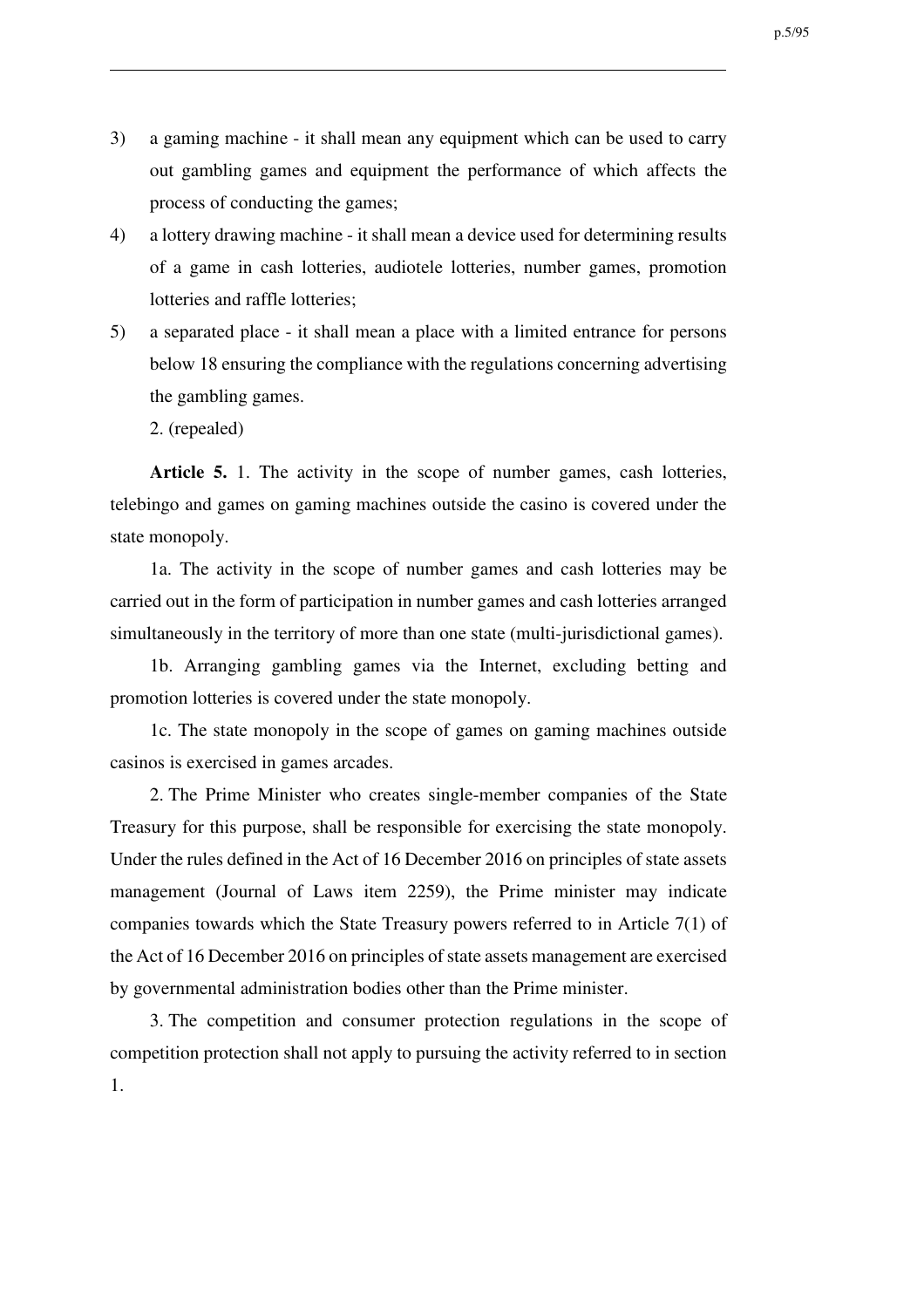**Article 6.** 1. The activity in the scope of cylindrical games, card games, dice games and games on gaming machines can be carried out upon obtaining a casino operating license, subject to Article 5(1) and (1b) and Article 6a(2).

2. The activity in the scope of cash bingo can be carried out upon obtaining a permit for operating a cash bingo hall.

3. The activity in the scope of betting can be carried out - in conformity with the permit granted - only in bet making points or via the Internet, upon obtaining a permit for arranging betting.

4. The activity in the scope set forth in sections 1 through 3 shall be carried out under the terms and conditions defined in the approved regulations and the license or permit granted, as well as those arising from the provisions of the Act.

5. The activity consisting in arranging gambling games in the scope set forth in sections 1 through 3 can be carried out only as a joint-stock company or a limited liability company established in the territory of the Republic of Poland, subject to Article 7a(1).

6. The stock (shares) in the companies referred to in section 5 can be purchased or taken up by:

- 1) a legal entity or a company without legal personality, established in the territory of a Member State of the European Union or a Member State of the European Free Trade Association (EFTA) – a party to the European Economic Area Agreement;
- 2) a natural person being a citizen of a Member State of the European Union or a Member State of the European Free Trade Association (EFTA) – a party to the European Economic Area Agreement.
	- 7. The provision of item 6 shall not apply to companies referred to in Article 7a(1).

**Article 6a.** 1. A poker game can be organised in casinos or outside casinos by entities arranging gambling games pursuant to a casino operating license granted, in the following way:

1) in a casino, if the poker regulations have been formerly accepted by the minister competent for public finance, and: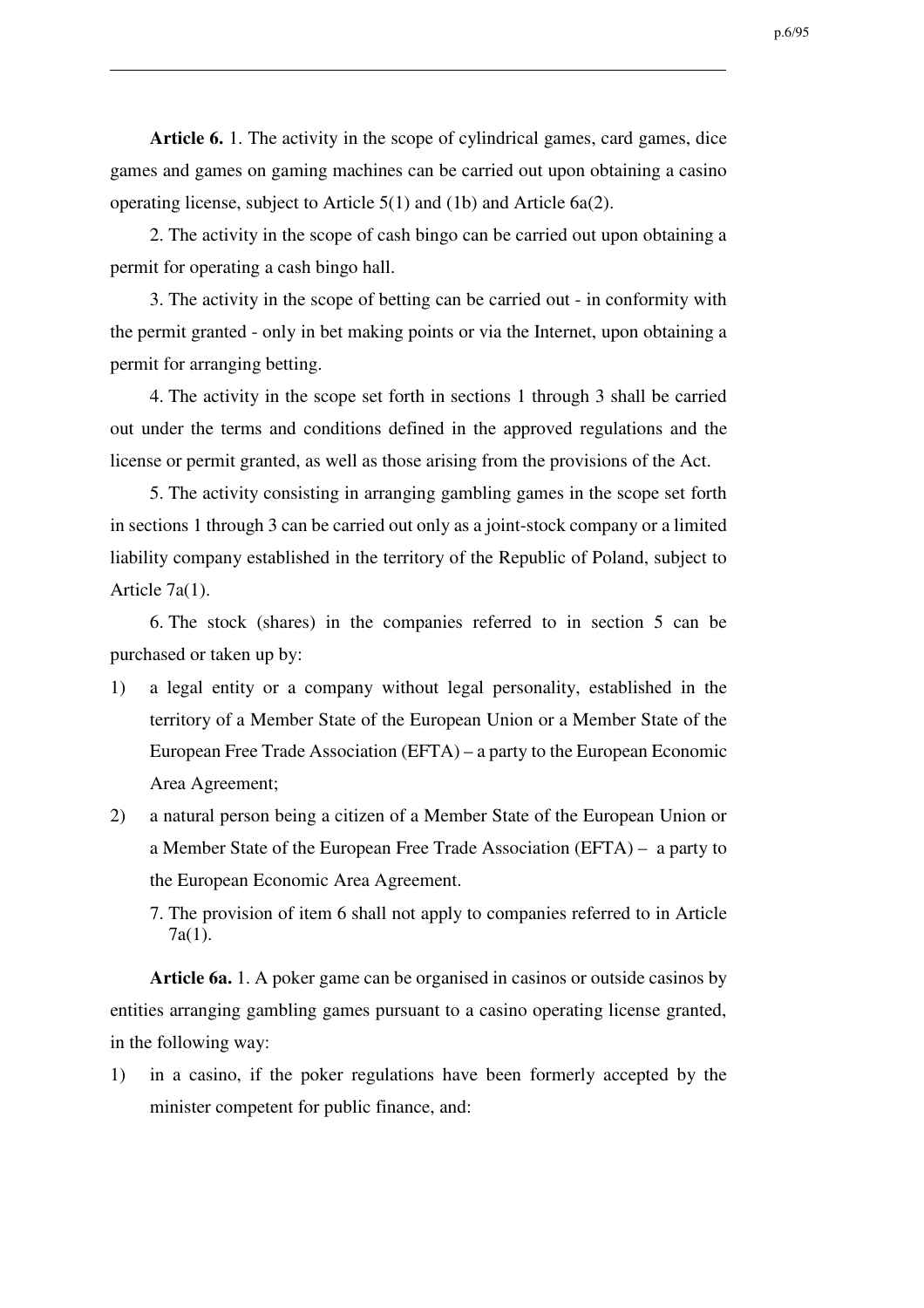- a) the game is conducted by an authorised employee and players play against the casino, or
- b) in the form of a poker tournament, if players play against each other and the number of participants amounts to at least 10 persons and the organisation of such a tournament has been notified to the director of the revenue administration regional office competent for the venue of arranging a poker tournament;
- 2) outside a casino, in the form of a poker tournament, if:
	- a) players play against each other and the number of participants amounts to at least 10 persons,
	- b) the organisation of such a tournament has been reported to the director of the revenue administration regional office competent for the venue of arranging a poker tournament,
	- c) the poker tournament regulations have been formerly accepted by the minister competent for public finance,
	- d) the entity arranging a poker tournament shall be bound to install the audiovisual system referred to in Article 15b(1) at the venue of game organisation.

2. A poker game may be arranged in the form of a poker tournament outside casinos by an entity not holding a casino operating license, if:

- 1) the prize is awarded in material form and the value of material prizes does not exceed 50% of the base amount referred to in Article 70;
- 2) the organisation of such a tournament has been notified to the director of the revenue administration regional office competent for the venue of arranging a poker tournament;
- 3) the regulations of a poker tournament outside a casino have been formerly accepted by the minister competent for public finance;
- 4) a poker game takes place in a separated place accessible only for adults invited by the organiser.

3. The notification referred to in section 2(2) shall comprise:

1) name, surname and residence address of a notifying person or name, address of registered office of a notifying entity;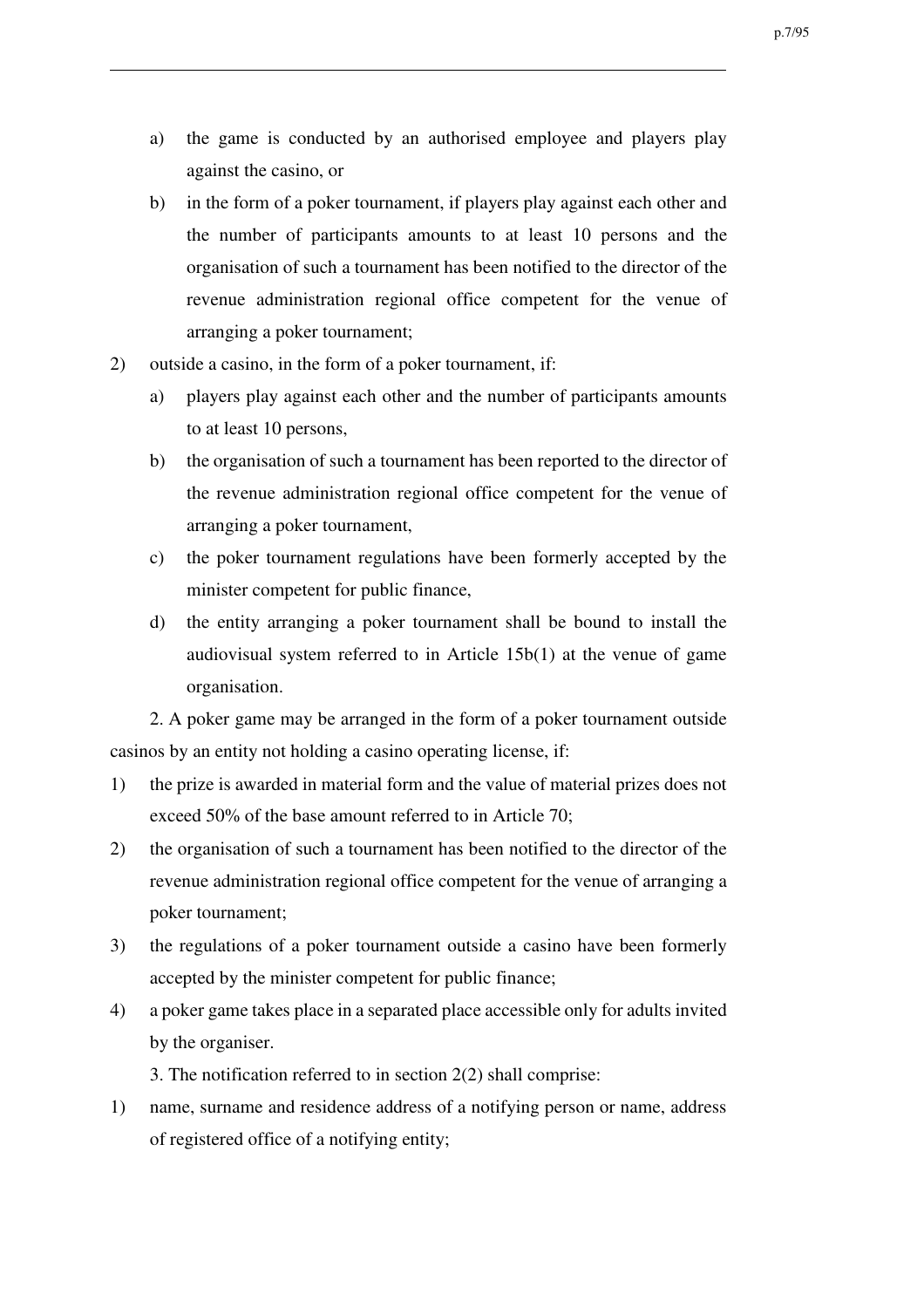- 2) name of poker tournament;
- 3) determining the scheduled time and venue of poker game arrangement;
- 4) expected number of participants;
- 5) measures undertaken to prevent access by minors.

4. A poker game in the form of a poker tournament outside a casino referred to in section 2 may be arranged by natural persons, legal persons or organisational units without legal personality.

5. Organisers of a poker tournament outside a casino, referred to in section 2, being natural persons or members of authorities of legal persons or organisational units without legal personality, must not be convicted by a final court verdict for an intentional fiscal offence.

6. An entity arranging a poker tournament under a granted a casino operating license shall be bound to provide the director of the revenue administration regional office competent for the venue of arranging the tournament, who was notified of the organisation of such a tournament, with detailed written information on persons who won prizes in the tournament and on the settlement of the gambling tax by the 25<sup>th</sup> day of a month following the month in which the tournament ended.

**Article 7.** 1. Raffle lotteries, raffle bingo games and promotion lotteries can be arranged by natural persons, legal entities or organisational units without legal personality under the permit granted.

1a. Raffle lotteries or raffle bingo games where the value of the prize pool does not exceed the base amount referred to in Article 70, may be arranged by entities listed in section 1 after their notification. The notification shall be made, at the latest, 30 days prior to the day of commencing such a game.

1b. Raffle lotteries or raffle bingo games where the value of the prize pool is higher than the base amount referred to in Article 70 and does not exceed a fifteenfold value of this amount, may be arranged by a non-profit organisation after their notification. The notification shall be made, at the latest, 30 days prior to the day of commencing such a lottery or game. The total prize pool in a raffle lottery or a raffle bingo game organised by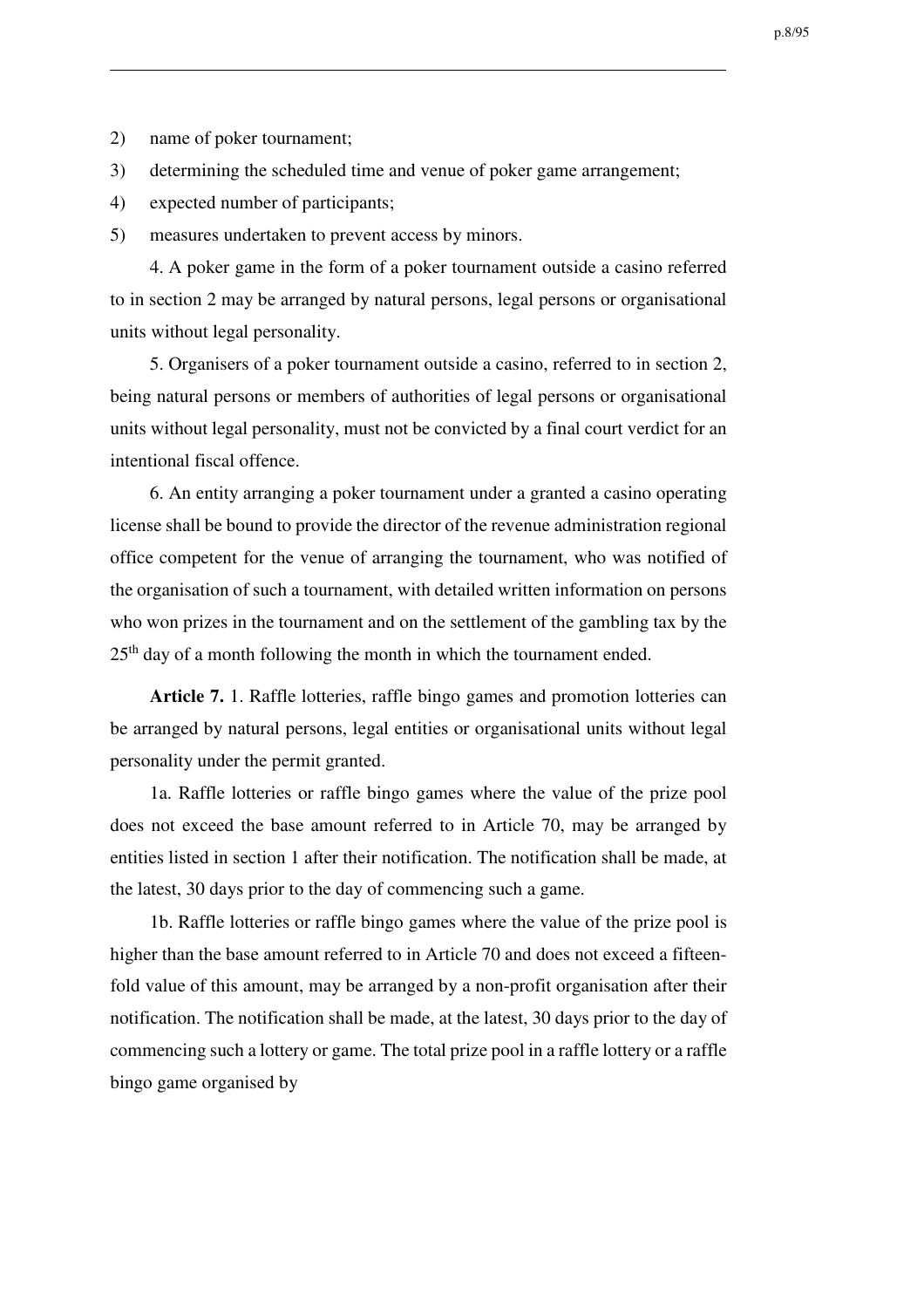by a non-profit organisation based on the notifications must not exceed a thirty-fold value of the base amount referred to in Article 70 over a calendar year.

2. Audiotele lotteries can be organised under the permit granted only by jointstock companies or limited liability companies established in the territory of the Republic of Poland, subject to Article 7a.

**Article 7a.** 1. Joint-stock companies or limited liability companies, or companies operating under the rules relevant for those companies, established in the territory of other Member State of the European Union or a Member State of the European Free Trade Association (EFTA) – a party to the European Economic Area Agreement, carrying out activity in the scope referred to in Article 6 (1–3) or in Article 7 (2), may carry out such activity in the territory of the Republic of Poland under the terms and conditions set forth in the approved regulations, a license or a permit granted as well as under the terms and conditions arising from the provisions of the Law, provided that they establish a representative or operate in the form of a branch.

2. A representative:

- 1) acts for and on behalf of the company referred to in section 1 before authorities competent for matters in the scope of gambling games;
- 1a) holds a mandate to conclude civil law agreements for and on behalf of the company referred to in section 1;
- 2) represents the company referred to in section 1 before authorities competent for matters in the scope of gambling tax;
- 3) keeps the documentation in Polish in the territory of the Republic of Poland, including the records related to the activity in the scope referred to in Article 6 (1–3) or in Article 7 (2).

3. The following persons carrying out economic activity in the territory of the Republic of Poland may act as a representative:

1) a natural person domiciled in the territory of the Republic of Poland who is able to communicate in Polish in the scope required to perform the obligations of a representative;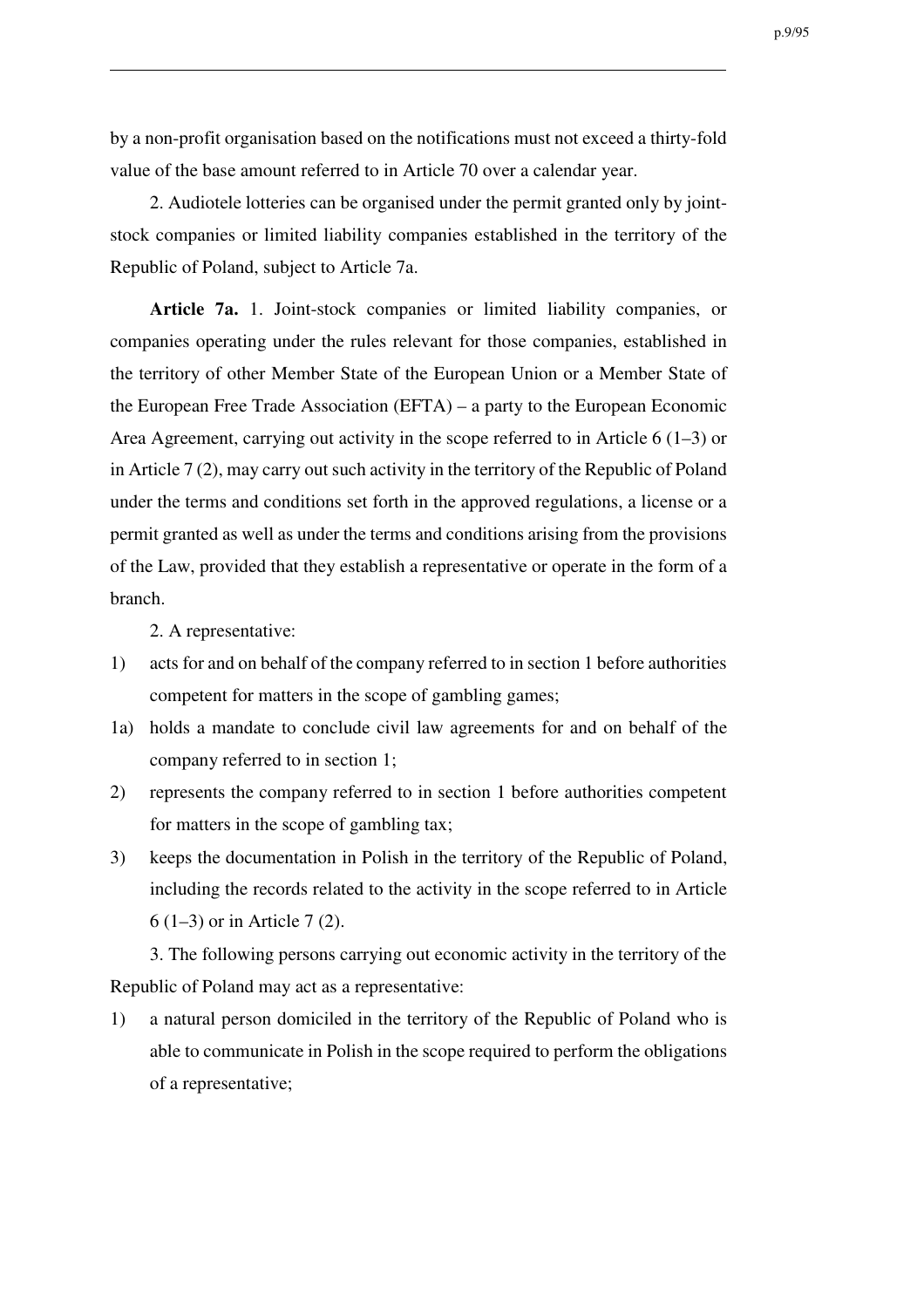2) a legal person or an organisational unit without legal personality, established in the territory of the Republic of Poland, with the management board consisting of at least one member who is able to communicate in Polish in the scope required to perform the obligations of a representative.

4. The terms and conditions set forth in Article 11, Article 12(1) and Article 34 (1)(2) and (3), respectively, shall apply to a representative.

5. A representative shall be established pursuant to a written agreement, containing in particular:

- 1) names of parties to the agreement and their addresses;
- 2) address for correspondence of a representative in the territory of the Republic of Poland, if different than the address referred to in section 1;
- 3) address in the territory of the Republic of Poland, where the documentation will be kept related to the activity in the scope referred to in Article 6 (1–3) or in Article  $7(2)$ ;
- 4) scope of authorisation going beyond the activities defined in section 2;
- 5) effective term of the agreement;
- 6) terms of termination of the agreement, including the procedure of handling the documentation kept related to the activity in the scope referred to in Article 6 (1–3) or in Article 7 (2).

6. If a representative ceases to meet the terms and conditions referred to in Article 11, Article 12(1) and Article  $34(1)(2)$  and (3), the company referred to in section 1 shall be bound to terminate the agreement with the representative immediately.

**Article 8.** Unless otherwise provided for by the Law, the provisions of the Tax Ordinance Act of 29 August 1997 (Journal of Laws of 2005 item 613, as amended) shall apply to the proceedings concerning the cases set forth herein.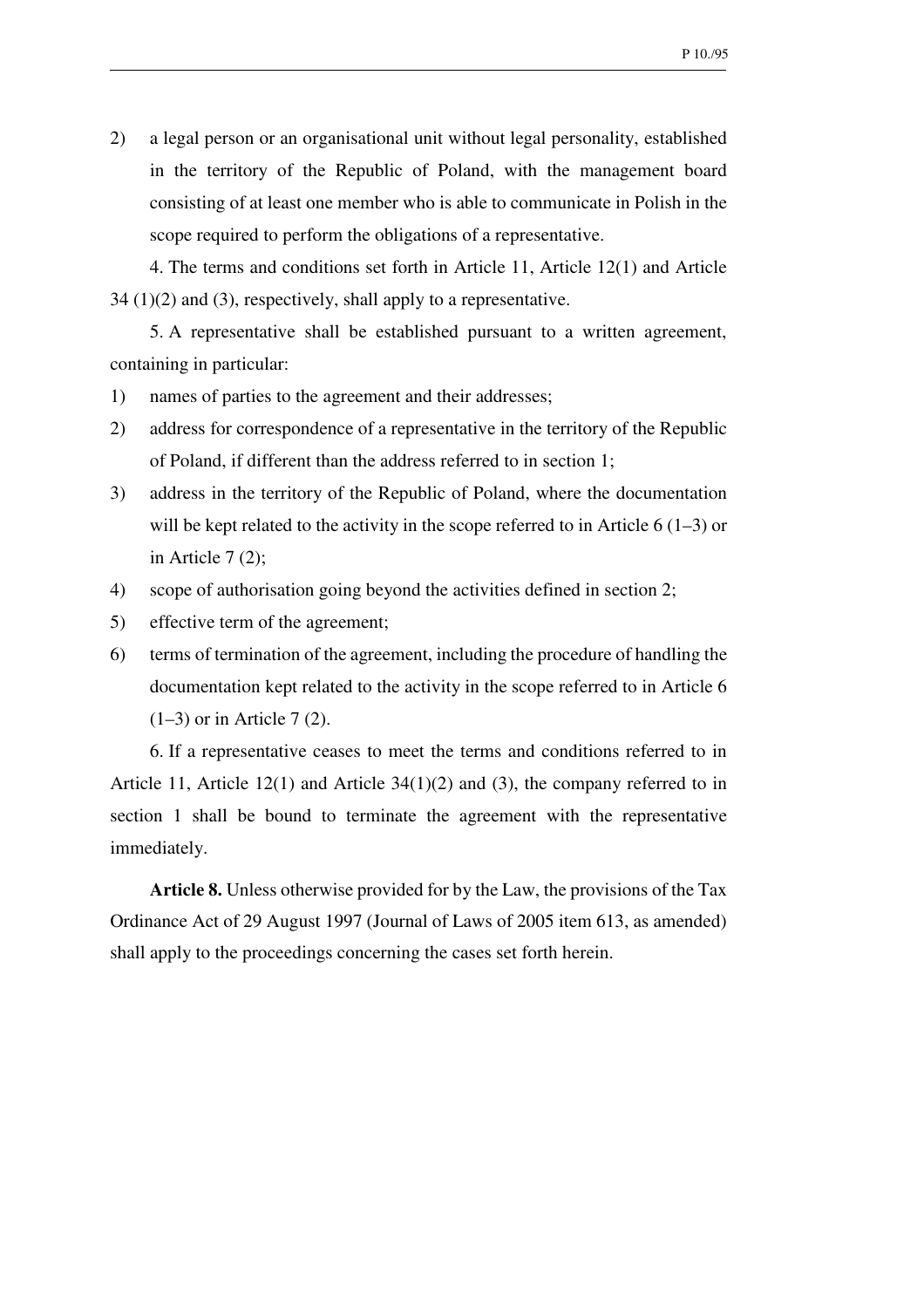## Chapter 2

## **Terms and conditions of arranging gambling games**

**Article 9.** 1. The arrangement of the games under the state monopoly shall be subject to the approval of regulations, including individual amendments thereto, by the minister competent for public finance.

2. The minister competent for public finance shall approve the regulations referred to in section 1 within 6 months of the day of submission of the regulations for approval.

**Article 10.** 1. The share capital of a joint-stock company or a limited liability company conducting the activity in the scope of:

- 1) games organised in a casino shall be at least PLN 4,000,000;
- 2) games organised in a cash bingo hall or a bet making point shall be at least PLN 2,000,000.

2. The companies referred to in section 1 shall not have preference stock (shares).

- 3. The provisions of section 2 shall not apply to single-member companies of the State Treasury.
- 4. The companies referred to in section 1 shall appoint supervisory boards.

5. A joint-stock company referred to in section 1 can issue registered shares only.

6. In the case of companies referred to in Article 7a, if the amount of the share capital is denominated in a foreign currency, its level after conversion into zloty shall not be lower than the amount indicated in section 1(1) and (2), respectively.

7. The conversion into zloty shall be performed according to the average exchange rate of a given foreign currency announced by the National Bank of Poland as at the last day of a month preceding the day of submission of the application for a casino operating license, a permit for operating a cash bingo hall or a permit for arranging betting.

**Article 11.** 1. The activity in the scope referred to in Article 6 (1) to (3) and in Article 7 (2) may be conducted, provided that:

1) no justified reservations exist regarding the security of the state, public order or safety of economic interests of the state as well as compliance with the provisions regulating counteracting money laundering and terrorist financing in relation to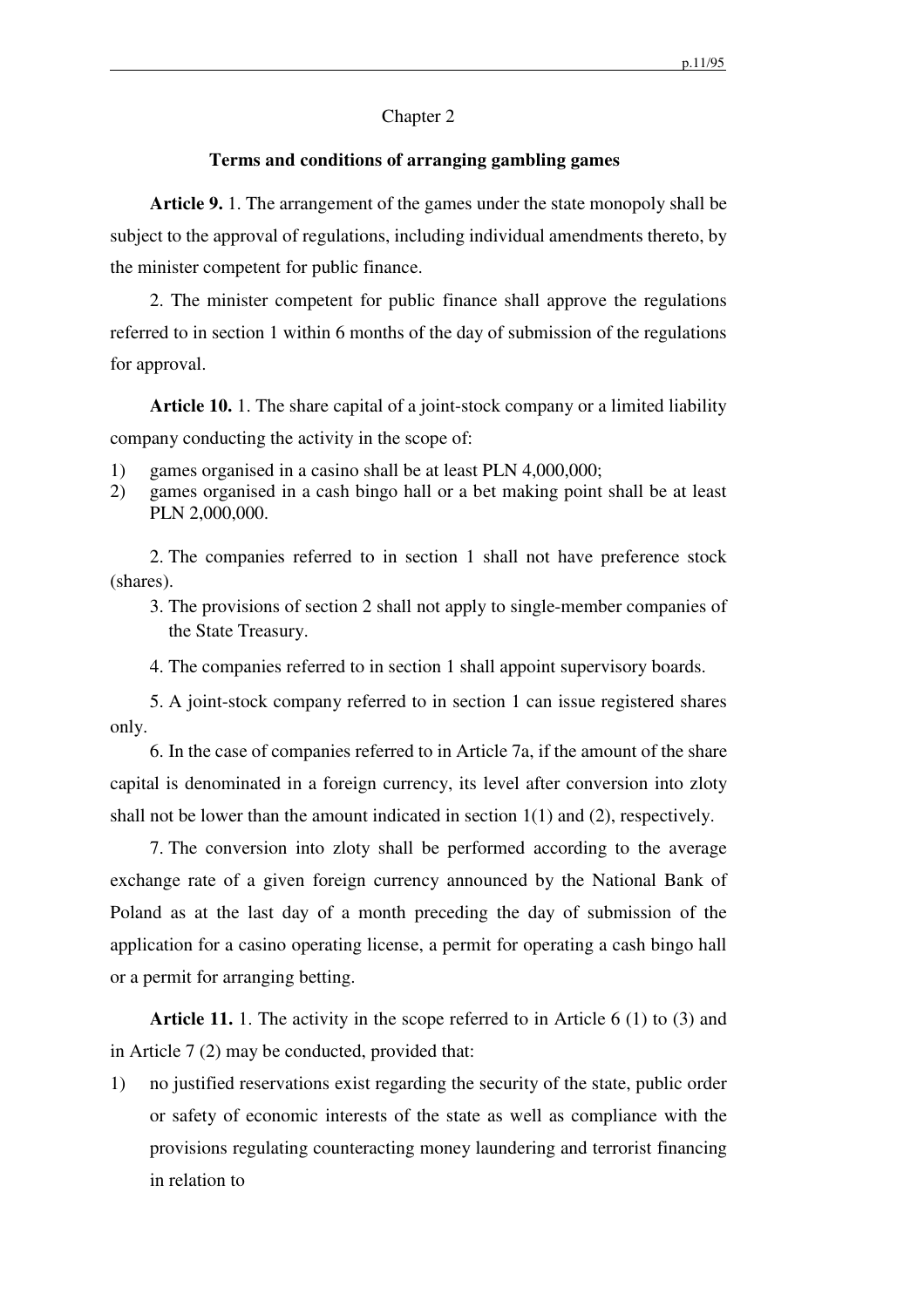the company or its shareholders (partners) holding stake (shares) in the value exceeding 10% of the share capital, or members of the management board, the supervisory board or the audit committee or proxies of the company who are natural persons, legal entities or companies without legal personality;

- 2) members of the management board, the supervisory board or the audit committee have Polish citizenship or a citizenship of a Member State of the European Union, a Member State of the European Free Trade Association (EFTA) – a party to the European Economic Area Agreement – or the Organisation for Economic Cooperation and Development, provided that this requirement shall not apply to companies referred to in Article 7a(1);
- 3) no proceedings are pending before the justice authorities of a Member State of the European Union, a Member State of the European Free Trade Association (EFTA) – a party to the European Economic Area Agreement against entities specified in section 1, concerning the offences related to money laundering and terrorist financing;
- 4) no license or permit granted to the company referred to in section 1 was revoked within 6 years preceding the date of submission of an application for a license or a permit for reasons set forth in Article 59(1)(2);
- 5) shareholders (partners) referred to in section 1 were not shareholders (partners) holding stake (shares) in the value exceeding 10% of the share capital of the company in the company whose license or permit was revoked within 6 years preceding the date of submission of an application for a license or a permit for reasons set forth in Article 59(1)(2);
- 6) members of the management board, the supervisory board or the audit committee, or proxies referred to in section 1 were not members of the management board, the supervisory board or the audit committee or proxies in the company whose license or permit was revoked within 6 years preceding the date of submission of an application for a license or a permit for reasons set forth in Article 59(1)(2).

2. The minister competent for public finance may request the General Inspector for Financial Information, the Head of the Internal Security Agency,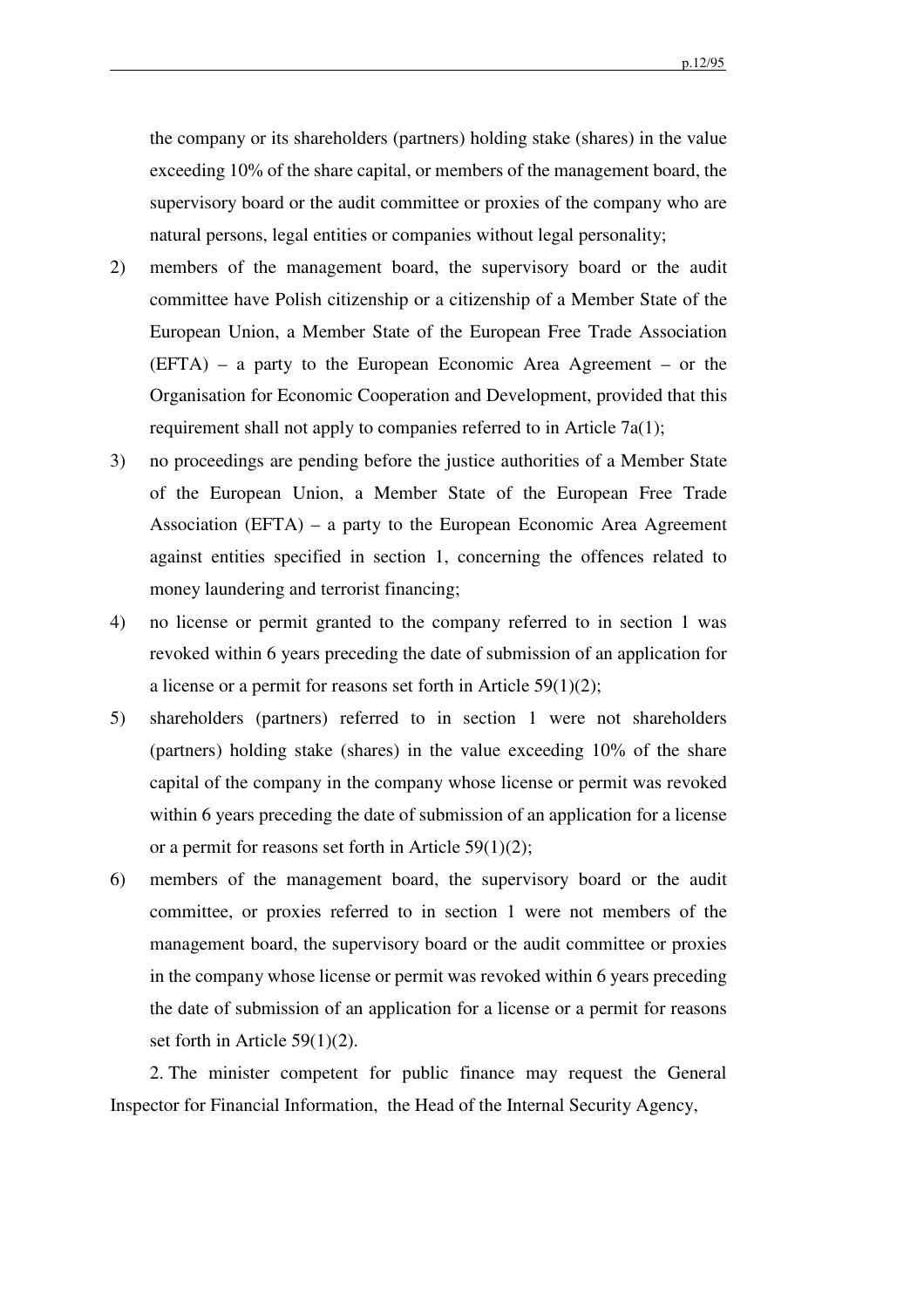the Head of the Central Anti-Corruption Bureau or the Commander-in-Chief of the Police to provide information whether any justified reservations exist regarding the security of the state, public order or safety of economic interests of the state as well as compliance with the provisions regulating counteracting money laundering and terrorist financing in relation to entities referred to in section 1(1).

3. The bodies referred to in section 2 shall provide information referred to in section 2 to the minister competent for public finance within two months following the day of receipt of the application.

**Article 12.** 1. Natural persons being shareholders (partners) of a company conducting the activity in the scope set forth in Article 6 (1) through (3), representing at least 10% of the share capital as well as members of the management board, the supervisory board or the audit committee, or proxies of the company shall have an impeccable reputation and, in particular, shall not be convicted of an intentional offence or intentional fiscal offence in the territory of a member state of the European Union.

2. Managers of an entity organising raffle lotteries or raffle bingo as well as persons representing such entity shall not be convicted of an intentional offence or intentional fiscal offence in the territory of a member state of the European Union.

3. Whenever requested by the authority granting a license or a permit, the persons referred to in sections 1 and 2 shall present a valid certificate stating that they have not been convicted of an intentional offence or intentional fiscal offence in the territory of a member state of the European Union.

4. The provisions of sections 1 through 3 shall apply, respectively, to nonresidents being natural persons who do not have a citizenship of a member state of the European Union, provided that, on request of the authority granting a license or a permit, such persons shall be bound to submit a valid certificate confirming that they have not been convicted of an intentional offence or intentional fiscal offence in the territory of a member state of the European Union indicated in the request. In addition, such persons shall submit relevant certified and valid certificates confirming that that they have not been convicted of an intentional offence or intentional fiscal offence.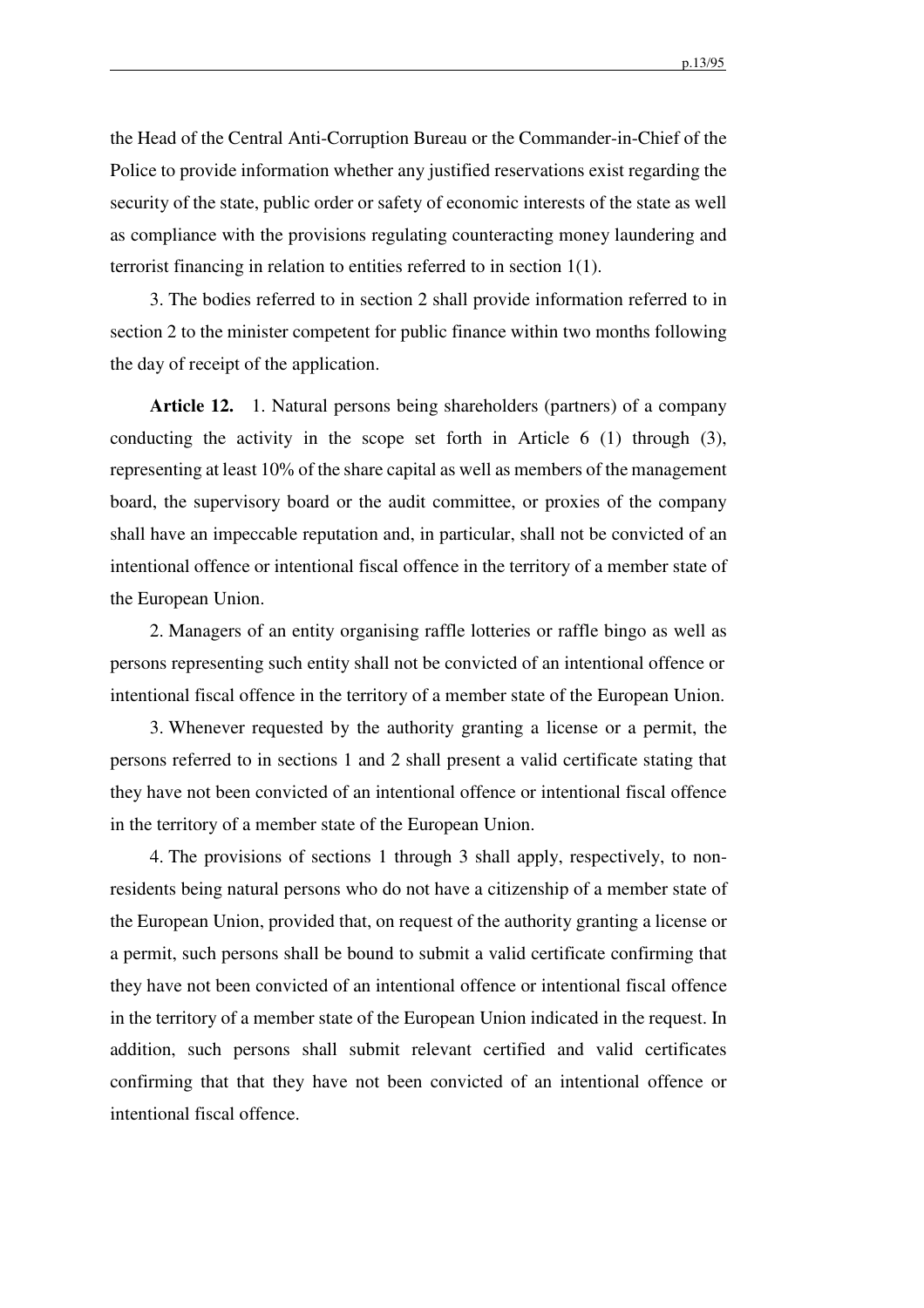issued by the competent authorities of the state whose citizens or permanent residents they are.

**Article 13.** Raffle lotteries, raffle bingo, promotion and audiotele lotteries can be organised as one-off national or local events in accordance with the approved regulations.

**Article 14.** 1. Arranging of cylindrical games, card games, including poker tournaments, dice games and games on gaming machines shall be permitted only in casinos under the terms and conditions set forth in the approved regulations and in the license or permit granted, as well as arising from the provisions of the Law, subject to sections 4 and 5.

2. Arranging of cash bingo game shall be permitted in cash bingo halls only under the terms and conditions set forth in the approved regulations and in the permit granted, as well as arising from the provisions of the Law.

3. Accepting bets shall be permitted - pursuant to the permit granted - at bet making points only or via the Internet under the terms and conditions set forth in the approved regulations and in the permit granted, as well as arising from the provisions of the Law.

4. Arranging of poker game shall be also permitted outside a casino, under the terms and conditions set forth in Article 6a exclusively.

5. A company referred to in Article 5(2) shall carry out the activities in the scope of gambling games under the terms and conditions set forth in the Law and in the approved regulations.

**Article 15.** 1. Casinos can be located in towns having up to 250 thousand inhabitants – 1 casino. The number of casinos permitted is increased by one per each new group of 250 thousand inhabitants. Nevertheless, the total number of casinos per province shall not exceed the number of one casino per each complete group of 650 thousand inhabitants of the province.

1a. Gaming machines can be installed in a games arcade:

1) on the area of a district in a number which is not higher than that arising from the ratio of one gaming machine per each new group of 1000 district inhabitants;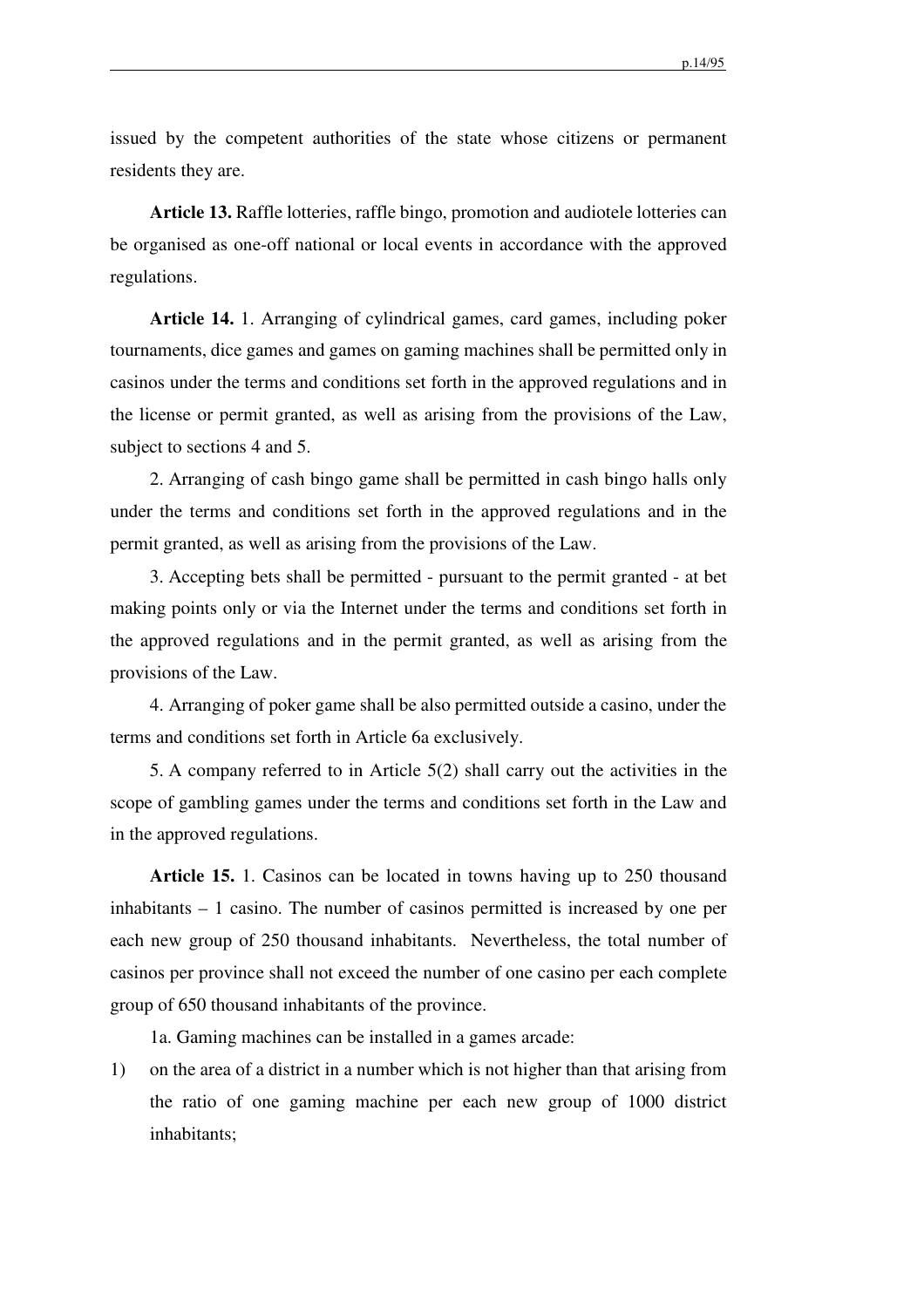2) On the premises located at the address where no cases of arranging games on gaming machines contrary to the provisions of the Law have been found over the last five years.

1b. The minister competent for public finance shall define, by way of a regulation, the principles of deploying games arcades across the area of a municipality, in particular, their minimum distance against educational establishments, religious worship sites and other gaming centre, taking into account the necessity to mitigate adverse social and economic effects of gambling.

1c. A prerequisite for arranging games on gaming machines in a games arcade is the approval of a games arcade location by the director of the revenue administration regional office competent for the planned location of such a games arcade. The director of the revenue administration regional office shall approve the location of a games arcade, by way of the relevant decision.

1d. In order to ensure the protection of game participants against adverse effects of gambling, an entity exercising the state monopoly in the scope of games on gaming machines shall be bound to implement the regulations of responsible gaming, comprising in particular:

- 1) the requirement to place the following information in visible way, in the games arcade:
	- a) information concerning the entity offering gambling games and the method to contact it,
	- b) regulations,
	- c) information concerning the ban on gaming by persons below 18,
	- d) information concerning the gambling-related risk,
	- e) names of institutions offering assistance to persons facing gamblingrelated problems,
- 2) procedure for verification of game participants' age over 18,
- 3) procedure for registration of a game participant as a prerequisite to commence and conduct the game,
- 4) mechanisms enabling game participants to control their activity in the games arcade,
- 5) mechanisms preventing game participants to continue the game after a game participant's financial resources have been exhausted,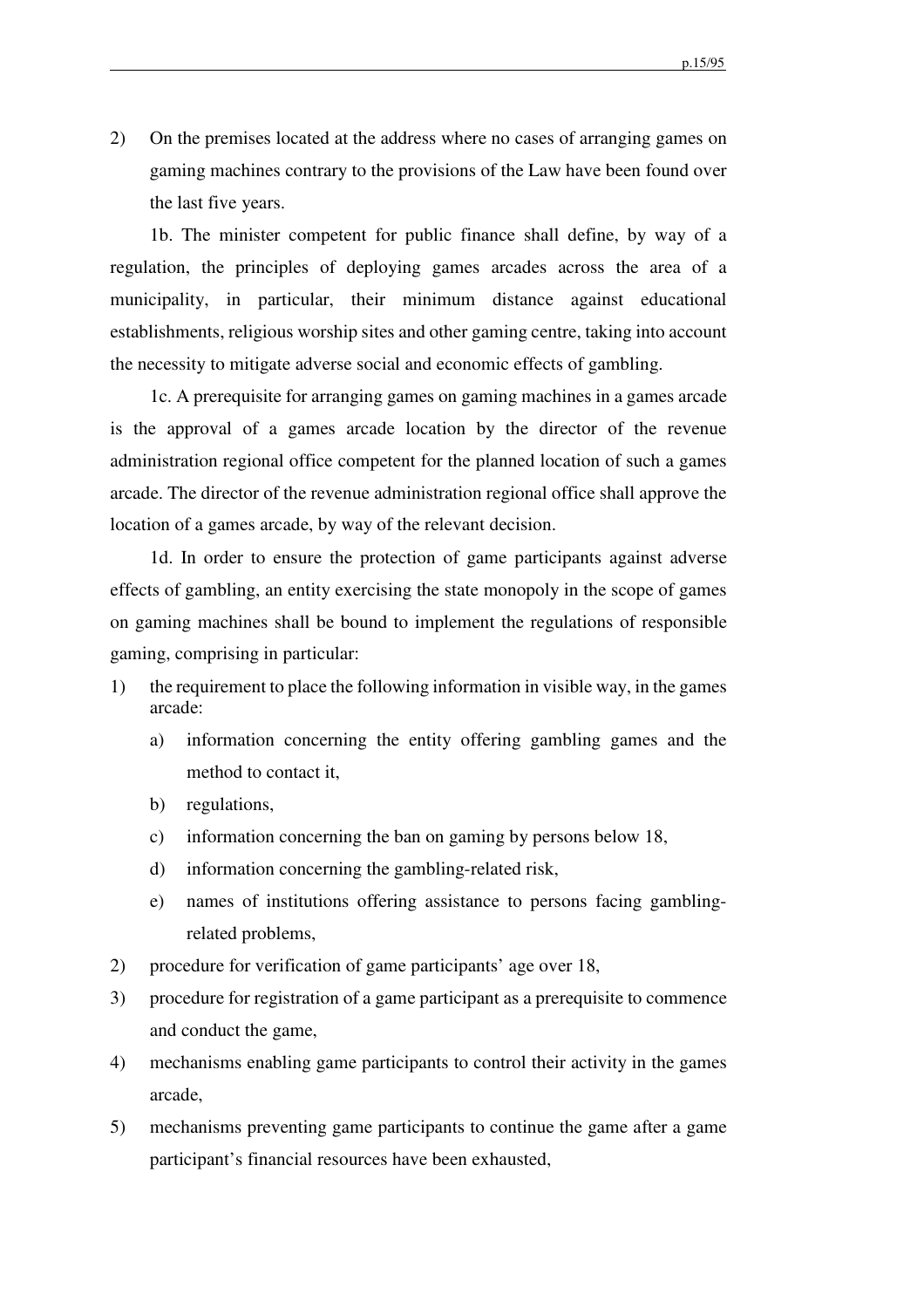- 6) assuring the protection of the minors while presenting commercial information in the games arcade;
- 7) procedure related to the verification of age of persons entering a games arcade,
- 8) placing information concerning the prohibition of entry by persons below 18 in front of an entrance to a games arcade.

1e. An entity exercising the state monopoly in the scope of games on gaming machines arranged in games arcades shall present draft regulations of responsible gaming to the minister competent for public finance for approval.

1f. The entity referred to in section 1e shall place the regulations of responsible gaming in the games arcade upon commencement of arranging games on gaming machines at the latest.

1g. The minister competent for public finance shall approve the regulations referred to in section 1d within 6 months of the day of submission of the regulations for approval.

2. Cash bingo halls can be located in towns having up to 100 thousand inhabitants – 1 hall. The number of cash bingo halls permitted is increased by one per each new group of 100 thousand inhabitants. Nevertheless, the total number of cash bingo halls per province shall not exceed the number of one cash bingo hall per each complete group of 300 thousand inhabitants of the province.

3. The number of inhabitants referred to in sections 1 - 2 shall be determined by the President of the Central Statistical Office as the actual population of a given town and province, as at 31 December of a year preceding the year during which the game operator applied for a casino operating license or a cash bingo hall operating permit.

4. Casinos can be also located on-board Polish seagoing passenger ships and Polish passenger ferries, provided that the game is carried out during the cruise and it is commenced not earlier than 30 minutes after departure from the harbour and finished not later than 30 minutes before arriving at the destination harbour.

**Article 15a.** 1. In gaming centres registration of visitors is carried out, at the expense of the game organiser. The registration is the prerequisite for visitors' entry into the gaming centre.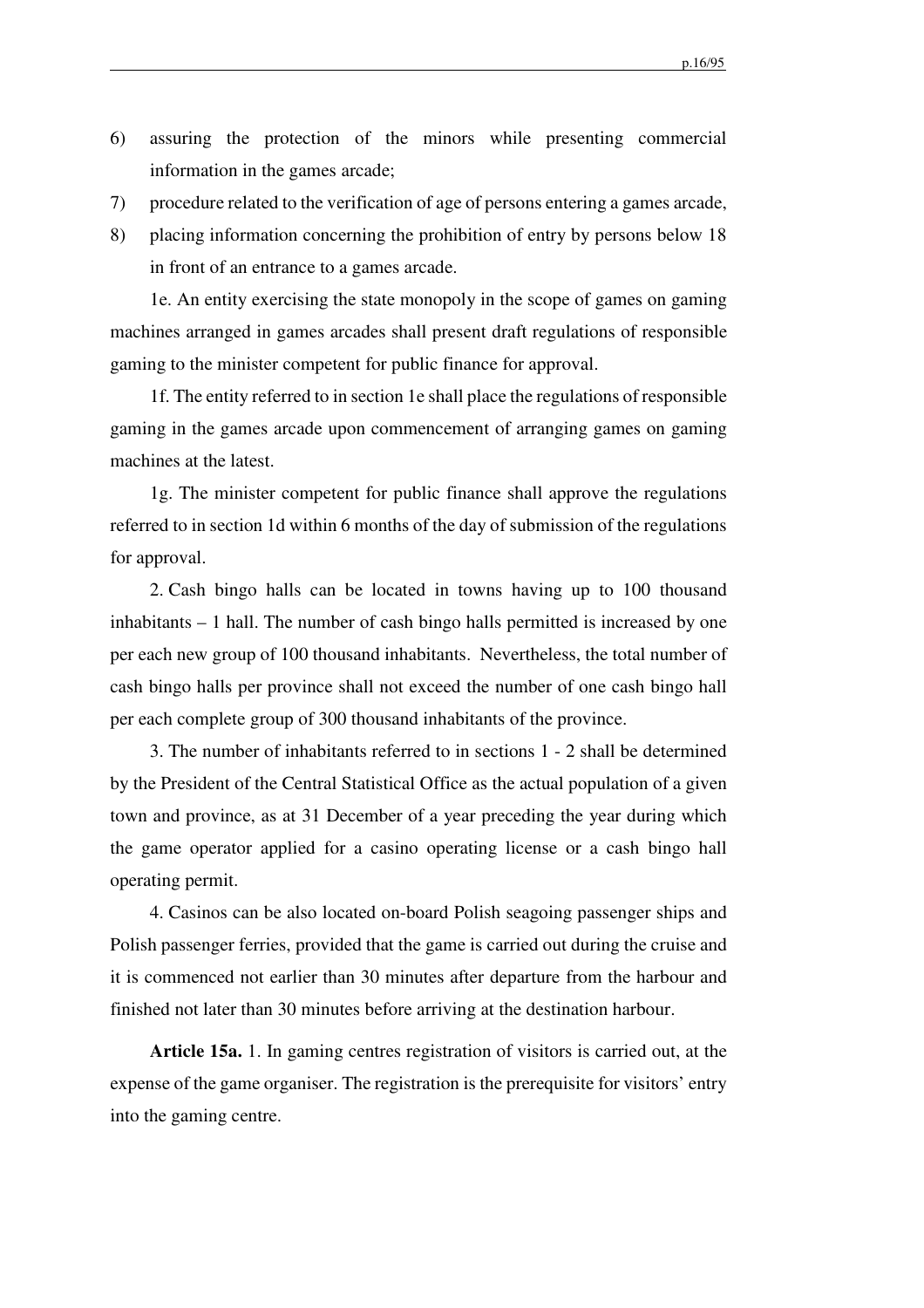p.17/95

2. In order to perform the registration, a gaming centre manager or a centre employee authorised by such manager check the identity of gaming centre visitors on the basis of a document confirming their age and identity.

3. The registration of visitors comprises checking and registering of the date and hour of a visitor's entry into the gaming centre in the visitors' registry, including personal data comprising:

1) name and surname;

2) type and number of a document confirming the age ad identity;

3) PESEL number and in case of its absence - the date of birth;

4) address of residence;

5) citizenship.

4. A gaming centre visitor shall receive a single-entry card confirming the registration.

5. The data included in the visitors' registry shall be made available exclusively to officers of the customs and tax control service and the police, game participants reporting complaints - to the extent pertaining to those participants, as well as to the court and the prosecutor, in connection with pending proceedings. The data shall be made available free of charge.

6. The data included in the visitors' registry shall be stored over a period of 3 years, accrued from the end of the calendar year in which the registration was made.

**Article 15b.** 1. An entity conducting activity in the scope of games arranged in a casino or in a games arcade shall be bound to install an audiovisual game control system in a casino or in a games arcade, intended for the control of the gaming process and procedure, including enabling the verification of the accuracy of game results accuracy, settlement of tokens and cash, issuing certificates of the prize won and keeping the register of prizes paid (handed out) as well as resolving any doubts related to game arrangement and ensuring a possibility to control and verify persons entering a casino or a games arcade with the use of an audiovisual signal recording.

2. The record of the audiovisual signal shall be made available exclusively to officers of the customs and tax control service, game participants reporting complaints - to the extent pertaining to those participants, as well as to the court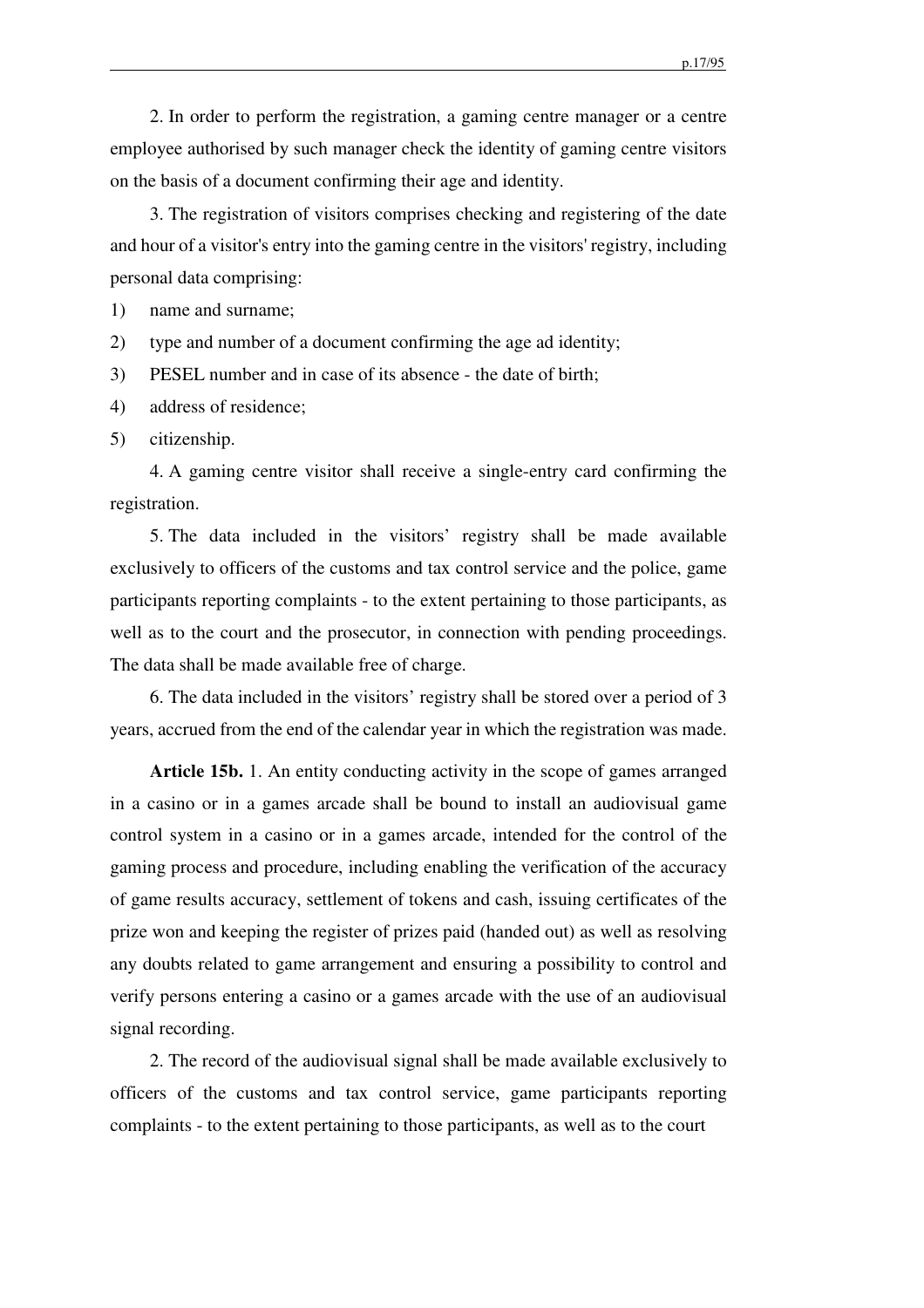and the prosecutor, in connection with pending proceedings. The data shall be made available free of charge.

3. The record of the audiovisual signal shall be stored over a period of 3 years, accrued from the end of the calendar year in which the record was performed.

4. The record of the audiovisual signal should be durable and clear. The method of performing the record of the audiovisual signal and its storage should protect the recording against destruction, modification and concealing.

5. The minister competent for public finance shall determine, by way of a regulation, detailed terms and conditions of installation and use of the system referred to in section 1, taking into account, in particular, the need to provide a possibility to reconstruct the process of each game.

**Article 15ba.** 1. An entity exercising the state monopoly in the scope of games on gaming machines arranged in games arcades keeps an ICT system registering and archiving:

- 1) data related to contributed stakes and prizes paid in games on gaming machines arranged in games arcades,
- 2) game process in games on gaming machines arranged in games arcades,
- 3) location and accuracy of gaming machine performance,
- 4) data on gaming machines, including information on failures and interventions in the gaming machine,

– hereinafter referred to as the "registering system".

2. The information referred to in section 1 shall be registered and archived in real time.

3. Gaming machines are adjusted and connected to the registering system as of the day of commencement of activity in the scope of games on gaming machines arranged in games arcades by an entity referred to in section 1.

4. The data referred to in section 1 shall be stored over a period of 5 years, accrued from the end of the calendar year in which their archiving was performed.

5. An entity referred to in section 1 shall make the registering system fully available free of charge and provide information referred to in section 1 in real time to the minister competent for public finance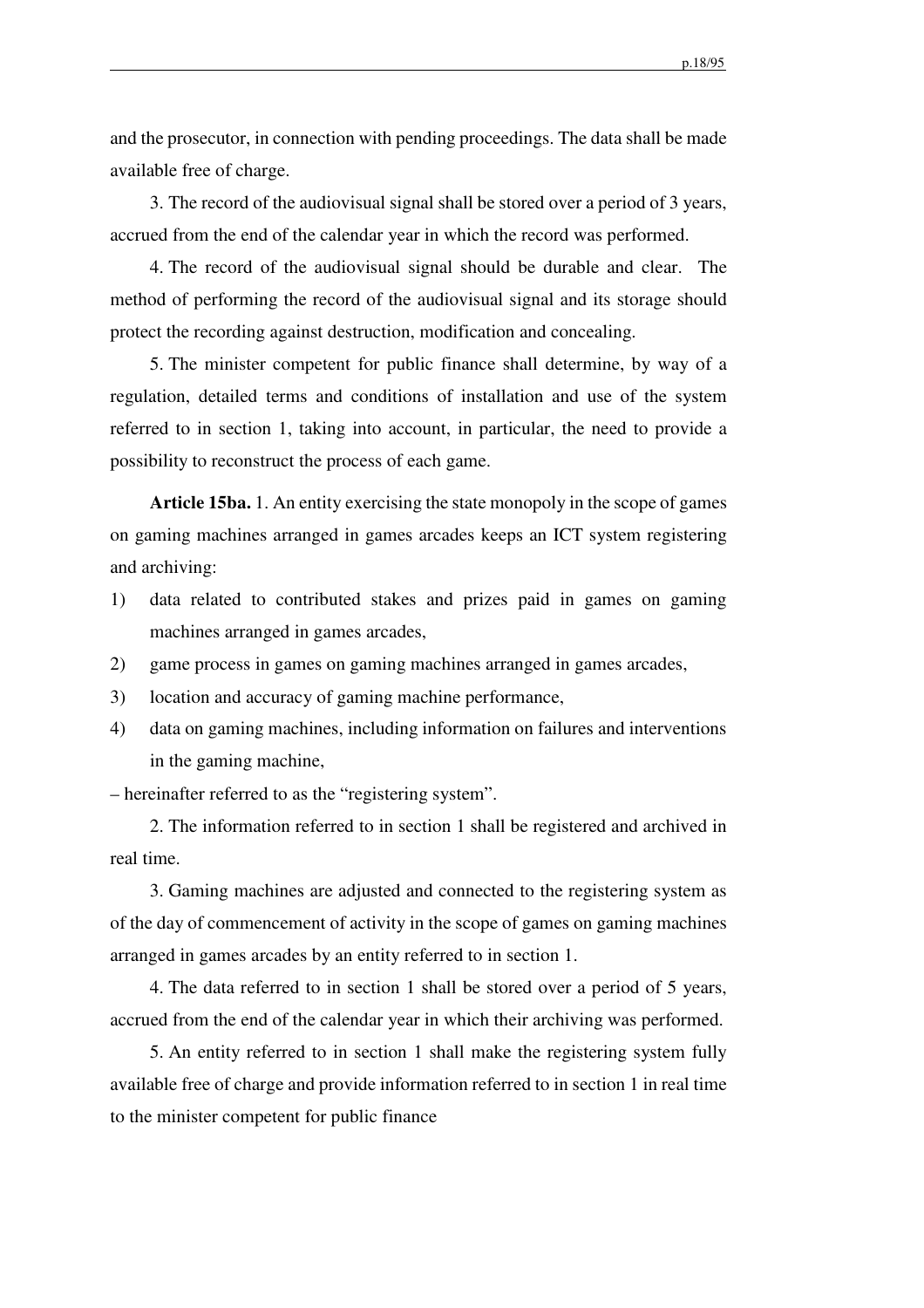p.19/95

and a body of the National Revenue Administration designated by it, as of the day of commencement of the activity.

6. The minister competent for public finance may designate, by way of a regulation, a body of the National Revenue Administration to which the registering system is made available by an entity exercising the state monopoly in the scope of games on gaming machines arranged in games arcades, taking into account the organisational and technical capacity of such a body ensuring the efficient performance of the task.

7. The minister competent for public finance shall determine, by way of a regulation, the specific terms and conditions of operation and performance of the registering system, taking into account the need to ensure an adequate control over the activity in the scope of games on gaming machines arranged in games arcades.

**Article 15c.** A gaming centre should be equipped with reserve power supply sources, independent of the generally available network as well as anti-interference installations providing for a continuous and uninterrupted game process.

**Article 15d.** 1. In the case of arranging gambling games via the Internet, the equipment processing and archiving data concerning such gambling games as well as their participants should be installed and stored in the territory of a Member State of the European Union or a Member State of the European Free Trade Association (EFTA) – a party to the European Economic Area Agreement.

2. An entity arranging gambling games via the Internet may use only a website with the top level national domain assigned to Polish websites for the purpose of game arrangement.

3. An entity arranging gambling games via the Internet shall be bound to archive in real time any data associated with a gambling game arranged, in an archiving device deployed in the territory of the Republic of Poland, or a Member State of the European Union or a Member State of the European Free Trade Association (EFTA) – a party to the European Economic Area Agreement, including any data exchanged between such an entity and a participant of gambling games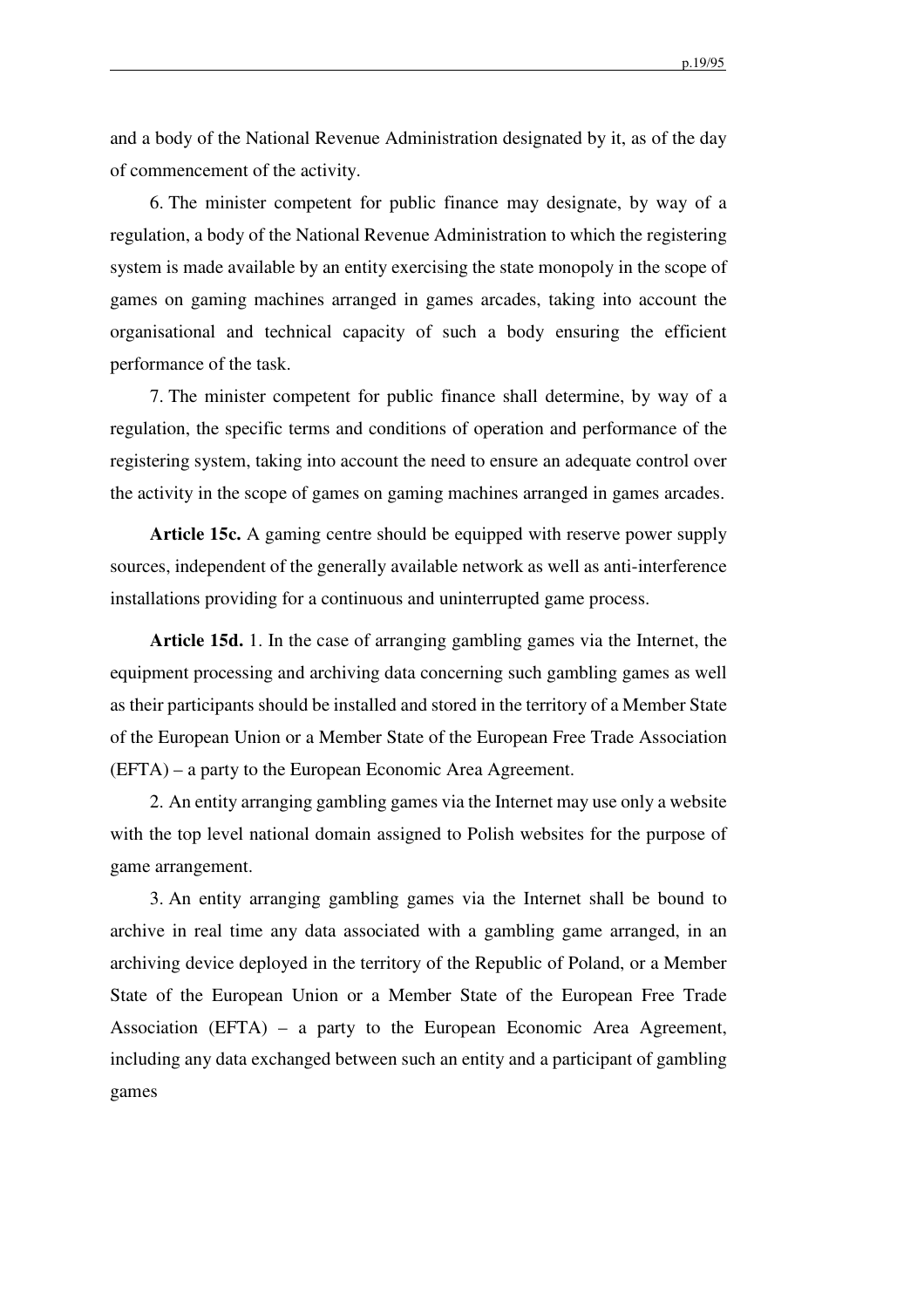allowing for determination of the process and result of gambling games and conducted transactions arising from such games as well as data required for identification of a gambling game participant.

4. An entity arranging gambling games via the Internet shall be bound to provide access, including remote access, of the National Revenue Administration bodies to the data referred to in section 3, stored in an archiving device and, to that end, to make available adequate tools and software ensuring data security.

5. The access referred to in section 4 should enable reading, copying and processing of data copied.

6. An entity arranging gambling games via the Internet shall ensure the security of data archived and made available.

7. The data referred to in section 3 shall be stored over a period of 5 years, accrued from the end of the calendar year in which their archiving was performed. After the lapse of this period, an entity arranging gambling games via the Internet shall delete the data.

8. The minister competent for economy may define, by way of a regulation:

- 1) method to be used for data archiving, including the requirements regarding archiving devices and their software, taking into account the need to ensure the security, integrity and completeness of data stored and made available as well as a possibility to acquire them, with a breakdown into gambling games carried out on various websites and under individual permits;
- 2) range of data an entity arranging gambling games via the Internet shall be bound to archive, taking into account the need to ensure adequate control and counteract fraud as well as provide for the verification of compliance of such entity with the provisions governing this type of activity.

**Article 15e.** An entity arranging gambling games via the Internet which holds a license or a permit, or which has notified the organisation of such games, shall be bound to conduct payment transactions within the meaning of the Act of 19 August 2011 on payment services (Journal of Laws of 2016 items 1572 and 1997),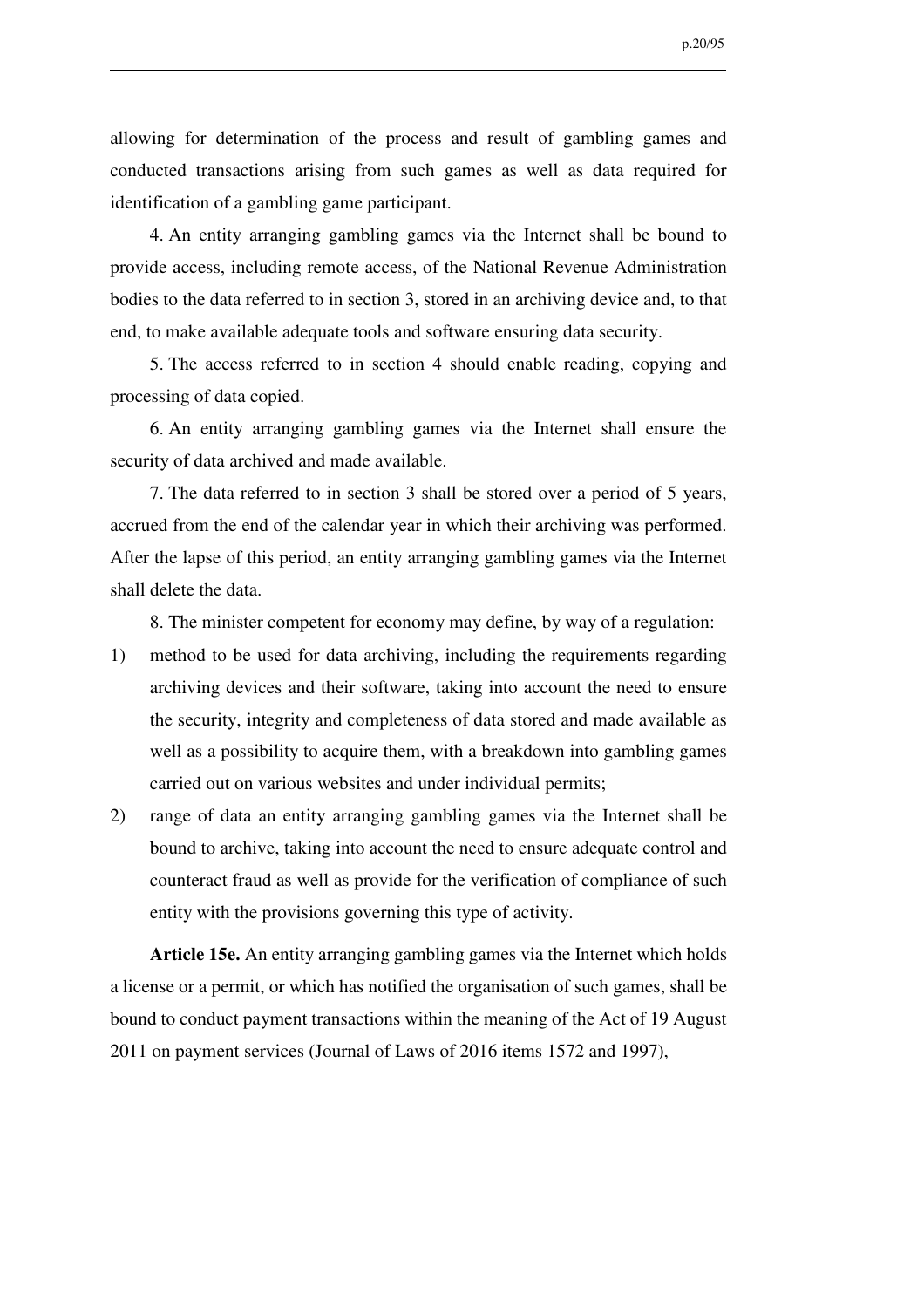resulting from such games exclusively through providers of payment services referred to in Article 4  $(2)(1)-(4)$ ,  $(6)$  and  $(9)$  thereof.

**Article 15f.** 1. The minister competent for public finance keeps the Register of domains intended for offering gambling games contrary to the Law, hereinafter referred to as the "Register".

2. The Register is public. Everyone has an access right to the data contained in the Register.

3. The Register is kept in the ICT system enabling automatic transmission of information to ICT systems of telecommunications undertakings and providers of payment services.

4. The following information shall be subject to entry into the Register:

- 1) name of the Internet domain used for arranging gambling games without a license, a permit or failing to make a notification required under the Law, addressed to service providers in the territory of the Republic of Poland, in particular, if the websites using names of such domains are:
	- a) available in Polish,
	- b) advertised in the territory of the Republic of Poland,
- 2) date and hour of making the entry, its modification or removal.

5. A telecommunications undertaking providing services related to access to the Internet shall be bound to:

- 1) prevent access, on a free of charge basis, to websites using names of Internet domains entered in the Register through their removal from the ICT systems of telecommunications undertakings, intended to change Internet domain names to IP addresses, within 48 hours following the entry in the Register, at the latest;
- 2) re-route, on a free of charge basis, connections referring to names of Internet domains entered in the Register to the website maintained by the minister competent for public finance, containing a message addressed to recipients of the Internet access service, comprising, in particular, information on location of the Register, entering a searched Internet domain in this Register, a list of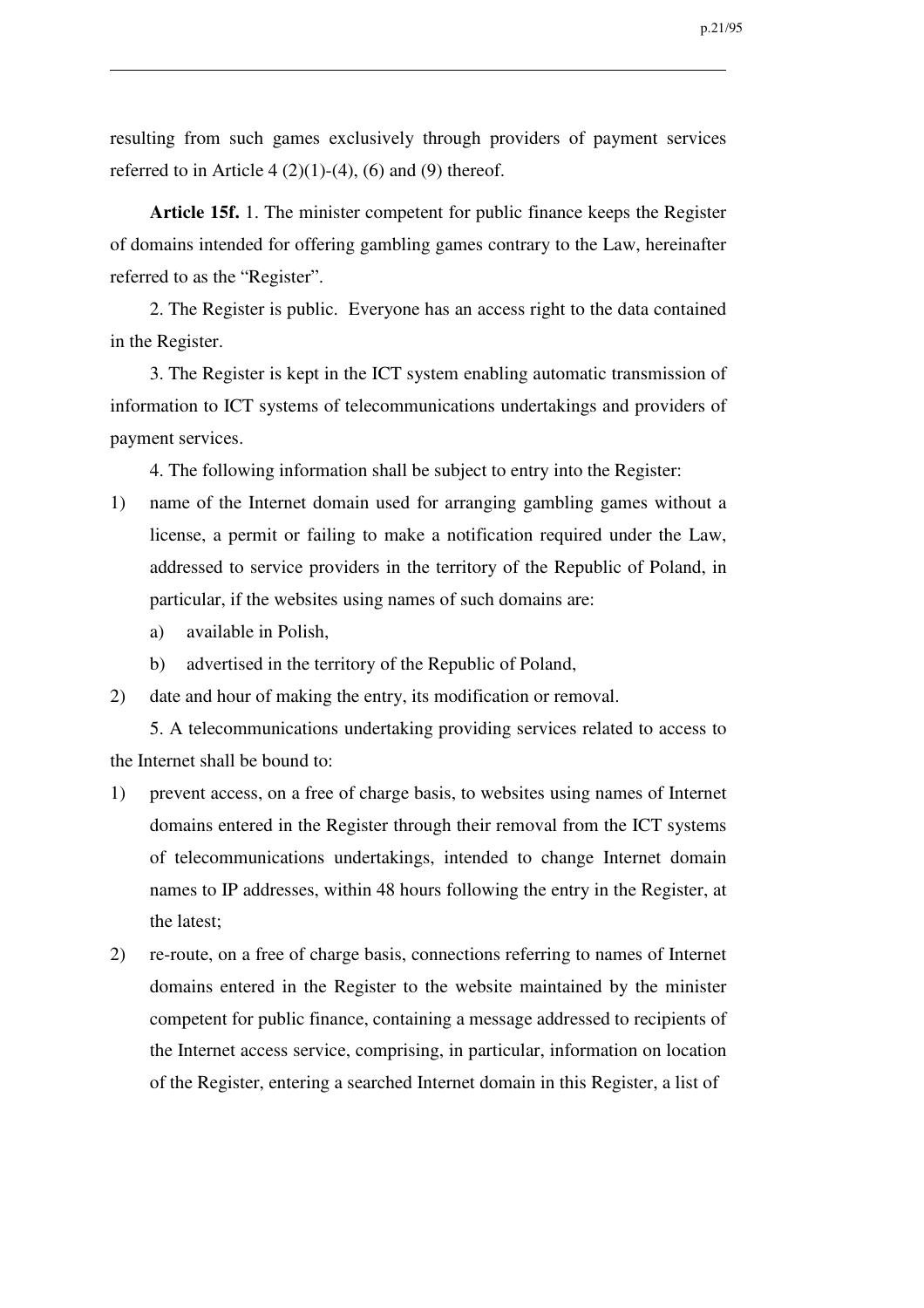entities legally offering gambling games in the territory of the Republic of Poland as well as notify of potential penal and fiscal liability of a participant of games arranged contrary to the provisions of the Law;

3) enable access, on a free of charge basis, to websites using names of domains deleted from the Register, within 48 hours following deleting the name of the Internet domain from the Register.

6. The entry in the Register, the change of the entry or its deleting shall be performed on an ex officio basis, following their approval by the minister competent for public finance or an authorised secretary of state or undersecretary of state, in the office of the minister competent for public finance.

7. An entity arranging gambling games on a website using names of an Internet domain entered in the Register, or being a telecommunications undertaking, or holding a legal title to a domain entered in the Register, or an entity being a provider of payment services, may submit an objection to the minister competent for public finance against the entry in the Register, within 2 months following placing of this domain name in the Register.

8. The objection shall comprise:

- 1) basic identification data of an entity submitting the objection, in particular:
	- a) name and surname, residence address in case of natural persons,
	- b) name of entity, address, number of the relevant commercial register in case of legal persons,
- 2) justification of the objection indicating that the name of the domain referred to in section 4(1) should be deleted from the Register.

9. The minister competent for public finance shall issue the decision on leaving the name of the domain referred to in section 4(1) in the Register, or its deleting from the Register, within 7 days following the day of receipt of the objection.

10. The provision of Article 221 § 1 of the Act of 29 August 1997 – Tax Ordinance and Article 52 § 4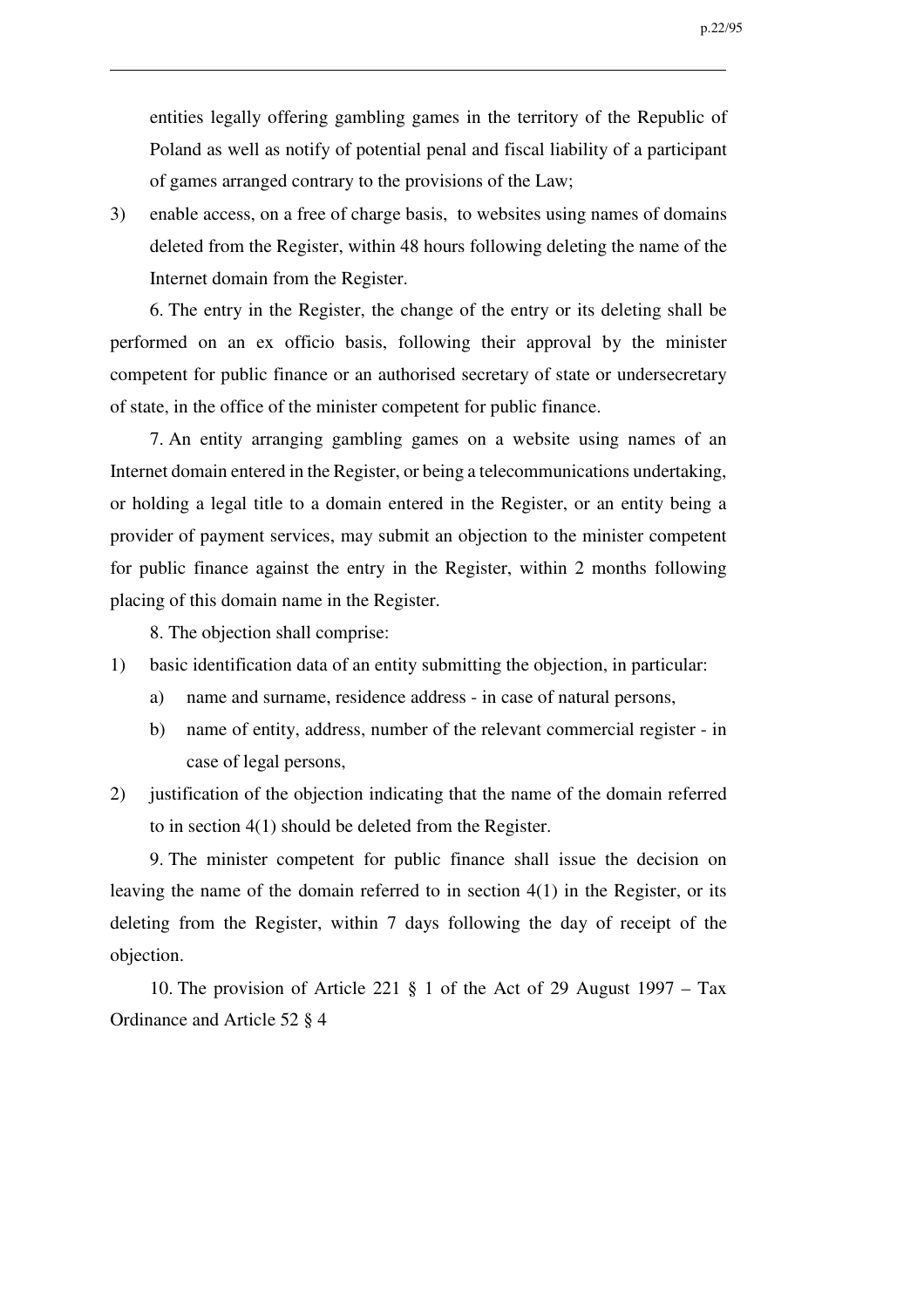of the Act of 30 August 2002 - Law on procedure before administrative courts (Journal of Laws of 2016 item 718, as amended) shall not apply to the decision referred to in section 9.

**Article 15g.** 1. Making payment services available by providers of payment services on websites using Internet domain names entered in the Register.

2. In the case of provision of payment services on the website using an Internet domain name entered in the Register, the provider of payment services shall be bound to cease providing of those services within 30 days following the day of entering the domain in the Register.

**Article 15h.** The minister competent for public finance may appoint, by way of a regulation, a director of the revenue administration regional office to conduct the cases defined in Article 15f, taking into account, in particular, technical and organisational possibilities ensuring efficient performance of this task.

**Article 15i.** 1. In order to ensure the protection of game participants against adverse effects of gambling, an entity conducting the activity in the scope of gambling games arranged via the Internet shall be bound to implement the regulations of responsible gaming, comprising in particular:

- 1) a requirement to display, in a visible manner, on the website used for arranging a gambling game:
	- a) information concerning the entity offering gambling games and the method to contact it,
	- b) information on the permit for arranging games, indicating its substantive scope, validity term and the name of the authority which granted it - if such permit is required,
	- c) regulations,
	- d) information concerning the ban on gaming by persons below 18,
	- e) information concerning the gambling-related risk,
	- f) names of institutions offering assistance to persons facing gambling problems, including a link to the websites of such institutions,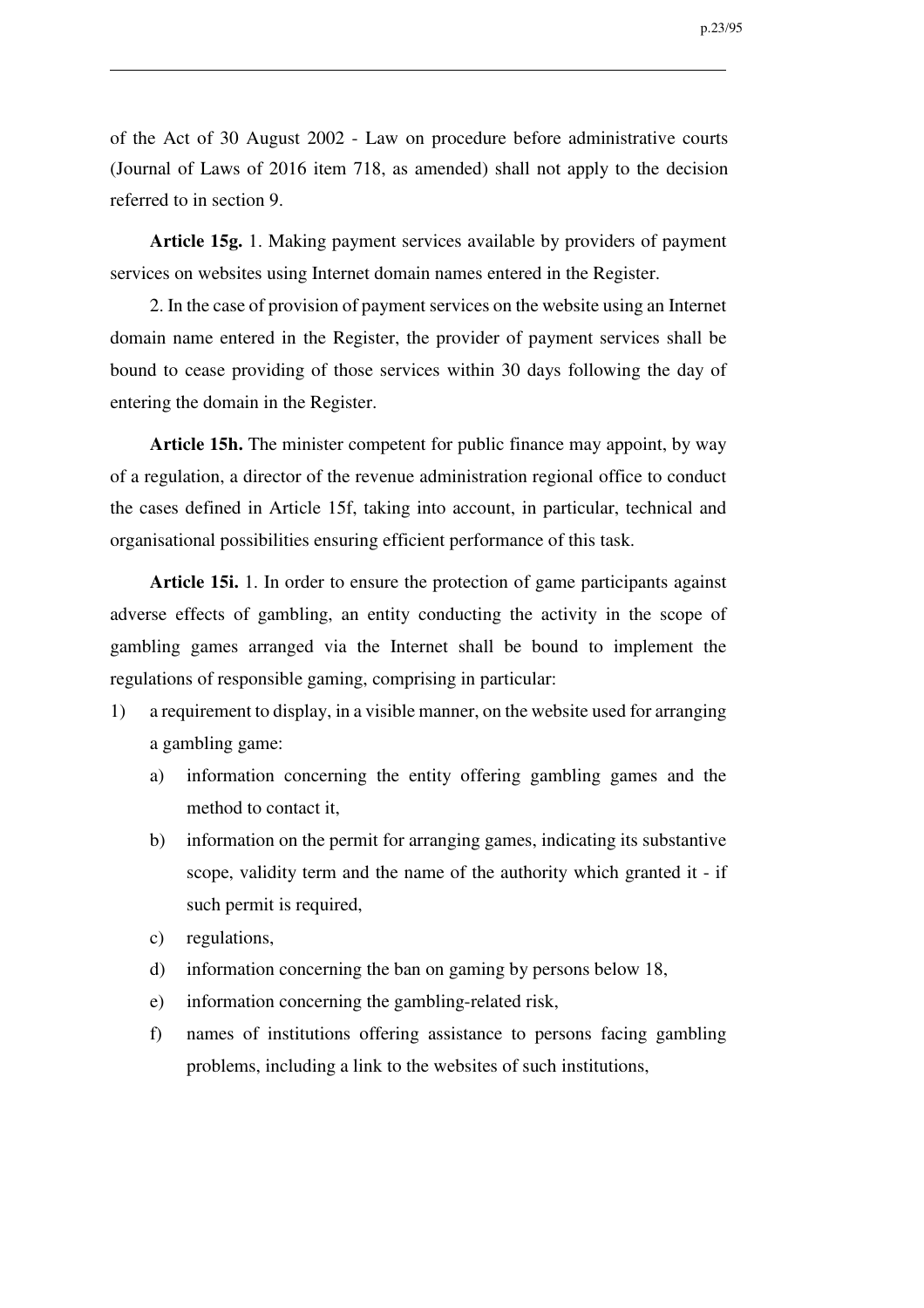- 2) procedure for verification of game participants' age over 18,
- 3) procedure of a player's registration on a player's account or a temporary player's account, as a prerequisite for commencing and conducting the game;
- 4) mechanisms enabling game participants to control their activity on the website used in a gambling game;
- 5) mechanisms preventing game participants to continue the game after the financial resources on the player's account have been exhausted;
- 6) assuring the protection of the minors while presenting commercial information on the website.

2. The entity referred to in section 1 shall present draft regulations of responsible gaming to the minister competent for public finance for approval.

3. The entity referred to in section 1 shall make the approved regulations of responsible gaming available on the website, upon commencement of arranging at the latest.

**Article 15j.** 1. Possessing gaming machines is prohibited, excluding:

- 1) an entity holding a casino operating license;
- 2) a company exercising the state monopoly in the scope of games on gaming machines in games arcades;
- 3) a testing entity referred to in Article 23 authorised by the minister competent for public finance;
- 4) a public administration organisational unit supervising or authorised to control the compliance with the provisions concerning gambling games;
- 5) a producer or distributor of gaming machines established in the territory of the Republic of Poland who fulfilled the obligation set forth in section 3;
- 6) an economic operator performing the repairs of a registered gaming machine;
- 7) an economic operator transporting gaming machines under conducted economic activity, on order of entities referred to in sections 1, 2 or 5.

2. The entities referred to in section 1(1) and (2) shall be bound to submit the application for a gaming machine registration within 60 days following its purchase, intra-Community purchase or imports.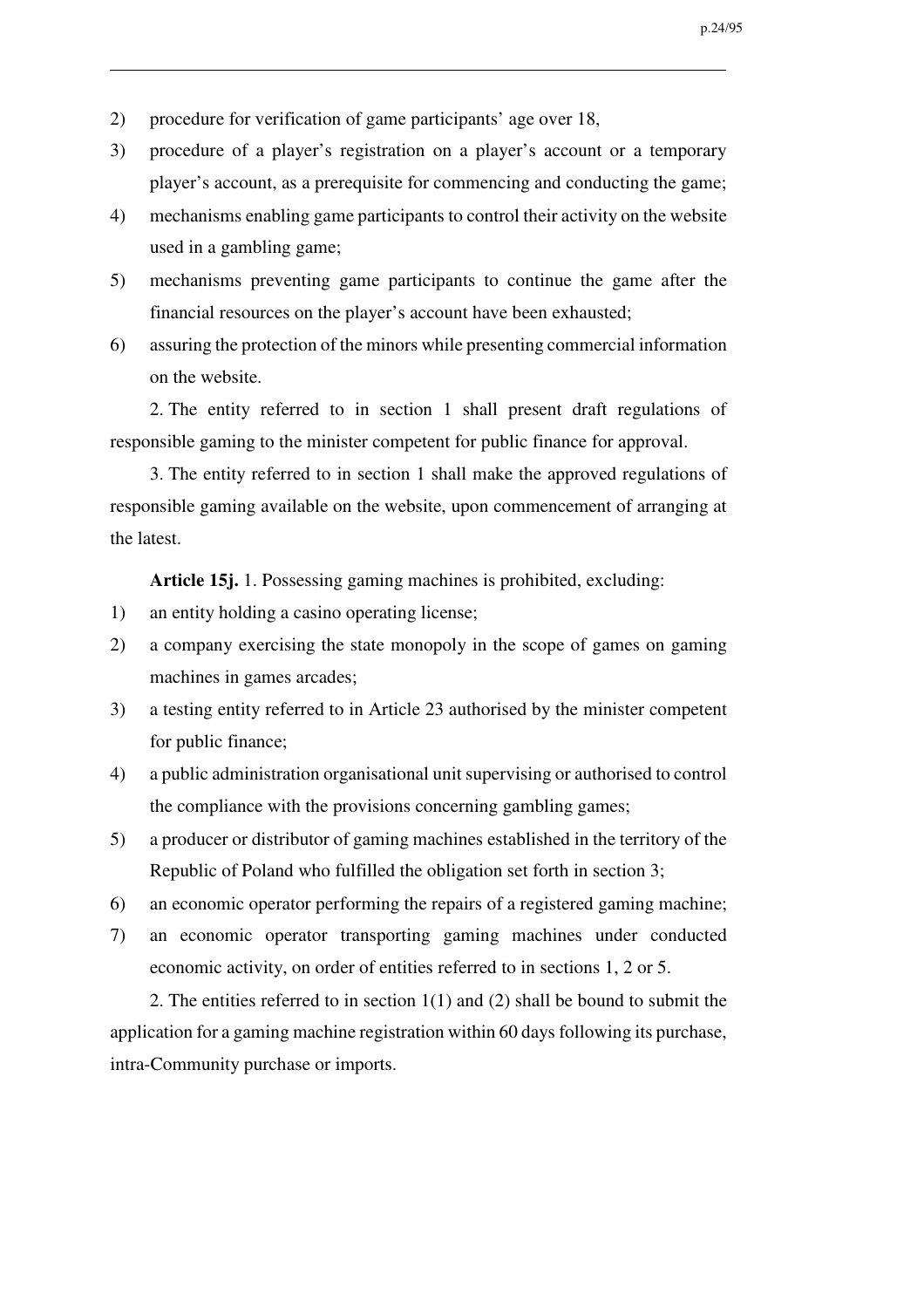3. Producers and distributors of gaming machines established in the territory of the Republic of Poland shall be bound to notify the activity conducted in the scope of production or distribution of gaming machines, suspending the activity and its termination to the director of the revenue administration regional office competent for their registered office, within 14 days prior to the commencement, suspension, resumption or termination of the economic activity, respectively. The notification of commencement of the economic activity should be accompanied by a list of manufacturing plants or warehouses where gaming machines are stored.

4. In case of any change in the data covered under the list referred to in section 3, the entity shall notify the director of the revenue administration regional office competent for its place of establishment within 7 days of occurrence of the change.

5. The entities referred to in section 1(3) and (5) shall be bound to keep the records of gaming machines produced or stored. The records should enable identification of gaming machines produced and determining the number, types and storage places of gaming machines produced.

6. The entities referred to in section 1(3) and (5) shall be bound to make data covered by the records available to the bodies of the National Revenue Administration, tax control, Police as well as to the courts and prosecutors in connection with pending proceedings. The data shall be made available free of charge.

7. The minister competent for public finance shall determine, by way of a regulation, the method of keeping the records of gaming machines produced or stored, the data included in the records as well as the template of the records, taking into account the need to ensure surveillance over trading in gaming machines and the nature of the economic activity of the entity keeping the records.

**Article 16.** 1. The entire profit from the raffle lottery and raffle bingo shall be used for socially useful purposes set forth in the permit and the regulations, in particular, for charity purposes.

2. The entity organising a raffle lottery or raffle bingo shall provide the authority granting the permit thereto with a detailed report of the fulfilment of the obligation set forth in section 1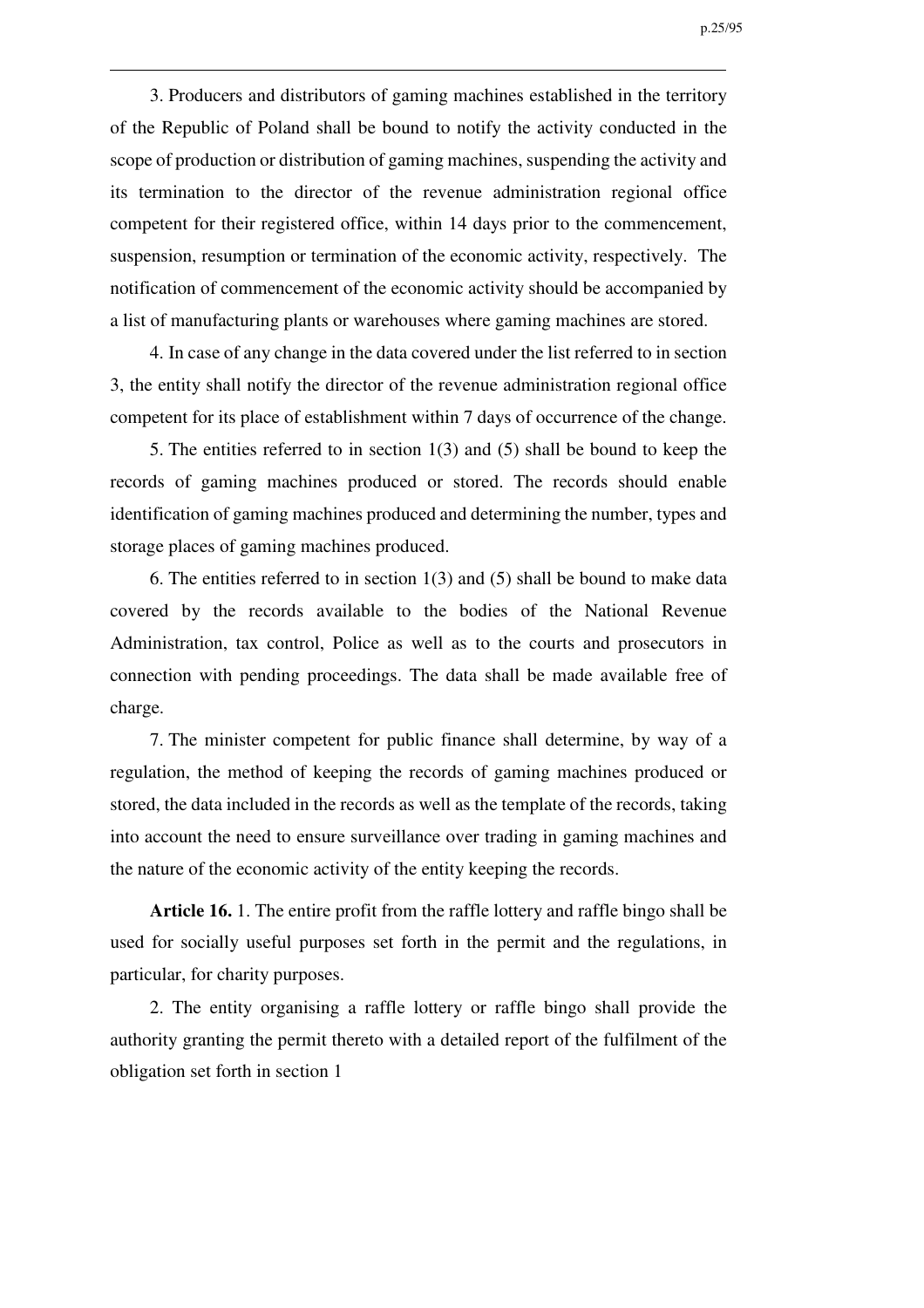within 30 days following the day of arranged game termination.

**Article 17.** 1. An entity organising a cash lottery, raffle lottery, cash bingo or raffle bingo shall be bound to secure lottery coupons or other game tickets as well as cash bingo or raffle bingo cards against fraud or earlier reading of a game result, in particular, against screening, opening or scraping off the protective paint and closing or re-applying protective paint without disturbing the paper structure.

2. An entity organising a cash lottery, raffle lottery and raffle bingo shall be bound to notify in writing the head of the customs and tax office of their intention to destroy lottery coupons, cards or other game tickets at least 7 days before planned performing of such activities. The destruction activity shall be subject to control.

3. An entity arranging betting via the Internet shall be bound to secure the applied evidence of participation in the betting against intervention of unauthorised persons and ensure a possibility to verify its authenticity.

4. An entity arranging a cash bingo game shall be bound to purchase cards used for the game from an undertaking authorised by the minister competent for public finance.

5. Cash bingo cards are produced by an undertaking referred to in section 4 according to a uniform template approved by the minister competent for public finance.

6. The minister competent for public finance shall determine, by way of a regulation, the terms and conditions of production and sale of cash bingo cards as well as the contents of a card, taking into consideration the protection of cash bingo participants' interests and ensuring the accuracy of the course of such a game.

**Article 18.** 1. The value of the prizes in gambling games shall not fall below the price of a coupon or another game ticket, or the amount of the stake paid.

2. Save for the keno game, the total value of the prizes in number games, sweepstake system-based games or cash bingo games shall not fall below 50% of the amount of the stake paid, while in cash lottery, raffle lottery, telebingo and raffle bingo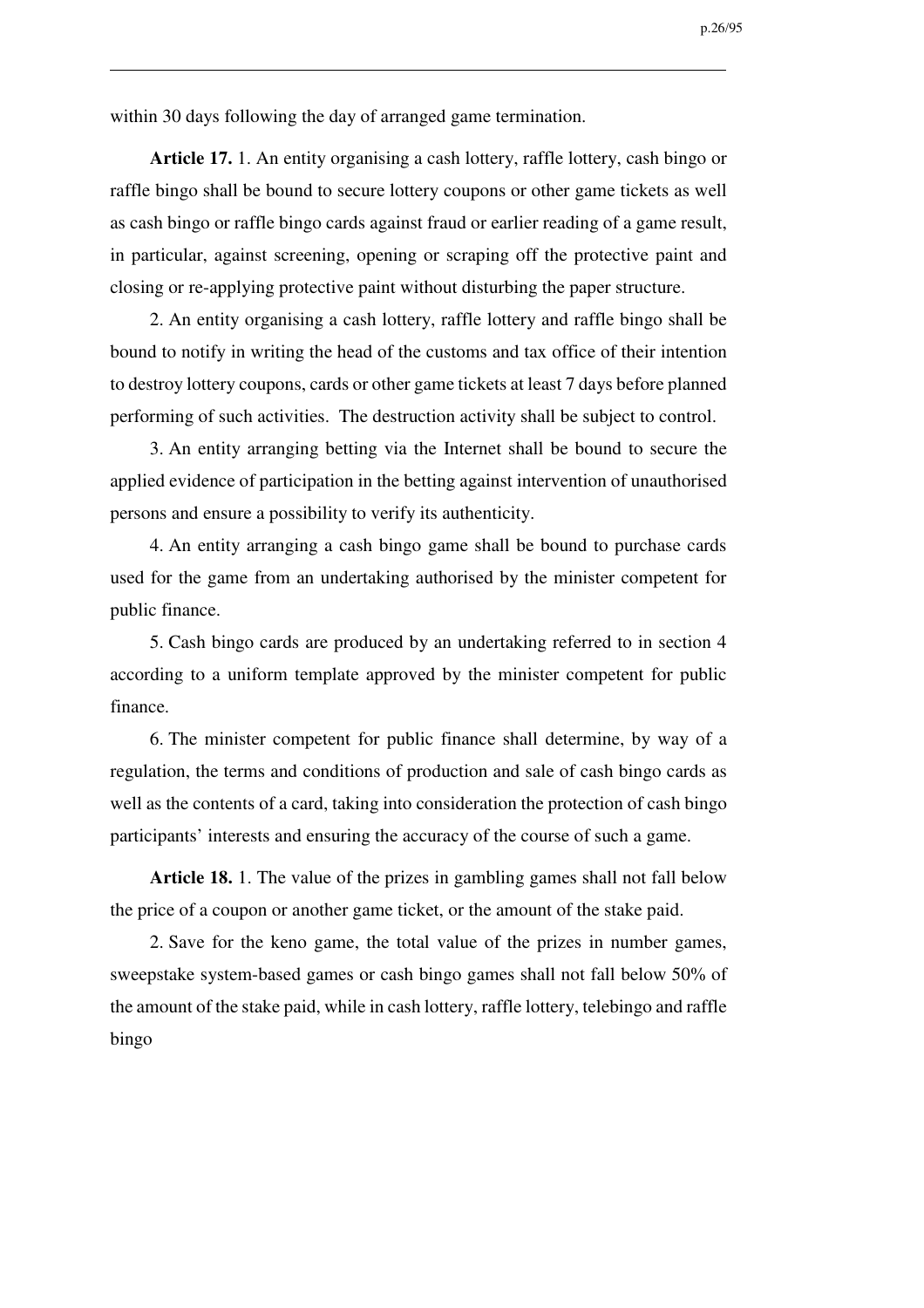it shall not fall below 30% of the total price of the coupons or other game tickets to be sold.

3. In games on gaming machines, the programmed value of prizes won on the machine which may not be lower than 75% of the amount of the stake paid.

4. In betting, in case of betting for guessing virtual events, the average programmed value of prizes won shall not be lower by more than 5 percentage points that the average winning rate in betting, in case of betting for guessing events other than virtual events for the preceding month.

5. An entity arranging betting for guessing virtual events shall archive the data concerning the results of betting.

6. The data referred to in section 5 shall be stored over a period of 5 years, accrued from the end of the calendar year in which their archiving was performed. After the lapse of this period, an entity arranging betting for guessing virtual events via the Internet shall delete the data.

**Article 19.** 1. Unless otherwise provided for by the regulations, the prizes in gambling games shall be paid (handed over) to holders of coupons or other game tickets or in exchange for such tickets.

2. A prize can be paid (handed over) to a person other than the holder referred to in section 1, provided that he/she presents a power of attorney bearing a signature certified by a notary public, granted by such a person according to the procedure set forth in the power of attorney, if compliant with the regulations. The power of attorney may also provide for an authorisation to collect a certificate of prize.

3. An entity organising gambling games shall not be obliged to verify the mandate of the holder of a coupon or other game ticket; notwithstanding the foregoing, they can suspend the payment (handing-over) of the prize for the period of up to 30 days in case of any doubts regarding the mandate of the holder to use the coupon or other game ticket. Should the payment (handing-over) suspension prove unjustified, an entity organising the game concerned shall be bound to pay the statutory interest for the period of payment (handing-over) suspension.

p.27/95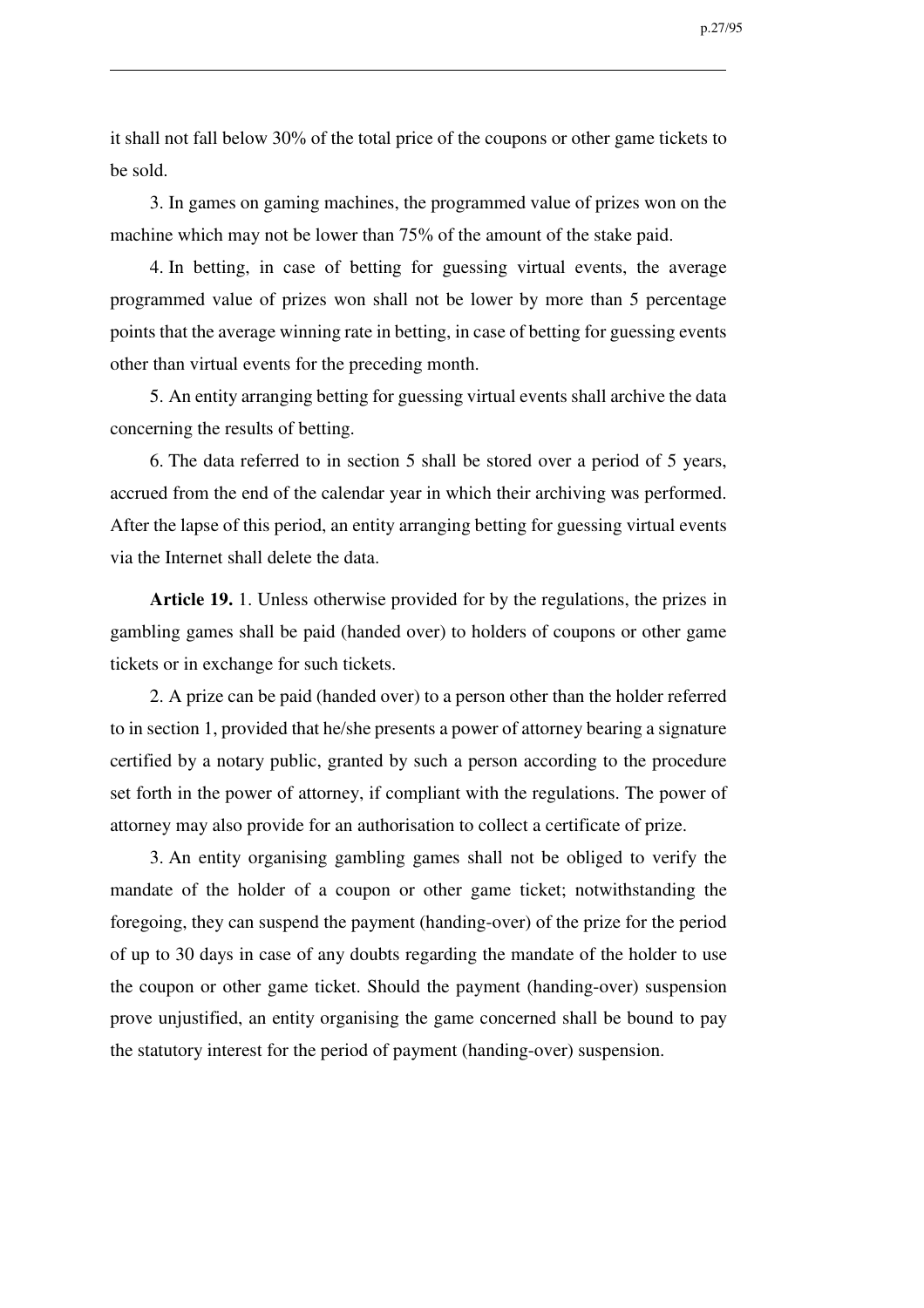p.28/95

4. Prizes shall not be paid (handed over) based on a coupon or other game ticket whose authenticity cannot be established or whose number cannot be determined.

5. Unless otherwise provided for by the regulations, a game participant shall not be entitled to claim damages against an entity organising the games in case a coupon or other game ticket bearing the name of a person or issued for a holder, confirming participation in the games has been lost or damaged.

**Article 20.** 1. An entity organising a gambling game shall be bound to issue a personal certificate of the prize won, at the request of such a game participant. The certificate shall be issued on a pre-numbered form.

2. The certificate can be issued on the day following the day of prize winning or the day following the day of payment (handing-out) of the prize, at the latest.

3. An entity organising a gambling game shall be bound to maintain the records of certificates and keep copies of the certificates issued for a period of 5 years following the end of the calendar year in which the prize was won or the payment (handing-out) of the prize occurred. The records of certificates shall be made available to the head of the tax office for validation.

4. An entity organising a gambling game shall purchase the certificate of prize forms from the designated head of the tax office, upon filing a written application.

5. An entity organising gambling games shall be bound to maintain the records of paid (handed out) prizes with the value of at least PLN 2280.

6. An entity organising a gambling game shall maintain the records referred to in sections 3 and 5 for a period of 5 years following the end of the calendar year in which the prize was won or the payment (handing-out) of the prize occurred.

7. The records referred to in section 5 shall contain:

- 1) the data of the winner (name and surname, type and number of the identity document, PESEL number and in the absence thereof – address of residence, date of birth and citizenship);
- 2) the value of the prize paid (handed out);
- 3) the date of payment (handing-out).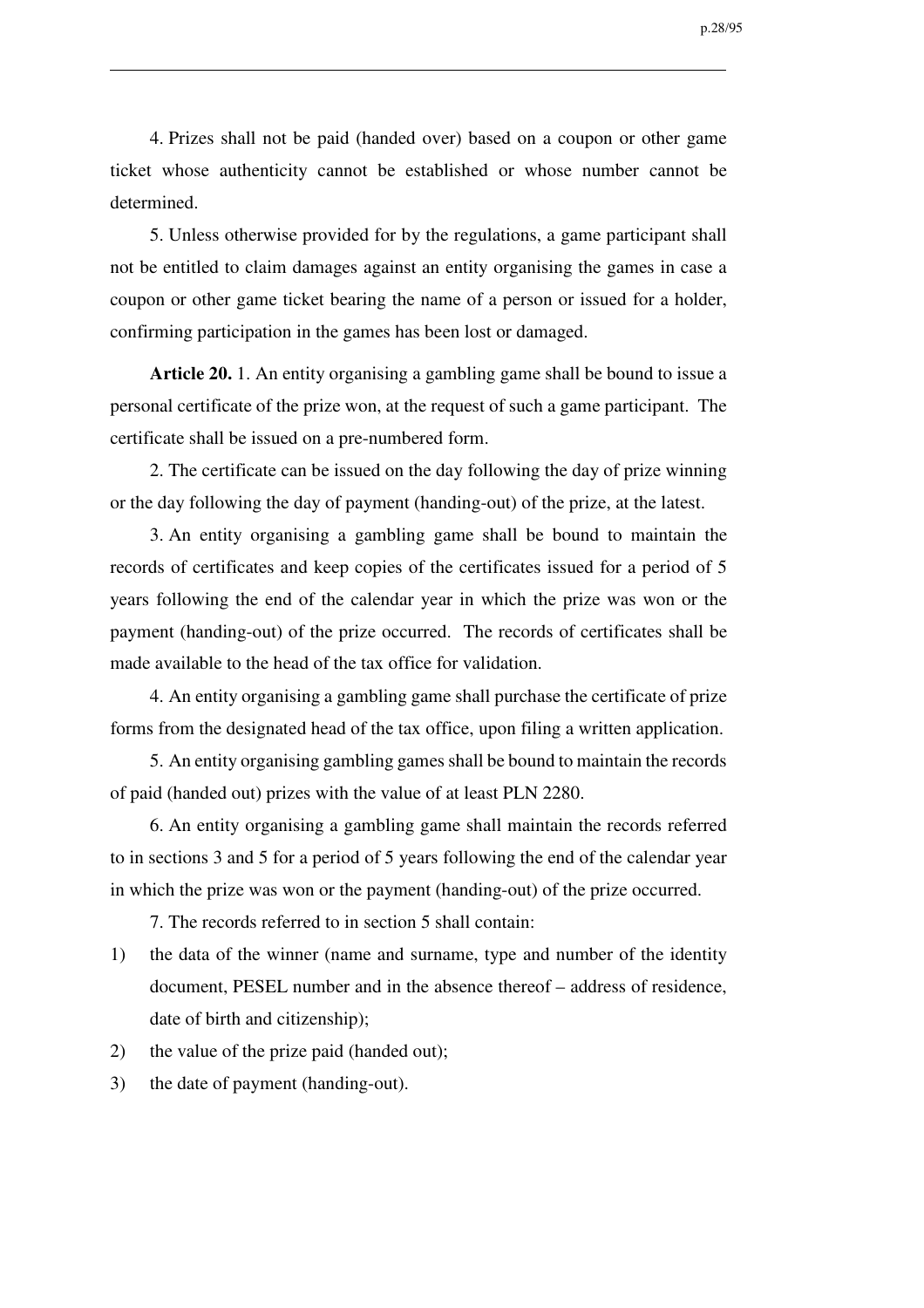p.29/95

8. The amount of the prize or loss in a gambling game shall be the secret of the game participant and shall be treated as such by the entity arranging such a game. The information regarding the amount of the prize or loss shall be disclosed at the request of the General Inspector for Financial Information, an officer of the Customs and Tax Control Service as well as the court or the prosecutor in connection with the pending proceedings. The information regarding the amount of the prize or loss shall be also disclosed at the request of the Head of the Internal Security Agency under the conducted clearance proceedings referred to in the Act of 5 August 2010 on the protection of classified information (Journal of Laws item 1228 and of 2015 items 1224 and 2281).

9. The minister competent for public finance shall determine, by way of a regulation:

- 1) a template of the certificate of the prize won and the procedure of issuing the certificates, taking into account the need to define, in particular, personal data of a person applying for the certificate, a type of the gambling game, the date of prize winning and the value of the prize paid (handed out), in the template if the certificate;
- 2) the method of recording the certificates and keeping the records referred to in sections 3 and 5, taking into account the need to ensure the verification of the data of the prize winner and the value of the prize.

10. The minister competent for public finance shall designate by way of a regulation a head or heads of tax offices competent for handling the matters referred to in section 4, taking into account the need of efficient task execution.

**Article 21.** 1. Claims related to participation in a gambling game shall be time barred upon the lapse of 6 months following the maturity date.

2. The period of limitation of claims shall be suspended for a period from the day of filing a complaint to the complaint response date.

3. The minister competent for public finance shall define by way of a regulation the procedure for lodging participants' claims, taking into account the protection of interests of gambling game participants.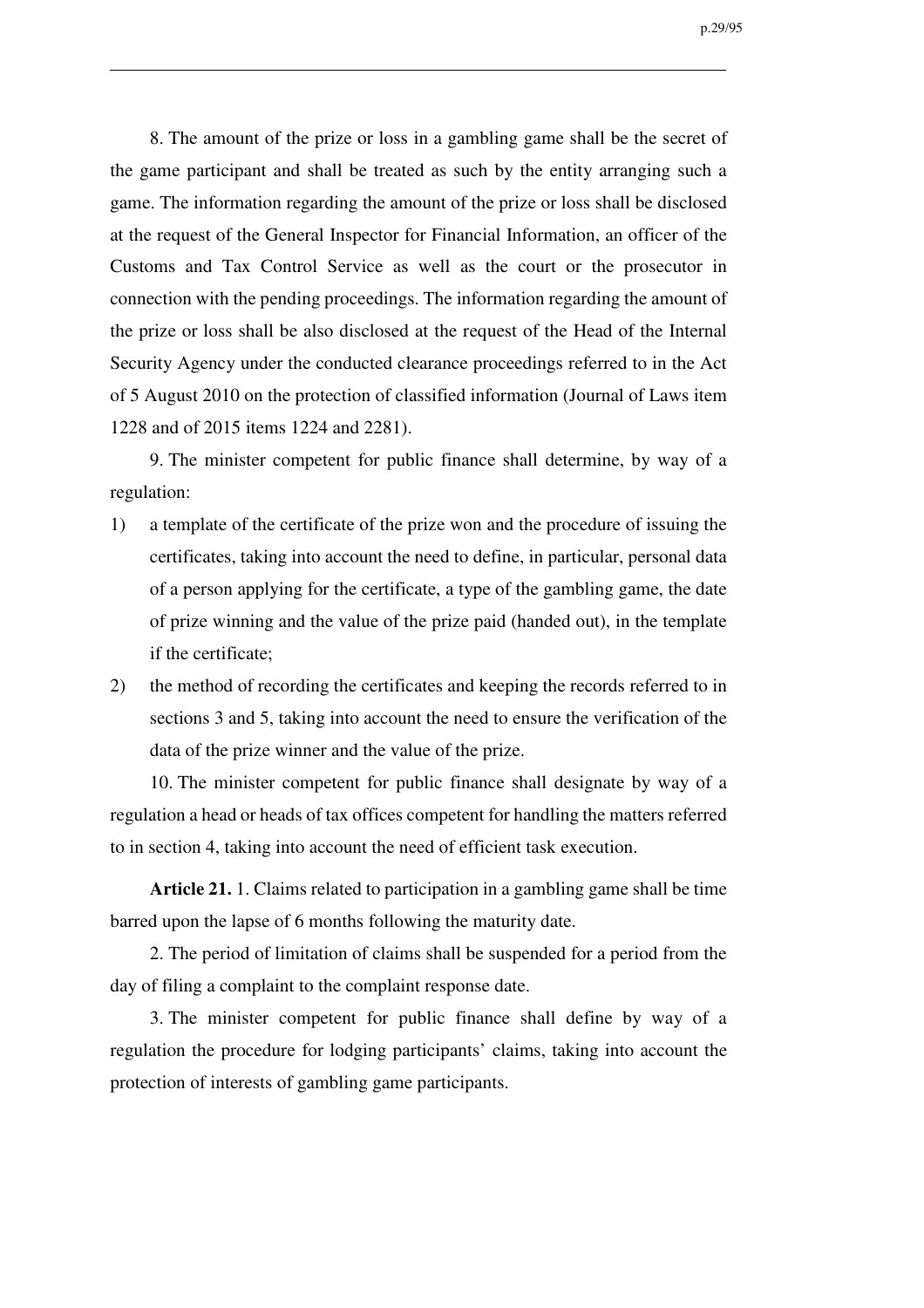**Article 22.** 1. An entity running the activity in the scope set forth in Article 6 sections 1 through 3 and exercising the state monopoly in the scope of games on gaming machines shall be bound to ensure that law and order is maintained at the game centre and at a bet making point.

2. Prior to joining the game, an entity organising gambling games shall be bound to introduce game participants to:

- 1) the operation of the gaming machine or device;
- 2) the rules of the game and the possibilities of choosing a game or betting options; and
- 3) other game-related reservations concerning the methods of gaming, listed in the regulations.

3. An entity organising gambling games shall maintain gaming machines as well as gaming and betting devices in the condition which guarantee that a game can be played in compliance with the regulations and that they can be safely used by game participants.

4. In order to protect the interests of the game or betting participants and third parties, the entity referred to in section 1 may refuse entry to or remove from the game centre or the bet making point a person not conforming to the game or betting regulations or using game techniques that may affect the randomness of the game's result by:

- 1) making notes on the game flow using notebooks, electronic calculation devices, audio- or video-recordings; or
- 2) using phone, radio or another similar communication facilities to make or use game flow analyses.

**Article 23.** 1. Gaming machines, lottery drawing machines and gaming devices should ensure the protection of game participants' rights and the compliance with the provisions hereof. 1a. A gaming machine should be equipped with a system of permanent data recording and storing which allows for determining the amount providing basis for charging the gambling tax and does not affect the process and the result of the game.

1b. In the case of application of equipment or systems for data reading for internal needs of an entity exploiting gaming machines and devices and systems enabling connection between gaming machines and other equipment, such equipment and systems shall not affect the process and the result of the game.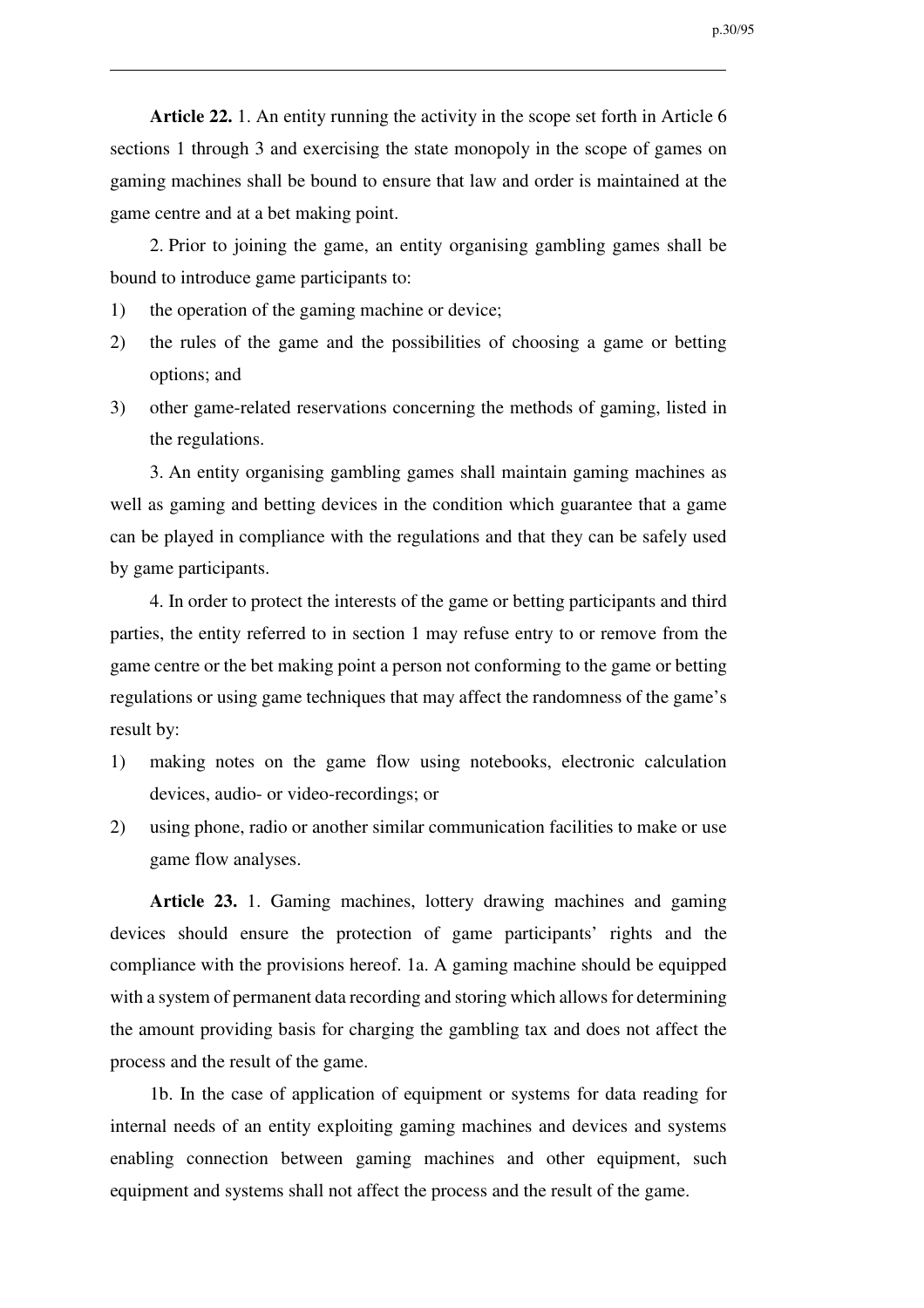1c. Connecting of gaming machines is permitted only in one casino by means of a gaming device enabling cumulation of cash prizes which shall not affect the game process and the fulfilment of liabilities towards the state budget.

2. Gaming machines and devices shall not be the property of a third party, save for the situation where they are the object of a lease contract.

3. The provisions of section 2 shall not apply to raffle lottery and raffle bingo referred to in Article 7(1a) and (1b).

4. Gaming machines, lottery drawing machines and gaming devices must be protected against external intervention, in particular, they must ensure the accuracy of obtaining, calculating and paying out prizes and the correct operation in emergency situations.

5. The minister competent for public finance may define by way of a regulation detailed requirements related to the operation of a gaming device enabling cumulation of prizes, referred to in section 1c, taking into account, in particular, the need to protect game participants' interests and ensure the fulfilment of obligations towards the state budget.

**Article 23a.** 1. Gaming machines, lottery drawing machines and gaming devices may be operated by entities holding a license or a permit for conducting the activity in the scope of games of chance or games on gaming machines and by entities exercising the state monopoly, following their registration by the head of the Customs and Tax Control Office. The aforementioned obligation shall not apply to terminals in lottery offices of number games intended for arranging number games or sale of cash lotteries as well as devices used for organising number games or cash lotteries arranged in the territory of more than one state (multi-jurisdictional games).

2. The registration of a gaming machine, lottery drawing machine or gaming device means placing it in service. The registration is performed for a period of 6 years.

3. The head of the Customs and Tax Control Office registers gaming machines and gaming devices meeting the conditions defined in the Law, based on the opinion of the testing entity authorised to perform technical tests of gaming machines and gaming devices.

4. The refusal to register a gaming machine or gaming devices is issued by means of the relevant decision.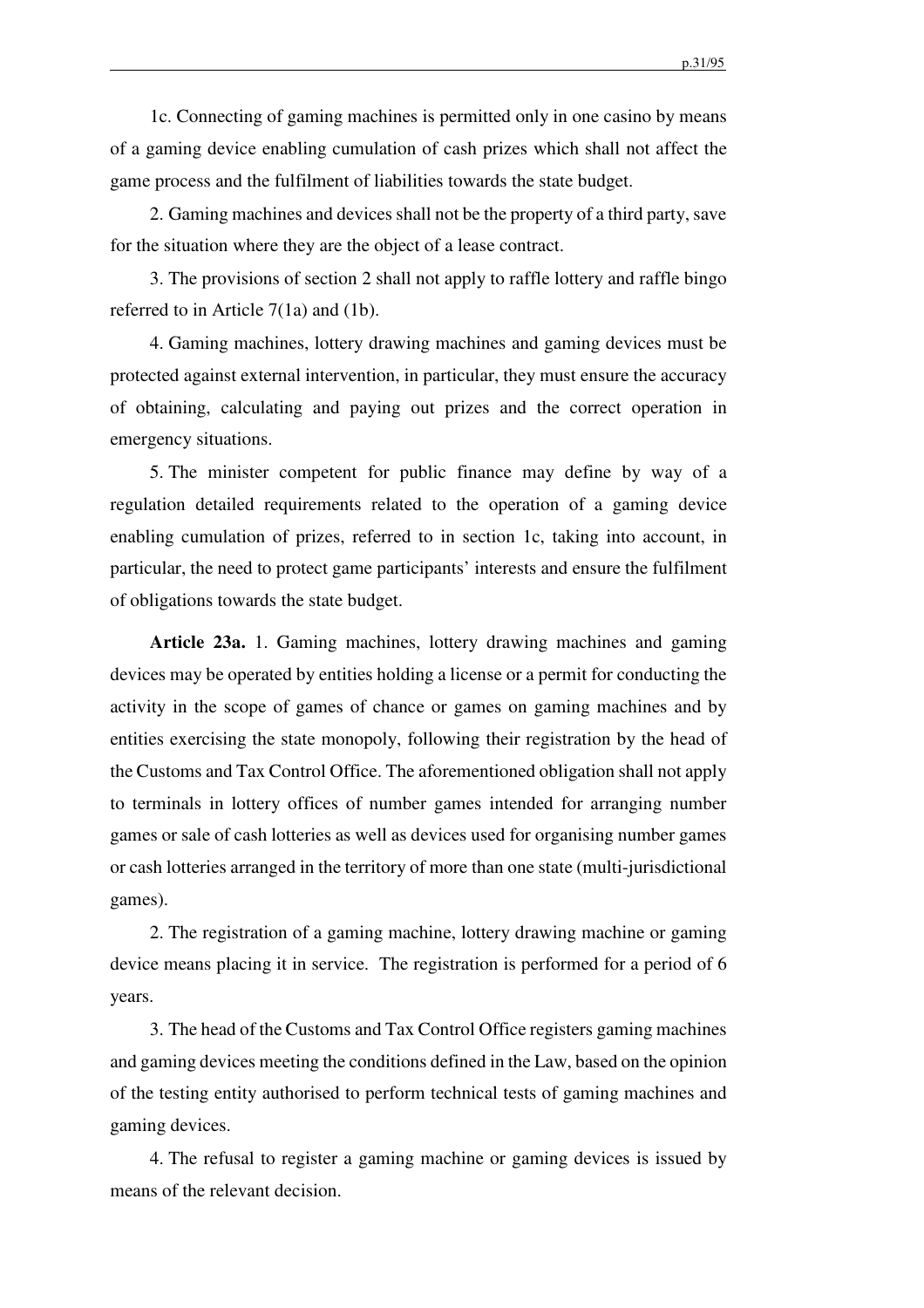5. Costs of registration of gaming machines and gaming devices shall be incurred by the game organiser.

6. The registration shall expire upon the lapse of a period for which it was granted, as well as in case of withdrawal of a gaming machine or a gaming device from operation.

7. The Head of the Customs and Tax Control Office, by way of a decision, shall withdraw the registration prior to its expiry if the registered gaming machine, lottery drawing machine or gaming device fails to fulfil the conditions specified in the Law.

**Article 23b.** 1. On a written request of the Head of the Customs and Tax Control Office, in the case of a justified suspicion that the registered gaming machine or gaming device fails to fulfil the conditions specified in the Law, the entity operating such a gaming machine or gaming device shall be bound to submit the machine or the device to the checking test.

2. In the request referred to in section 1, the gaming machine, lottery drawing machine or gaming device subject to the checking test shall be indicated, as well as the testing entity and the entity to whom the gaming machine, the lottery drawing machine or the gaming device is to be submitted in order to perform the test, and the date of such submission.

3. The testing entity authorised to perform technical tests of gaming machines, lottery drawing machines or gaming devices shall perform the test ordered by the Head of the Customs and Tax Control Office within a period not longer than 3 months of the day of submission of the gaming machine, the lottery drawing machine or the gaming device to the checking test.

4. (repealed)

5. In the case of confirmation, as a result of the checking test, that the gaming machine, the lottery drawing machine or the gaming device does not meet the conditions defined in the Law, costs of the checking test shall be borne by the entity operating such a machine or device.

**Article 23c.** An entity operating a registered gaming machine, a lottery drawing machine or a gaming device shall be bound to inform the Head of the Customs and Tax Control Office of: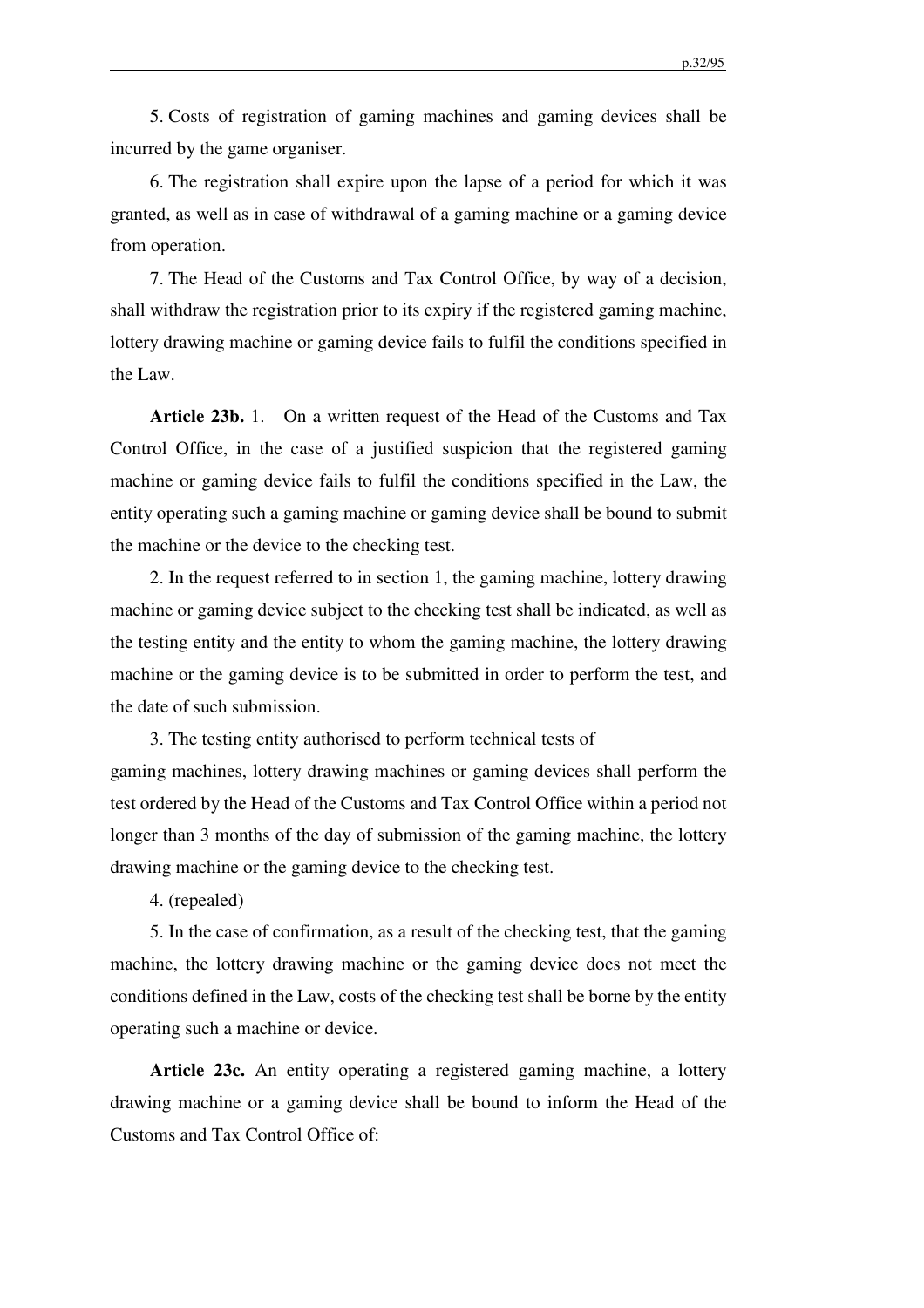- 1) its intention to move a gaming machine or a lottery drawing machine or a gaming device to other place of operation - at least 7 days prior to performing such activity;
- 2) the suspension or withdrawal of a gaming machine or a lottery drawing machine or a gaming device - within 7 days following the performance of such an activity;
- 3) the destruction or theft of a gaming machine or a lottery drawing machine or a gaming device - within 2 days following the occurrence of such an event.

**Article 23d.** The minister competent for public finance shall determine, by way of a regulation:

- 1) detailed terms and conditions of testing, registration and operation of gaming machines, lottery drawing machines or gaming devices,
- 2) terms and conditions and the method of protecting the devices and machines referred to in section 1 against external intervention,
- 3) way of operation of the devices and machines referred to in section 1 during a failure,
- 4) method of protecting significant information related to the arranged lottery, including the data concerning its participants,
- 5) method of acquisition, calculation and disbursement of prizes during the game or in case if the device or the machine referred to in section 1 is in the failure situation,

– taking into account the necessity to ensure the protection of game participants' interests and the fulfilment of the obligations towards the state budget.

**Article 23e.** 1. Appointed heads of Customs and Tax Control Offices shall be competent for matters related to the registration and operation of gaming machines, lottery drawing machines and gaming devices defined in Articles 23a-23c.

2. The competent jurisdiction shall be determined according to the location of a gaming centre or a place of operation of a gaming device or a lottery drawing machine.

3. The minister competent for public finance shall appoint, by means of a regulation, heads of Customs and Tax Control Offices competent for the issues of registration and operation of gaming machines, lottery drawing machines and gaming devices and define the areas of their jurisdiction, taking into account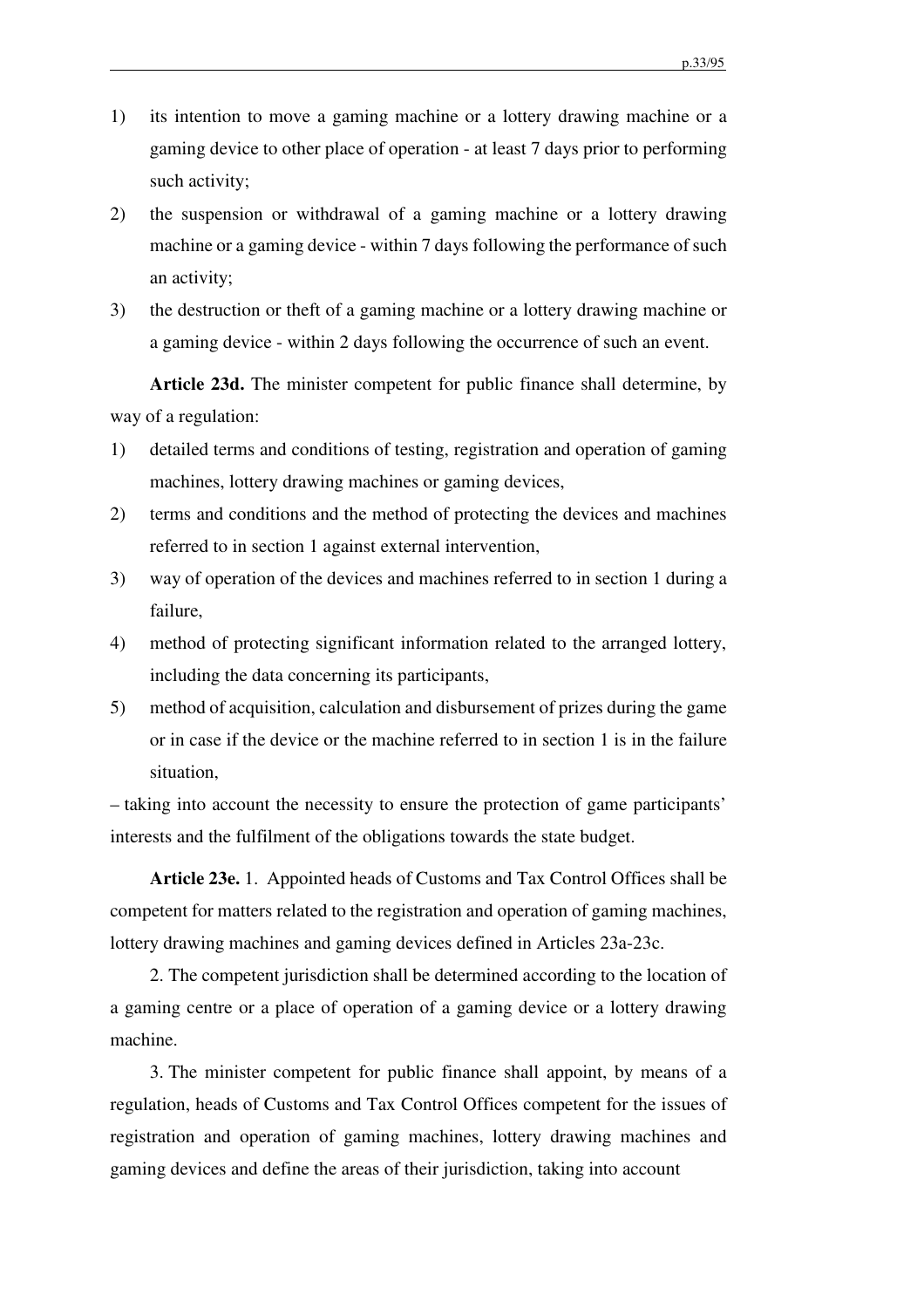the need for efficient performance of the tasks and territorial distribution of operation of gaming machines, lottery drawing machines and gaming devices.

**Article 23f.** 1. The minister competent for public finance shall grant the authorisation to perform technical tests of gaming machines, lottery drawing machines and gaming devices to an entity which meets the following conditions:

- 1) is accredited by the Polish Centre for Accreditation or an accrediting body of a European Union Member State or a member state of the European Free Trade Association (EFTA) – a party to the agreement on the European Economic Area, being a signatory of the European cooperation for Accreditation Multilateral Agreement;
- 2) provides an adequate standard of conducted tests, including their conducting by persons with adequate technical knowledge in the scope of gaming machines and devices, and holds the appropriate technical equipment;
- 3) persons managing this entity and persons conducting tests of gaming machines and devices have impeccable reputation, in particular, they are not persons convicted of an intentional crime or an intentional fiscal offence;
- 4) is autonomous in relation to entities conducting activity in the scope of gambling games and their organisation and associations, in particular, persons specified in section 3 shall not maintain relations with entities conducting activity in the scope of gambling games, which may raise justified concerns related to their impartiality.

2. The authorisation to perform technical tests of gaming machines, lottery drawing machines and gaming devices shall be granted on request of a testing unit of the testing authority or a director of the Revenue Administration Regional Office; documents confirming the fulfilment of the conditions specified in section 1 shall be attached to the request, in particular:

- 1) the accreditation certificate;
- 2) certificates or other documents defining the standard of conducted tests, confirming the technical knowledge of persons conducting technical tests of gaming machines, lottery drawing machines and gaming devices;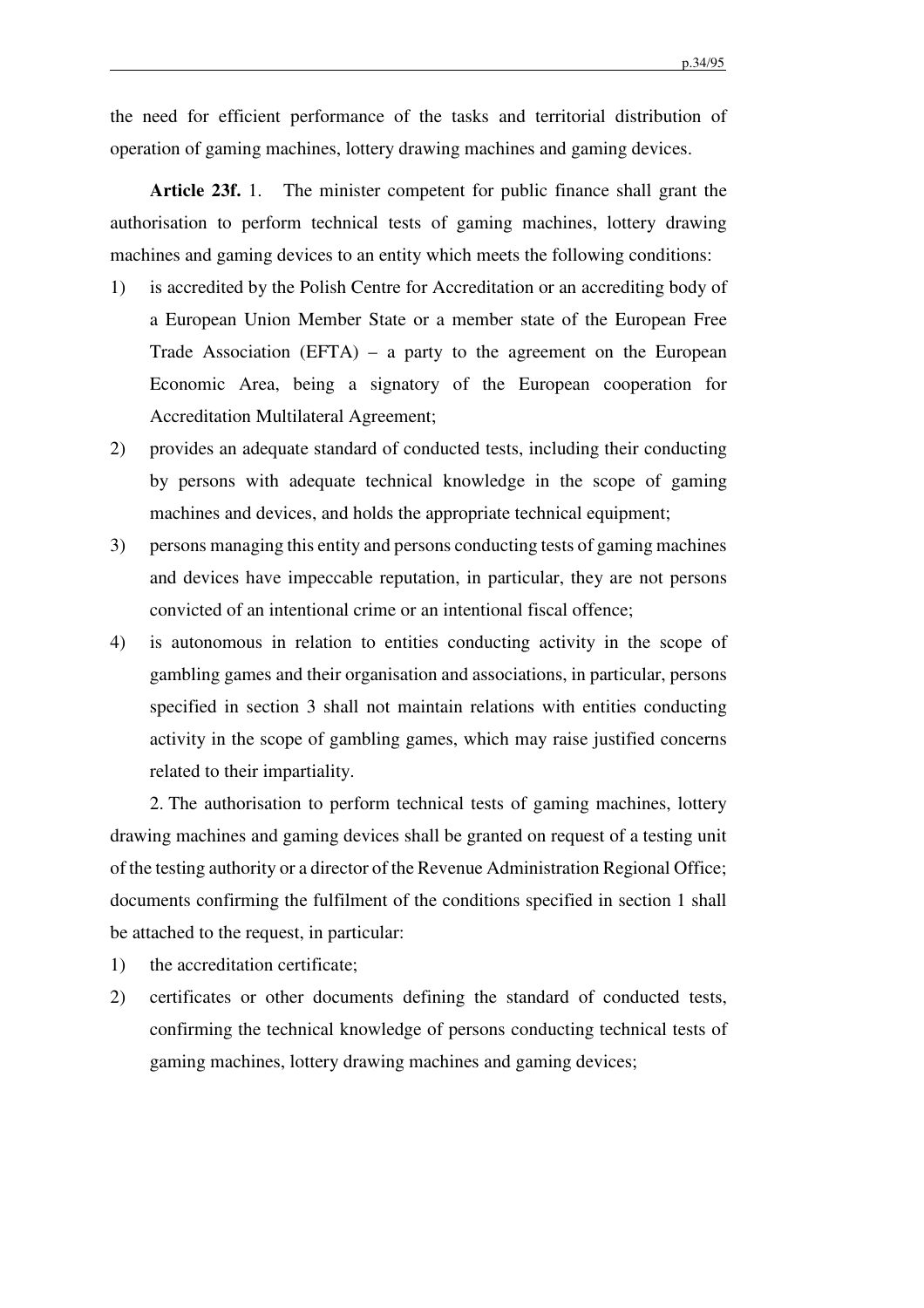- 3) current certificates stating that persons specified in section 1(3) were not convicted of an intentional crime or an intentional fiscal offence;
- 4) representations submitted, under the pain of penal liability, by persons specified in section 1(3), confirming that in relation to an entity conducting activity in the scope of gambling games and in relation to persons:
	- a) managing such an entity or representing it,
	- b) being shareholders (partners) of such an entity or its employees,

– they do not have any legal or actual relationship which may raise justified doubts regarding their impartiality.

3. The authorisation to perform technical tests of gaming machines, lottery drawing machines or gaming devices shall be granted for a period of 6 years.

3a. The authorisation to perform technical tests of gaming machines, lottery drawing machines or gaming devices shall contain:

- 1) designation of the authority issuing the authorisation;
- 2) date of its issuance;
- 3) name of testing authority;
- 4) reference to the legal basis;
- 5) name, surname and business position of a person managing the testing authority;
- 6) list of persons authorised to perform technical tests of gaming machines, lottery drawing machines or gaming devices on behalf of the testing authority;
- 7) list of persons authorised to approve and sign opinions issued by the entity authorised to perform technical tests of gaming machines, lottery drawing machines or gaming devices;
- 8) signature of a person authorised, providing the name and surname and the business position.

3b. Under the authorisation to perform technical tests of gaming machines, lottery drawing machines or gaming devices, the testing authority shall be authorised to perform a technical test of gaming machines, lottery drawing machines or gaming devices, on request of an entity conducting activity in the scope of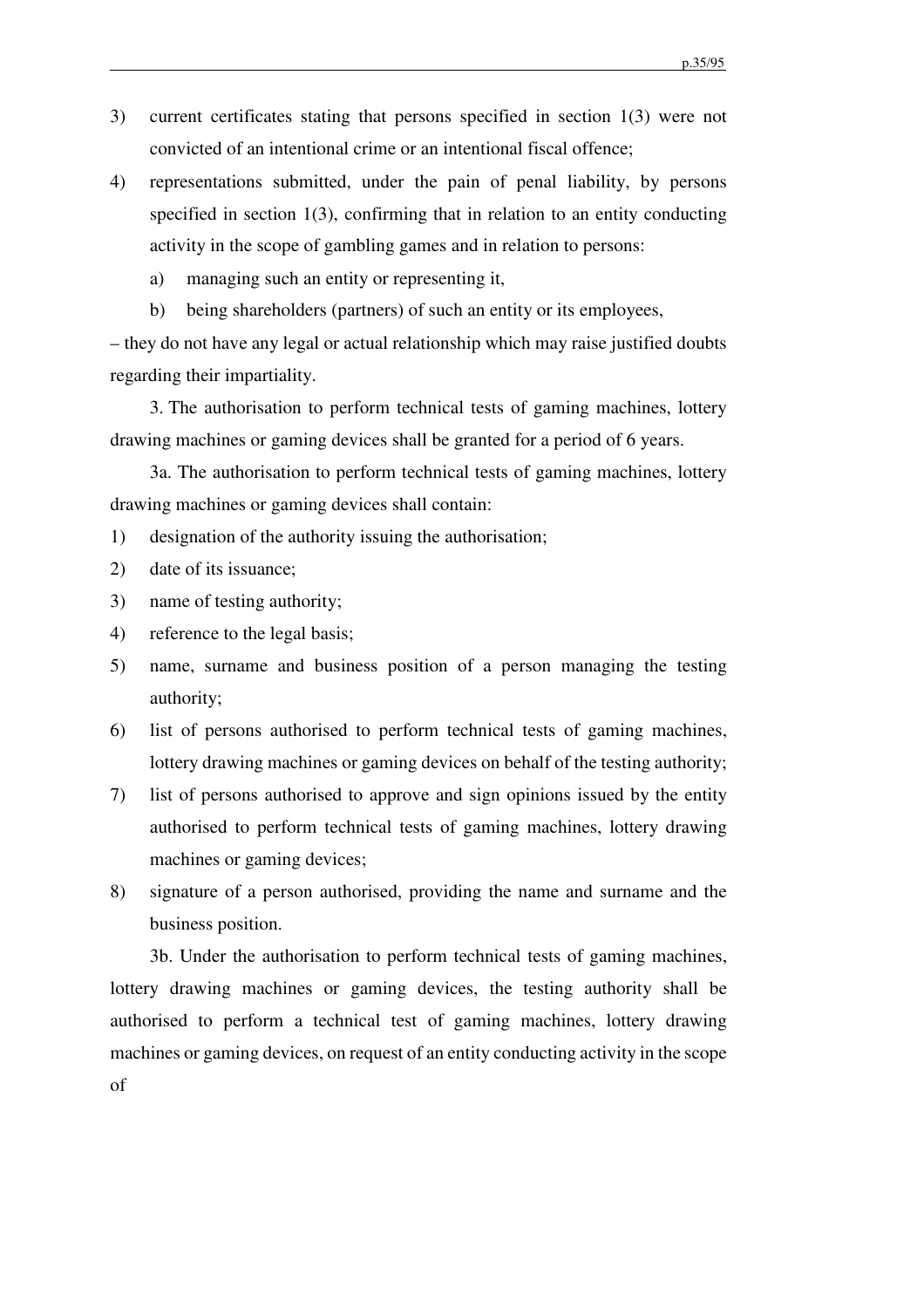gambling games, an entity exercising state monopoly and the technical test in order to issue the decision referred to in Article 2(6).

4. The refusal to grant the authorisation to perform technical tests of gaming machines and devices shall be issued by way of a decision.

5. The minister competent for public finance, by way of a decision:

- 1) shall withdraw the authorisation to perform a technical test of gaming machines, lottery drawing machines or gaming devices in the case if the testing authority does not meet the conditions defined in section 1 or refuses to conduct a checking test referred to in Article 23b;
- 2) may withdraw the authorisation to perform technical tests of gaming machines, lottery drawing machines or gaming devices if the opinion drawn up by a testing authority of the National Revenue Administration containing the result of the technical test, turns out contrary to the opinion drawn up by the testing authority, or the testing authority fails to perform the checking test referred to in Article 23b(3);
- 3) may withdraw the authorisation to perform technical tests of gaming machines, lottery drawing machines or gaming devices if the testing authority fails to perform the tests or to document them in accordance with the requirements defined in the provisions of the commonly applicable law.

5a. The decision concerning the withdrawal of the authorisation to perform technical tests of gaming machines, lottery drawing machines or gaming devices shall be enforceable upon its delivery.

6. The minister competent for public finance shall provide, on the website of the office servicing this minister, a list of testing authorities authorised to perform technical tests of gaming machines, lottery drawing machines or gaming devices.

7. The testing authority authorised to perform technical tests of gaming machines, lottery drawing machines or gaming devices shall be bound to inform the minister competent for public finance of each change concerning persons referred to in section 3a(6) and (7) within 7 days of the day of occurrence of such a change.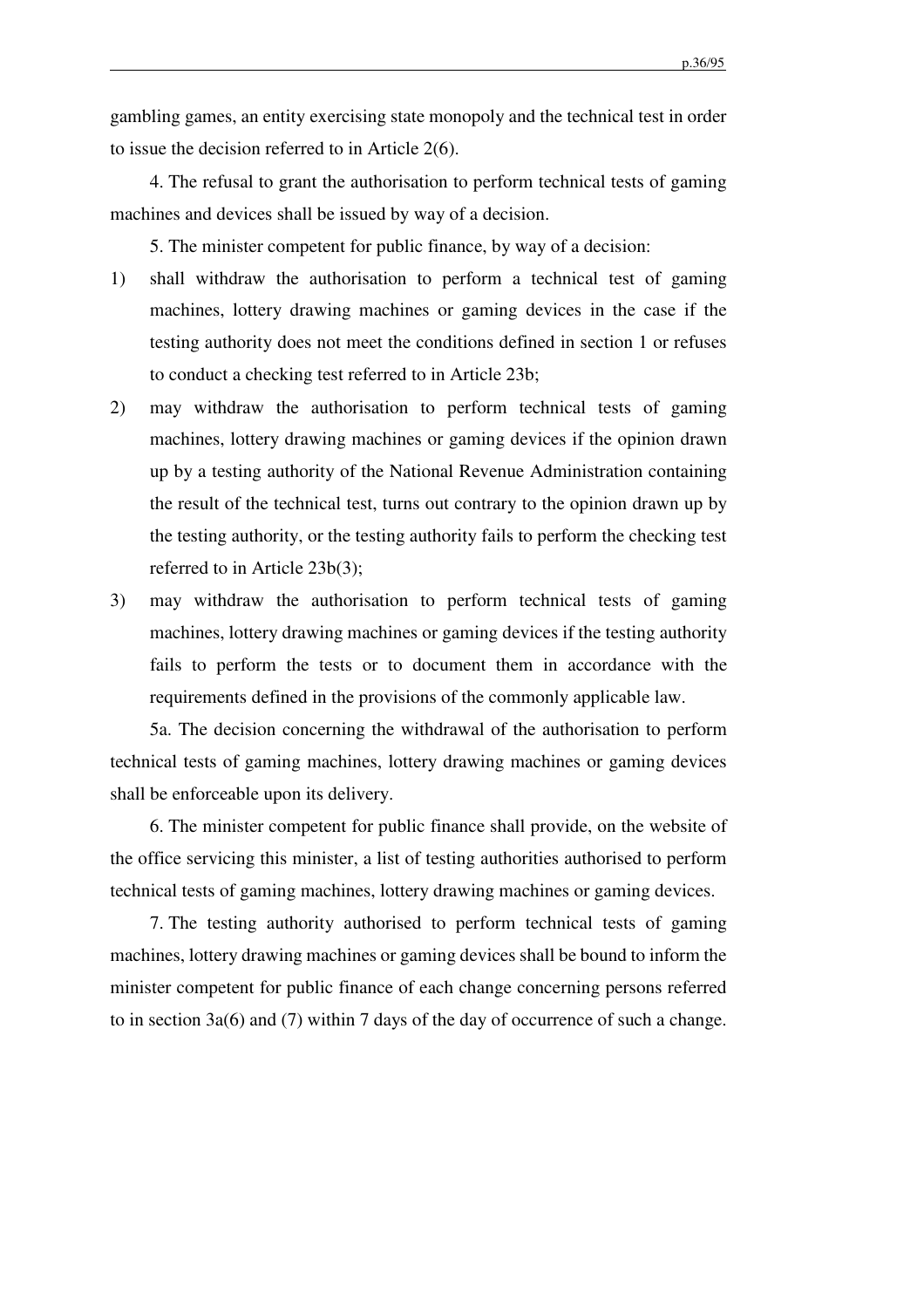# Chapter 3

# **Training**

**Article 24.** 1. An entity arranging gambling games, including an entity arranging gambling games via the Internet, shall be bound to ensure that persons fulfilling a function or holding a position involving the duty to:

- 1) supervise gambling games, in particular: directors of branches, game centres and their deputies, managers and their deputies, persons supervising telebingo, raffle lotteries, raffle bingo, promotion and audiotele lotteries, inspectors at game centres, table cashiers, persons supervising conducting games via the Internet,
- 2) directly conduct a gambling game, in particular: dealers, persons operating gaming machines, lottery drawing machines or gaming devices, save for technical maintenance staff,

– have been trained in the scope of gambling games regulations and rules of arranged games prior to the commencement of performing the obligations at a position held or fulfilment of the function, in the scope required to perform activities associated with supervising and conducting the games.

2. The obligation specified in section 1 shall not apply to:

- 1) persons distributing coupons for a cash or raffle lottery, game tickets for telebingo, cash or raffle bingo and promotion lottery tickets;
- 2) persons selling tokens or crediting stakes in a gaming machine;
- 3) persons operating cash terminals at shops where a number game lottery office is located, selling game tickets for number games of standard parameters, understood as sale of game tickets confirming participation in number games only with a random use of special cards or own game settings made by the player;
- 4) persons supervising and directly conducting a raffle lottery or a raffle bingo game, referred to in Article 7(1a) or (1b);
- 5) persons accepting betting and persons running number game lottery offices.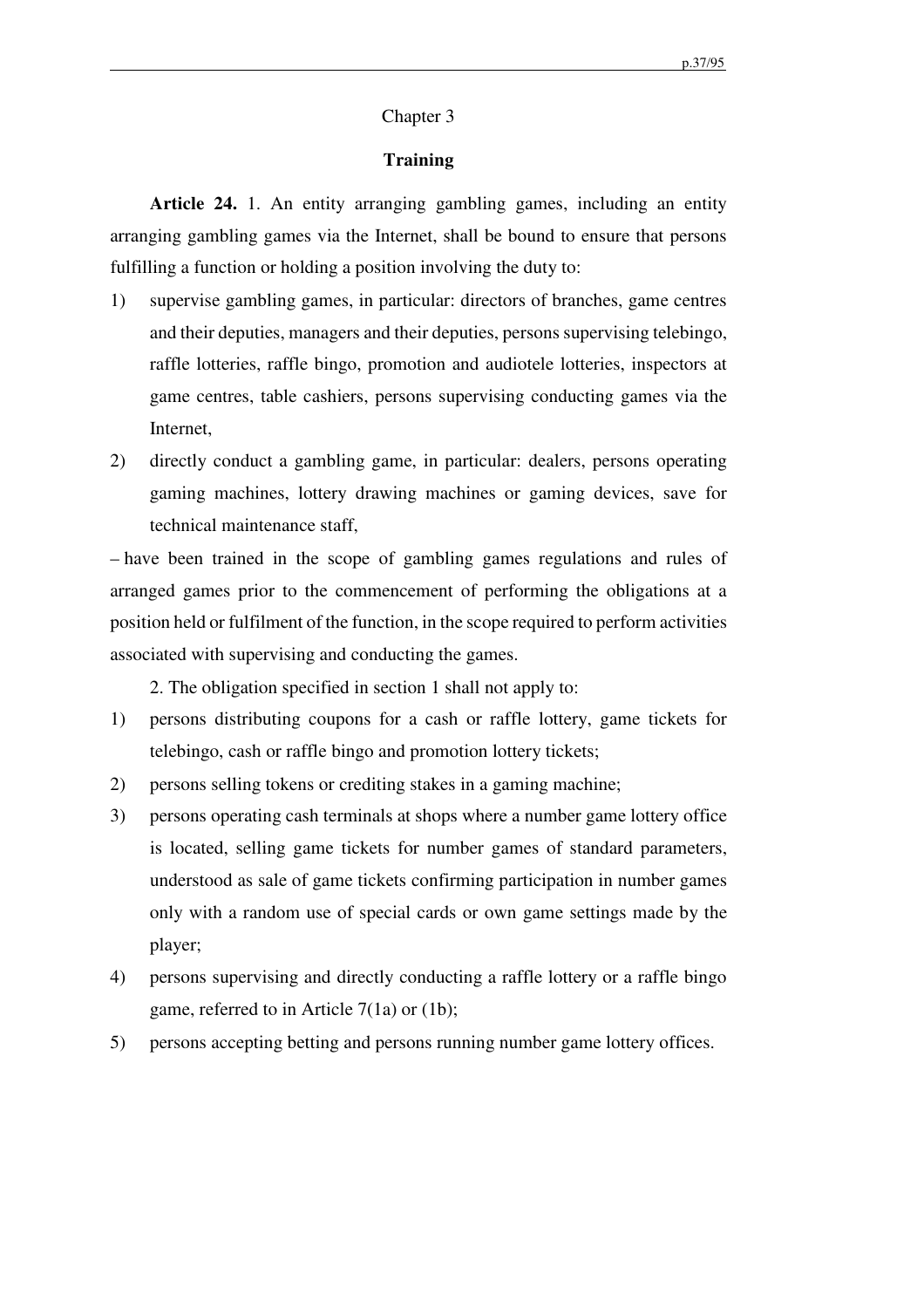3. An entity arranging gambling games, including an entity arranging gambling games via the Internet shall via the Internet, shall be bound to ensure that persons referred to in section 1 are re-trained in the case of change in the scope of activities they perform, or after the lapse of a 3-year period following the previous training.

4. (repealed)

5. An entity arranging gambling games, including an entity arranging gambling games via the Internet shall not entrust the supervision of such games and their direct conducting to a person who has not received the training referred to in section 1.

### **Article 24a.** (repealed)

Article 24b. 1. Training in the scope of gambling games regulations and rules of arranged games referred to in Article 24(1) shall be provided by an entity arranging gambling games, including an entity arranging gambling games via the Internet, or an organisational unit conducting training activity.

2. After the training is terminated, the entities referred to in section 1 shall be bound to issue a certificate on completing the training referred to in section 1.

3. An entity arranging gambling games shall keep a register of employee certificates in paper form, comprising the data of an employee, the date of training, the data of an entity issuing the certificate and the number of the certificate confirmed as a true copy of the original kept in an employee's personal file.

Article 24c. An entity arranging gambling games shall be bound to ensure that a person fulfilling a function or holding a position referred to in Article 24(1) meets jointly the following conditions:

- 1) has an impeccable reputation;
- 2) speaks Polish at a level sufficient to fulfil a function or hold a position he/she applies for;
- 3) has not been convicted of an intentional offence or intentional fiscal offence.

**Article 25.** (repealed)

**Article 26.** (repealed)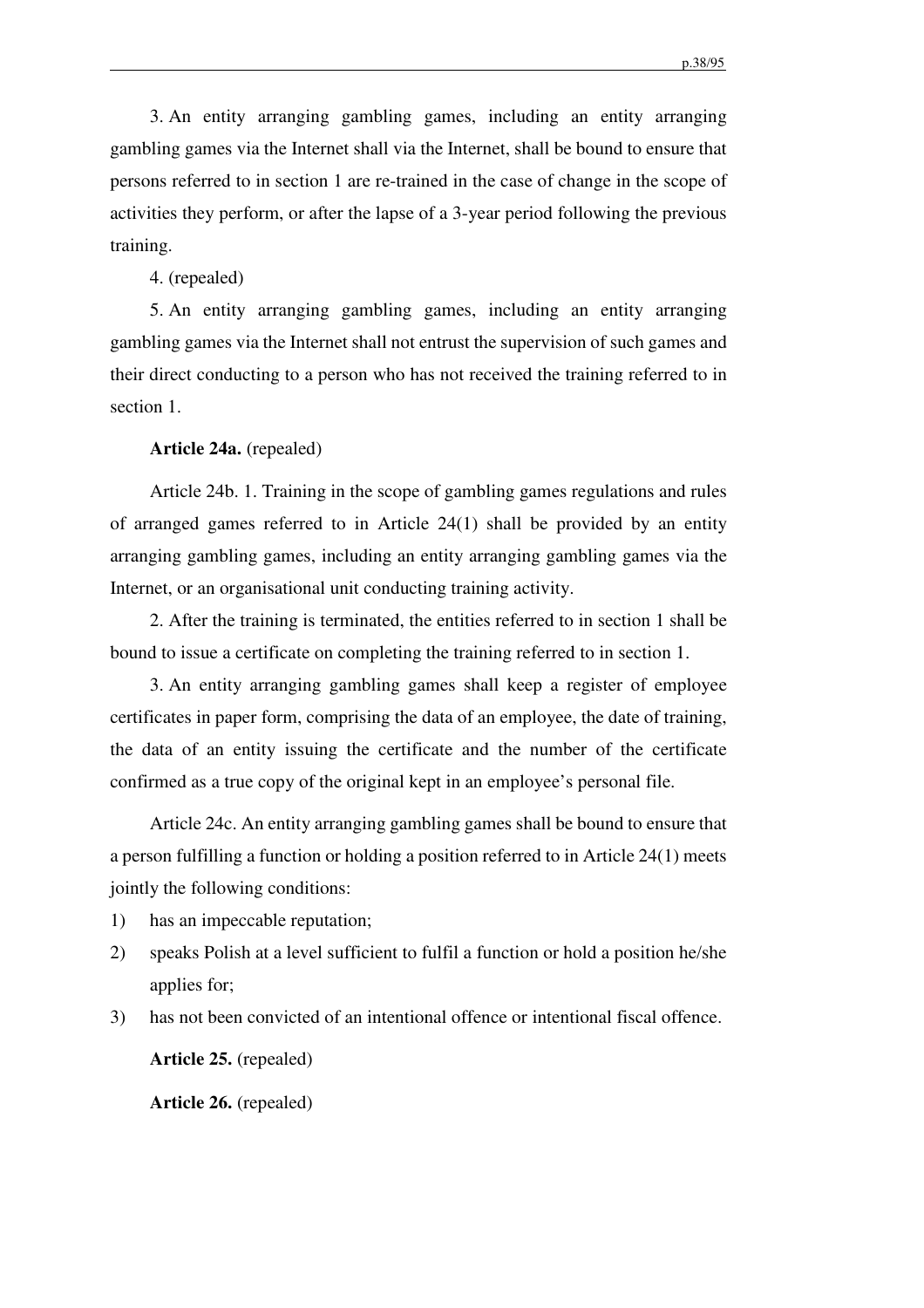## Chapter 4

## **Gaming Limitations**

**Article 27.** 1. Only persons over the age of 18 can enter game centres or bet making points.

2. Only persons over the age of 18 can participate in gambling games, save for raffle lotteries and promotion lotteries.

3. Entities arranging gambling games and conducting activity in this scope shall be bound to place information on prohibition of participation in games of persons below 18 in visible way in front of the entrance to the game arranging venue and at the place of arranging games or sale of game tickets.

4. In case of doubts as to the age of a gaming participant, the manager of the game centre or a person authorised by them, a person selling coupons or other game of chance tickets as well as a person accepting bets shall be authorised to request presenting of the document confirming the identity and age of the gambling game participant.

**Article 28.** 1. Subject to sections 2 through 5a, the entity running the activity in the scope of gambling games shall not entrust another entity with the activities related to organisation of such games.

2. A company running the activity in the scope of number games, cash lotteries or betting can entrust another entity, under the agency contract, with the sale of coupons or other game tickets and acceptance of bets and stakes as well as with the payment (handing out) of prizes up to the amount set forth in the game or betting regulations, excluding such activities related to betting arranged via the Internet.

3. The activities referred to in section 2 can be only entrusted when:

- 1) an entity to perform the activities entrusted has an impeccable reputation, in particular, has not been convicted of an intentional offence or intentional fiscal offence;
- 2) an entity to perform the activities entrusted has no arrears in payment of taxes constituting the state budget income or customs duties,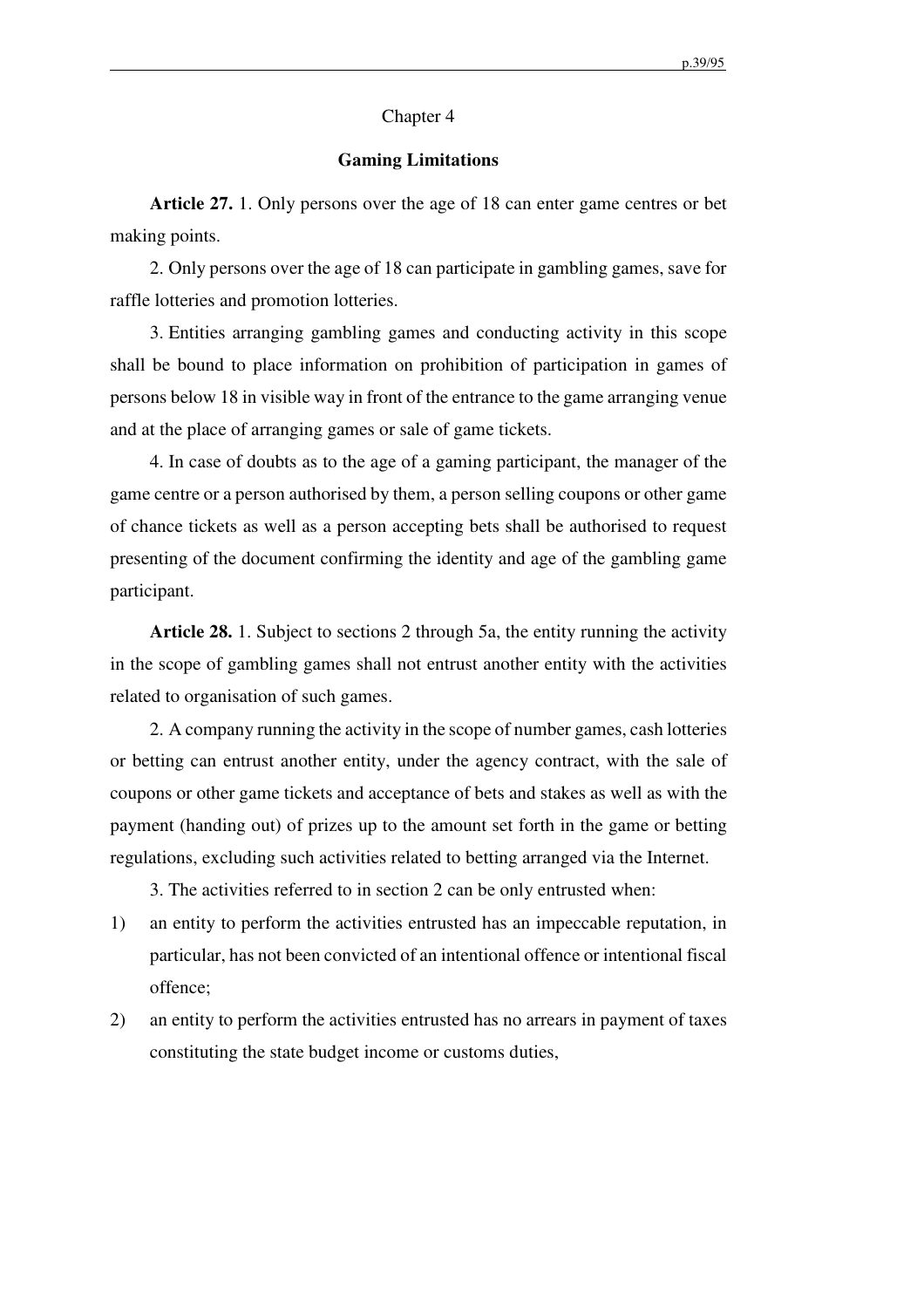social security contributions or health insurance contributions;

- 3) in respect of an entity to perform the activities entrusted there are no justified reservations in terms of the state security, public order or safety of economic interests of the state;
- 4) the initial capital, the funds or other assets allocated for performing activities entrusted do not originate from illegal or undisclosed sources.

4. In case of legal entities and entities without legal personality, the requirements set forth in section 3(1) and 3(3) shall apply to shareholders (partners) representing at least 10% of the initial capital as well as members of the management board, supervisory board or audit committee or managers and representatives of a given entity.

5. An agent shall not commission another entity to perform the duties set forth in the agency contract.

5a. A company conducting the activity in the scope of number games and cash lotteries may entrust performing of activities associated with arranging such games to other entity in the case of games arranged simultaneously in the territory of more than one state (multi-jurisdictional games).

6. The minister competent for public finance may at any time verify the fulfilment of the requirements set forth in section 3, in particular, it may demand that the agent submits documents confirming the fulfilment thereof in due time.

7. If the agent fails to fulfil the requirements set forth in section 3 or fails to submit, at the request of the minister competent for public finance the documents referred to in section 6, the entity running the activity in the scope of number games, cash lotteries or betting shall be bound to terminate the agency contract forthwith.

**Article 29.** 1. It shall be forbidden to advertise or promote cylindrical games, card games, dice games, games on gaming machines and betting. Advertising of betting for the arrangement of which a permit has been granted shall be permitted under the terms set forth in Article 29b.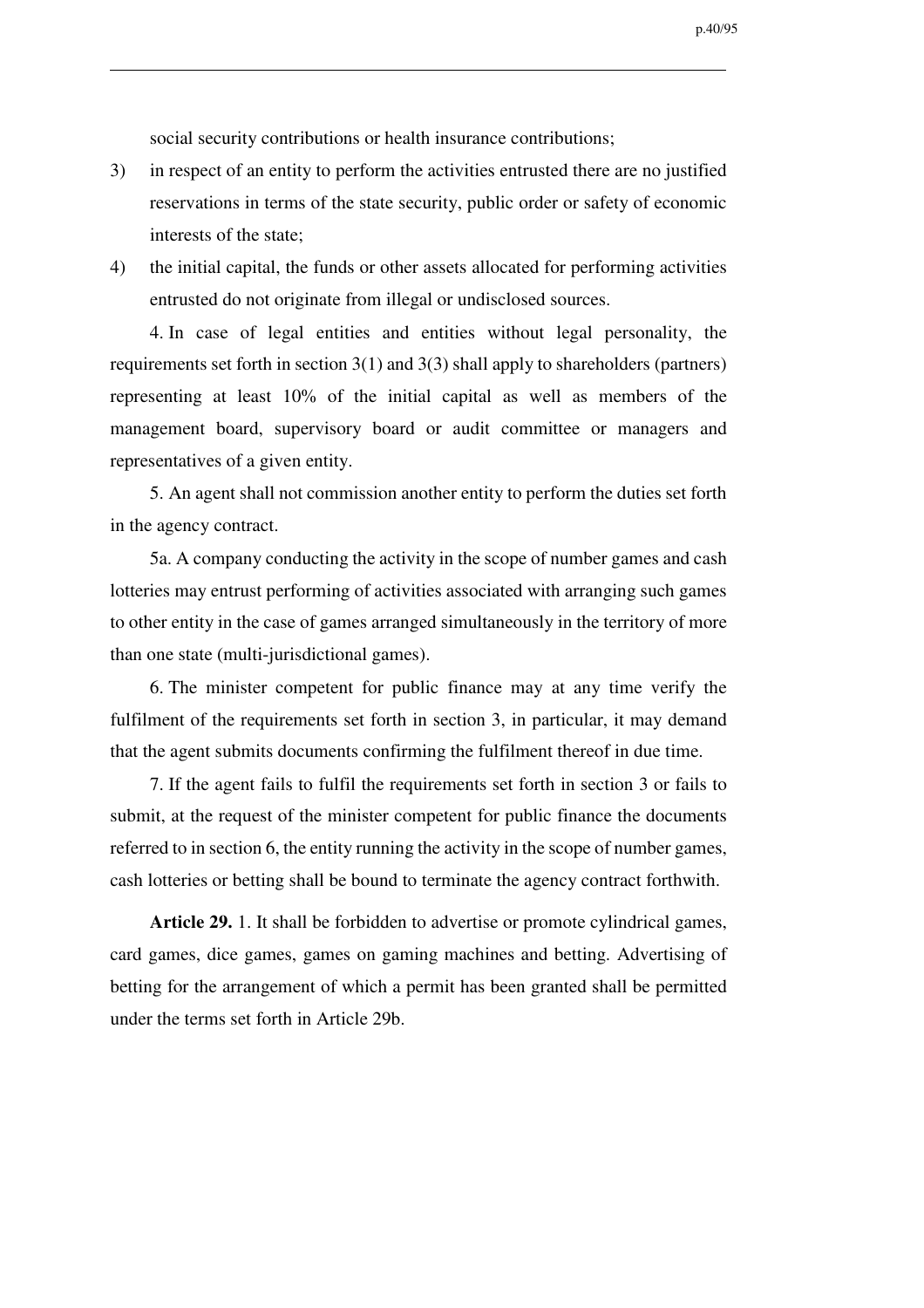p.41/95

2. It shall be forbidden to communicate sponsoring activities with the use of the trade name and trademark used for offering cylindrical games, card games, dice games, betting and games on gaming machines.

3. An entity running the activity in the scope of acceptance of bets only or this business activity together with another activity not subject to advertising, promotion or sponsoring communication related restrictions is allowed to communicate sponsoring activities only by presenting the information containing the name or another designation individualising the sponsor.

4. The bans set forth in section 1 and 2 shall apply to natural persons, legal entities or entities without legal personality which commission or perform the activities referred to in section 1 and 2, place advertisements or communication, or generate profit from such activities.

5. The bans set forth in section 1 and 2 shall not cover advertising or promotion activity pursued inside a gaming centre or a bet making point, or name designation or a logo of a company, or a name of economic activity conducted, installed outside the building or the site where a gaming centre or a bet making point is located as well as in the case of gambling games arranged via the Internet, advertising or promotion conducted on the website defined in the permit, used for arranging such games.

6. Advertising of cylindrical games, card games, dice games, betting and games on gaming machines shall be understood as public distribution of trademarks or graphical symbols and other related designations, and also of names and graphical symbols of the entities running the activity in the scope of cylindrical games, card games, dice games, betting and games on gaming machines as well as the information about the places where such games are organised or bets are made and related participation options.

7. Promotion of cylindrical games, card games, dice games, betting and games on gaming machines shall be understood as public presentation of those games or betting, distribution of related accessories, handing out tokens or game tickets, or their sale at public places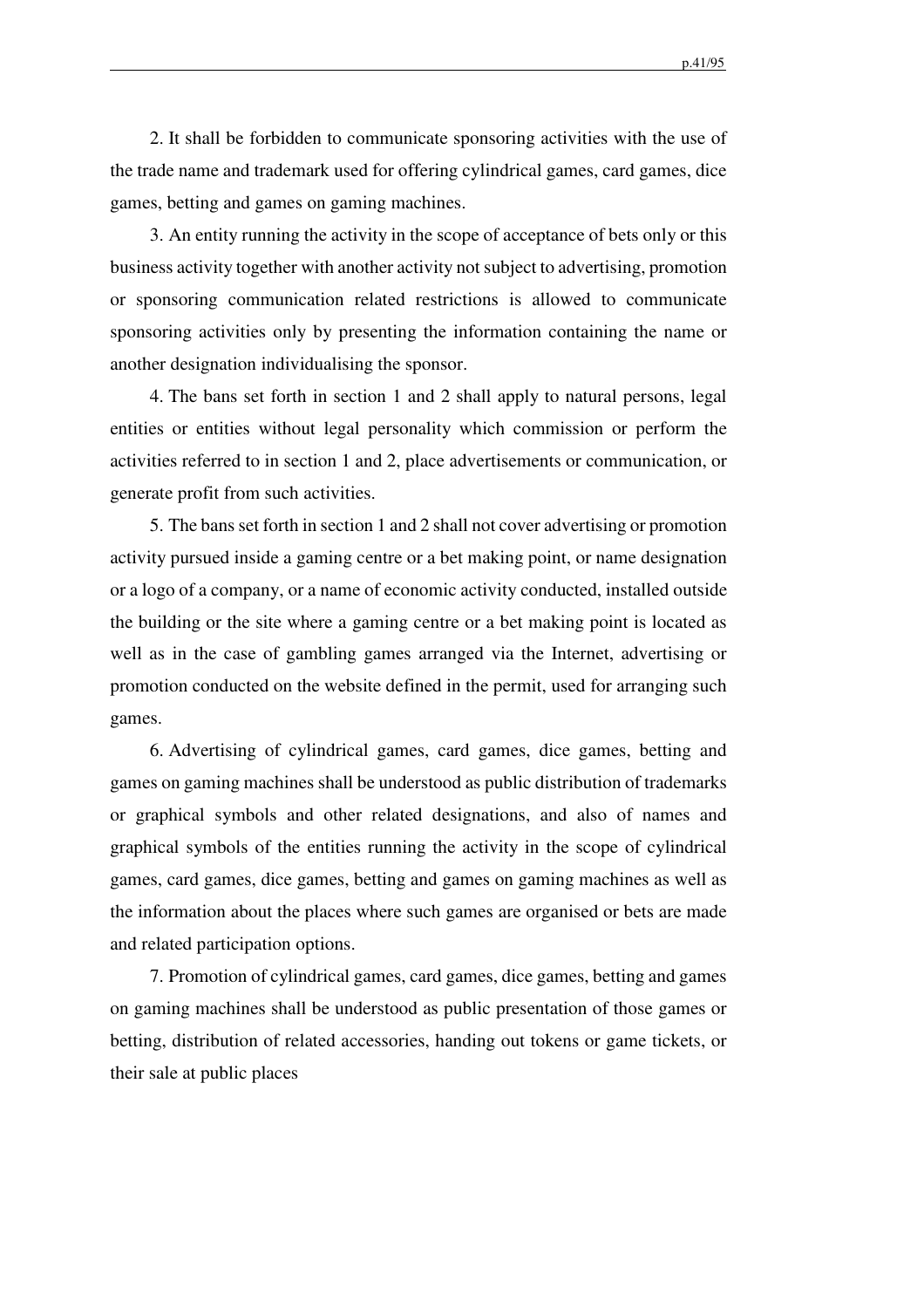as well as other forms of public encouragement to participate in the games or betting, or convincing of their advantages or encouraging to enter a casino or a bet making point.

8. Advertising and promotion of cylindrical games, card games, dice games, betting and games on gaming machines shall be also understood as advertising and promotion of goods and services whose name, trademark, graphical shape or packaging make use of the resemblance to or are equivalent to the designation of cylindrical games, card games, dice games, betting and games on gaming machines, casinos or bet making points, or the company, name or designation of an entity running the activity in the scope of cylindrical games, card games, dice games, betting or games on gaming machines.

9. Advertising and promotion of cylindrical games, card games, dice games, betting and games on gaming machines shall be also understood as advertising and promotion of the entities whose advertising image uses the resemblance to or is equivalent to the designation of cylindrical games, card games, dice games, betting and games on gaming machines, casinos or bet making points, or the company, name or designation of the entity running the activity in the scope of cylindrical games, card games, dice games, betting and games on gaming machines or another symbol bearing objective reference to such designations.

10. Sponsoring shall be understood as direct or indirect financing or cofinancing of the activity of natural persons, legal entities or companies without legal personality in order to popularise, consolidate or enhance the reputation of cylindrical games, card games, dice games, betting and games on gaming machines, entities running the activity in the scope of such games or betting or another designation, whereby the entity running the activity in the scope of such games or betting or their activity is individualised in exchange for a sponsoring communication.

11. A sponsoring communication shall be understood as presentation of the information containing the name or another designation individualising the sponsor in connection with the sponsoring.

**Article 29a.** 1. (repealed)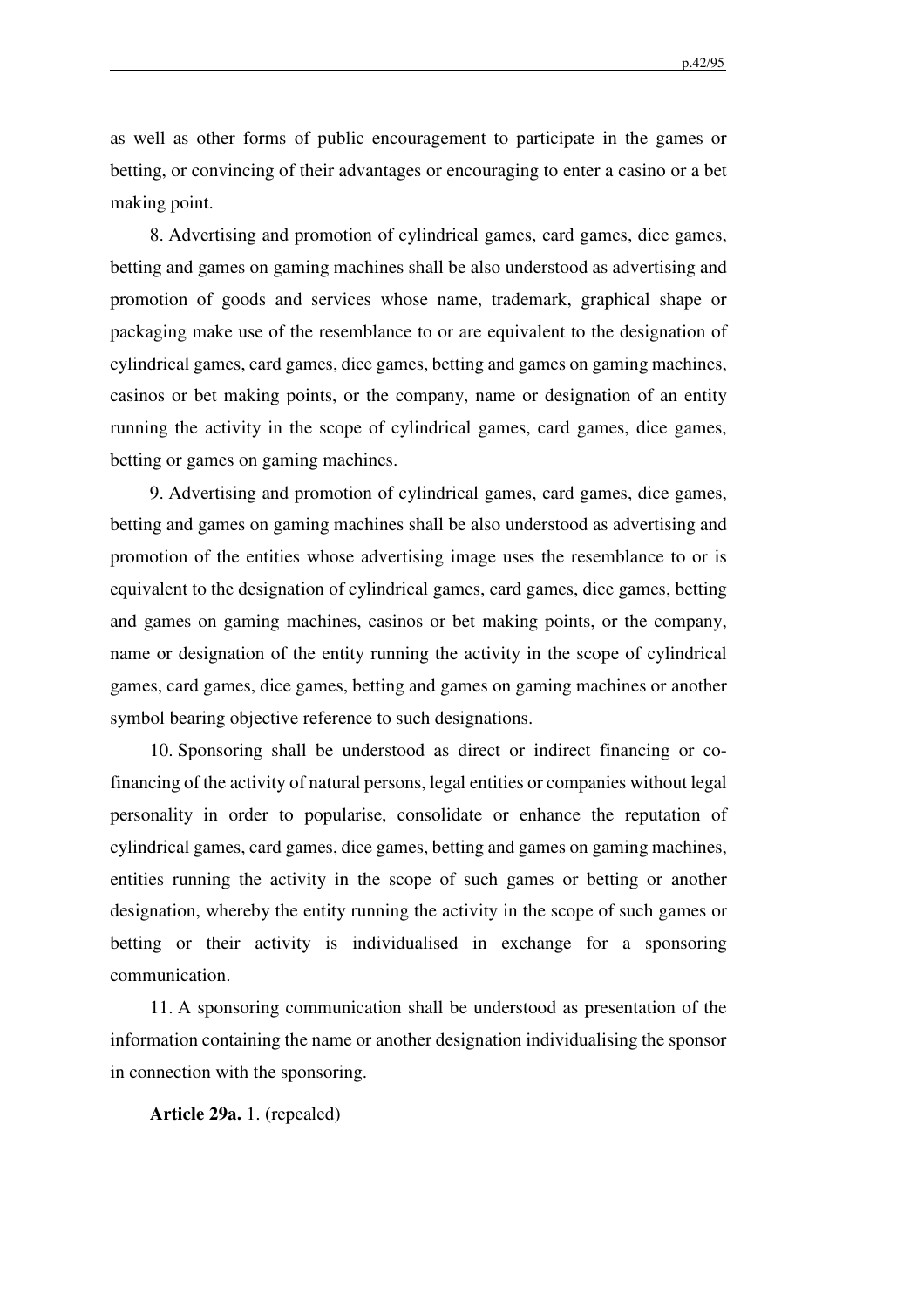2. Participation in gambling games arranged via the Internet shall be forbidden for entities which do not exercise state monopoly in this scope, which arrange gambling games via the Internet without the required permit.

3. (repealed)

**Article 29b.** 1. Advertising of betting for which a permit was granted is permitted, provided that:

- 1) it is not addressed to the minors, it does not present the minors and it does not take place with the participation of the minors;
- 2) it does not combine arranging games or participation in games with physical, intellectual capacity, or the opportunity to gain an easy prize;
- 3) it does not contain statements that the participation in gambling games has a relaxing, reassuring signal, or it is a method to resolve personal conflicts or financial problems;
- 4) it does not present holding back or moderate participation in games in a negative way;
- 5) it does not encourage to pay higher stakes as a factor increasing a chance of winning a prize;
- 6) it shall not raise associations with:
	- a) sexual attractiveness,
	- b) relaxation or leisure,
	- c) learning or work,
	- d) Professional, life or financial success.
	- 2. Advertising of games referred to in section 1 may not be conducted:
- 1) on television, radio, at the cinema and theatre between 6.00 a.m. and 10.00 p.m.; save for advertising carried out during broadcasts of sports events sponsored by an entity running the activity in the scope of betting, or where such an entity is a sponsor of a team or players taking active part in a given sports event;
- 2) in press addressed to children and the youth;
- 3) on cover pages of daily newspapers and magazines;
- 4) in public places, excluding mass events and sports events sponsored by an entity running the activity in the scope of betting, or where such an entity is a sponsor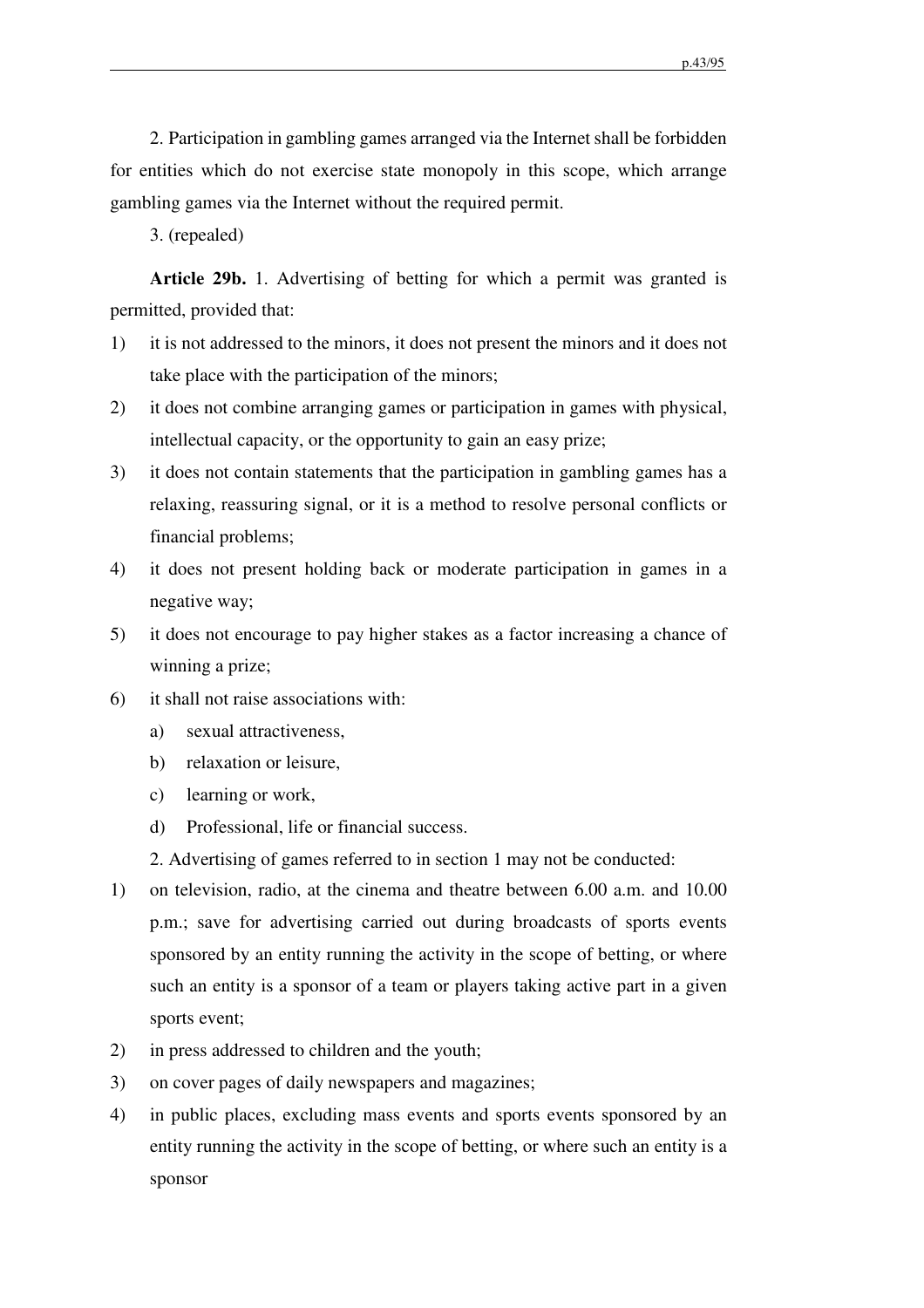of a team or players taking active part in a given sports event, or a sponsor of a sports association involved in an event organised. The exemption referred to above shall only cover advertising of games organised by a sponsor or the sponsor's advertising.

3. Game advertising referred to in section 1 may be carried out provided that it contains a message on:

- 1) consequences of participation in illegal gambling games;
- 2) gambling-related risk;
- 3) holding a permit for arranging betting.

4. The minister competent for health matters, in liaison with the minister competent for public finance may define, by way of a regulation, detailed terms and conditions, content, method and rules concerning placing of the message referred to in section 3, taking into consideration the protection of the society against adverse effects of excessive gambling and the necessity to counteract gambling addiction.

**Article 29c.** In a games arcade and on the website where gambling games are arranged, it is forbidden to offer and advertise banking activities referred to in Article 5(1)(3) and 2(1), (3), (4), (5), (7) and (10) of the Act of 29 August 1997 - Banking Law (Journal of Laws of 2016, items 1988, 1948, 1997 and 2260).

#### **Article 30.** (repealed)

**Article 31.** 1. It shall be forbidden to make or accept bets for results of number games.

2. An entity organising or applying for a betting operating permit or for a change in the terms and conditions thereof, concerning the results of sports competition in which competitors are people or animals, shall be bound to obtain the consent of the local competition organisers to use the competition results.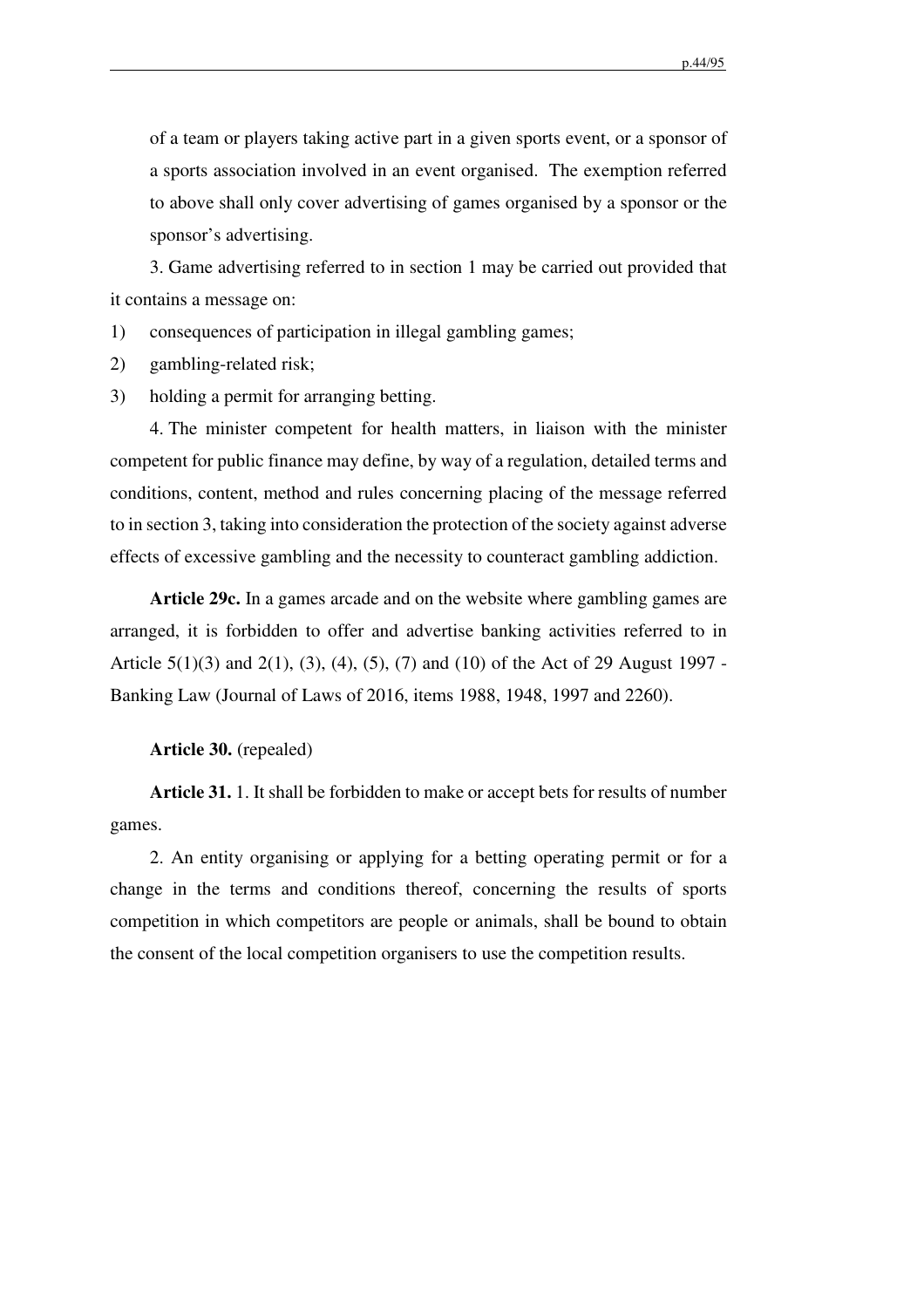#### Chapter 5

### **Licenses, permits and notifications**

**Article 32.** 1. A casino operating license shall be granted by the minister competent for public finance.

2. Cash bingo hall operating permits and betting operating permits shall be granted by the minister competent for public finance.

3. The permits to organise a raffle lottery, audiotele lottery, raffle bingo or promotion lottery to be arranged within the jurisdiction of one competent director of the Revenue Administration Regional Office within whose jurisdiction those games are arranged and conducted.

3a. The notification of a raffle lottery or a raffle bingo referred to in Article 7(1a) or (1b), arranged within the jurisdiction of one competent head of the Customs and Tax Control Office within whose jurisdiction those games are arranged and conducted.

4. The permits to arrange a raffle lottery, an audiotele lottery, a raffle bingo or a promotion lottery to be organised within the jurisdiction of more than one director of the Revenue Administration Regional Office shall be granted by the director of the Revenue Administration Regional Office competent for the place of residence or the registered office of a foreign economic operator's branch or the main place of business carried out by a representative. In other cases, where the applicant is an entity which are neither established or have a place of residence in the territory of the Republic of Poland and in the case where the competent jurisdiction of an authority cannot be determined, the director of the Revenue Administration Regional Office in Warsaw shall be the competent authority.

4a. The notification of a raffle lottery or a raffle bingo referred to in Article 7(1a) or (1b), arranged within the jurisdiction of more than one head of the Customs and Tax Control Office shall be submitted to the head of the Customs and Tax Control Office competent for the place of residence or the place of establishment of the applicant or the main place of business of a foreign economic operator's branch. In other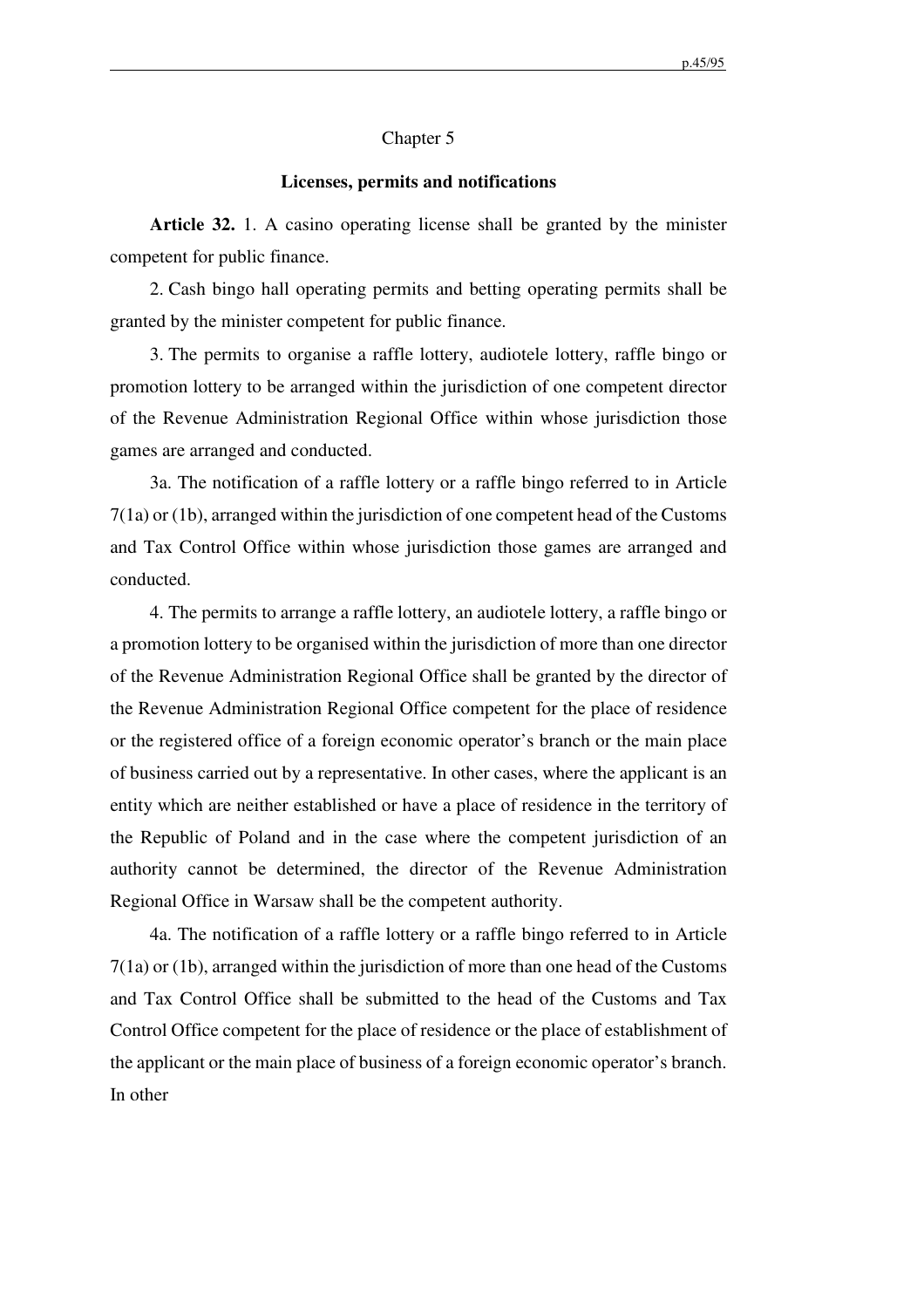cases, where the applicant is an entity which are neither established or have a place of residence in the territory of the Republic of Poland and in the case where the competent jurisdiction of an authority cannot be determined, the Head of the Customs and Tax Control Office for the Mazowsze Region in Warsaw shall be the competent authority.

5. Article 143 of the Tax Ordinance Act of 29 August 1997 shall not apply to the proceedings regarding granting a casino operating license.

6. The provisions of the Act on Freedom of Economic Activity of 2 July 2004 (Journal of Laws of 2015 item 584, as amended) shall not apply to the proceedings regarding granting, refusal to grant, changing or cancelling a casino operating license.

7. The minister competent for public finance shall define, by way of a regulation, the jurisdictions of directors of the Revenue Administration Regional Offices to grant permits to arrange a raffle lottery, an audiotele lottery, a raffle bingo or a promotion lottery, considering the need of efficient task execution.

8. The minister competent for public finance shall define, by way of a regulation, the jurisdictions of heads of the Customs and Tax Control Offices to accept notifications of a raffle lottery or a raffle bingo referred to in Article 7(1a) or (1b), considering the need of efficient task execution.

**Article 33.** 1. In the case of filing an application for a license or permit where a volume of issue is limited, the minister competent for public finance shall publish on the website of the office servicing this minister, information of filing of the application indicating the name of the entity, the subject of the application and the locality such application refers to.

2. When a license or permit with a limited volume of issue is requested by more than one entity satisfying the requirements set forth herein, the minister competent for public finance shall announce and conduct a tendering procedure.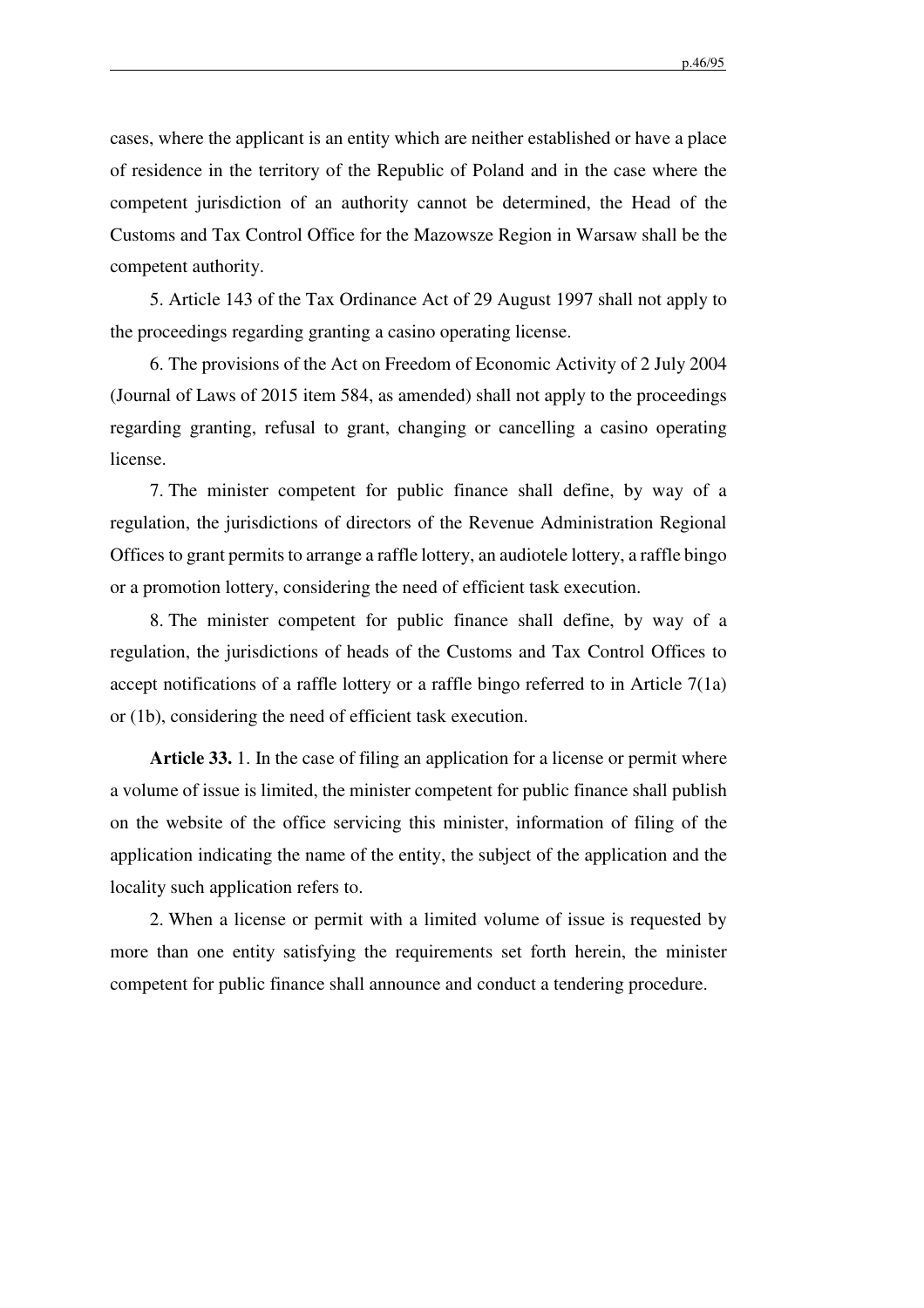3. To conduct the tender, the minister competent for public finance shall appoint a tendering commission consisting of at least three persons selected among employees of the office servicing this minister or officers of the Customs and Tax Control Service in service at this office.

4. The minister competent for public finance shall cancel the tender, by way of a decision, if the legal regulations or the public interest were seriously infringed.

5. The Minister competent for public finance shall determine, by means of the relevant regulation, specific terms and conditions of the tendering procedure, taking into account, in particular, that:

- 1) the method of the call for tender should ensure proper notifying of entities interested in the tender;
- 2) the terms and conditions of tender participation should not exclude entities meeting the requirements determining obtaining of a license or a permit;
- 3) the bid assessment should be impartial and transparent, and should not discriminate any participant of the tender.

**Article 34.** 1. The application for a license or a permit may be only filed by entities which will document that:

- 1) their capital originates from legal sources;
- 2) they do not have arrears in payment of taxes constituting the state budget income or customs duties;
- 3) they do not have arrears in payment of social security contributions or health insurance contributions.

2. The provisions of section 1 shall apply, respectively, to entities which are neither established or have a place of residence in the territory of the Republic of Poland.

**Article 34a.** 1. The application for a license or a permit for conducting the activity in the scope referred to in Article  $6(1)-(3)$  or Article  $7(2)$  may be only filed by companies which will document the compliance of the company operations with the relevant provisions:

- 1) regulating counteracting money laundering and terrorism financing;
- 2) related to keeping accounts.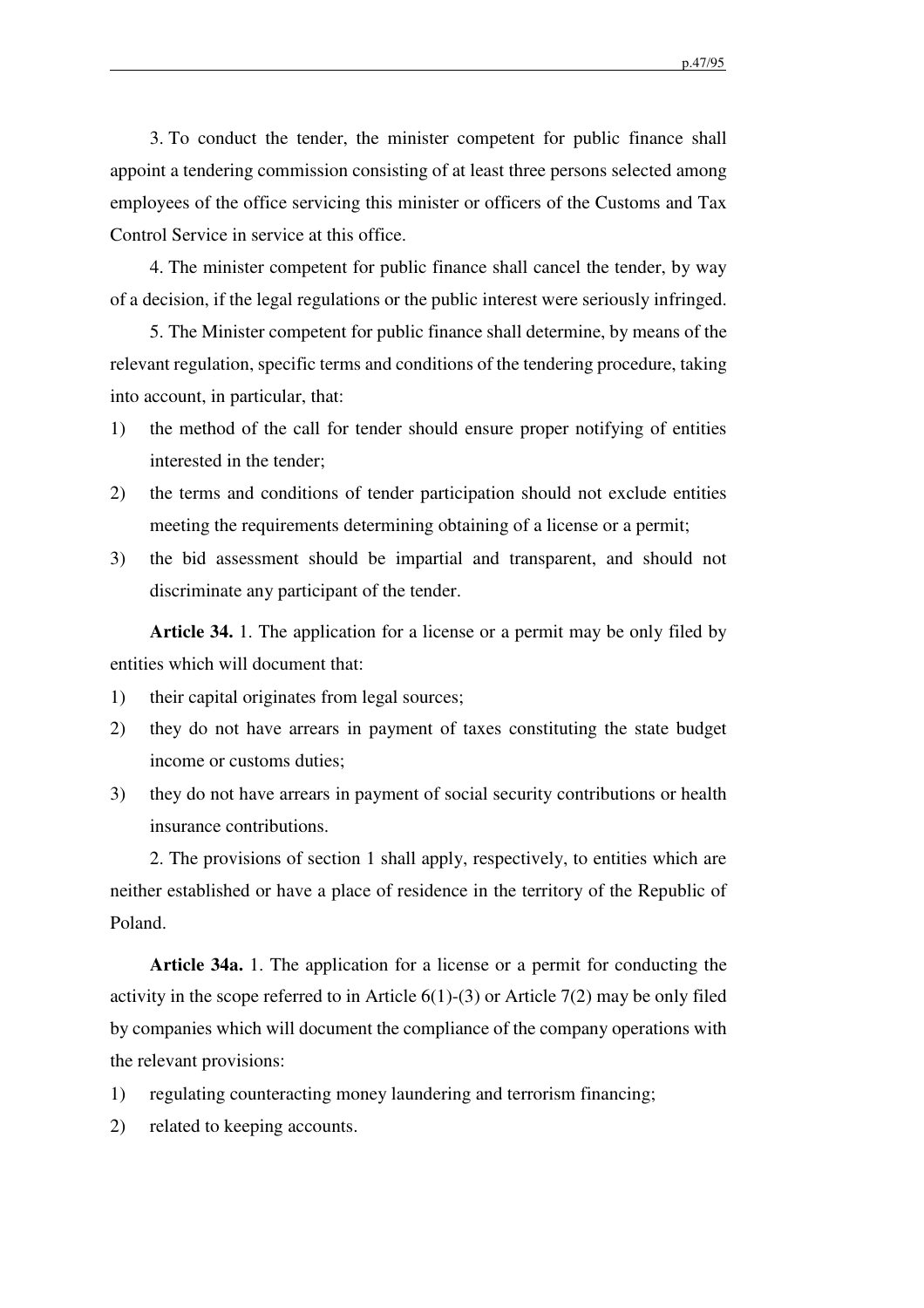2. The provisions of section 1 shall apply, respectively, to entities which are neither established or have a place of residence in the territory of the Republic of Poland.

3. The application for a license or a permit for conducting the activity in the scope referred to in Article  $6(1)$ -(3) or Article 7(2) may be only filed by companies towards which a license or a permit has not been cancelled for reasons defined in Article 59(2) in the period of 6 years preceding filing of the application for a license or a permit.

**Article 35.** The application for a casino operating license should contain:

- 1) in the case of a company established in the territory of the Republic of Poland, a copy of a notarial deed of the company articles of association or the company statutes and the number in the National Court Register:
- 1a) in the case of a company referred to in Article 7a(1), a copy of the company articles of association or the company statutes and:
	- a) the number in the relevant commercial register of the state of the company establishment and a copy of the agreement with a representative, or
	- b) number of a branch of such company in the National Court Register;
- 2) designation of stocks or shares by names along with their face value;
- 3) information on the current and past legal status and financial standing;
- 4) personal data (names, surnames, citizenship, place of residence, type and series of the identity document and information concerning background and professional experience) of the shareholders (partners) being natural persons and representing at least 10% of the initial capital of the company, members of the management board, supervisory board and audit committee as well as the persons to become casino managers; for commercial companies being shareholders – additionally, information concerning their current and past legal status and financial standing;
- 5) description of the geographical location of the building or site where the casino is to be established; designation of its dimensions, including the building layout;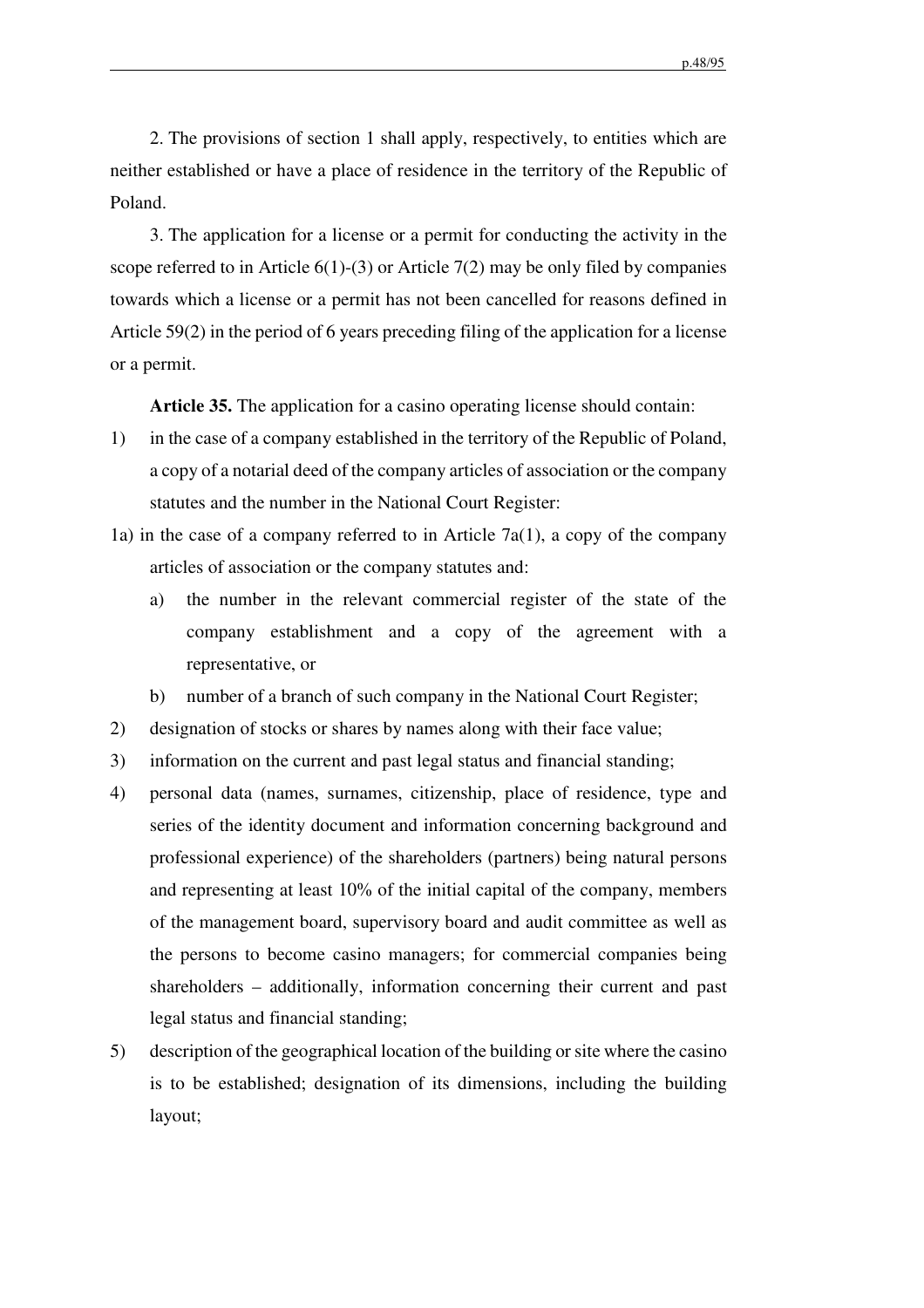- 6) a copy of documents indicating the title to the building (premises) or the agreement under which the building (premises) in which games will be organised is commissioned for use;
- 7) planned date of commencement of business activity:
- 8) planned type and number of games, including information concerning the planned sequence of their launch;
- 9) estimated headcount, including determining positions and planned terms of employment of a person to act in the capacity of the casino manager;
- 10) description of the casino organisation and operation, in particular, the rules of storing and recording the capital for a game of chance or a game on a gaming machine;
- 11) an economic and financial feasibility study containing at least defining of the investment and its foreseen profitability;
- 12) draft regulations;
- 13) a guest registering system design;
- 14) a proposal of the terms and conditions for submission of the security deposit referred to in Article 63;
- 15) a positive opinion on the casino location by the commune council;
- 16) documents confirming that the capital originates from legal sources, in particular:
	- a) in the case of a shareholder (partner) being a natural person and representing at least  $10\%$  of the initial capital of the company – a certificate issued by the competent head of the tax office confirming the coverage of stocks or shares from disclosed sources of revenue,
	- b) in the case of shareholders (partners) being legal entities financial statements drawn up in the manner defined under separate regulations;
- 17) valid certificates confirming the lack of arrears in the payment of taxes constituting the income of the state budget and social security contributions and health insurance contributions;
- 18) declarations by shareholders (partners) being natural persons, representing at least 10% of the initial capital of the company, or members of the management board, the supervisory board and the audit committee stating that no proceedings are pending against them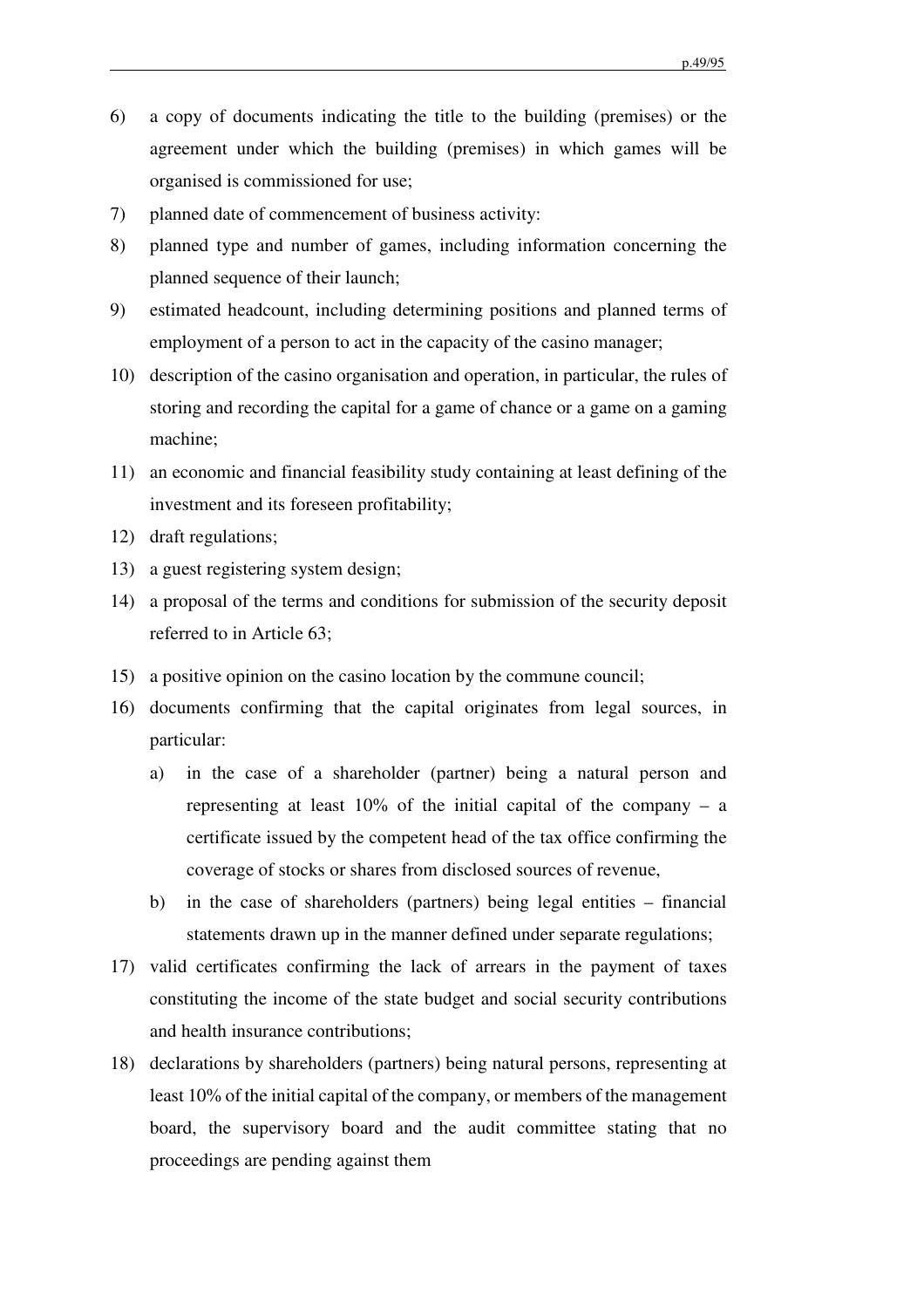before the justice authorities of a Member State of the European Union, a Member State of the European Free Trade Association (EFTA) – a party to the European Economic Area Agreement concerning the offences related to money laundering and terrorist financing;

- 19) valid certificates stating that the shareholders holding stake (shares) being natural persons, representing at least 10% of the initial capital of the company as well as members of the management board, supervisory board and audit committee have not been convicted of an intentional offence or intentional fiscal offence in the territory of a Member State of the European Union;
- 20) documents issued by competent authorities, confirming the compliance of the company activities with the provisions regulating counteracting money laundering and terrorist financing or, if issuance of such a document is not provided for by the regulations - a declaration of the company confirming the compliance of the company activities with the provisions regulating counteracting money laundering and terrorist financing;
- 21) financial statements of the company for the last financial year, including the audit report and, in the case of a company commencing the activity - a declaration on the compliance of the company activities with the accounting provisions;
- 22) in the case of a company referred to in Article 7a(1), documents confirming conducting of the activity in the scope referred to in Article 6(1) in other Member State of the European Union or a Member State of the European Free Trade Association (EFTA) – a party to the European Economic Area Agreement.

**Article 36.** The application for a cash bingo hall operating permit or a betting operating permit should contain:

- 1) in the case of a company with the restablished in the territory of the Republic of Poland, a copy of a notarial deed of the company articles of association or the company statutes and the number in the National Court Register:
- 1a) in the case of a company referred to in Article 7a(1), a copy of the company articles of association or the company statutes and: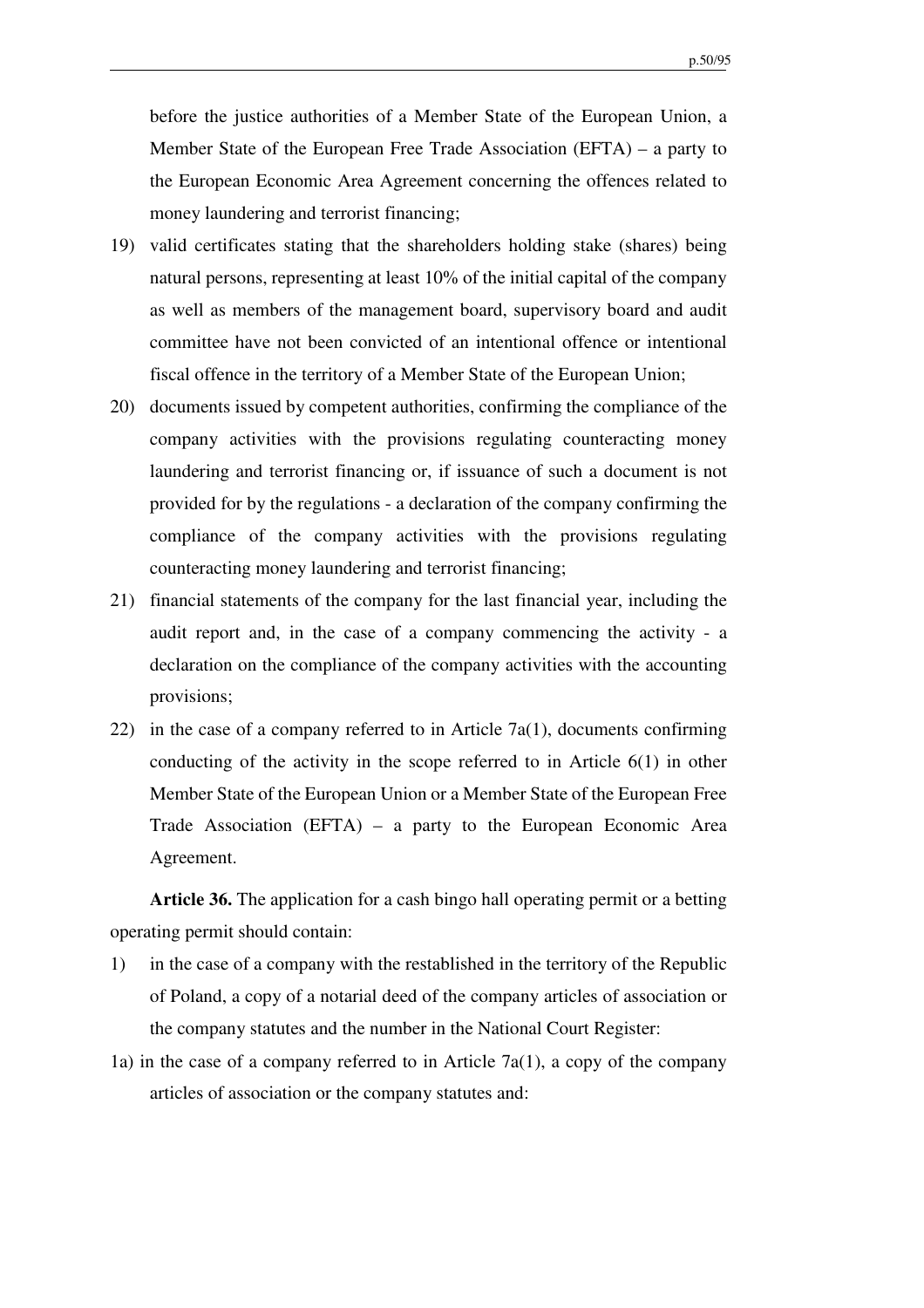- a) the number in the relevant commercial register of the state of the company establishment and a copy of the agreement with a representative, or
- b) number of a branch of such company in the National Court Register;
- 2) designation of stocks or shares by names along with their face value;
- 3) information on the current and past legal status and financial standing;
- 4) personal data (names, surnames, citizenship, place of residence, type and series of the identity document and information concerning background and professional experience) of the shareholders (partners) being natural persons and representing at least 10% of the initial capital of the company, members of the management board, supervisory board and audit committee as well as the persons to become casino managers; for commercial companies being shareholders – additionally, information concerning their current and past legal status and financial standing;
- 5) description of the geographical location of the building or site where a cash bingo hall is to be established; designation of its dimensions, including the building layout;
- 6) a copy of documents indicating the title to the building (premises) or the agreement under which the building (premises) in which a cash bingo game will be organised is commissioned for use and in the case of a bet making point - the approval of the owner of the building (premises) to use the building (premises);
- 7) planned date of commencement of business activity;
- 8) in the case of betting expected type and number of bets, including indicating whether the bets will be arranged via the Internet;
- 8a) in the case of betting arranged via the Internet:
	- a) address and technical documentation of the website which will be used to arrange betting,
	- b) draft rules of verification of betting participants' age over 18,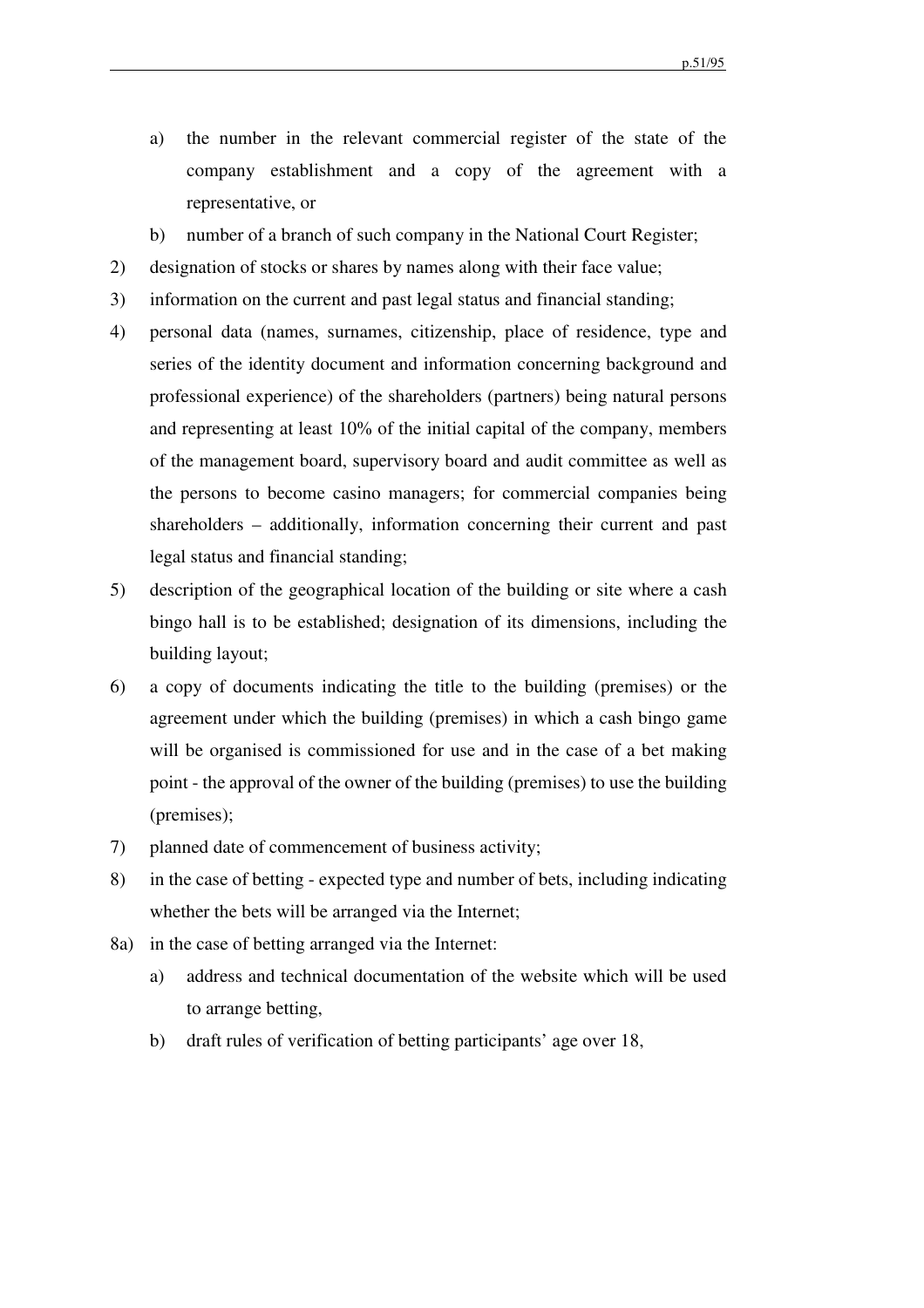- c) expertise of the evidence of participation in bets confirming their protection against intervention of unauthorised persons and a possibility to verify their authenticity,
- d) rules of storing and recording of the bet capital;
- 9) estimated headcount, including job positions;
- 10) description of organisation and operation of a cash bingo hall or a bet making point, in particular, the rules of storing and recording of the game of chance or bet capital;
- 11) an economic and financial feasibility study containing at least defining of the investment and its foreseen profitability;
- 12) draft regulations of games or betting;
- 12a) a design of the guest registering system in a cash bingo hall;
- 13) proposed terms and conditions for submission of the security deposit referred to in Article 63;
- 14) in the case of betting the consent of a sports competition organiser to use their results;
- 15) in the case of a cash bingo hall a positive opinion on the hall location by the commune council;
- 16) documents confirming that the capital originates from legal sources, in particular:
	- a) in the case of a shareholder (partner) being a natural person and representing at least  $10\%$  of the initial capital of the company – a certificate issued by the competent head of the tax office confirming the coverage of stocks or shares from disclosed sources of revenue,
	- b) in the case of shareholders (partners) being legal entities – financial statements drawn up in the manner defined under separate regulations;
- 17) valid certificates confirming the lack of arrears in the payment of taxes constituting the income of the state budget and social security contributions and health insurance contributions;
- 18) declarations by shareholders (partners) being natural persons, representing at least 10% of the initial capital of the company, or members of the management board, the supervisory board and the audit committee stating that no proceedings are pending against them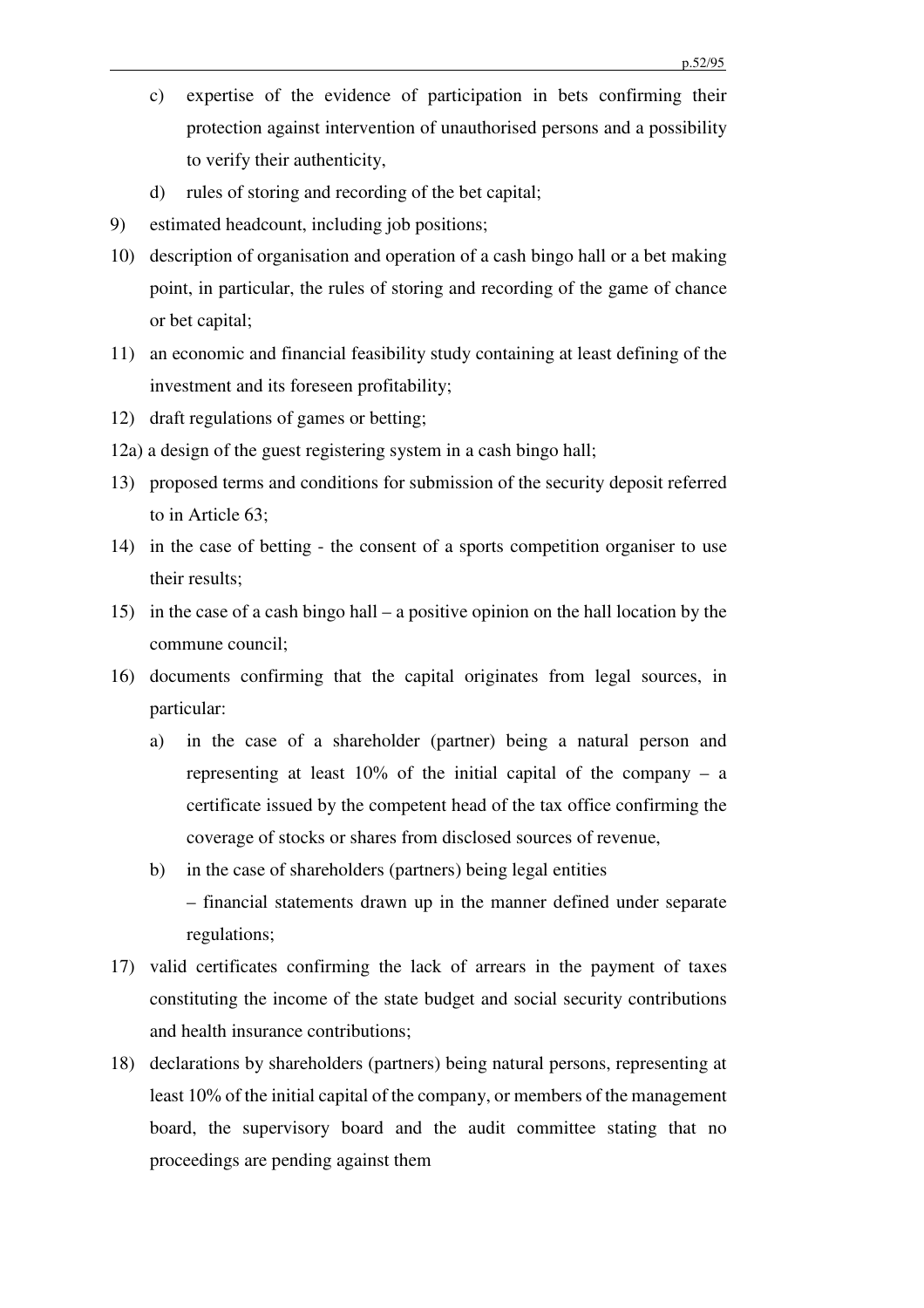before the justice authorities of a Member State of the European Union, a Member State of the European Free Trade Association (EFTA) – a party to the European Economic Area Agreement concerning the offences related to money laundering and terrorist financing;

- 19) valid certificates stating that the shareholders holding stake (shares) being natural persons, representing at least 10% of the initial capital of the company as well as members of the management board, supervisory board and audit committee have not been convicted of an intentional offence or intentional fiscal offence in the territory of a Member State of the European Union;
- 20) documents issued by competent authorities, confirming the compliance of the company activities with the provisions regulating counteracting money laundering and terrorist financing or, if issuance of such a document is not provided for by the regulations - a declaration of the company confirming the compliance of the company activities with the provisions regulating counteracting money laundering and terrorist financing;
- 21) financial statements of the company for the last financial year, including the audit report and, in the case of a company commencing the activity - a declaration on the compliance of the company activities with the accounting provisions;
- 22) in the case of a company referred to in Article 7a(1), running a cash bingo hall or accepting bets, respectively, documents confirming conducting of the activity in the scope referred to in Article 6(2) or (3) in other Member State of the European Union or a Member State of the European Free Trade Association (EFTA) – a party to the European Economic Area Agreement.

**Article 36a.** In the case of a company referred to in Article 7a(1), documents confirming the compliance with the terms and conditions specified in Article 11, Article 12(1) and Article 34(1)(2) and (3) shall be attached to the application for granting a casino operating license or a permit for operating a cash bingo hall . The provisions of Article 35(17)-(19)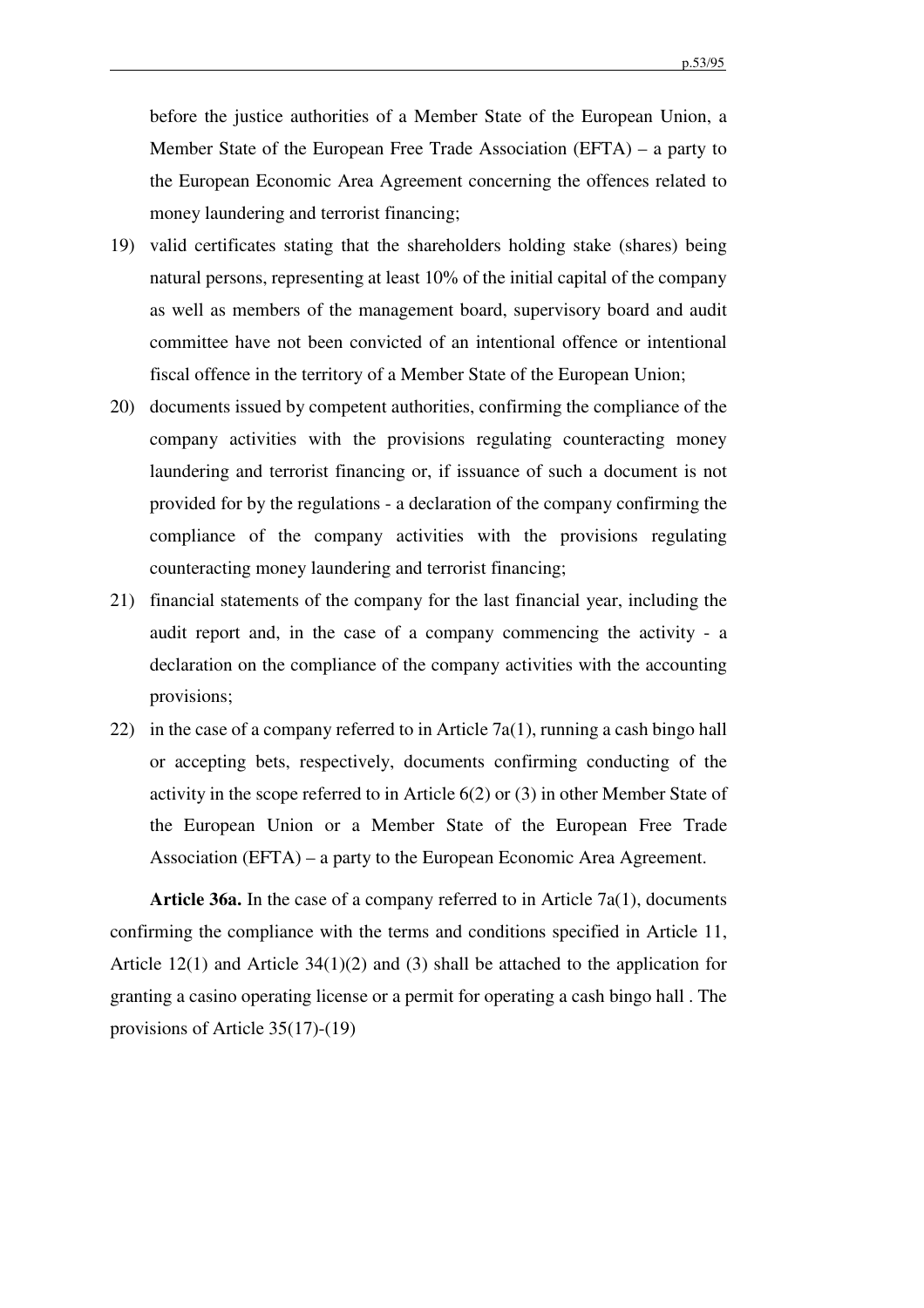and Article 36(17)-(19) shall apply accordingly. In the case of a representative being a natural person, documents concerning such a natural person shall be attached.

**Article 37.** The application for a permit to organise a poker tournament shall contain the name of the applying entity and the poker tournament regulations approved by the minister competent for public finance.

**Article 38.** 1. The application for a permit to organise a raffle lottery or a raffle bingo game should contain:

- 1) defining of the type of game;
- 2) name and legal status of the applicant; in the case of commercial companies additionally, a number in the National Court Register and in the case of a foreign economic operator conducting activity through a branch, the number of this branch in the National Court Register;
- 3) personal data (names, surnames, citizenship, place of residence, type and series of the identity document and information concerning background and professional experience) of the applicant's managers and representatives;
- 4) designation of the area where the game is to be arranged;
- 5) designation of the time when the game is to be arranged;
- 6) precise designation of the purpose for which the profit from the game will be assigned;
- 7) determining of the planned volume of sales of coupons or cards;
- 8) prize payment guarantees;
- 9) draft regulations;
- 10) documents confirming that the initial capital, funds or other assets assigned for arranging a raffle lottery or raffle bingo originate from legal sources, in particular:
	- a) in the case of a shareholder (partner) being a natural person and representing at least 10% of the initial capital of the company, if the applicant is a commercial company – a certificate issued by a competent head of the tax office confirming the coverage of the initial capital from disclosed sources of revenue,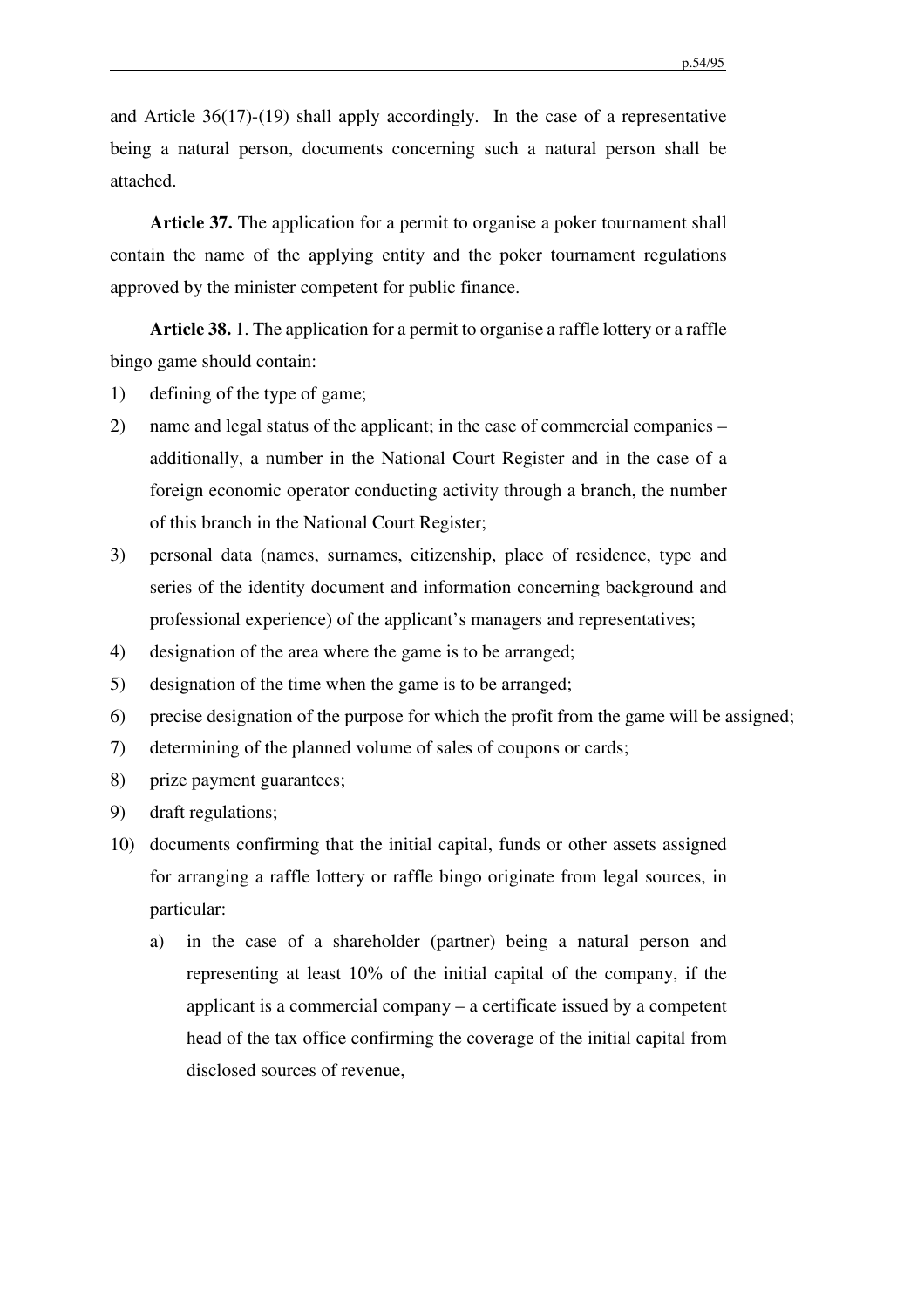- b) in the case of a shareholder (partner) being a legal entity, if the applicant is a commercial company – financial statements drawn up in the manner defined under separate regulations,
- c) a certificate issued by a competent head of the tax office confirming the coverage of funds or other assets assigned for arranging a raffle lottery or a raffle bingo from disclosed sources of revenue - in cases other than indicated in subsections a and b;
- 11) valid certificates confirming the lack of arrears in the payment of taxes constituting the income of the state budget and social security contributions and health insurance contributions;
- 12) an expert evaluation of the coupons or other game tickets or cards, confirming securing them against counterfeiting or earlier reading of the game result, in particular, against screening, opening or scraping off the protective paint and closing or putting another layer of a protective paint without infringing the paper structure;
- 13) current certificates stating that natural persons managing and representing the applying entity were not convicted of an intentional crime or an intentional fiscal offence.

2. The notification of a raffle lottery or a raffle bingo referred to in section 7(1a) or (1b) shall contain the data referred to in section 1, however, instead of documents referred to in item  $1(3)$ ,  $(8)$ ,  $(9)$  and  $(10)-(13)$ , it shall contain, respectively:

- 1) personal data (names, surnames, citizenship, place of residence, type and series of the identity document) of the applicant's managers and representatives;
- 2) prize payment commitment;
- 3) regulations;
- 4) declaration that that the initial capital, funds or other assets assigned for arranging a raffle lottery or raffle bingo originate from legal sources;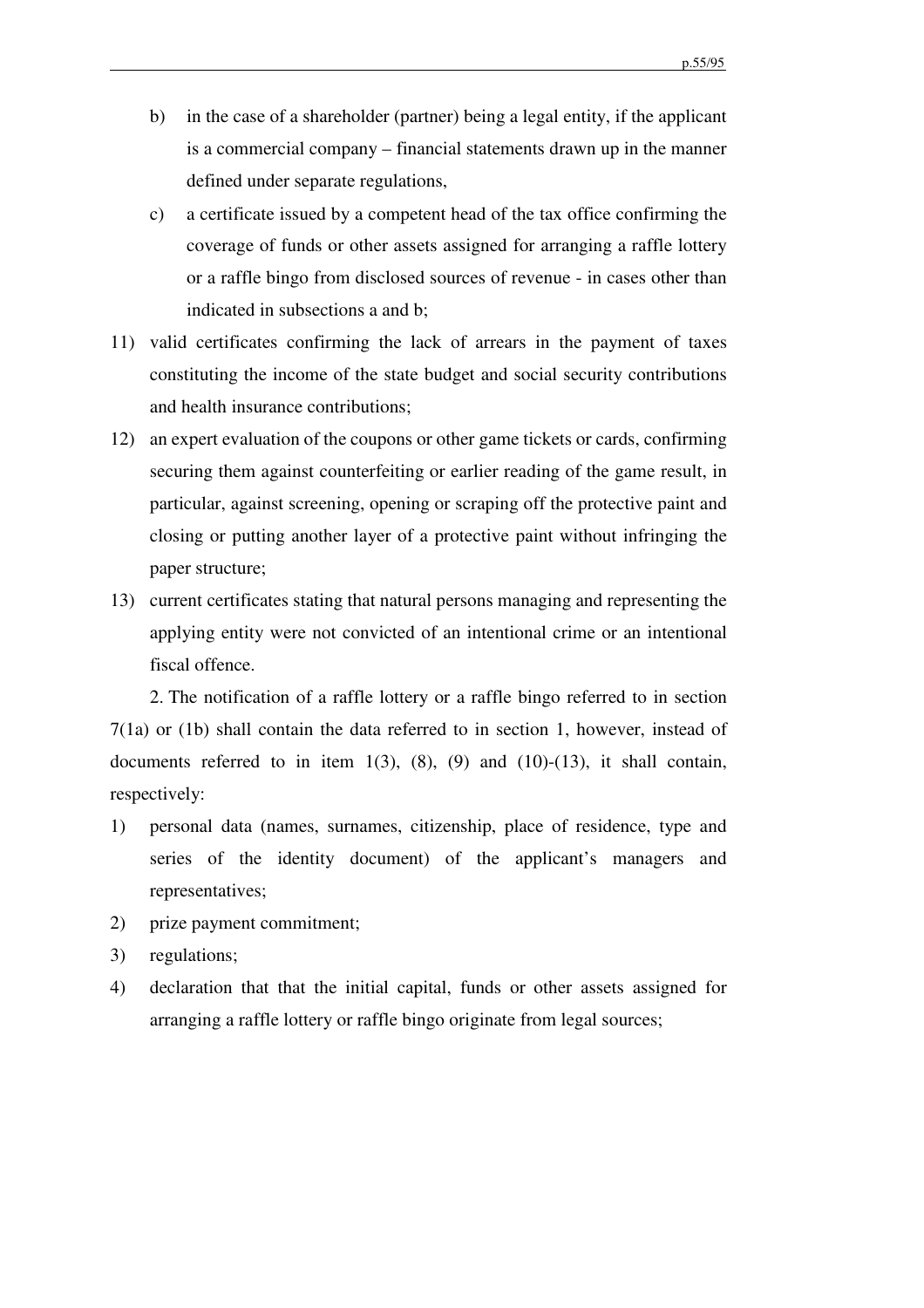- 5) valid certificate confirming the lack of arrears in the payment of taxes constituting the income of the state budget and social security contributions and health insurance contributions;
- 6) a specimen of a coupon, other game ticket or a card;
- 7) a declaration of natural persons managing and representing the notifying entity that they were not convicted of an intentional crime or an intentional fiscal offence.

3. A declaration of a supervising person and a person directly conducting the game, concerning the knowledge of the provisions of the Law in the scope of a raffle lottery or a raffle bingo, respectively, shall be attached to the notification of a raffle lottery or a raffle bingo referred to in Article 7(1a) or (1b).

**Article 39.** The application for a permit to organise a promotion lottery shall contain:

- 1) (repealed)
- 2) name and legal status of the applicant; in the case of commercial companies additionally, a number in the National Court Register and in the case of a foreign economic operator conducting activity through a branch, the number of this branch in the National Court Register;
- 3) personal data (names, surnames, citizenship, place of residence, series of the identity document) of the applicant's managers and representatives;
- 4) designation of the area where the lottery is to be arranged;
- 5) designation of the time when the lottery is to be arranged;
- 6) banking prize payment guarantees;
- 7) draft lottery regulations;
- 8) documents confirming that the funds assigned for arranging the lottery originate from legal sources;
- 9) valid certificates confirming the lack of arrears in the payment of taxes constituting the income of the state budget and social security contributions and health insurance contributions.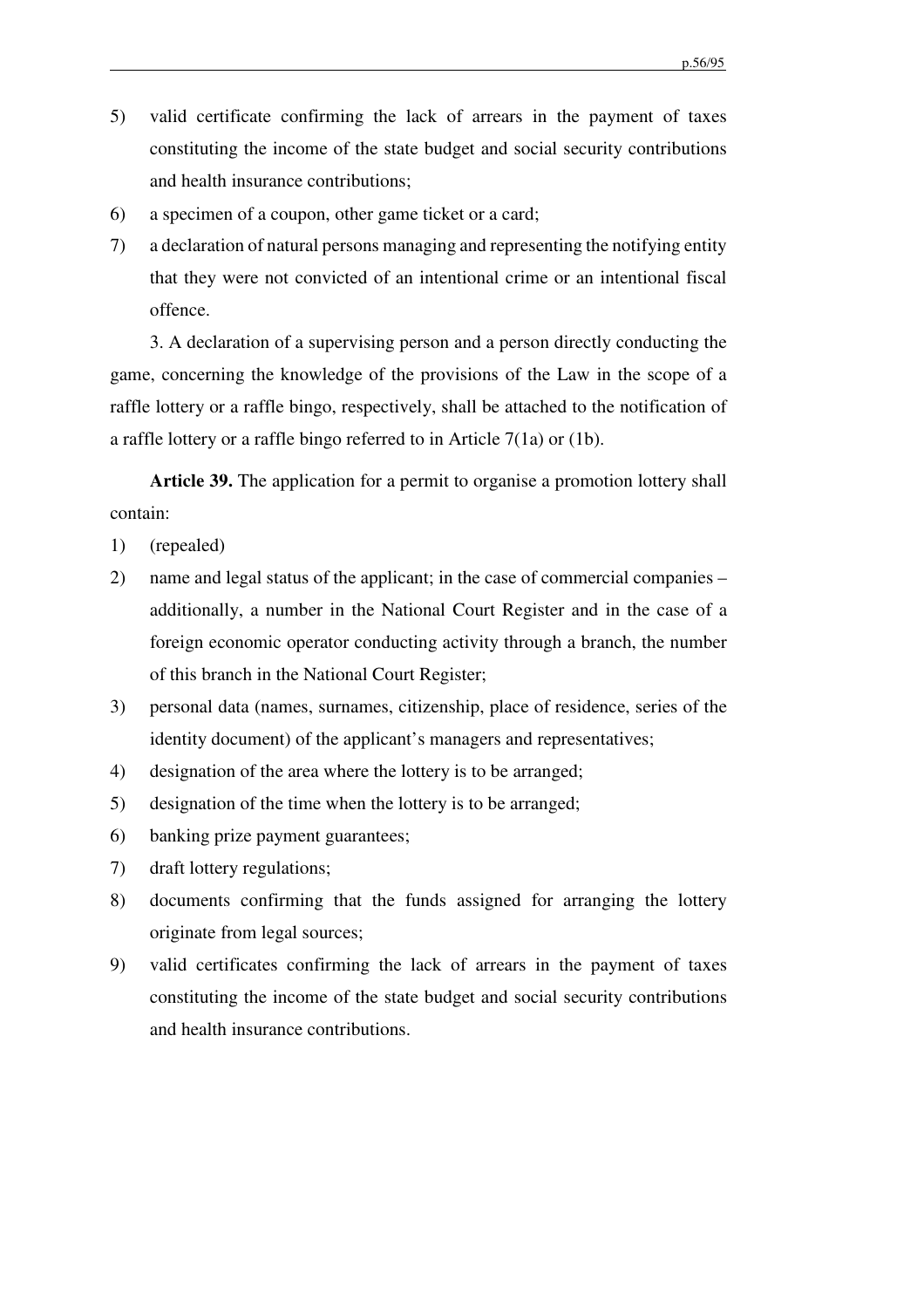**Article 39a.** 1. The application for a permit to organise an audiotele lottery shall contain:

- 1) in the case of a company established in the territory of the Republic of Poland, a copy of a notarial deed of the company articles of association or the company statutes and the number in the National Court Register:
- 2) in the case of a company referred to in Article 7a(1), a copy of the company articles of association or the company statutes and:
	- a) the number in the relevant commercial register of the state of the company establishment and a copy of the agreement with a representative, or
	- b) number of a branch of such company in the National Court Register;
- 3) personal data (names, surnames, citizenship, place of residence, type and series of the identity document) of members of the management board, the supervisory board or the audit committee;
- 4) designation of the area where the lottery is to be arranged;
- 5) designation of the time when the lottery is to be arranged;
- 6) banking prize payment guarantees;
- 7) draft lottery regulations;
- 8) documents confirming that the funds assigned for arranging the lottery originate from legal sources;
- 9) valid certificates confirming the lack of arrears in the payment of taxes constituting the income of the state budget and social security contributions and health insurance contributions.

2. In the case of companies referred to in Article 7a(1), documents confirming the compliance of a representative with the terms and conditions specified in Article 11, Article 12(1) and Article 34(1)(2) and (3) shall be attached to the application referred to in section 1. The provisions of Article 35(17)-(19) and Article 36(17)- (19) shall apply accordingly. In the case of a representative being a natural person, documents concerning such a natural person shall be attached.

**Article 40.** 1. Applications for granting a license or a permit shall be reviewed within 6 months following the date of application submission.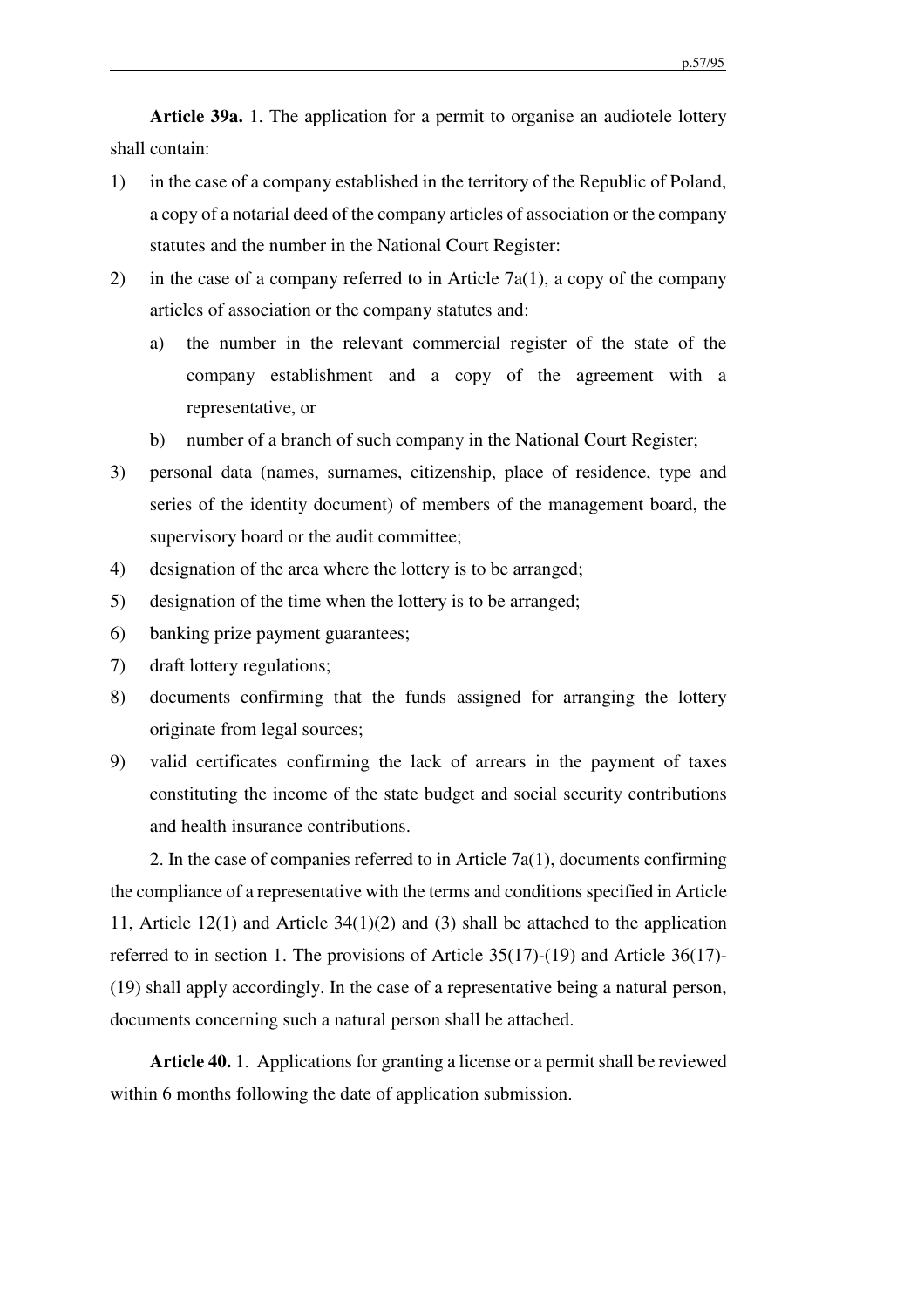2. The applications referred to in section 1 related to a promotion lottery, an audiotele lottery and a raffle lottery shall be reviewed within 2 months following the date of application submission.

**Article 41.** 1. One license shall be granted to operate one casino.

2. One permit shall be granted for operating one cash bingo hall.

3. One permit shall be granted for operating a definite number of bet making points or using a definite number of websites to arrange betting.

**Article 42.** A casino operating license shall comprise:

- 1) the name of the company;
- 2) the approved structure of shares or registered shares, and also the names of the management board and supervisory board members;
- 3) game arranging venue;
- 4) type as well as the minimum and maximum number of games;
- 5) the terms and conditions to be fulfilled by the company, in particular, the terms and conditions related to the security deposits referred to in Article 63;
- 6) approved technical terms and conditions of guest registration;
- 7) the final deadline of activity commencement.

**Article 43.** 1. A cash bingo hall operating permit and a betting operating permit shall comprise:

- 1) the name of the company;
- 2) the approved structure of shares or registered shares, and also the names of the management board and supervisory board members;
- 3) the venue of arranging a cash bingo game;
- 4) the venue of arranging and type of betting, including determining whether betting is arranged via the Internet and, in such a case, additionally:
	- a) address of the website used to arrange betting,
	- b) rules of verification of betting participants' age over 18;
- 5) the terms and conditions to be fulfilled by the company, in particular, the terms and conditions related to the security deposits referred to in Article 63;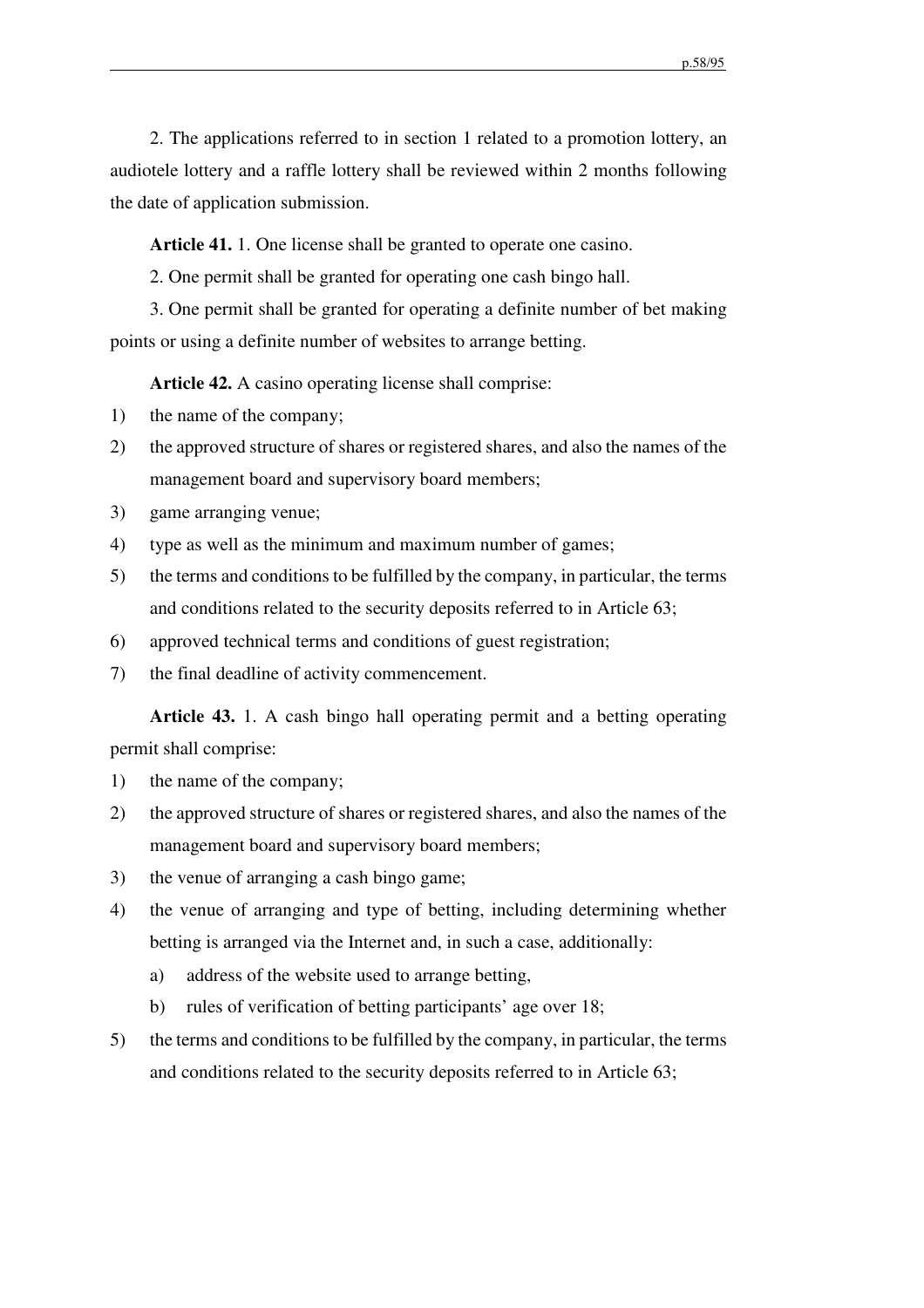- 5a) approved technical conditions of conducting guests' registration in a cash bingo hall;
- 6) the final deadline of activity commencement.

2. In the case of conducting the activity in the scope of betting, the deadline referred to in section 1(6) shall apply to commencing business in all bet making points and on the websites defined in the permit.

**Article 44.** (repealed)

**Article 45.** A permit to organise a raffle lottery or a raffle bingo game shall comprise:

- 1) the name of an entity arranging the game;
- 2) the name of the game;
- 3) names of persons managing an entity arranging the game;
- 4) the area where the game will be arranged;
- 5) the time of arranging the game;
- 6) the purpose for which income will be allocated;
- 7) planned volume of sales of coupons or cards;
- 8) the final deadline of activity commencement.

**Article 46.** A permit to organise a promotion lottery or an audiotele lottery shall comprise:

- 1) the name of an entity arranging the game;
- 2) the name of the lottery;
- 3) names of persons managing an entity arranging the lottery;
- 4) the area where the lottery will be arranged;
- 5) the time of arranging the lottery;
- 6) the final deadline of activity commencement.

**Article 47.** Approved game or betting regulations shall be enclosed with the licenses and permits.

**Article 48.** 1. An entity holding a license or a permit may apply for extension of the deadline of activity commencement set forth therein. The deadline can be extended only once and for the period not longer than 6 months.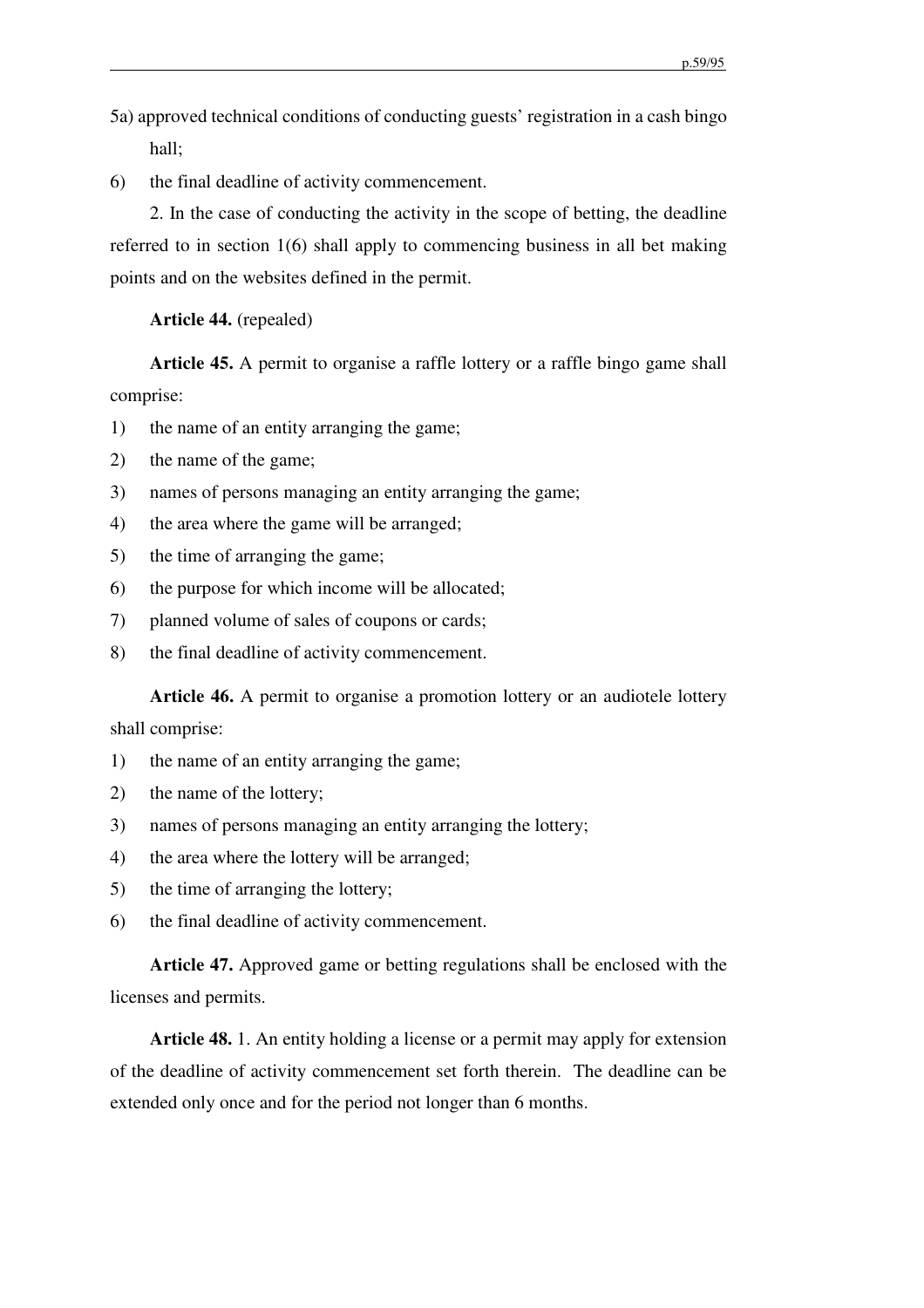2. Should the activity be commenced at the time other than set forth in a license or a permit, the license or the permit shall expire in the entirety or in the part concerning the activity not commenced.

**Article 49.** 1. A casino operating license shall be issued for a period of 6 years.

2. A cash bingo hall operating permit and a betting operating permit shall be issued for a period of 6 years.

3. (repealed)

4. A permit to organise a raffle lottery, a raffle bingo game and a promotion lottery or an audiotele lottery shall be issued for the duration of the lottery or the game but not longer than 2 years.

4a. The running of the periods referred to in sections 1, 2 and 4 shall commence on the dates defined in a license or a permit.

5. An entity holding the permit referred to in section 2 which expires due to the lapse of the period of its validity can apply once for extension thereof for another period of 6 years.

6. The provisions regarding granting permits shall apply to applications for permit extension, accordingly.

**Article 49a.** An entity holding a license or a permit shall be bound to inform the authority competent for granting a license or a permit within 7 days of occurrence of the following events:

1) commencement of the activity subject to a license or a permit;

- 2) abandoning the activity subject to a license or a permit;
- 3) interruption in performing the activity subject to a license or a permit;
- 4) resuming the activity after the break referred to in item 3.

**Article 50.** 1. In the case when a casino operating license or a cash bingo hall operating permit, extended in accordance with Article 49(51) hereof, expires, the information concerning their expected expiry is published nine months before their expiry date at the latest, on the website of the office servicing the minister competent for public finance, including information on vacant locations in the town and province.

2. If the information referred to in section 1 implies that no other vacant locations are available upon expiry of a license or a permit,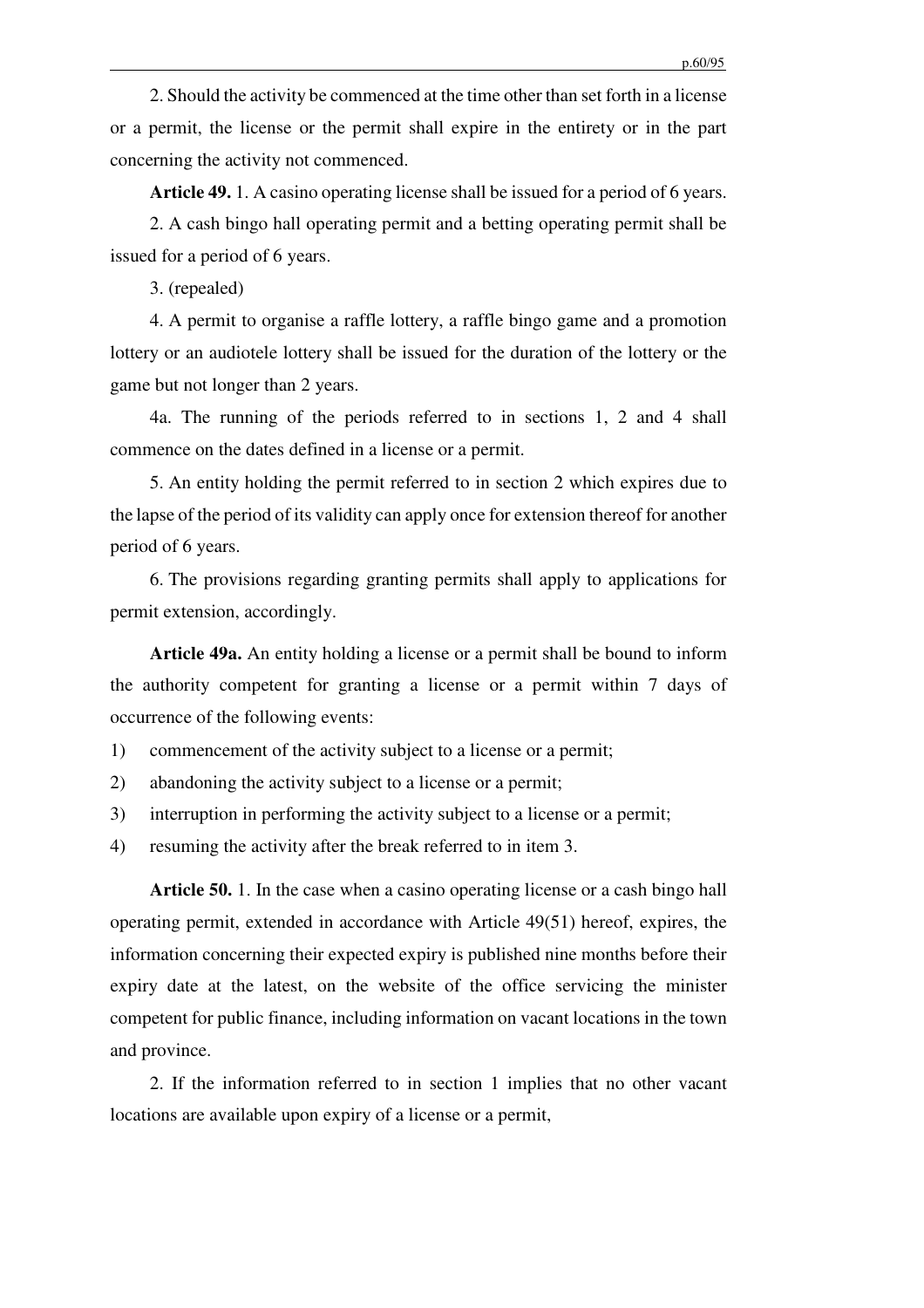the application for granting a license or a permit shall be submitted within three months of the publication of information referred to in section 1.

**Article 51.** 1. The authority competent to grant a license or a permit can change the same, at the request of the entity which received a license or a permit.

2. The change referred to in section 1 may refer to:

- 1) in the case of a casino operating license or a cash bingo hall operating permit or a betting arranging permit:
	- a) the place of arranging the game or betting, provided that the original number of bet making points cannot be increased as a consequence thereof,
	- b) the type as well as the minimum and maximum number of cylindrical games, card games or dice games as well as the minimum and maximum number of games on gaming machines and the type of betting,
	- c) the terms and conditions to be fulfilled by the company, in particular, those related to the financial security deposits referred to in Article 63,
	- d) approved technical terms and conditions of guest registration,
	- e) addresses of websites used to arrange betting, whereas the original number of such websites must not be increased as a result of the change in the permit;
- 2) in the case of a permit to organise a raffle lottery or a raffle bingo game:
	- a) the name of an entity arranging the game,
	- b) names of persons managing an entity arranging the game,
	- c) the time of arranging the game, save for reducing of the time thereof;
- 3) in the case of a permit to arrange a promotion lottery or an audiotele lottery:
	- a) the name of an entity arranging the lottery,
	- b) names of persons managing an entity arranging the lottery,
	- c) the time of arranging the lottery, save for reducing of the time thereof.

3. The relevant documents, set forth in the regulations concerning the application for a license or permit, shall be enclosed with the application for the change of a license or a permit, depending on the scope of the change requested.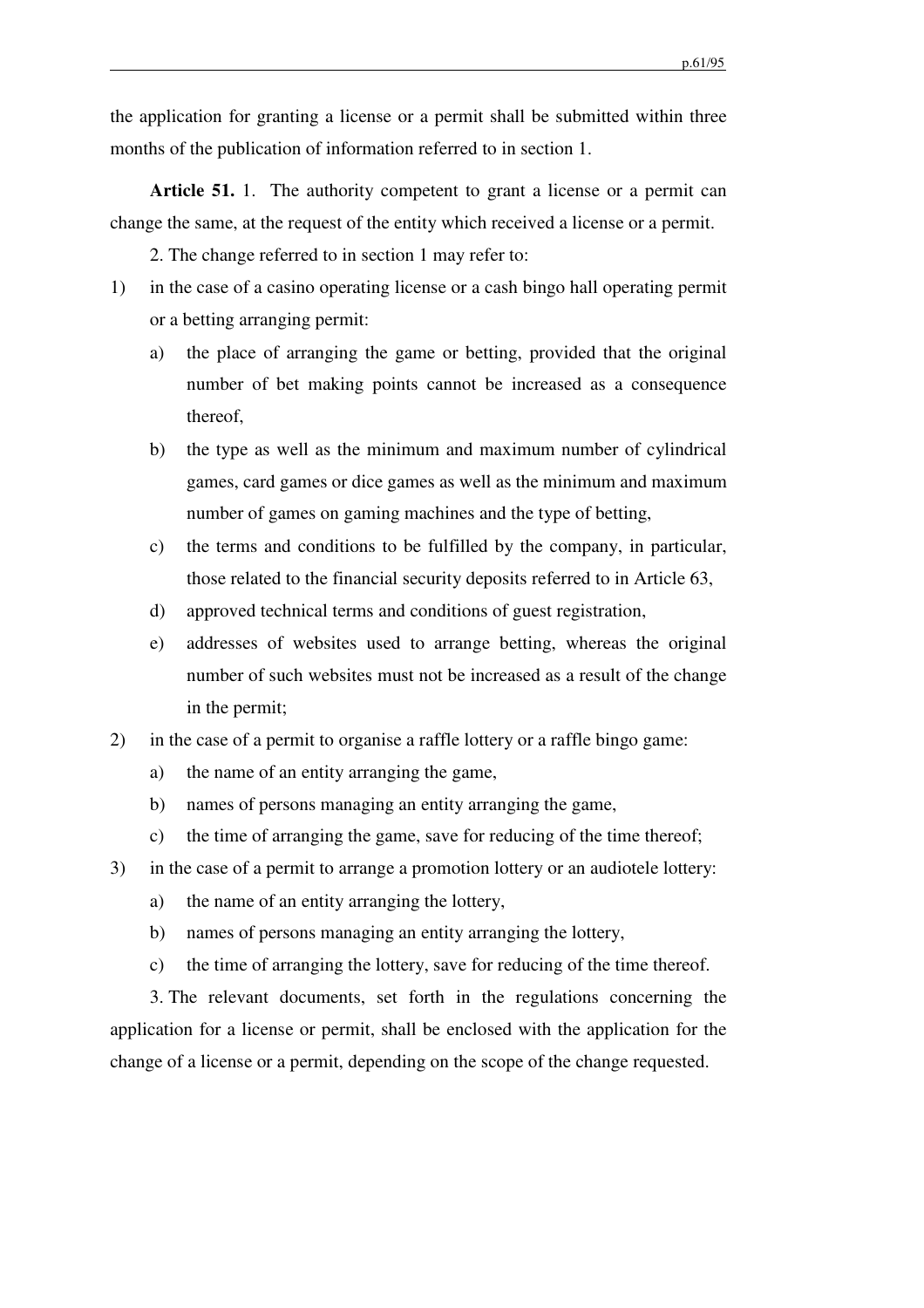**Article 52.** 1. Each change in the structure of the initial capital of the companies running the activity in the scope of games organised at game centres or the activity in the scope of betting resulting in exceeding, respectively, 10%, 20%, 30%, 40%, 50%, 60%, 70%, 80% and 90% of the total number of votes at the general meeting, or the share in the initial capital shall require a notice to the minister competent for public finance, within seven days following the registration of such changes in the National Court Register.

2. The notice referred to in section 1 shall contain:

- 1) designation of shareholders (partners) by names, including determining of the value of stocks (shares);
- 2) indication of the buyer (pledgee) in the case of purchase (pledge) of stocks or shares:
	- a) in the case of commercial companies by stating the full name of the company and address of the company registered office,
	- b) in the case of a natural person by stating the personal data of the person (names, surnames, citizenship, place of residence, type and series of the identity document and information concerning background and professional experience);
- 3) indication of the sources of origin of the funds to buy or take up stocks (shares);
- 4) the number of the applicant in the National Court Register and the number of the National Court Register in the case of the company referred to in section 2(a).

3. The following documents shall be attached to the notice:

- 1) a copy of a notarial deed of the company articles of association or the company statutes;
- 2) a valid copy of a notarial deed of the company articles of association or the company statutes in the case of a company referred to in section  $2(2)(a)$ ;
- 3) a valid certificate that a person referred to in section 2(2)(b) has not been convicted of an intentional offence or intentional fiscal offence in the territory of a member state of the European Union and a declaration of such a person that no proceedings are pending against it before the justice authorities of a Member State of the European Union, a Member State of the European Free Trade Association (EFTA)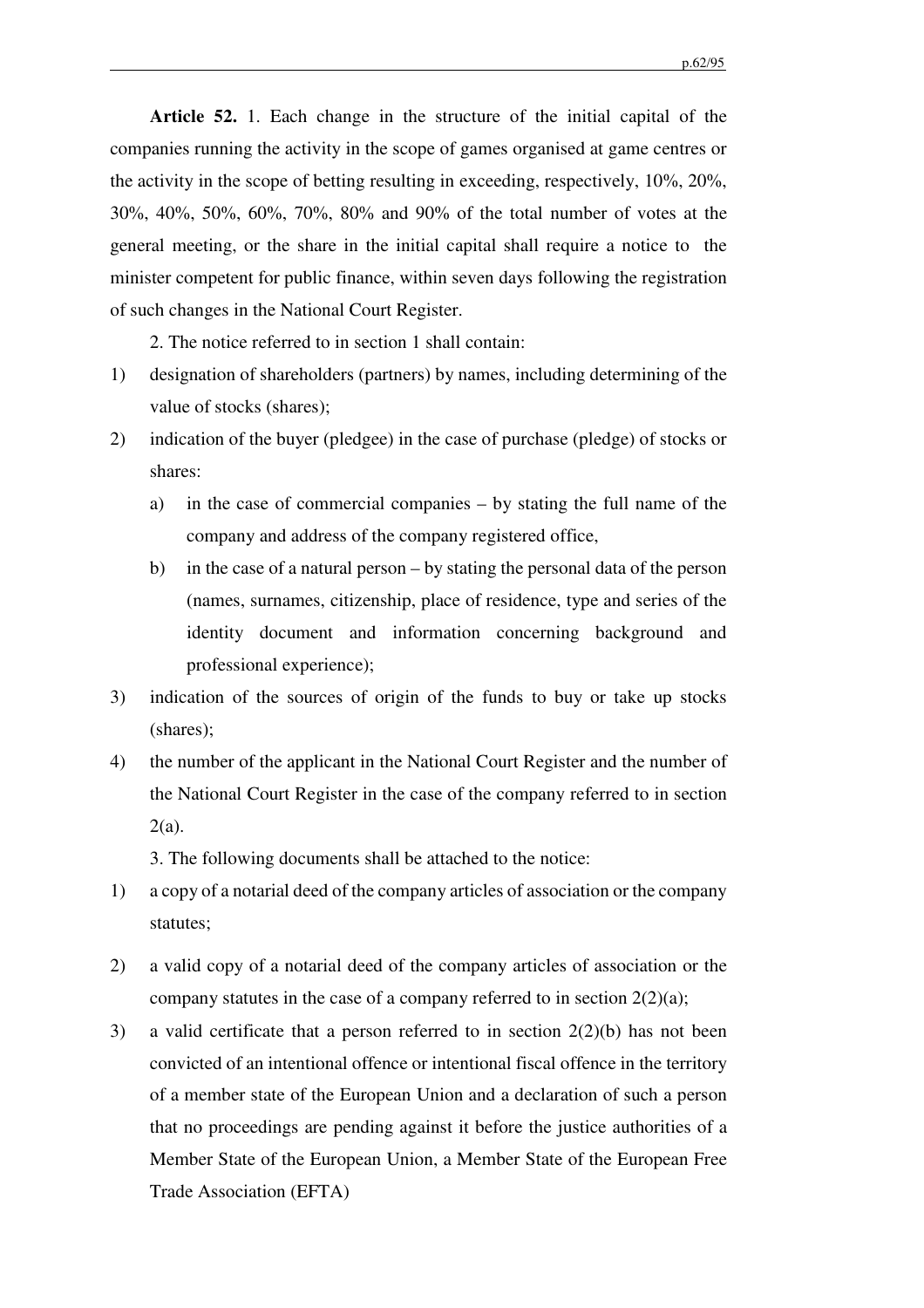– a party to the European Economic Area concerning the offences related to money laundering and terrorist financing;

- 4) documents confirming the financial standing of the company whose stocks (shares) are sold and the financial standing of the buyer;
- 5) documents confirming that the funds to purchase stocks (shares) originate from legal sources, in particular:
	- a) in the case of a company referred to in section  $2(2)(a)$  financial statements draw up in the manner defined under separate regulations,
	- b) in the case of a person referred to in section  $2(2)(b)$  a certificate issued by a competent head of the tax office confirming the coverage of funds from disclosed sources of revenue.

4. (repealed)

**Article 53.** 1. Each change in the composition of the management board or the supervisory board of companies running the activity in the scope of games arranged at game centres or activity in the scope of betting, save for single-member companies of the State Treasury, shall require the approval of the minister competent for public finance within seven days following the registration of such changes in the National Court Register.

2. The notice of a change referred to in section 1 shall contain personal data of a new member of the management board, the supervisory board or the audit committee (names, surnames, citizenship, place of residence, type and series of the identity document and information concerning background and professional experience).

3. The notice shall be accompanied by a valid certificate confirming that a new member of the management board, the supervisory board or the audit committee has not been convicted of an intentional offence or intentional fiscal offence in the territory of a member state of the European Union and a declaration submitted by such a person that no proceedings are pending against him/her before the justice authorities of a Member State of the European Union, a Member State of the European Free Trade Association (EFTA) – a party to the European Economic Area concerning the offences related to money laundering and terrorist financing.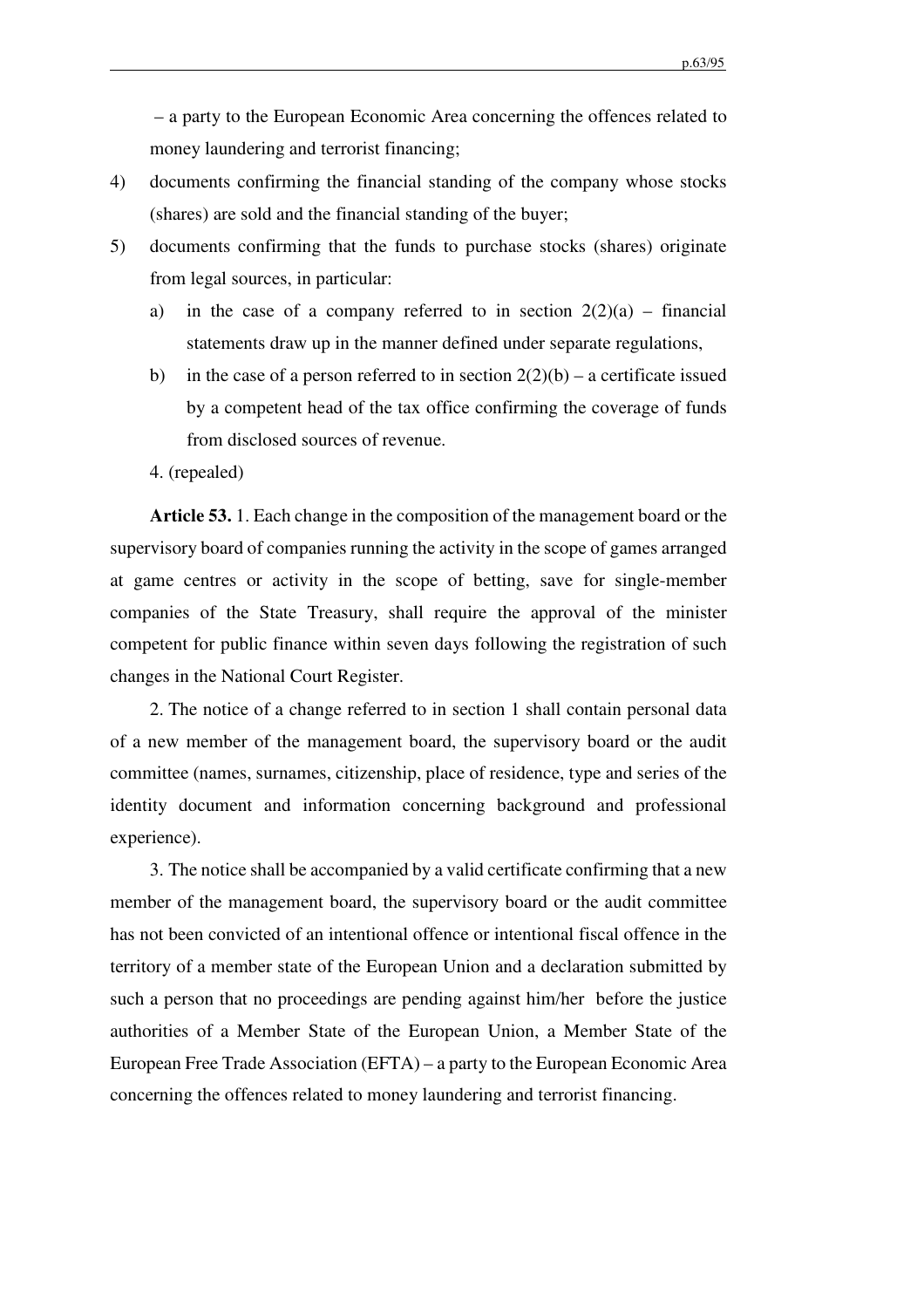**Article 54.** (repealed)

**Article 54a.** 1. The company referred to in Article 7a(1) shall notify the authority competent for granting a license or a permit of the termination of the agreement with the representative within seven days as of the day of termination of the agreement. In the notice, the company shall inform of the place of keeping the documentation in Polish in the territory of the Republic of Poland, including the records related to the activity in the scope referred to in Article 6 (1)–(3) or in Article 7 (2).

2. The company referred to in Article  $7a(1)$  shall be bound to appoint a new representative within two months as of the day of termination of the agreement with the former representative.

3. The change of the company representative referred to in Article 7a(1) shall require notifying the authority competent for granting a license or a permit within seven days as of the day of termination of the agreement with the representative.

- 4. The following documents shall be attached to the notice referred to in section 3:
- 1) a copy of the agreement with the representative;
- 2) documents confirming that the representative meets the terms and conditions defined in Article 11, Article 12(1) and Article 34(1)(2) and (3); the provisions of Article 35(17)–(19) and Article 36(17)–(19) shall apply accordingly; in the case of a representative being a natural person, documents related to such natural person shall be attached.

5. In the case of the company referred to in Article  $7a(1)$  running the activity only in the scope referred to in Article  $7(2)$ , the documents defined in section  $4(2)$ shall be attached on request of the authority competent for granting a permit.

**Article 55.** 1. The company shall be bound to notify the authority that granted the license or permit of any company change other than set forth in Article 52 and Article 53 within seven days following its registration with the National Court Register, presenting documents confirming the changes made.

2. (repealed)

3. The company running activity in the scope referred to in sections (1)-(3) shall present documents confirming the compliance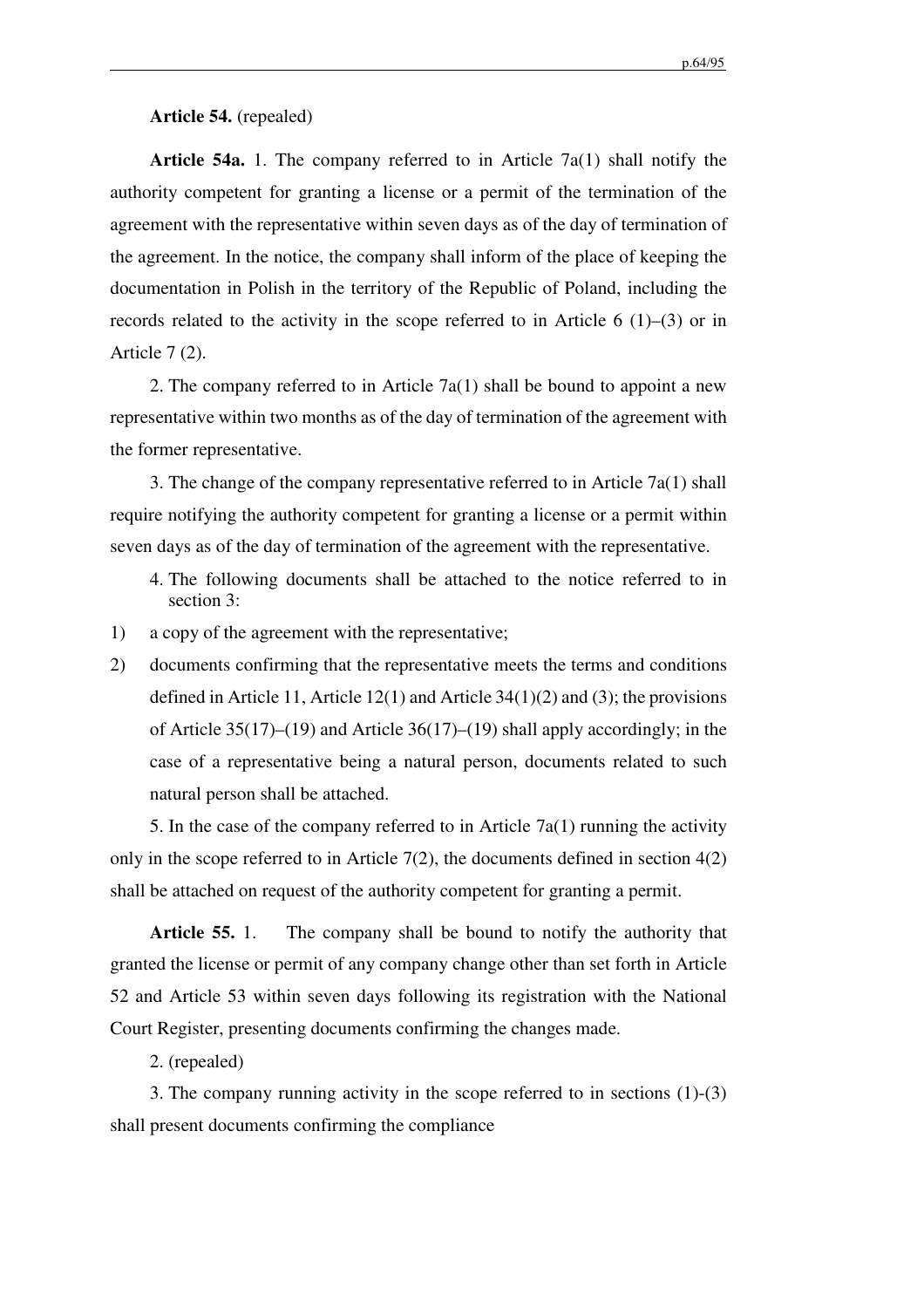with the conditions set forth in Article 11, Article 12, Article 34(1)(2) and (3) and Article 34a on a biannual basis, counting from the day of granting a license or a permit. The provisions of Article 35(17)-(19) and Article 36(17)-(21) shall apply accordingly.

**Article 55a.** With respect to companies referred to in Articles 7a, the provisions of Articles 52-55 shall apply accordingly.

**Article 56** 1. (repealed)

2. The certificates confirming the lack of arrears in the payment of taxes constituting the state budget income and social security contributions and health insurance contributions shall be deemed valid, if issued not earlier than one month before the date of application submission.

3. The certificates stating that a given person has not been convicted of an intentional offence or intentional fiscal offence shall be deemed valid, if issued not earlier than six months before the date of their presentation.

4. Non-residents being natural persons other than citizens of a Member State of the European Union shall present:

- 1) the relevant, certified, valid certificates stating that they have not been convicted of an intentional offence or intentional fiscal offence, issued by competent authorities of the state the citizens or permanent residents of which they are,
- 2) on request of the authority granting a license or a permit certificates stating that such persons they have not been convicted of an intentional offence or intentional fiscal offence in the territory of the Member State of the European Union indicated in the request,

– issued not earlier than six months before the date of their presentation.

**Article 57.** The documents attached to the applications and notices shall be either original documents or copies certified as true copies of the original documents by a notary public, an attorney or a legal counsel.

**Article 57a.** Documents prepared in a foreign language, or their copies, must be accompanied by their sworn translation into Polish.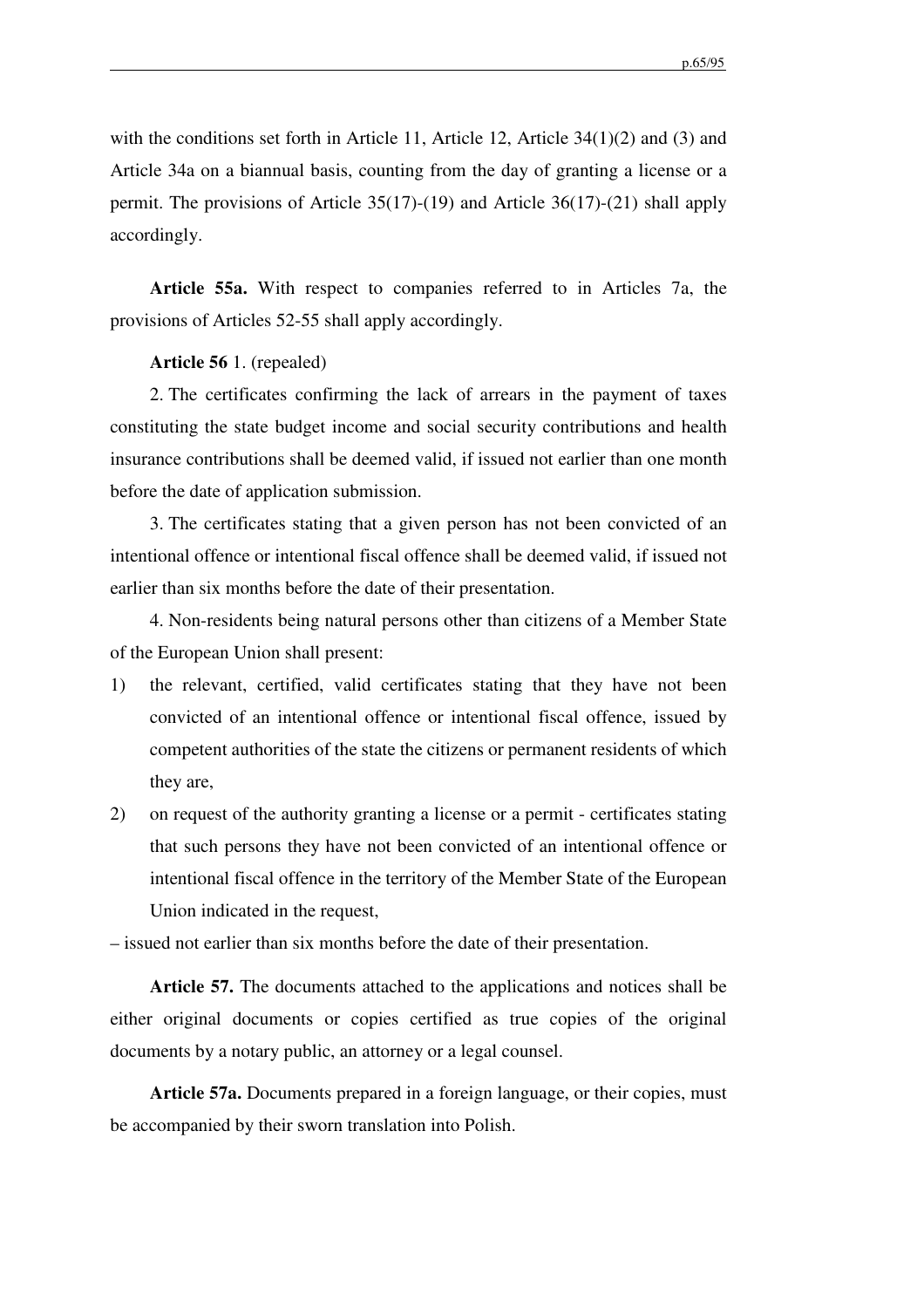**Article 57b.** 1. Should the submission of certificates documenting the fulfilment of the terms and conditions specified in Article 34(1) be required, entities which are neither established or have their place of residence in the territory of the Republic of Poland shall also submit valid documents issued by the competent authorities of the state of their establishment or place of residence confirming that:

- 1) their capital originates from legal sources;
- 2) they do not have arrears in payment of liabilities corresponding to the liabilities referred to in Article 34(1)(2) and (3) in such a state.

2. Should the submission of certificates confirming the coverage of shares or stocks from disclosed sources of revenue be required in relation to a shareholder (partner) who does not have a place of residence in the territory of the Republic of Poland, the obligation to present valid documents concerning the coverage of shares or stocks from such sources, issued by the competent authorities of the place of such shareholder's (partner's) residence, shall also apply.

3. In justified cases, in particular, where the law of a Member State of the European Union or a Member State of the European Free Trade Association (EFTA) – a party to the European Economic Area Agreement, does not stipulate preparation of documents defined in section 1 or 2, other documents confirming the fulfilment of the terms and conditions specified in Article 34(1) may be submitted instead of such documents.

**Article 58.** The authority granting a license or a permit may request the entity which obtained the license or the permit to eliminate any deficiencies identified within the time limit set and to notify such authority of the time and manner of their elimination.

**Article 59.** 1. The authority competent for granting a license or a permit can by way of a decision cancel the license or the permit in the entirety or in part, in the case of:

1) failure to eliminate the factual circumstances or the legal status not compliant with the regulations governing the activity subject to a license or a permit or the terms and conditions set forth in the license, the permit or the regulations within the time limit set;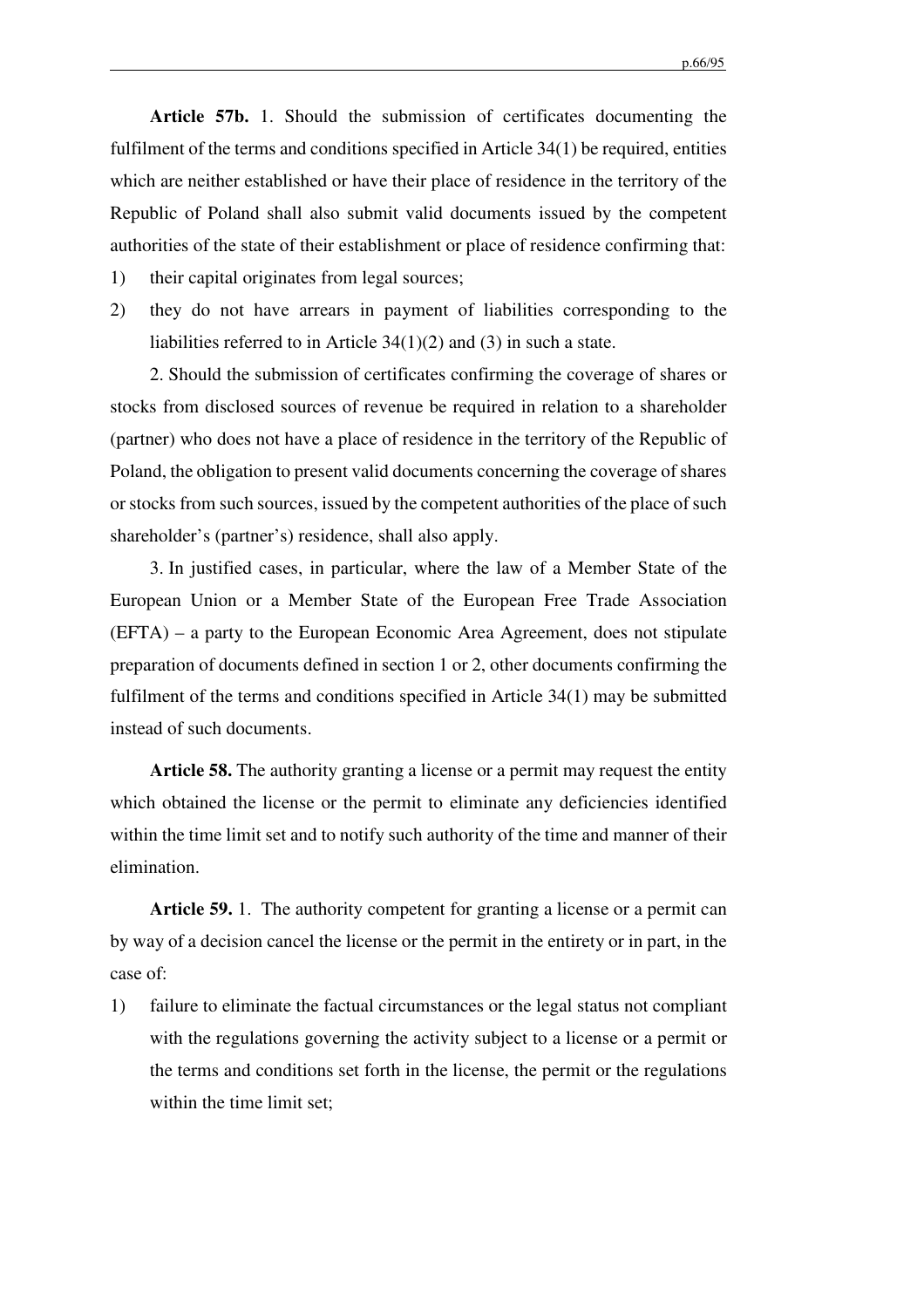- 2) gross infringement of the terms and conditions set forth in the license, the permit or the regulations or other terms and conditions of activity for which the license or the permit was granted;
- 3) decrease of the initial capital of the company below the threshold defined in Article 10(1);
- 4) (repealed)
- 4a) discontinuation of the activity subject to a license or a permit;
- 4b) interruption of the activity subject to a license or a permit for a period longer than six months, where a volume of issue is limited;
- 5) conviction of a person being a shareholder (partner), a member of the management board, the supervisory board of the company for the offence related to money laundering and terrorist financing in the territory of a Member State of the European Union, a Member State of the European Free Trade Association (EFTA) – a party to the European Economic Area Agreement;
- 6) identifying two cases of participation of a person below the age of 18 in gambling games in the same game centre or bet making point;
- 7) failure of the company conducting the activity in the scope referred to in Article 6(1)-(3) to confirm the compliance of its activities with the relevant provisions regulating money laundering and terrorist financing;
- 8) failure of the company conducting the activity in the scope referred to in Article  $6(1)$ -(3) or Article 7(2) to present the financial statements, including the audit report in compliance with Article 55(3) or presenting the financial statements indicating material infringement of the accounting provisions;
- 9) conducting activity by a company referred to in Article 7a(1), bound to appoint a representative, without such a representative over a period longer than two months.

2. The periods referred to in section 1(4b) shall not include interruptions caused by force majeure and its direct consequences.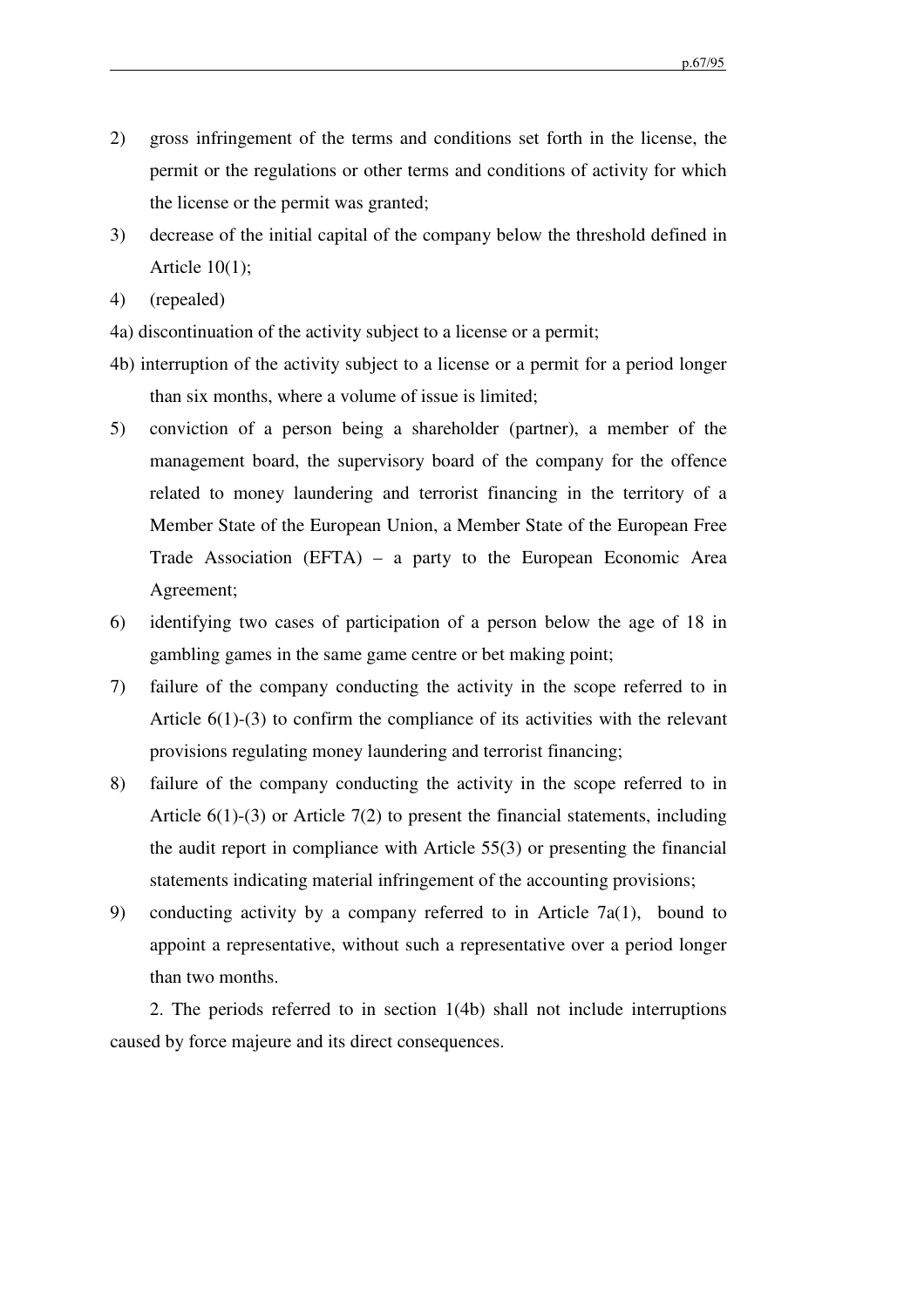**Article 59a.** The decision on cancelling a license or a permit shall be enforceable upon its delivery.

**Article 60.** 1. An entity applying for a license or a permit shall submit the draft regulations of a gambling game to be organised for approval by the authority competent to grant a license or a permit.

1a. The regulations of a gambling game shall define the rules of such game as well as the manner of fulfilment of the statutory terms and conditions associated with its arranging.

2. Subject to section 3, the regulations of a gambling game as well as any amendments thereto shall be approved by the minister competent for public finance.

3. The regulations for raffle lotteries, audiotele lotteries, raffle bingo and promotion lotteries as well as any amendments thereto shall be approved by the director of the Revenue Administration Regional Office.

4. Applications for approval of the regulations or amendments thereto shall be reviewed within 6 months following the date of their submission, save for an application concerning the regulations for promotion or audiotele lotteries as well as any amendments thereto, and the amendments to the regulations of a poker tournament, which shall be reviewed within 2 months following the date of their submission.

5. An entity arranging a raffle lottery or a raffle bingo game referred to in Article 7(1a) or (1b) shall inform the authority to which it submitted the notification of each amendment to the regulations, within three days of the date of amendment at the latest.

**Article 61.** 1. Subject to sections 2 and 3, the regulations of a gambling game shall define:

- 1) the name of an entity arranging a game or a tournament;
- 2) the specific terms and conditions of a game or a tournament, including the definition of prizes as well as the time and venue of the games or the tournament;
- 3) the rights and obligations of the game or tournament participants;
- 4) the procedure and time limits of complaint handling as well as the procedure and time limits for claims reported by game or tournament participants;
- 5) the game or tournament capital to be used for the immediate payout of prizes. 2. The regulations of a raffle lottery or a raffle bingo game shall define:
- 1) the name of the game;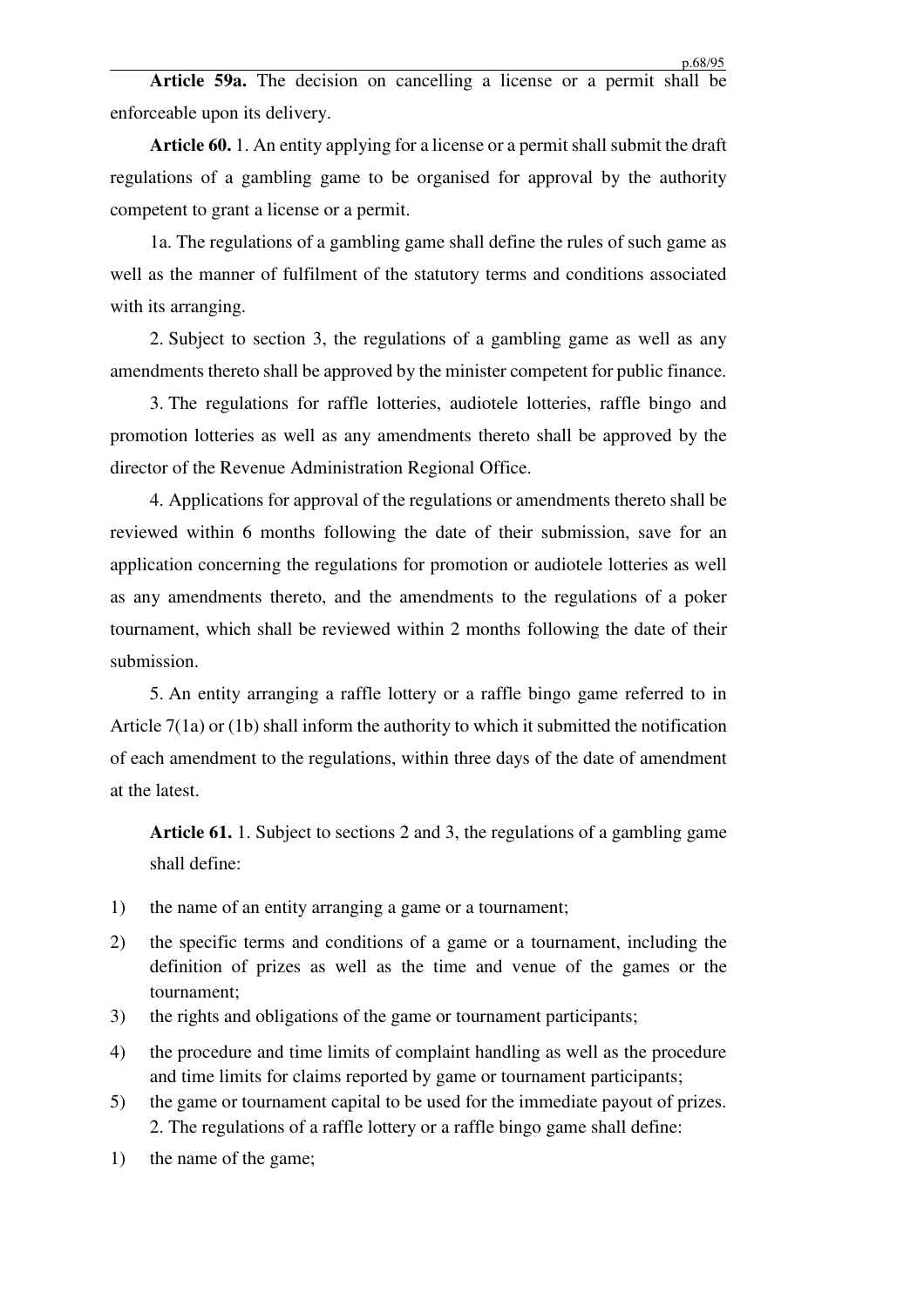- 2) the name of an entity arranging the game;
- 3) indication of the authority issuing the permit;
- 4) the area where the game is to be arranged and the time and venue of prize drawing;
- 5) the number of coupons or cards for sale;
- 6) the price per coupon or card;
- 7) the overall game organisation;
- 8) the method of ensuring the accuracy of game arrangement;
- 9) dates of commencement ad termination of sale of coupons or cards;
- 10) socially useful purposes, in particular, charity purposes for which the game profit will be used;
- 11) the procedure and time of result announcement;
- 12) the place and time of prize handing-out;
- 13) the procedure and time of complaint handling as well as the procedure and time of reporting claims;
- 14) the number and type of raffles intended as prizes and the percentage ratio of the raffle value to the total price of coupons or cards planned for sale.

3. The regulations of a promotion lottery or an audiotele lottery shall define:

- 1) the name of the lottery;
- 2) the name of an entity arranging the lottery;
- 3) indication of the authority issuing the permit;
- 4) the principles of lottery organisation;
- 5) the area where the lottery will be arranged;
- 6) the duration of the lottery;
- 7) the procedure of lottery organisation, in particular, time and venue of prize drawing;
- 8) the method of ensuring the accuracy of lottery arrangement;
- 9) the procedure and time of result announcement;
- 10) the place and time of prize handing-out;
- 11) the procedure and time of complaint handling as well as the procedure and time of reporting claims;
- 12) the value of the pool of prizes;
- 13) for a promotion lottery the dates of commencement and termination of the sale of goods or other promotion lottery tickets.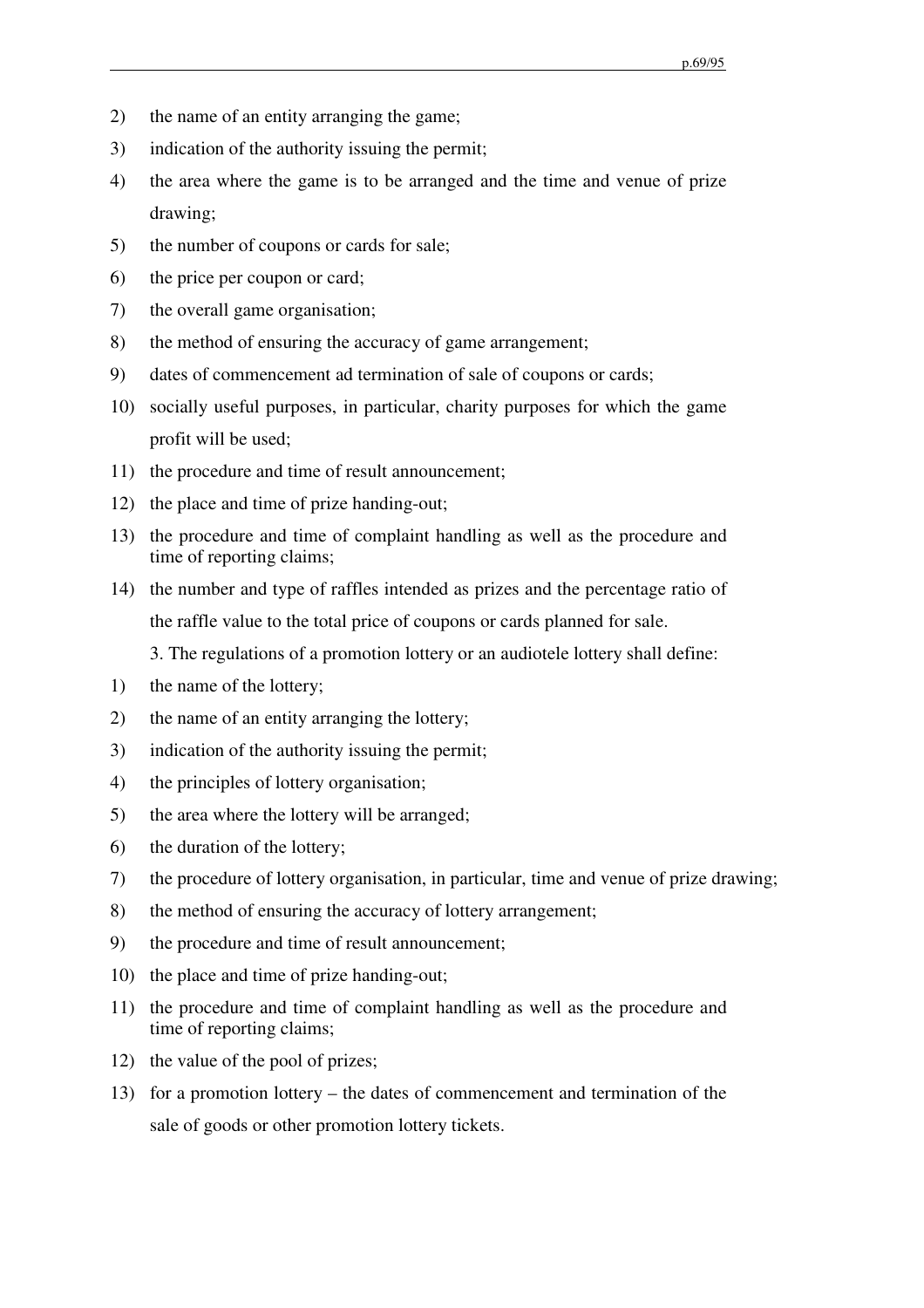4. The entity organising the games shall ensure that all participants have a possibility to read and understand the regulations.

**Article 62.** 1. In case of infringement of the law or breach of regulations by the company organising the games covered by the state monopoly, the minister competent for public finance shall, by way of a decision, issue an order to eliminate the default or deficiency identified within 30 days following the date of the decision receipt.

2. The minister competent for public finance shall notify the authority competent for exercising the rights attached to the State Treasury stocks or shares of a failure to eliminate the default or deficiency identified in due time and it shall provide the latter with a detailed report of such default or deficiency.

3. The authority competent for exercising the rights attached to the State Treasury stocks or shares shall initiate actions to eliminate the default or deficiency identified. The authority competent for exercising the rights attached to the State Treasury stocks or shares, other than the Prime Minister, shall inform the minister competent for public finance forthwith of any actions undertaken.

**Article 63.** 1. In order to safeguard the financial interest of the gaming participants and secure the tax liabilities in the form of the gambling tax, the entity shall submit, within the time limit set forth in the license or the permit, a security deposit in the amount of:

- 1) PLN  $1,200,000$  for operating a casino;
- 2) PLN 600,000 for operating a cash bingo hall;
- 3) PLN 40,000 for operating a bet making point.
	- 2. Security deposits shall be submitted in accordance with the table below:

| Number (casinos, halls or points) | Multiplication factor for security deposit |
|-----------------------------------|--------------------------------------------|
| from $1$ to $3$                   | 1 security deposit                         |
| from $4$ to $6$                   | 2 security deposits                        |
| from $7$ to $9$                   | 3 security deposits                        |
| from $10$ to $20$                 | 4 security deposits                        |
| from 21 to $30$                   | 5 security deposits                        |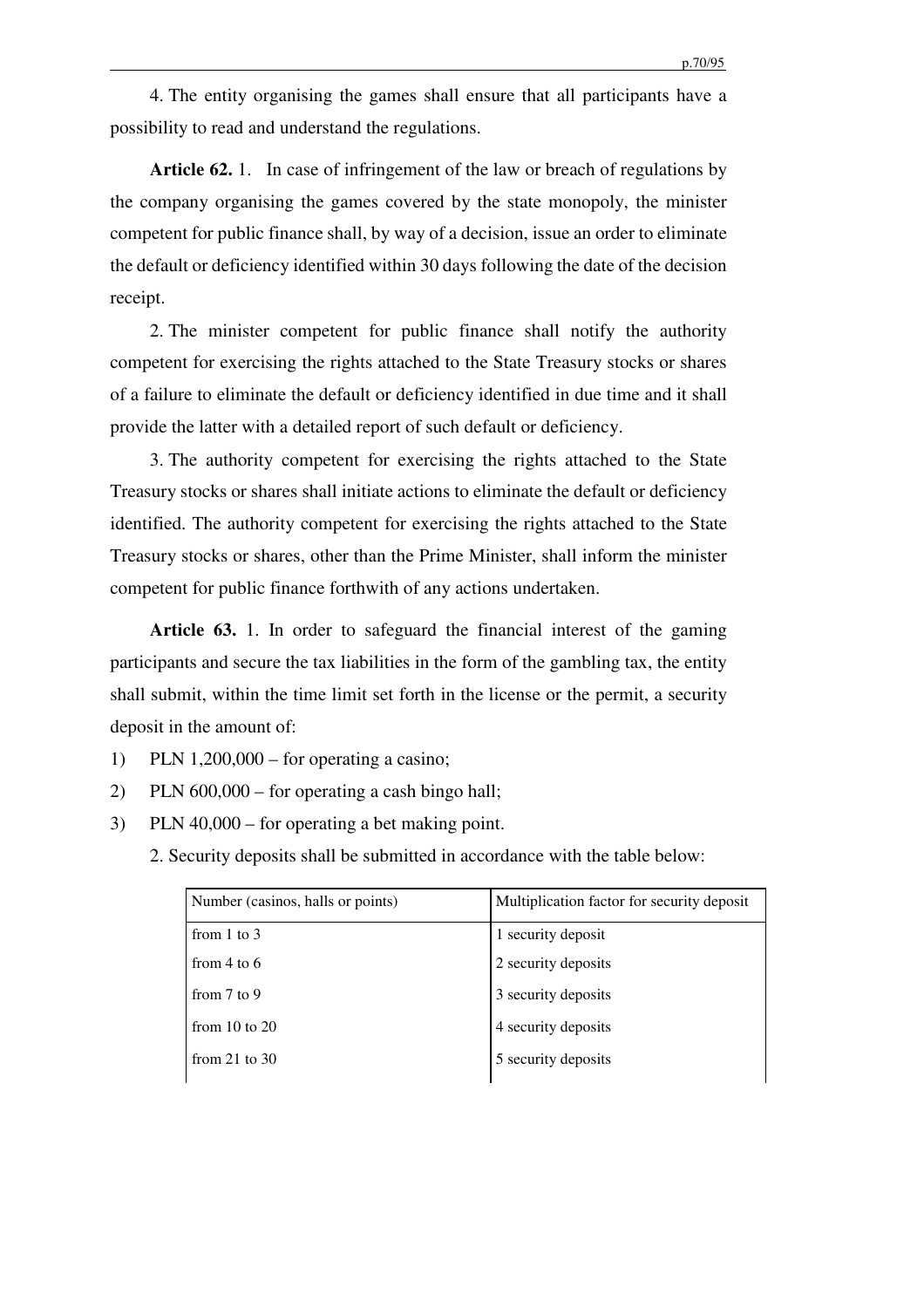from 31 to 40  $\,$  6 security deposits whereas for each new group of 10 centres above 40 the number of security deposits is increased by 1.

2a. In the case of arranging betting via the Internet, the entity organising such betting shall be bound to submit, within a time limit defined in the permit, a security deposit of PLN 480,000.

3. The following security deposits are admitted:

- 1) presentation of bank or insurance guarantees;
- 2) deposit of an appropriate amount in a bank account indicated by the authority granting a license or a permit.
- 3) (repealed)

4. For the security deposits referred to in section 3(1), the guarantor undertakes in writing to pay, whenever requested by the authority granting a license or a permit, unconditionally and irrevocably, the amount of the gambling tax due, including interest for delay and the amount to cover claims of the gaming participants, upon the consent of the entity organising the games and as set forth in a valid court decision.

5. Only a legal entity established within the territory of the European Community or the territory of a Member State of the European Free Trade Association (EFTA) – a party to the European Economic Area Agreement, a branch of a foreign bank and the main branch of an insurance company running banking or insurance activity in the territory of the Republic of Poland, competent to issue bank or insurance guarantees anywhere within this territory, can act as a guarantor.

6. The amount referred to in section 3(2) shall be deposited in Polish zloty.

**Article 64.** In the case when the defined or declared amount of gambling tax was not paid in due time or when a claim was reported under Article 63(4), the authority granting a license or a permit may request the guarantor to pay or debit the bank account referred to in Article 63(3)(2).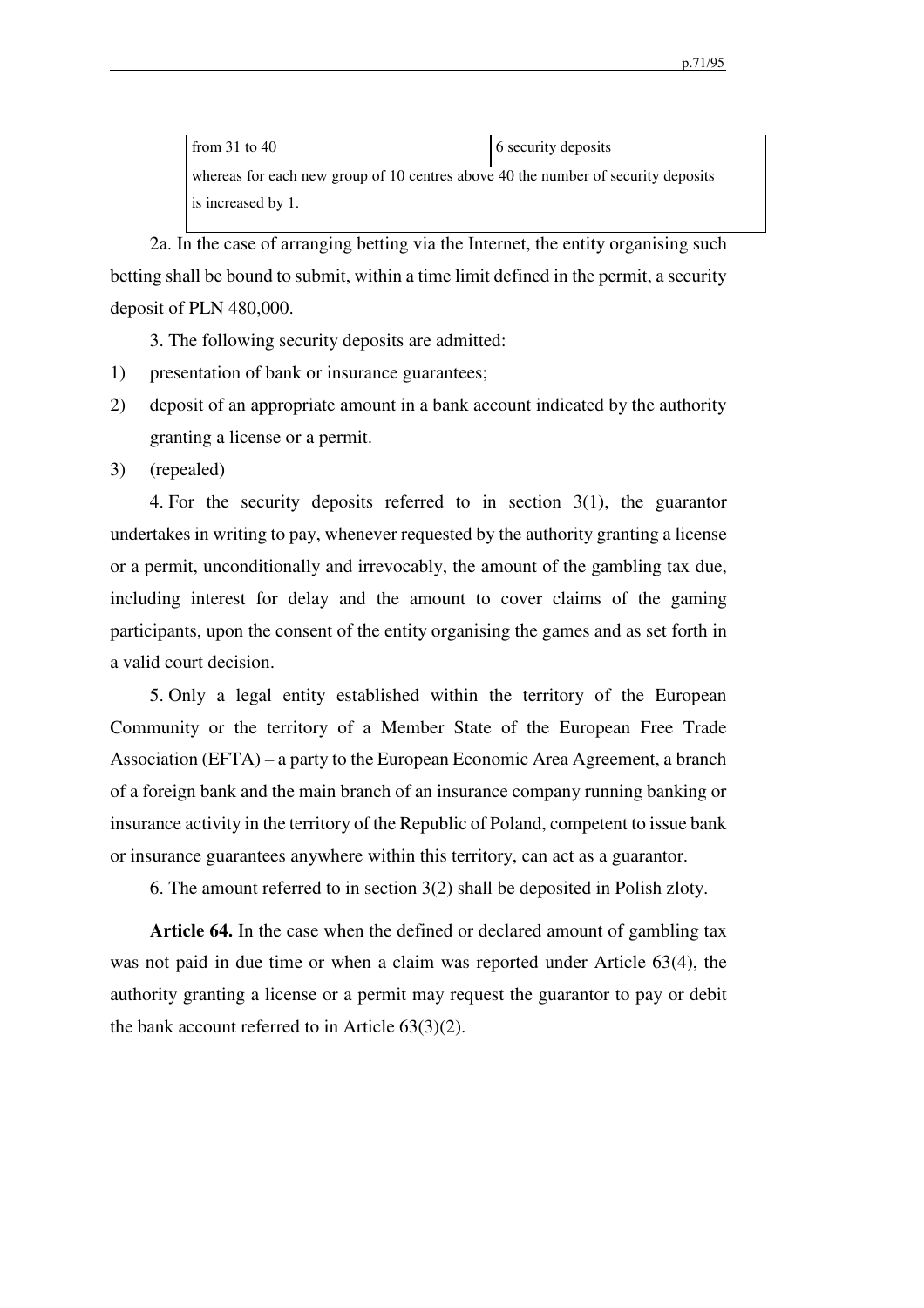**Article 65.** 1. The security deposit shall be discharged when the gambling tax duty expires or cannot arise any longer, or when the time limit for the gaming participants to report their claims against the entity running the activity in the scope set forth in Article 6(1)-(3) expires.

2. The security deposit shall be discharged within 7 days on request of the entity which has submitted it. The amounts deposited in the account referred to in Article 63(3)(2) shall be reimbursed including interest, provided the that account was interest-bearing.

**Article 66.** 1. The applicant for a permit to organise a promotion or audiotele lottery shall be bound to hold a bank guarantee for the payout of the prizes up to the amount thereof set forth in the lottery regulations.

2. The applicant for a permit to organise a raffle lottery or raffle bingo shall be bound to hold a bank guarantee for the payout of the prizes up to the amount thereof set forth in the lottery regulations.

**Article 67.** The minister competent for public finance shall define, by way of a regulation, the specific terms and conditions for deposit security placement, considering the need to secure the execution of tax obligations and safeguard the interests of the gaming participants.

#### Chapter 6

#### **Fees**

**Article 68.** 1. The entity organising gambling games shall pay the following fees:

- 1) for granting a license and a permit;
- 2) (repealed)
- 3) (repealed)
- 4) for amendment of a license or a permit;
- 5) for registration of a gaming machine, a lottery drawing machine or a gaming device;
- 6) for examining an application for determining the nature of the games referred to in Article 2(6).

2. The fee for granting a permit shall be also paid in the case of permit extension.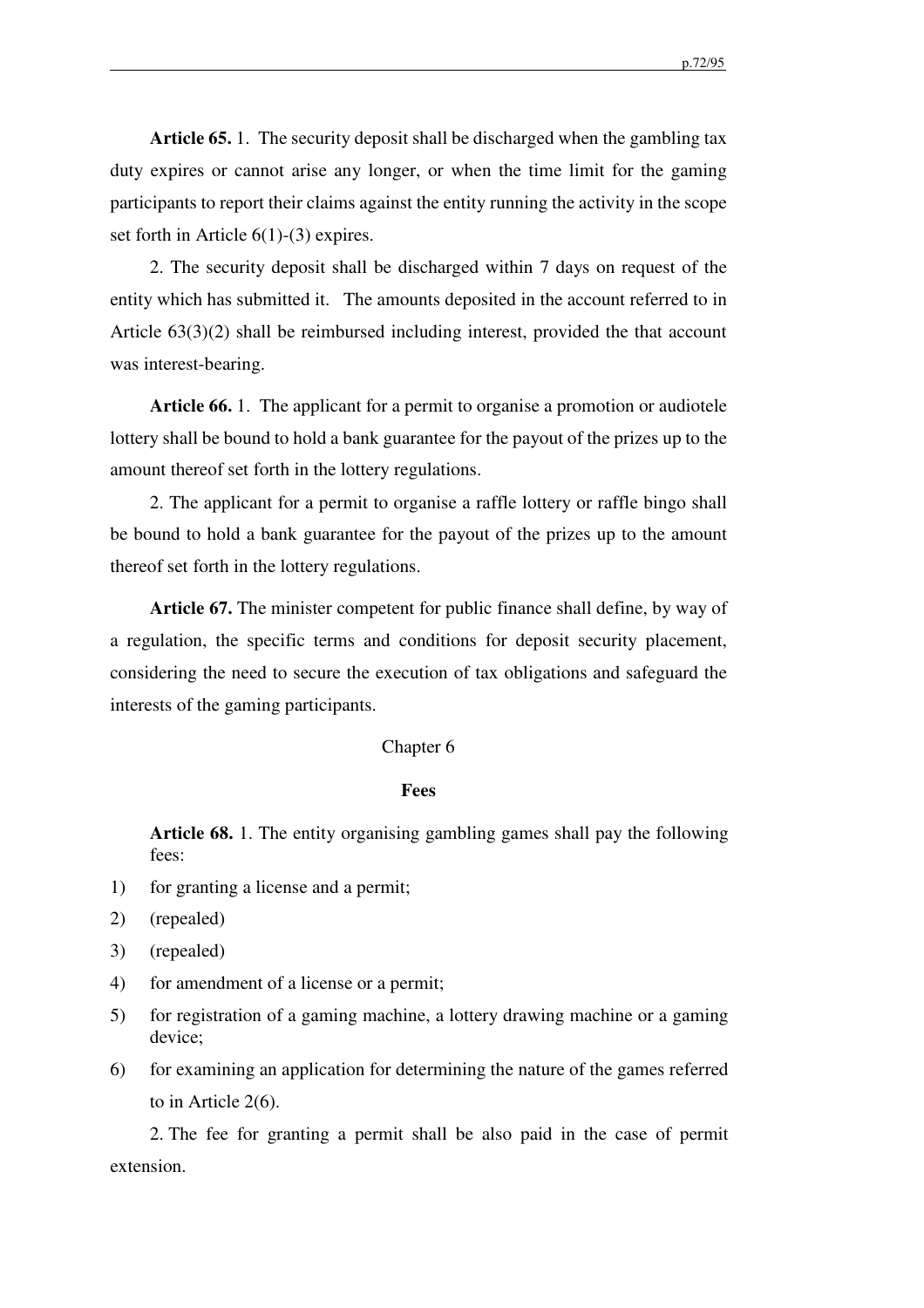3. The fees shall constitute the income of the state budget.

4. The fees referred to in:

- 1) section 1(1) shall be collected by the authority granting a license or a permit;
- 2) (repealed)
- 3) section 1(4) shall be collected by the authority granting a license or a permit;
- 4) section  $1(5)$  shall be collected by the registering authority;
- 5) section  $1(6)$  shall be collected by the authority issuing the decision.

**Article 68a.** 1. An entity operating a gaming machine, a lottery drawing machine or a gaming device without the required license, permit or notification, shall incur the cost of equipment tests performed by the National Revenue Administration if the test result confirms that arranging of games on a gaming machine, a lottery drawing machine or a gaming device requires a license, a permit or a notification.

2. The fee referred to in section 1 shall be collected by the director of the Revenue Administration Regional Office.

## **Article 69.** 1. The fee for:

- 1) a casino operating license shall be 32,000% of the base amount;
- 2) a cash bingo hall operating permit shall be 5,500% of the base amount;
- 3) a betting operating permit shall be 2,000% of the base amount and additionally,
	- a) 50% of the base amount per a bet making point;
	- b) arranging betting via the Internet shall be 2,000% of the base amount,
	- c) for each website used for arranging betting shall be 5,000% of the base amount;
- 4) a permit to organise a raffle lottery or raffle bingo shall be 100% of the base amount and for the permit concerning games organised within one province – 50% of the base amount;
- 5) a permit to organise a promotion or audiotele lottery shall be 10% of the total value of the pool of prizes, but not less than 50% of the base amount;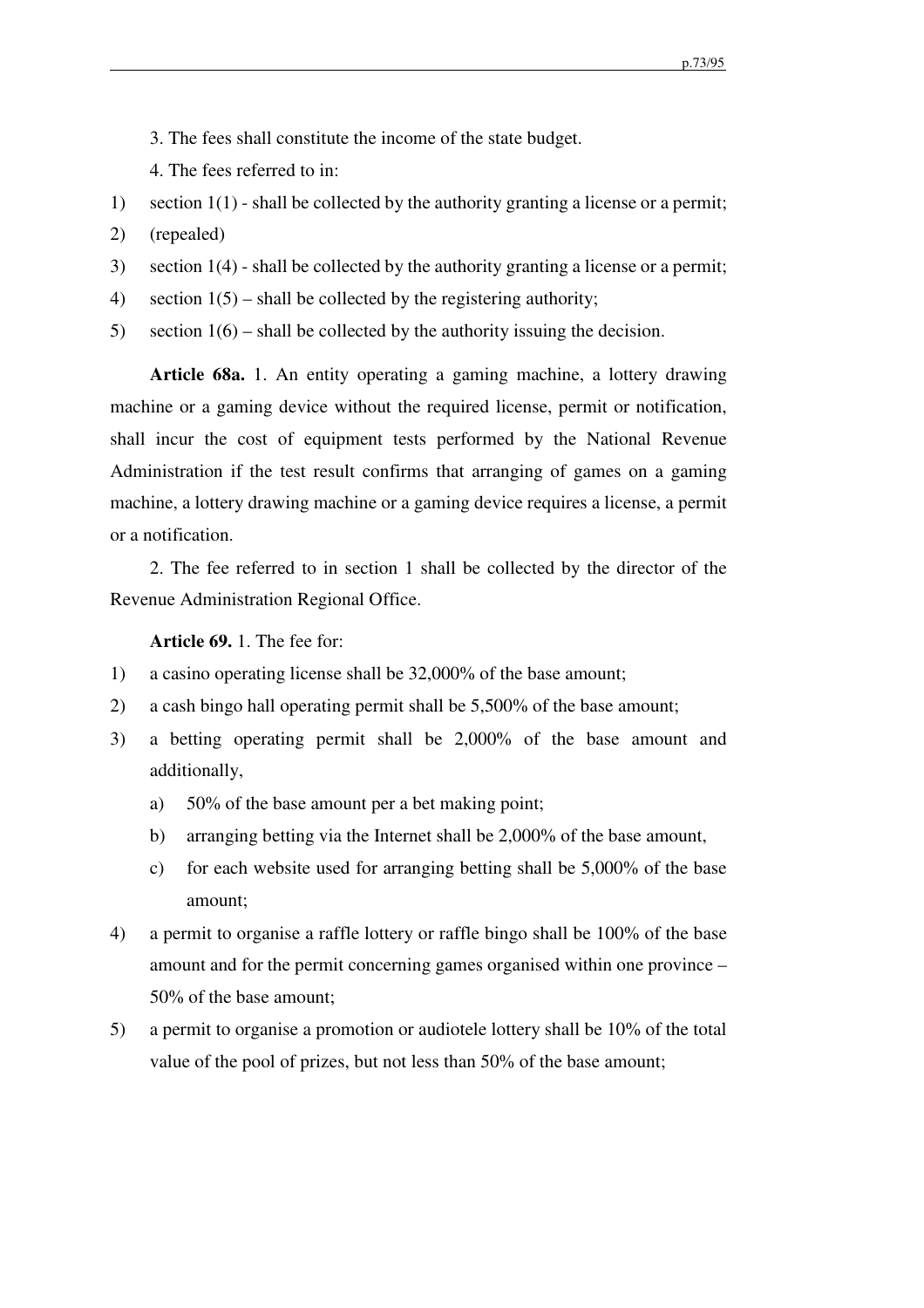- 6) (repealed)
- 7) examining an application for determining the nature of the games referred to in Article 2(6) and (7) shall be 200% of the base amount.

1a. The fee for the change of a license or a permit, in the case of the change of:

- 1) a license shall be 400% of the base amount;
- 2) a permit shall be 200% of the base amount;
- 3) a permit in its part related to the game centre shall be 10% of the base amount;
- 4) a permit to arrange betting related to each bet making point shall be 10% of the base amount.
	- 2. (repealed)
	- 3. (repealed)

3a. The fee for registration of a gaming machine, a lottery drawing machine or a gaming device shall be 50% of the base amount.

4. The fees shall be rounded off to the nearest whole zloty so that the amounts below 50 grosz are omitted, while the amounts of 50 grosz or more are rounded up to the nearest whole zloty.

**Article 70.** The base amount for a given calendar year shall be equal to the average monthly remuneration in the sector of enterprises, excluding profit-sharing earnings, in the second quarter of the preceding year, announced by the President of the Central Statistical Office in the Official Journal of the Central Statistical Office.

### Chapter 7

## **Gambling tax**

**Article 71.** 1. A gambling tax payer shall be a natural person, a legal entity or an organisational unit without legal personality which arranges gambling games under the license or permit granted, excluding promotion lotteries, an entity organising games subject to the state monopoly and a participant of a poker tournament organised by an entity holding a casino operating license.

1a. A tax payer shall be also the entity referred to in Article 7(1b), if the value of raffle lottery or raffle bingo pool of prizes exceeds the value of the base amount referred to in Article 70.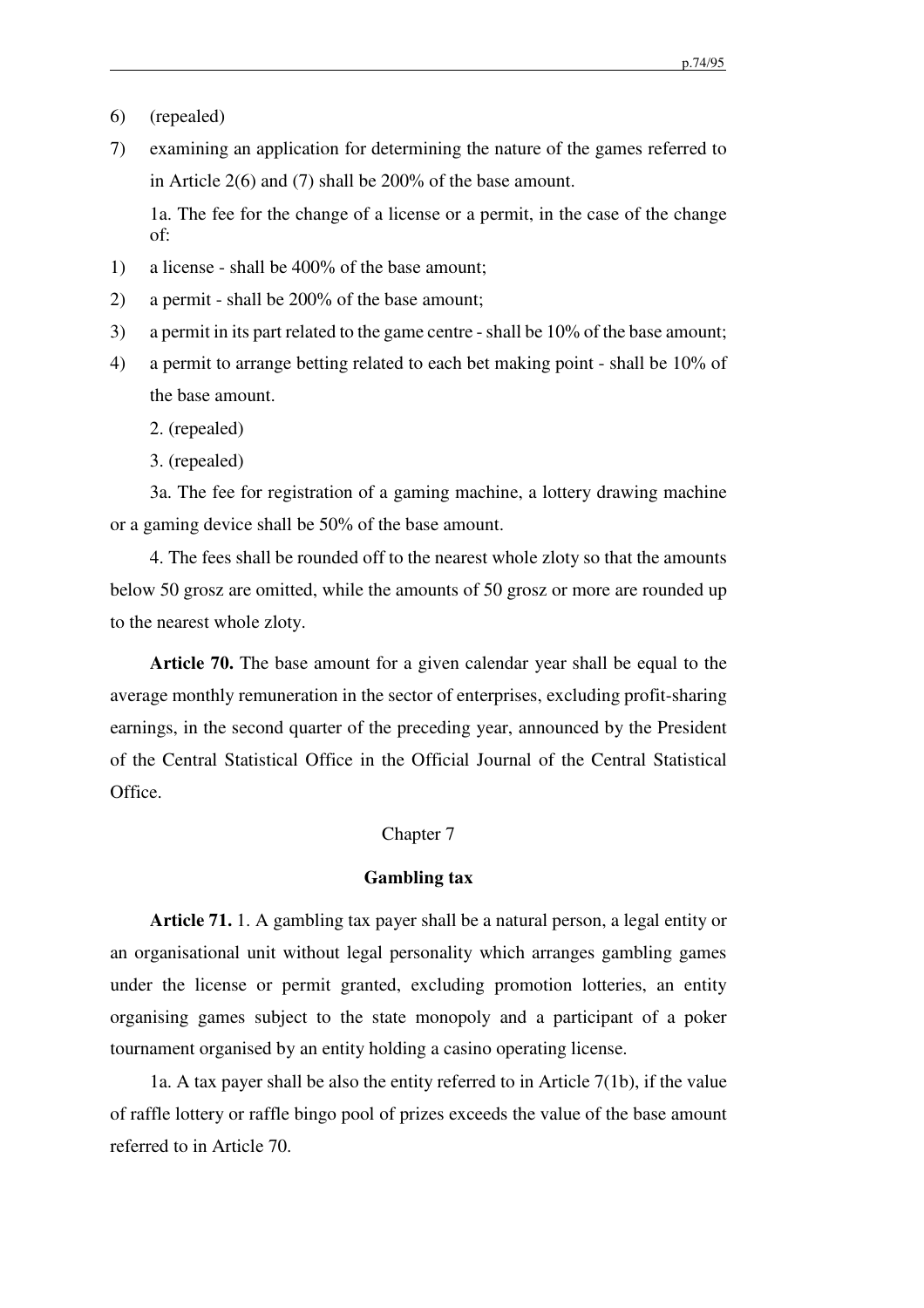2. The gambling tax shall be levied on:

- 1) gaming organisation, save for arranging promotion lotteries, raffle lotteries and a raffle bingo game referred to in Article 7(1a) and arranging a poker game organised as a poker tournament;
- 2) participation in the poker game organised as a poker tournament.

3. The gaming tax obligation shall arise as of the day of commencing gambling game arrangement. For a poker game organised as a poker tournament, the gambling tax obligation shall arise as of the moment of joining the tournament.

4. In the case of entities running the activity in the scope of betting, the gambling tax obligation shall arise as of the first day of activity at the first point or on the first website among points and websites covered by the permit.

5. When determining the date of arising of the gambling tax obligation due to arrangement of the games or performing the activity subject to the gambling tax, the day when the competent tax authority or fiscal control authority declared arrangement of the games or performing of such activity shall be the date of tax arising.

**Article 72.** The gambling tax shall constitute the state budget income.

**Article 73.** 1. The gambling tax taxable amount shall be:

- 1) for a cash lottery, a raffle lottery and a telebingo game the total receipts from the sale of coupons or other game tickets;
- 2) for an audiotele lottery the lottery-related income gained by the audiotele lottery organiser, within the meaning of the provisions of corporate income tax;
- 3) for a number game the total stakes paid;
- 4) for betting the total stakes paid;
- 5) for a cash bingo game the nominal value of game cards purchased by the entity arranging the game;
- 6) for a raffle bingo game the nominal value of cards used in the game;
- 7) for a cylindrical game, a card game and a dice game, save for a poker game organised as a poker tournament – the amount making the difference between the total stakes paid and the total amount of prizes paid;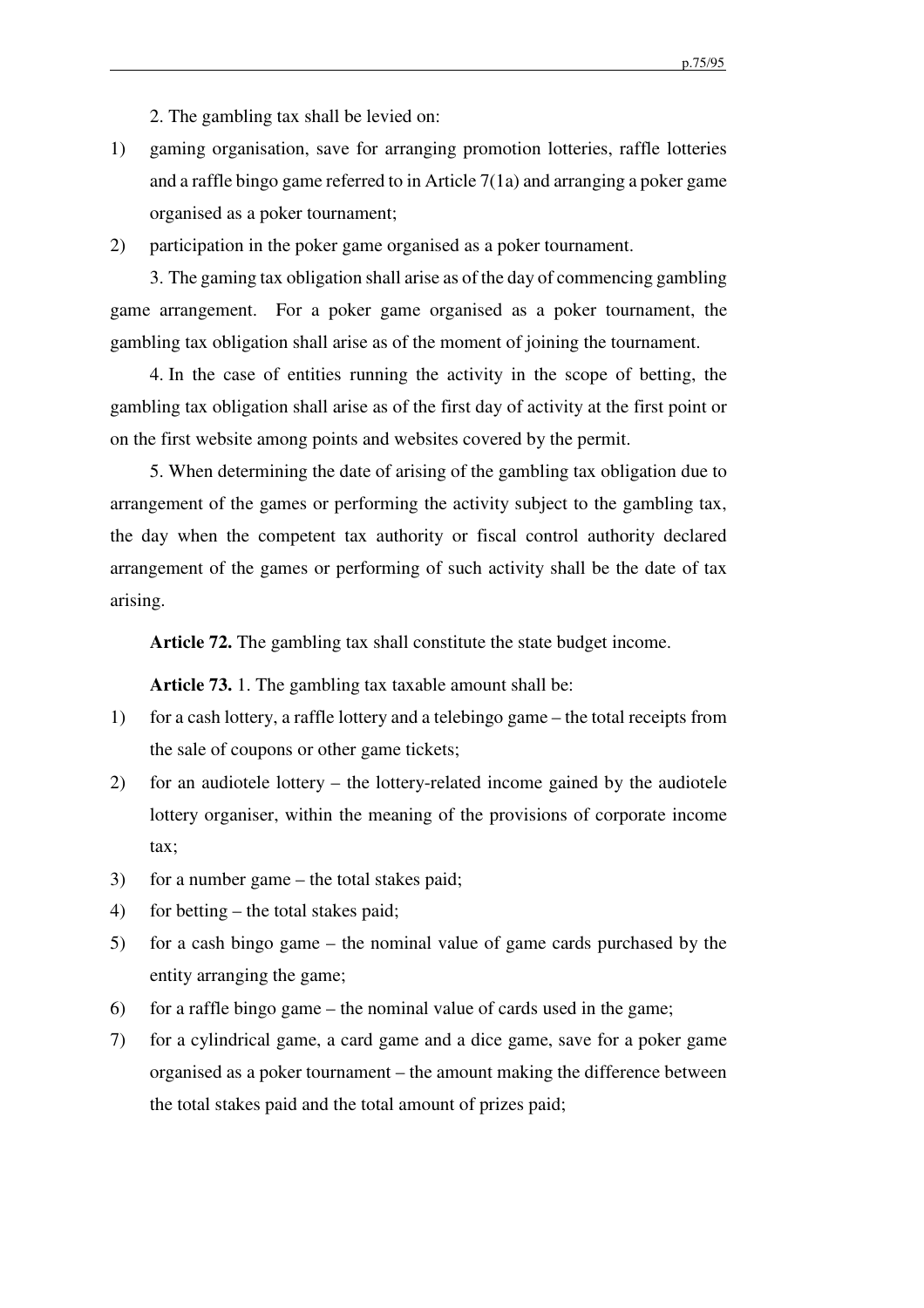- 8) for a poker game organised as a poker tournament the amount of the prize less the tournament entry fee;
- 9) for games on a gaming machine the amount constituting the difference between the total stakes paid and the total prizes won by game participants.

2. The taxable amounts of individual types of gambling games defined in section 1 shall not be aggregated, in particular, the taxable amount referred to in section 1(7) shall not be aggregated against the taxable amount referred to in section 1(9).

**Article 74.** The gambling tax rate shall amount to:

- 1) for raffle lotteries and raffle bingo  $-10\%$ ;
- 2) for cash lotteries  $-15\%$ ;
- 3) for number games  $-20\%$ ;
- 4) for cash bingo, telebingo, audiotele lotteries and poker games organised as poker tournaments – 25%;
- 5) for games on gaming machines, cylindrical games, card games and dice games, save for poker games organised as poker tournaments – 50%;
- 6) for betting concerning sports competitions of animals under the permits granted for that purpose only  $-2.5\%$ ;
- 7) for betting other than referred to in section  $6 12\%$ .

**Article 75.** 1. Save for the payers of tax in poker games organised as poker tournaments, all the other tax payers shall be bound, without being summoned, to:

- 1) submit gambling tax returns in the predefined form to the competent head of the tax office,
- 2) assess and pay the gambling tax to the account of the competent tax office for monthly periods, by the  $10<sup>th</sup>$  day of the month following the month the tax settlement refers to.

2. Tax payers organising number games shall be bound to assess and pay the gambling tax, without being summoned, to the account of the competent tax office, upfront for daily periods.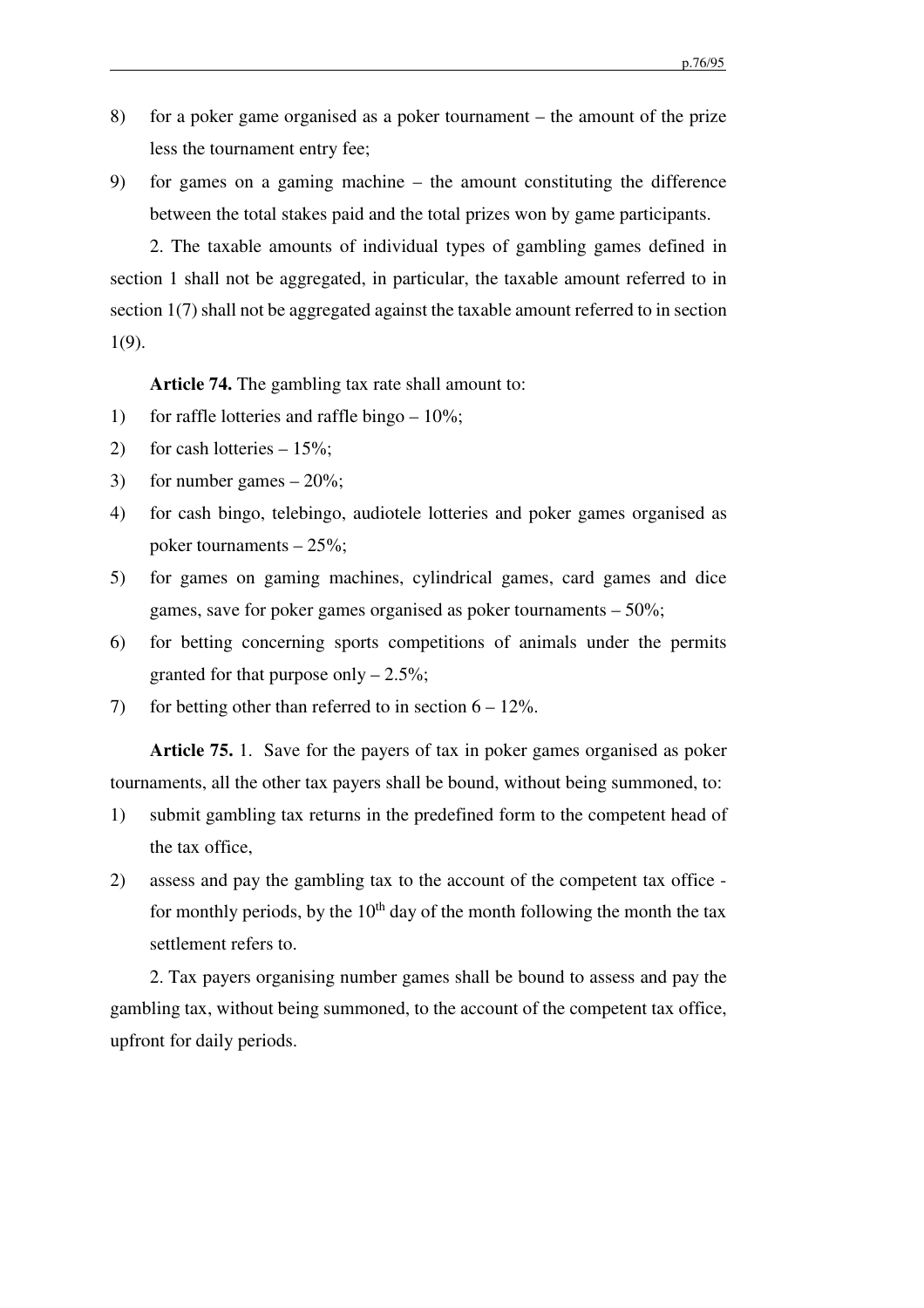3. Tax payers shall make the preliminary upfront gaming tax payments for daily periods, hereafter referred to as "daily payments", by the  $10<sup>th</sup>$  day following the drawing day at the latest.

4. The daily payments made for a settlement month shall be recognised in the tax returns and shall constitute a withholding gambling tax.

5. Tax payers shall settle the surplus in daily payments recognised in the tax returns with the daily payments made for the subsequent settlement periods, unless they have tax arrears and submit an application for surplus settlement, in the entirety or in a part, against future tax liabilities.

6. An entity organising a poker tournament, as tax payers, shall:

- 1) submit gambling tax returns to the competent head of the tax office,
- 2) assess and pay the gambling tax to the account of the competent tax office for the gambling tax on poker organised as a poker tournament – monthly, by the  $20<sup>th</sup>$  day of the month following the month the tax settlement refers to.

7. An entity organising a poker tournament shall pay out prizes less the gambling tax.

8. Unless otherwise determined by the tax authority, the gambling tax liability shall be accepted in the amount resulting from the tax return.

9. Notwithstanding the obligation to submit a tax return, tax payers organising raffle lotteries or raffle bingo games shall submit the settlement of the financial result of the games organised, prepared based on the documents referred to in Article  $78(1)(4)$  to the competent head of the customs office, within 30 days following the day of completion of the game set forth in the permit.

**Article 76.** The minister competent for public finance shall define, by way of a regulation, specimens of gambling tax returns, taking into account the nature of organising individual games as well as ensuring a possibility of correct assessment of the gambling tax,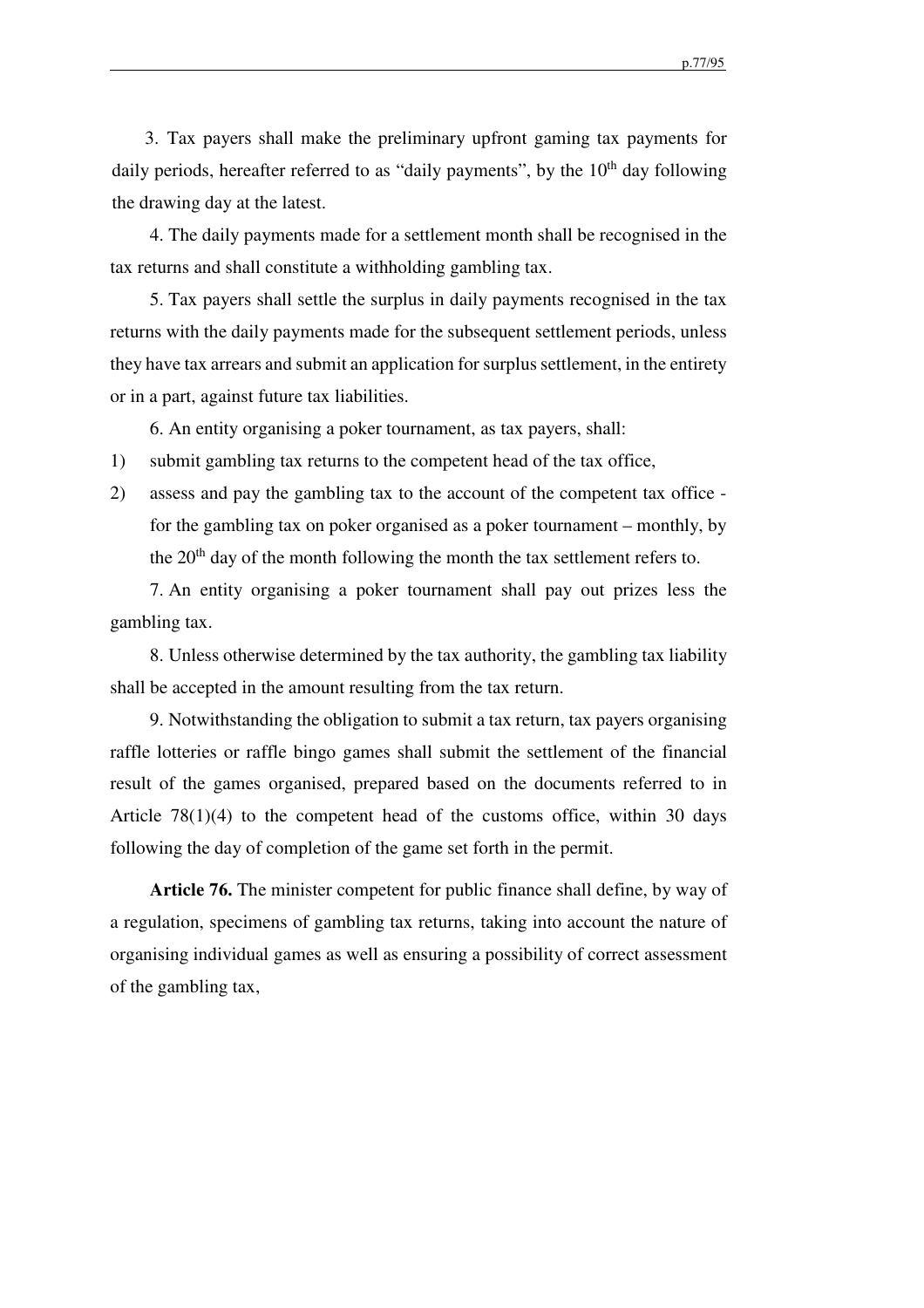by providing explanation as to the correct manner of tax return submission, information concerning the time and place of their submission and the instruction stating that the tax return provides the basis for issuing an instrument permitting enforcement.

**Article 77.** 1. The head of the tax office and the director of the Revenue Administration Regional Office shall be the tax authorities competent for the gambling tax.

2. The jurisdiction of tax authorities competent for matters related to the gambling tax shall be determined according to registered office of the entity organising gambling games.

3. In the case the jurisdiction of the tax authorities cannot be determined as set forth in section 2, the Head of the Third Customs Office for Warszawa- Śródmieście in Warsaw and the Director of the Revenue Administration Regional Office in Warsaw shall be the competent authority.

4. On request of the tax authority referred to in sections 2 and 3, the specific verification, tax inspection, tax proceedings or customs and tax control activities, shall be performed, respectively, by the head of the tax office or the head of the customs and tax control office within the jurisdiction of which the taxable activity or the activities are performed.

5. The minister competent for public finance shall determine, by way of a regulation:

- 1) the list of tax offices and revenue administration regional offices whose heads and directors, respectively, shall be competent to perform the tasks in the scope of gambling tax as well as the territorial range of their operation, taking into account the number of tax payers operating within a given area,
- 2) a competent tax office or competent tax offices to the bank account(s) of which gambling tax, daily payments, surcharges and financial penalties are transferred or certain fees are paid as referred to in Article 68(1) and define the territorial range of their activities in this scope,

– taking into account the need to ensure efficient collection of the gambling tax, daily payments, surcharges, financial penalties and fees.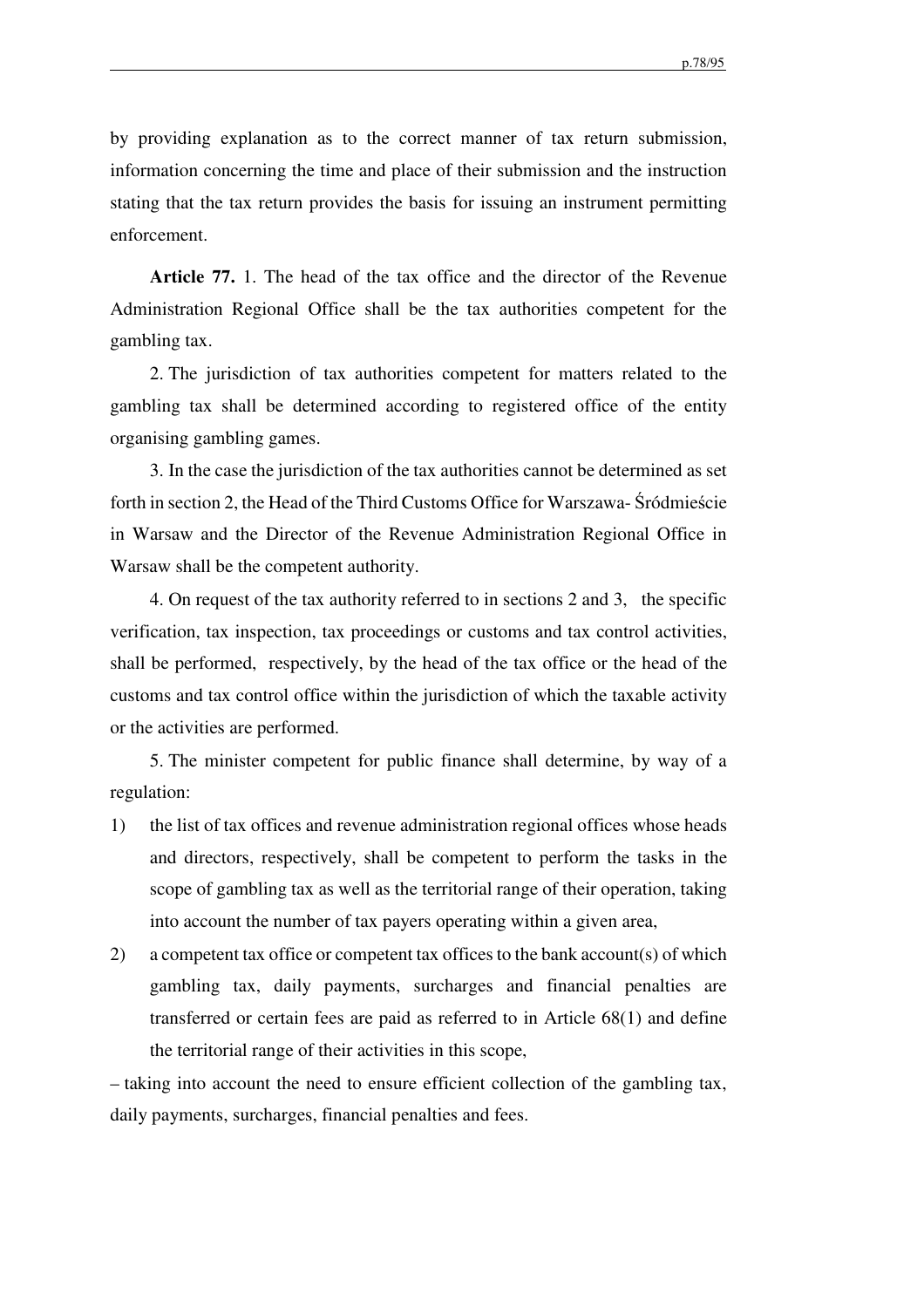### Chapter 8

## **Reporting and information**

**Article 78.** 1. Entities running the activity in the scope of gambling games shall be bound to keep:

- 1) the books of:
	- a) sale of tokens and cash at the casino,
	- b) sale of game cards at the cash bingo hall,
	- c) operation of a gaming machine;
- 2) the records of the taxable amounts and assessment of the gambling tax, according to the predefined template, in gambling games, save for promotion lotteries;
- 3) a register of tips at the casino, according to the predefined template;
- 4) documentation enabling settlement of the financial result of arranged raffle lottery or raffle bingo game.

2. The minister competent for public finance shall define, by way of a regulation, the terms and conditions of keeping books, records and the register referred to in section 1 and the templates of the records and the register referred to in section 1(2) and (3), as well as the scope of the documentation referred to in section  $(1)(4)$ , in order to determine the taxable amount and assess the level of the tax due, considering the nature of organising individual gambling games.

**Article 79.** 1. On request of the minister competent for public finance, entities organising gambling games and running activity in this scope shall be bound to provide information concerning their operations.

2. Entities organising gambling games and running activity in this scope shall be bound to provide the minister competent for public finance, competent for granting a permit, or the director of the Revenue Administration Regional Office, respectively, with economic and financial data breakdowns concerning their current operations, including, in particular, their turnover, financial results, economic ratios, and predominantly the headcount ratio, as well as the statistical ratios achieved by those entities, by the 21st day of a month following each calendar quarter.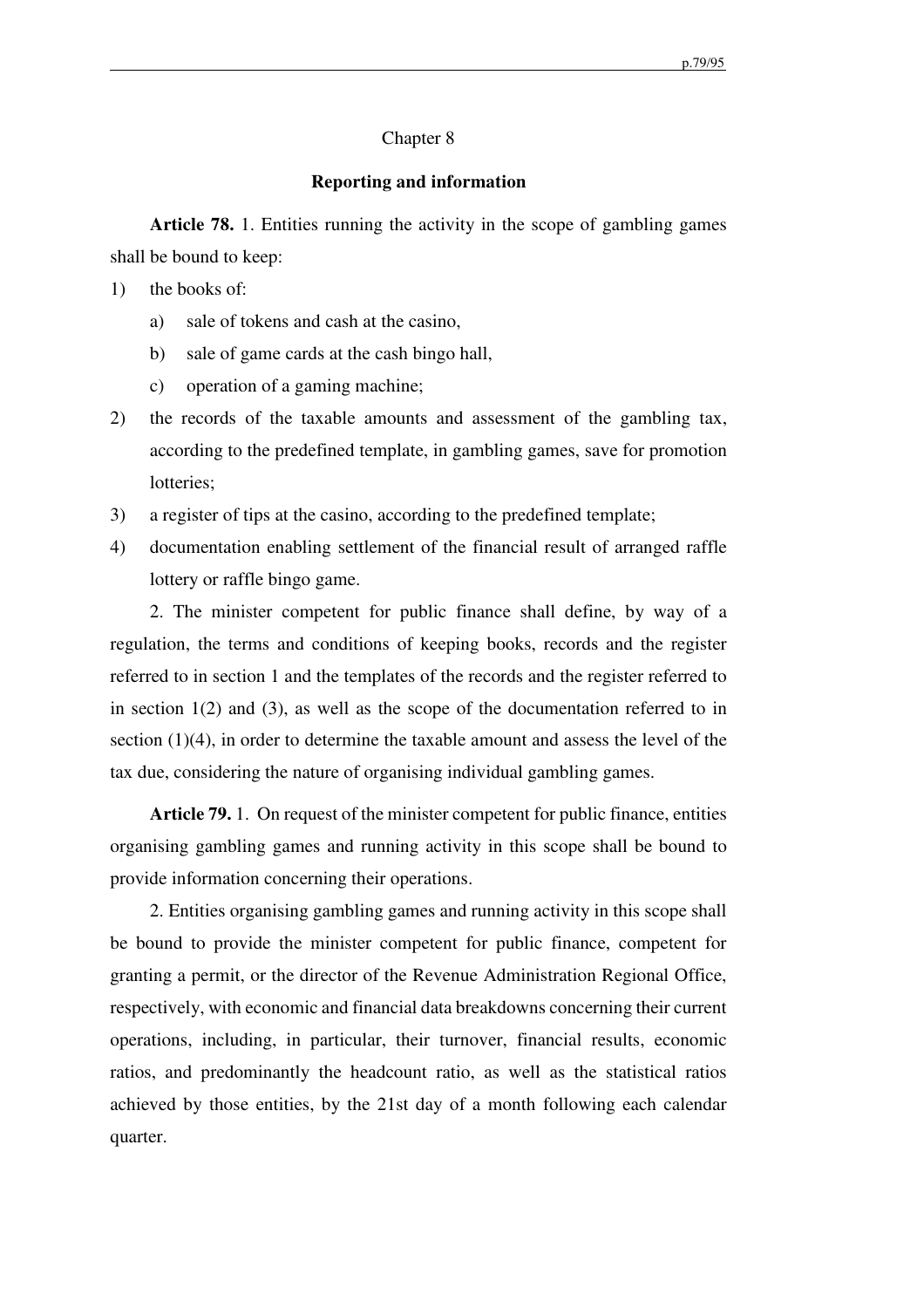3. The minister competent for public finance, shall define, by way of a regulation, the procedure of providing and the detailed scope of information referred to in sections 1 and 2, taking into account the need for monitoring of the accuracy of running the activity under the licenses and permits issued and developing the policy in the scope of gambling games.

### Chapter 9

## **Surcharges**

**Article 80.** 1. For the games under the state monopoly, the following surcharges are established:

- 1) for number games 25% of the stake, price of the coupon or another game ticket;
- 2) for cash lotteries and a telebingo game 10% of the stake, price of the coupon or another game ticket.

2. The information concerning the additional payment referred to in section 1 shall be included in the regulations.

3. The surcharges referred to in section 1 shall not be treated as revenue within the meaning of the corporate income tax regulations.

Article 81. The heads of tax offices and the directors of revenue administration regional offices competent for the gambling tax shall be the authorities competent for surcharges.

**Article 82.** Entities organising games referred to in Article 80(1) shall be bound to:

- 1) submit the information on surcharges, according to the predefined template, to the competent head of the tax office,
- 2) assess, collect and pay the surcharges to the account of the competent tax office

– for periods and within time limits set for payment of the gambling tax for a given game.

**Article 83.** The director of the Revenue Administration Regional Office referred to in Article 82(2) shall transfer the amounts of surcharges made to the account of the Physical Culture Development Fund, the Fund for the Promotion of Culture,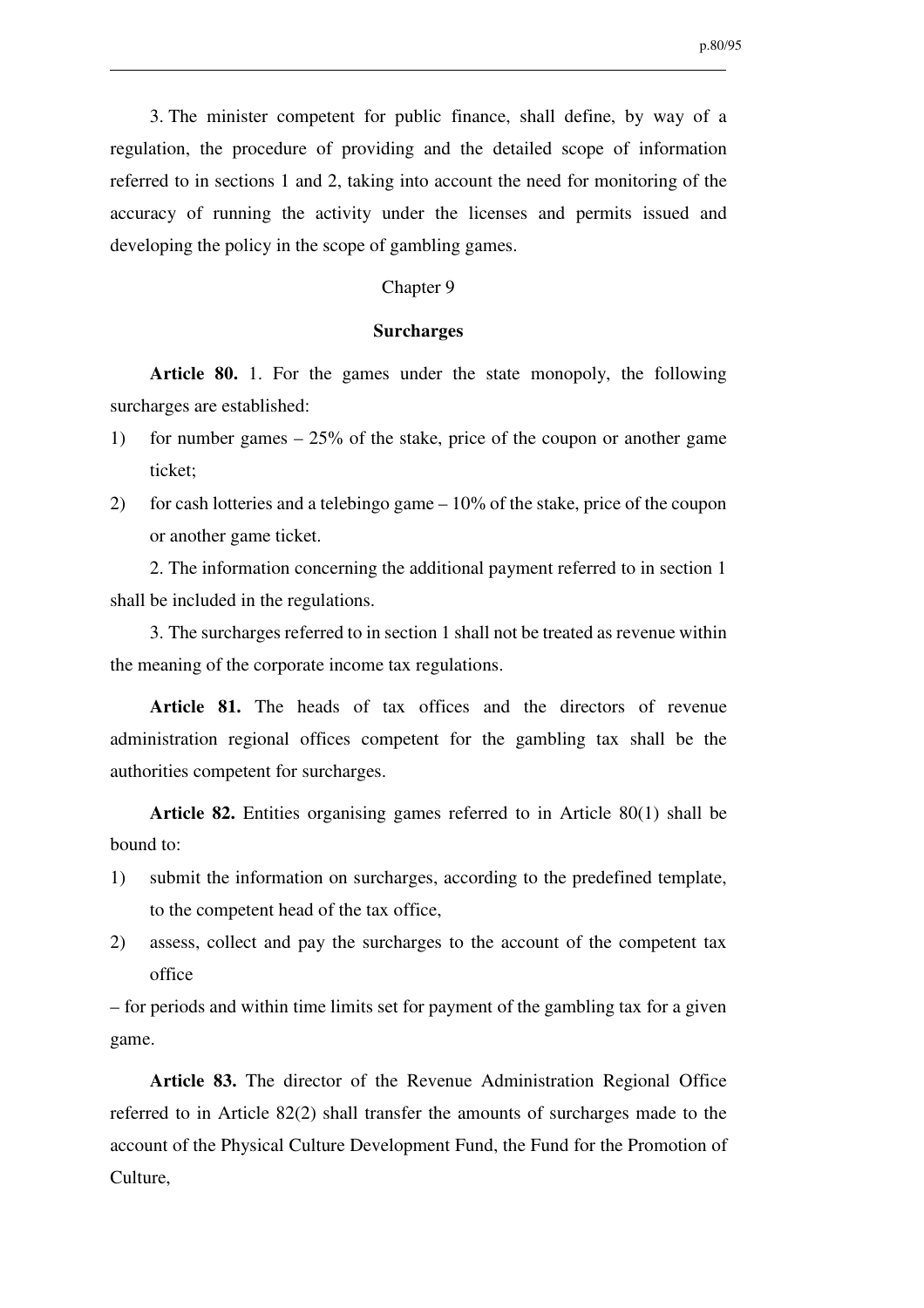the Fund for Solving Gambling Problems and the Fund for the Support of Civil Society Development, in the amount set forth in Article 86(3), Article 87(3), Article 88(3) and Article 88a(4), within 14 days following the surcharge payment date.

**Article 84.** The minister competent for public finance, shall define, by way of a regulation, the template of information referred to w Article 82(1), taking into account the specific nature of conducting individual types of games as well as ensuring the control of the level of surcharges being made, by providing explanations as to the correct procedure of information submission, including the information in the scope of time limits and place of its submission and the instruction stating that the tax return is the basis for issuing an instrument permitting enforcement.

**Article 85.** The provisions of the Tax Ordinance Act of 29 August 1997 shall apply to surcharges, accordingly.

**Article 86.** 1. The Physical Culture Development Fund is established to be operated by the minister competent for physical culture.

2. The Physical Culture Development Fund shall be a state-owned special purpose fund.

3. The revenue of the Physical Culture Development Fund shall be 75% of the inflows due to surcharges referred to in Article 80(1).

4. The expenditure of the Physical Culture Development Fund shall be allocated for reconstruction, renovation and co-financing of investment in sports facilities and sport popularisation among children, the youth and the disabled as well as tasks defined in the public health regulations in the scope of physical activity.

5. The administration costs of the Physical Culture Development Fund shall be covered by resources of this Fund.

6. The minister competent for physical culture, in liaison with the minister competent for public finance and the minister competent for health matters, shall define, by way of a regulation, the specific terms and conditions of raising cofinancing for the performance of the tasks referred to in section 4 as well as the procedure of application submission and funds transfer, taking into account the rational and continuous financing of tasks and the control of spending the Fund's resources.

**Article 87.** 1. The Fund for the Promotion of Culture is established to be operated by the minister competent for culture and national heritage.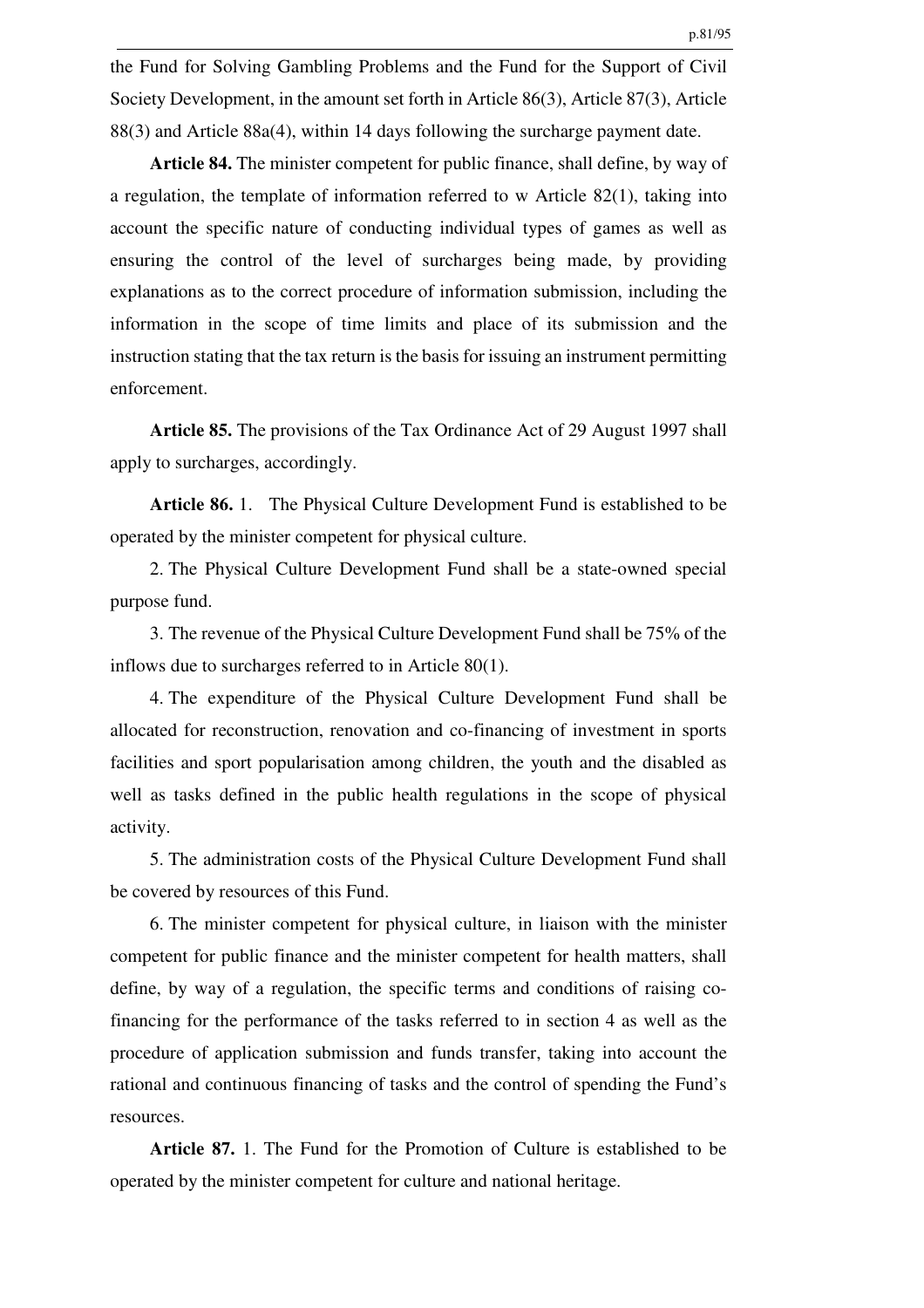2. The Fund for the Promotion of Culture shall be a state-owned special purpose fund.

3. The revenue of the Fund for the Promotion of Culture shall be 20% of the inflows due to surcharges referred to in Article 80(1).

4. The expenditure of the Fund for the Promotion of Culture shall be allocated for the promotion or support of :

- 1) nationwide or international artistic projects, including educational ones;
- 2) literary works and periodical press as well as activities oriented towards promoting the Polish language culture and development of reading, supporting cultural periodicals and literature published in low volumes;
- 3) activities oriented towards protection of the Polish national heritage;
- 4) creators and artists, including in the form of social aid;
- 5) (repealed)
- 6) tasks performed as part of projects, including investment projects and projects subsidised by the European and international funds in the field of culture and national heritage;
- 7) (repealed)
- 8) repayment of long-term financial liabilities and related additional encumbrances incurred by cultural institutions, organised by the minister competent for culture and national heritage, used to execute investment projects in the scope of promotion and support, referred to in sections (1)-(6).

5. By the  $30<sup>th</sup>$  of March of the subsequent calendar year, the operator of the Fund for the Promotion of Culture shall remit at least 5% of the revenue referred to in section 3 for performance of their tasks, on an annual basis, to the Polish Film Institute.

5a. The resources of the Fund for the Promotion of Culture shall be assigned, under the principles defined in Section 4 of Chapter 3 of the Act of 4 February 1994 on copyright and related rights (Journal of Laws of 2006 item 631, as Amended for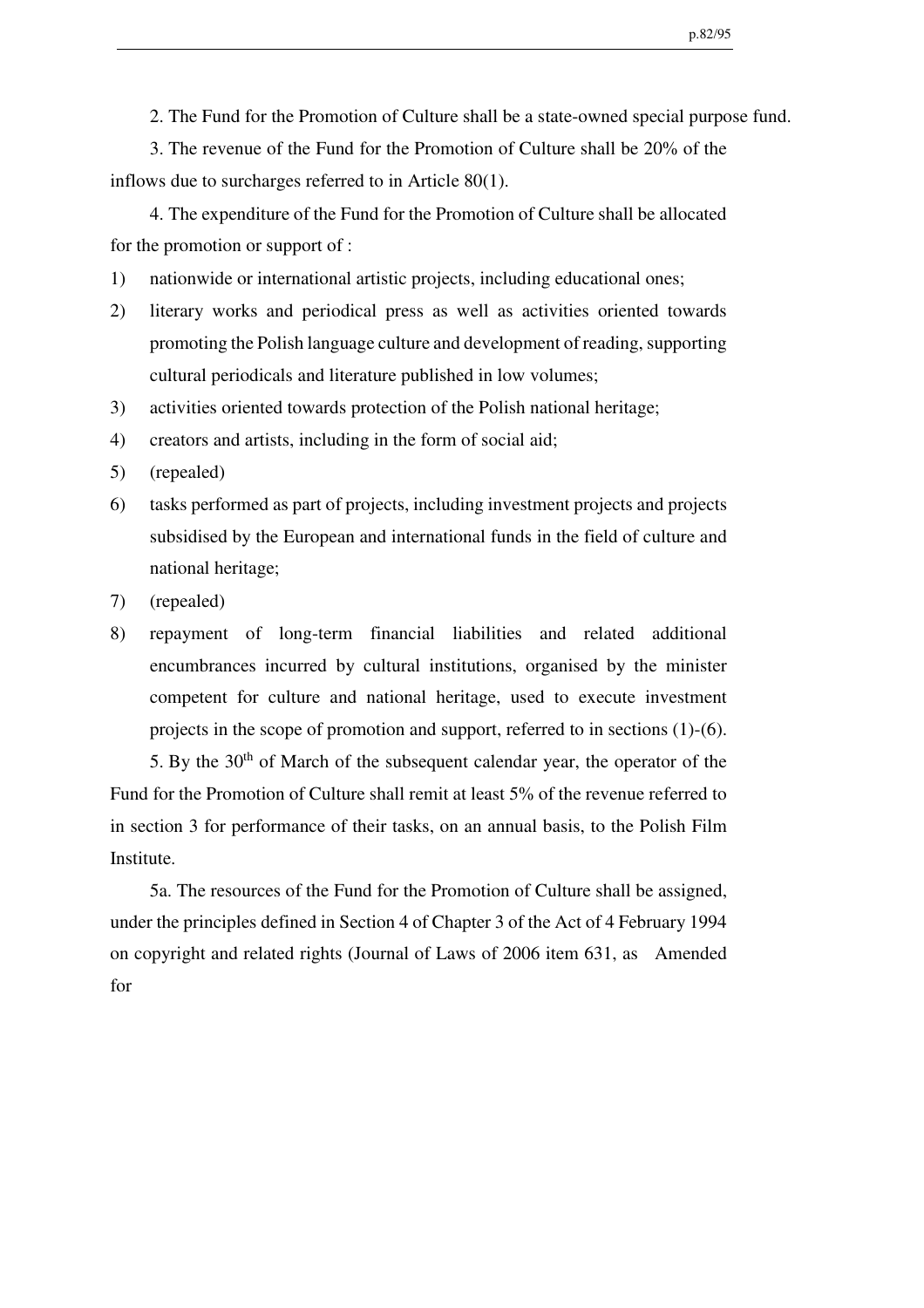co-financing of payment of compensation for lending copies of works referred to in Article 28(4) of this Act by public libraries.

6. The administration costs of the Fund for the Promotion of Culture shall be covered by resources of this Fund.

7. The minister competent for culture and national heritage in liaison with the minister competent for public finance shall define, by way of a regulation, the specific terms and conditions of raising co-financing for the performance of the tasks referred to in section 4 as well as the procedure of application submission and funds transfer, considering the social priorities and the need to ensure continuity of tasks performed and the rules and scope of communicating the source of surcharge origin.

**Article 88.** 1. The Fund for Solving Gambling Problems is established to be operated by the minister competent for health matters.

2. The Fund for Solving Gambling Problems shall be a state-owned special purpose fund.

3. The revenue of the Fund for Solving Gambling Problems shall be 1% of the inflows due to surcharges referred to in Article 80(1).

4. The expenditure of the Fund for Solving Gambling Problems shall be allocated exclusively for:

- 1) conducting activity in the scope of information and education and developing professional expert opinions, reports or statements related to gambling addiction problems or addiction other than that related to psychoactive substances;
- 2) developing and implementing new methods for preventing and resolving problems related to gambling addiction or addiction other than that related to psychoactive substances;
- 3) providing financial assistance to institutions and associations performing tasks associated with solving problems related to gambling addiction or addiction other than that related to psychoactive substances, including the assessment of popularity and exposure to pathological gambling risk;
- 4) conducting activities oriented towards improving the quality of preventive and therapeutic programmes, as well as upgrading the professional competence of persons providing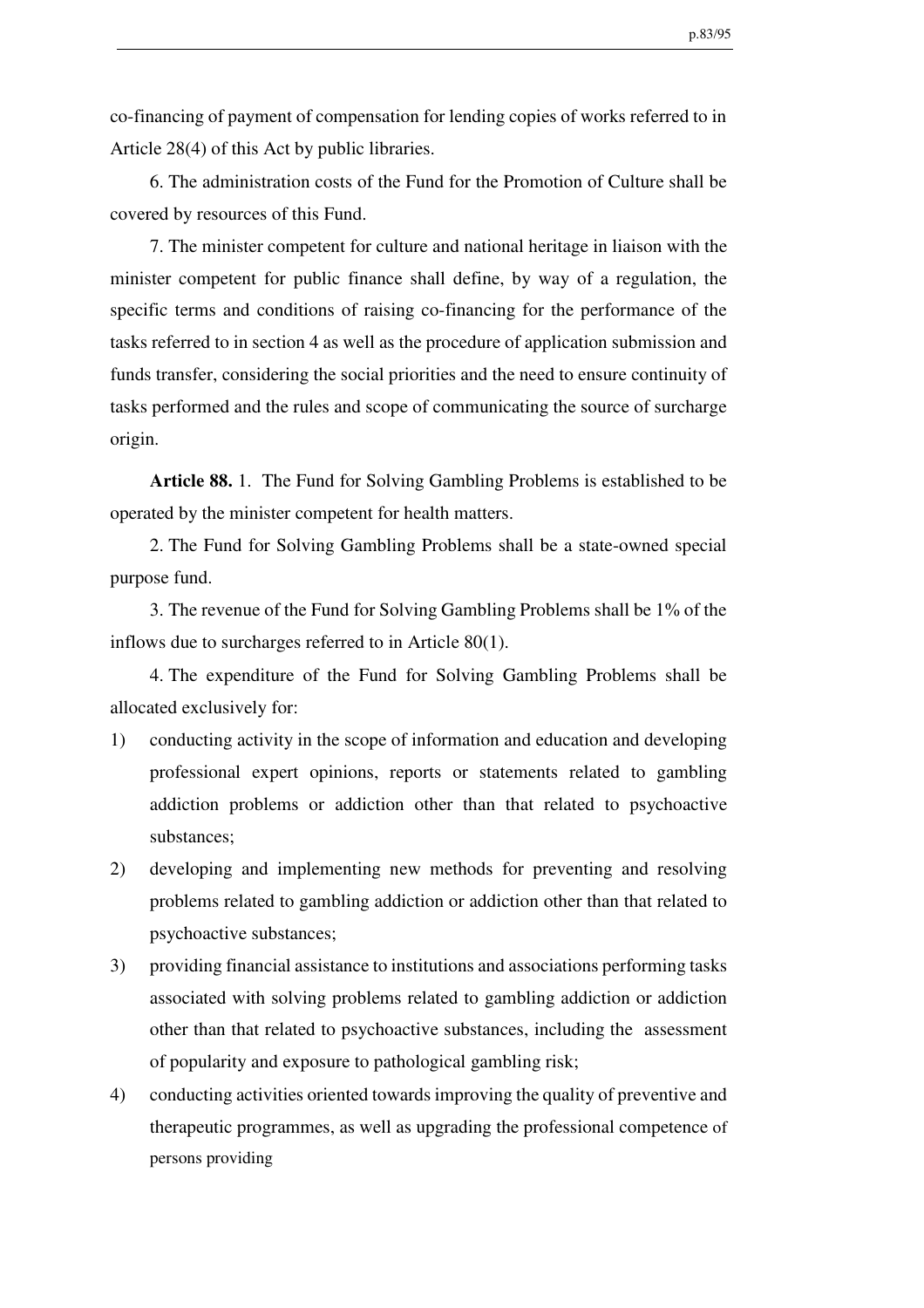treatment in order to increase the effectiveness and availability of treatment of gambling addiction or addiction other than that related to psychoactive substances for gaming addicts and their relatives;

5) tasks defined in the provisions on public health.

5. The administration costs of the Fund for Solving Gambling Problems shall be covered by resources of this Fund.

6. The minister competent for health matters in liaison with the minister competent for public finance shall define, by way of a regulation, the specific terms and conditions of raising co-financing for the performance of the tasks referred to in section 4 as well as the procedure of application submission and funds transfer, considering the social priorities and the need to ensure continuity of tasks performed and the rules and scope of communicating the source of surcharge origin.

**Article 88a.** 1. The Fund for the Support of Civil Society Development is established to be operated by the Prime Minister.

2. The Fund for the Support of Civil Society Development shall be a stateowned special purpose fund.

3. The objective of the Fund for the Support of Civil Society Development is to support civil society on the road to the comprehensive development through the implementation of system solutions aiming at strengthening and enhancing the quality of activity of the overall non-governmental sector.

4. The revenue of the Fund for the Support of Civil Society Development shall be 4% of the inflows due to surcharges referred to in Article 80(1).

5. The expenditure of the Fund for the Support of Civil Society Development shall be allocated exclusively for:

- 1) activities oriented towards the preparation and implementation of system solutions aiming at strengthening and enhancing the quality of activity of the overall non-governmental sector or its significant parts (industries, environments);
- 2) supporting the development of agreements between organisations, cooperation platforms, representation of the environments of nongovernmental sector organisations;
- 3) supporting of statutory activities of non-governmental sector organisations;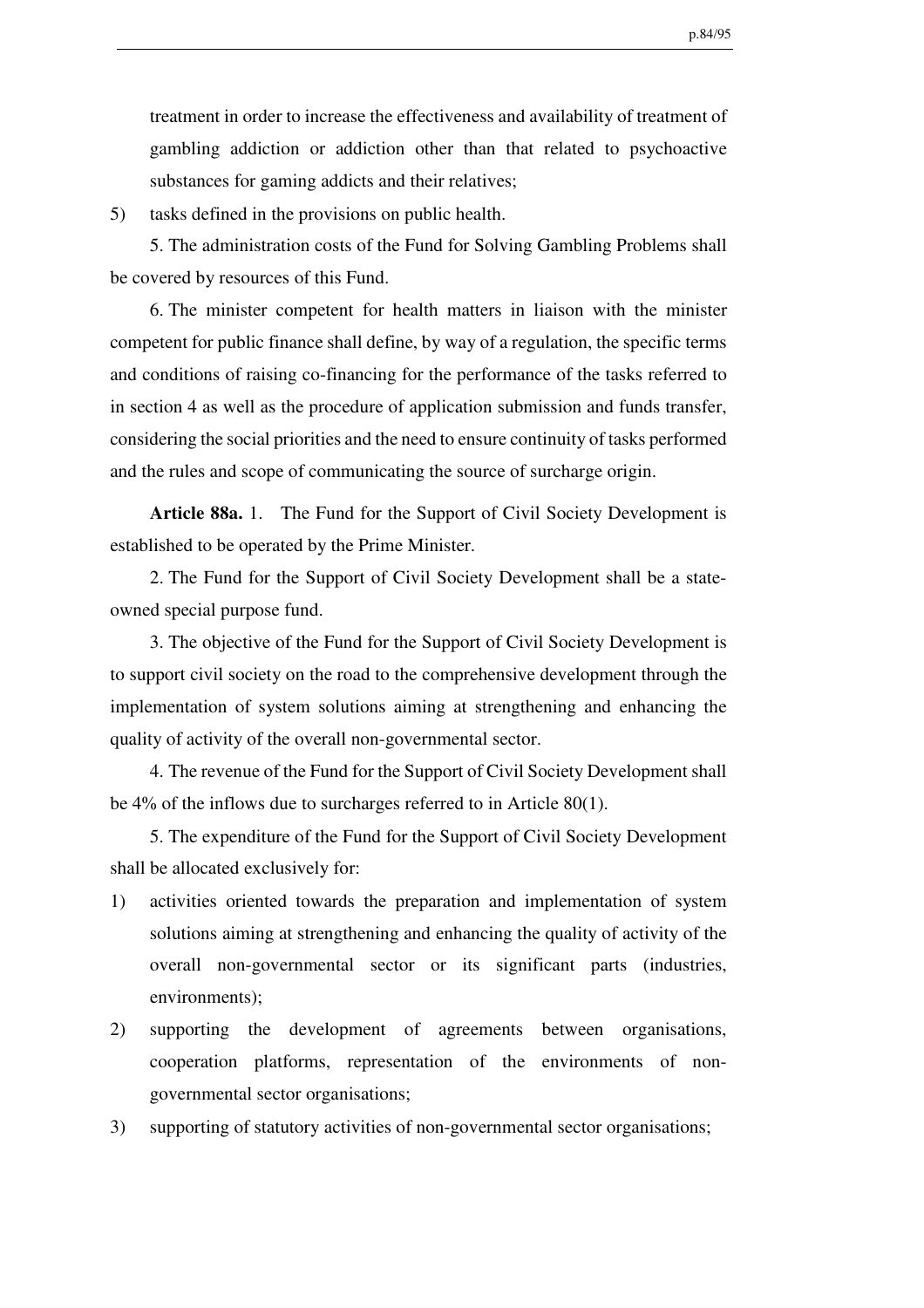4) institutional development of organisations, including: building of sustainable framework of their further operation, creating perspective action plans and financial plans, raising working standards and organisation management standards.

6. The administration costs of the Fund for the Support of Civil Society Development shall be covered by resources of this Fund.

7. The Prime Minister shall determine, by way of a regulation, detailed terms and conditions of obtaining co-financing for the execution of tasks referred to in section 5, as well as the procedure of application submission and funds transfer, considering the social priorities and the need to ensure continuity of tasks performed.

## Chapter 10

## **Financial Penalties**

**Article 89.** 1. Financial penalties shall be imposed on:

- 1) a party organising gambling games without a license or permit or without the required notification;
- 2) a party organising gambling games under a license granted, a permit issued or a notification submitted, infringing the terms and conditions of approved regulations, a license granted, a permit issued or a notification submitted or a party arranging games on gaming machines, lottery drawing machines or gaming devices without the required registration of a gaming machine, a lottery drawing machine or a gaming device;
- 3) a subsidiary owner of premises where non-registered gaming machines are located and where food catering, commercial or service activities are carried out;
- 4) an owner-like holder of premises where non-registered gaming machines are located and where food catering, commercial or service activities are carried out, unless the premises are subject to subsidiary holding;
- 5) a provider of payment services who does not comply with the prohibition referred to in Article 15g;
- 6) a participant of a game organised without a license, a permit or a notification;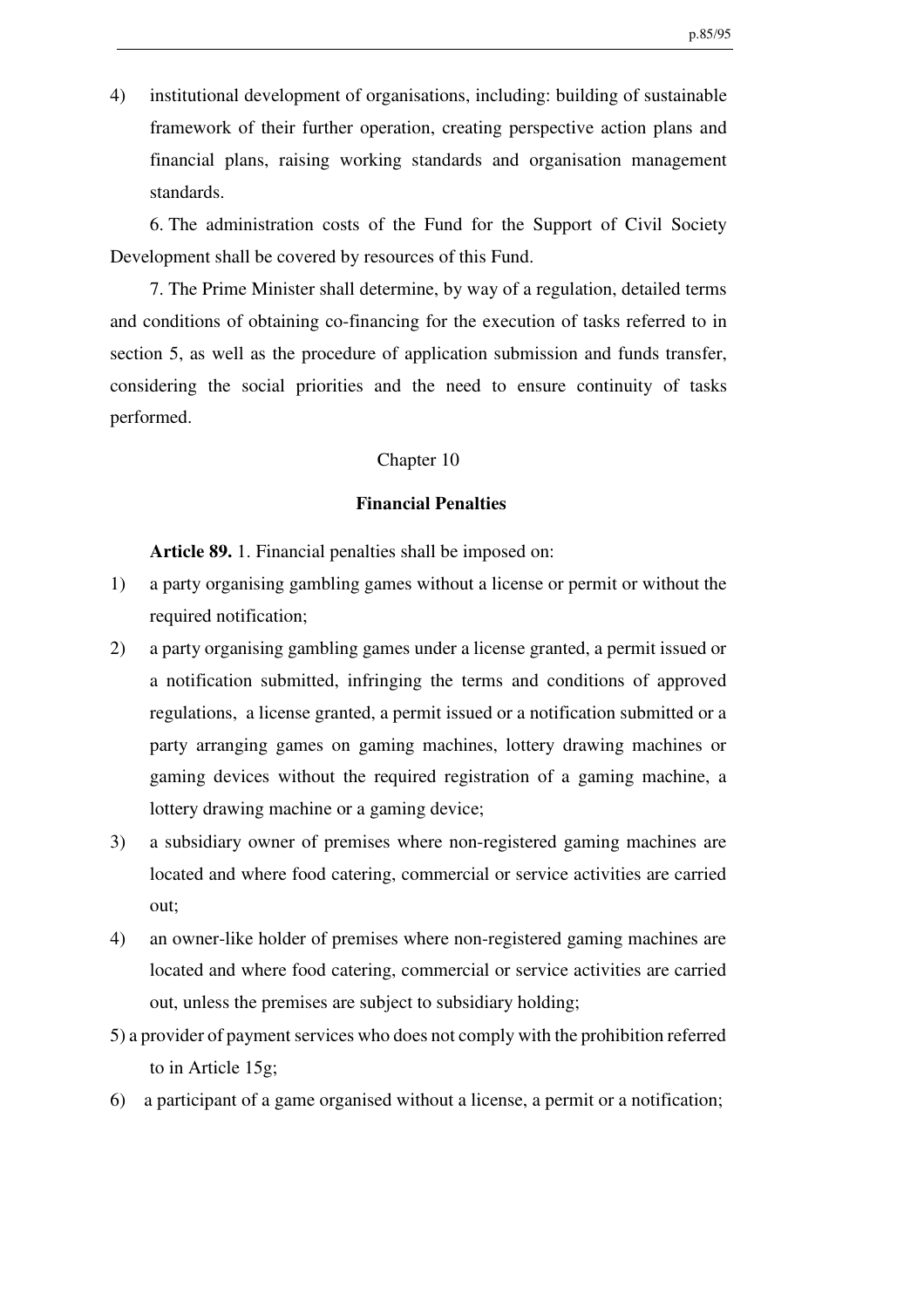7) a telecommunications undertaking that failed to fulfil the obligations arising from Article 15f(5);

8) an organiser of a gambling game the arrangement of which constitutes the state monopoly.

2. The provision of section 1(2) shall not apply to natural persons arranging gambling games.

3. Notwithstanding a financial penalty imposed on an economic operator, defined in section 1(1), the head of the Customs and Tax Control Office may impose a financial penalty on persons holding management positions or being members of the governing bodies of legal persons or organisational units without legal personality arranging gambling games without a license, a permit or a notification.

4. The level of the financial penalty imposed in cases referred to:

- 1) in section  $1(1)$  shall amount to:
	- a) PLN 100 thousand per gaming machine for games on gaming machines,
	- b) 5-fold value of the fee for granting a license or a permit in the case of games other than specified in subsections a and c,
	- c) up to PLN 10 thousand in the case of games arranged without the required notification;
- 2) in section  $1(2)$  shall amount to:
	- a) up to PLN 200 thousand in the case of games arranged under a license or a permit,
	- b) up to PLN 10 thousand in the case of games arranged under the required notification;
- 3) in section 1(3) and (4) shall amount to PLN 100 thousand per gaming machine;
- 4) in section 1(5) shall amount up to PLN 250 thousand;
- 5) in section 1(6) shall amount to 100% of the gained prize, not decreased by amounts of stakes paid;
- 6) in section  $1(7)$  shall amount up to PLN 250 thousand;
- 7) in section 1(8) shall amount up to PLN 500 thousand;
- 8) in section 3 shall amount up to PLN 100 thousand.

5. The provision of section 1(6) shall not apply to participants of promotion lotteries, audiotele lotteries, raffle lotteries and raffle bingo games.

**Article 90.** 1. The financial penalty shall be imposed, by way of a decision, by: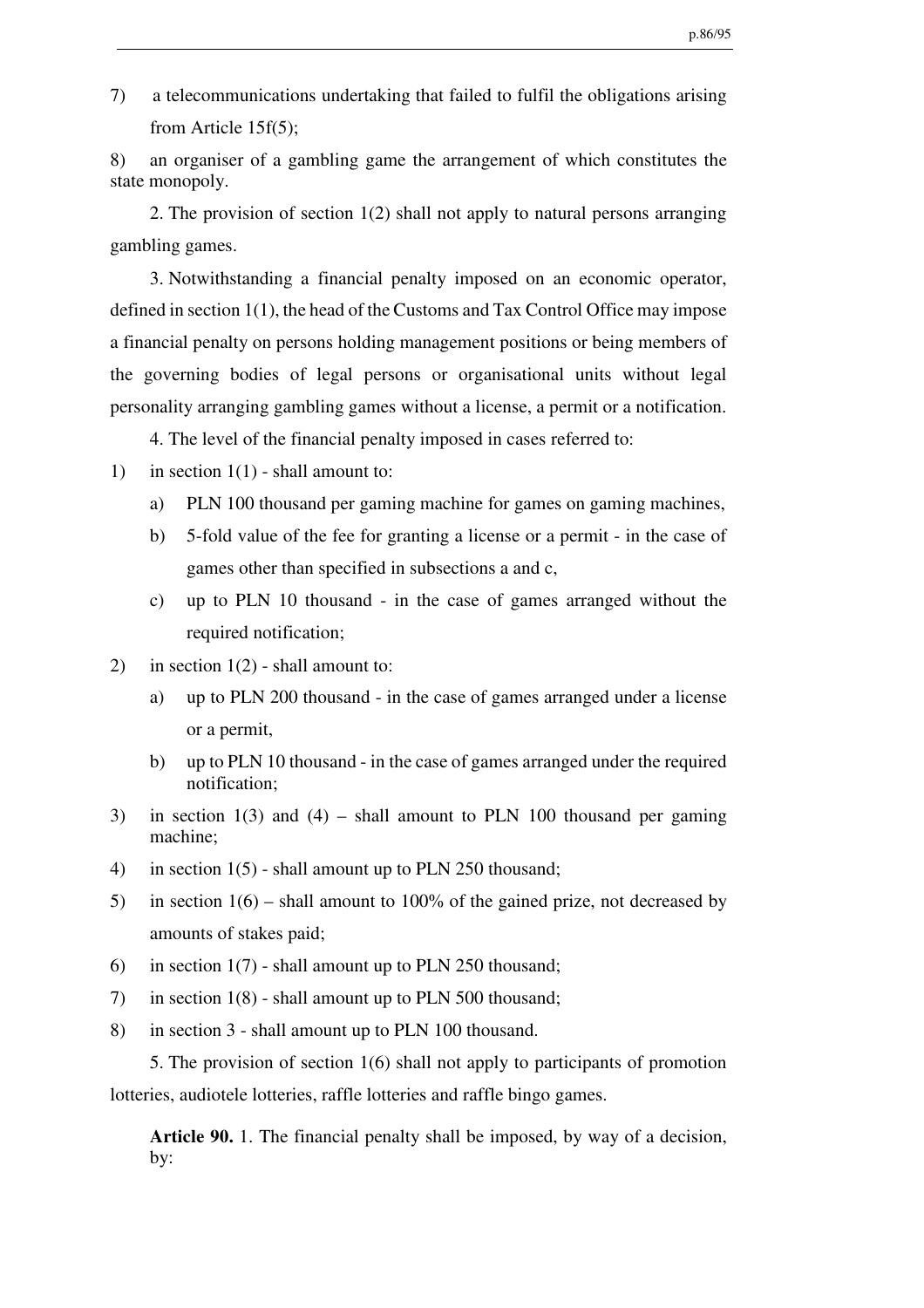- 1) the head of the Customs and Tax Control Office on whose territory a gambling game is arranged or a non-registered gaming machine is located - in the cases referred to in Article  $89(1)(1)-(4)$ , (6) and (8) and in section 3;
- 2) the minister competent for public finance, in cases referred to in Article 89(1)(5) and (7).

1a. While determining the level of the financial penalty referred to in Article 89(3), the head of the Customs and Tax Control Office shall take into account the scale of the activity conducted and the duration of the default.

1b. While determining the level of the financial penalty referred to in Article 89(4):

- 1) subsection 1(c), 2 and 8, the head of the Customs and Tax Control Office shall take into account the financial situation of the entity subject to a penalty, the scale of the activity conducted and the duration of the default;
- 2) subsection 4 and 6, the minister competent for public finance shall take into account the number of individual users to whom a telecommunications undertaking or a provider of payment services provides its services, directly or indirectly, the available technical options to perform the obligation referred to in Article 15f(5) or Article 15g, and the time during which such obligation has not been performed;
- 3) subsection 7 the head of the Customs and Tax Control Office shall take into account the scale of the activity conducted and the duration of the default.

2. The financial penalty shall be paid within 7 days following the day on which the decision becomes final.

**Article 91.** The provisions of the Tax Ordinance Act of 29 August 1997 shall apply to surcharges, accordingly.

## Chapter 11

# **Amendments to the regulations in force**

**Articles 92-116** (omitted)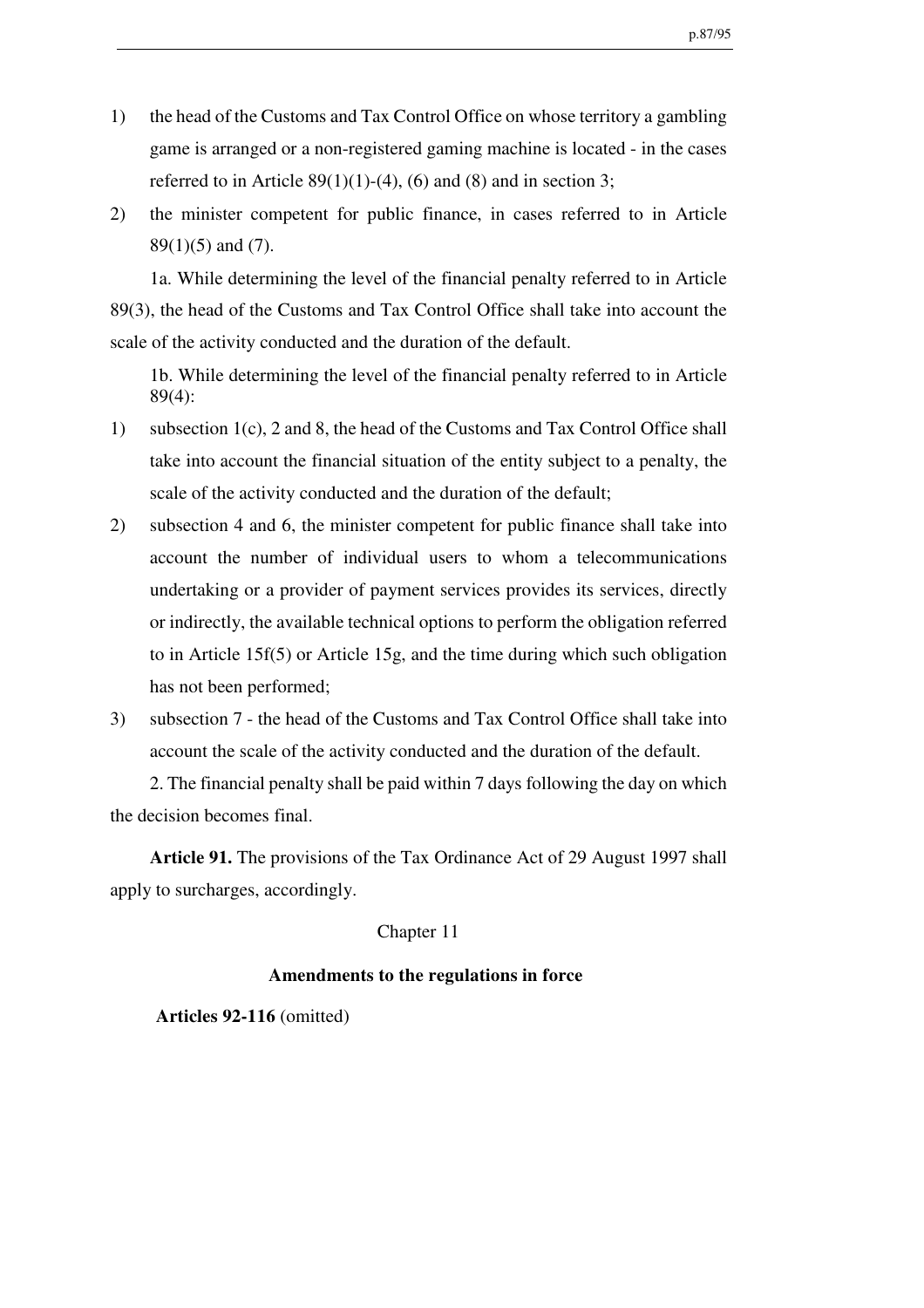### Chapter 12

### **Transitional and adjustment provisions**

**Article 117.** 1. The permits to organise and conduct games and betting granted before the effective date hereof shall be valid until their expiry.

2. The regulations of games and betting approved before the effective date hereof shall be valid until their expiry.

**Article 118.** Unless otherwise provided by the Law, the provisions hereof shall apply to the proceedings commenced but not concluded before the effective date hereof.

**Article 119.** The amount of the initial capital of companies organising games at casinos or cash bingo halls as well as organising betting, set forth before effective date hereof under the existing provisions shall not be supplemented to the amounts set forth in Article 10(1) hereof until the expiry or the change of a permit.

**Article 120.** 1. Professional licenses issued before the effective date hereof and other certificates recognised as equivalent to the professional licenses under the existing regulations, shall be valid until their expiry.

2. Persons bound to obtain a professional license hereunder shall be bound to obtain the same within 4 months following the effective date hereof.

**Article 121.** Article 36(5) of the Law referred to in Article 144 shall apply to the expiry of the permits granted before the effective date hereof in connection with the failure to commence business activity.

**Article 122.** 1. The minister competent for public finance shall announce, within seven days following the effective date hereof, information referred to in Article 33(1), concerning the applications submitted but not reviewed by the effective date hereof.

2. For an operating permit concerning games organised at casinos or an extended cash bingo game operating permit to expire not earlier than six months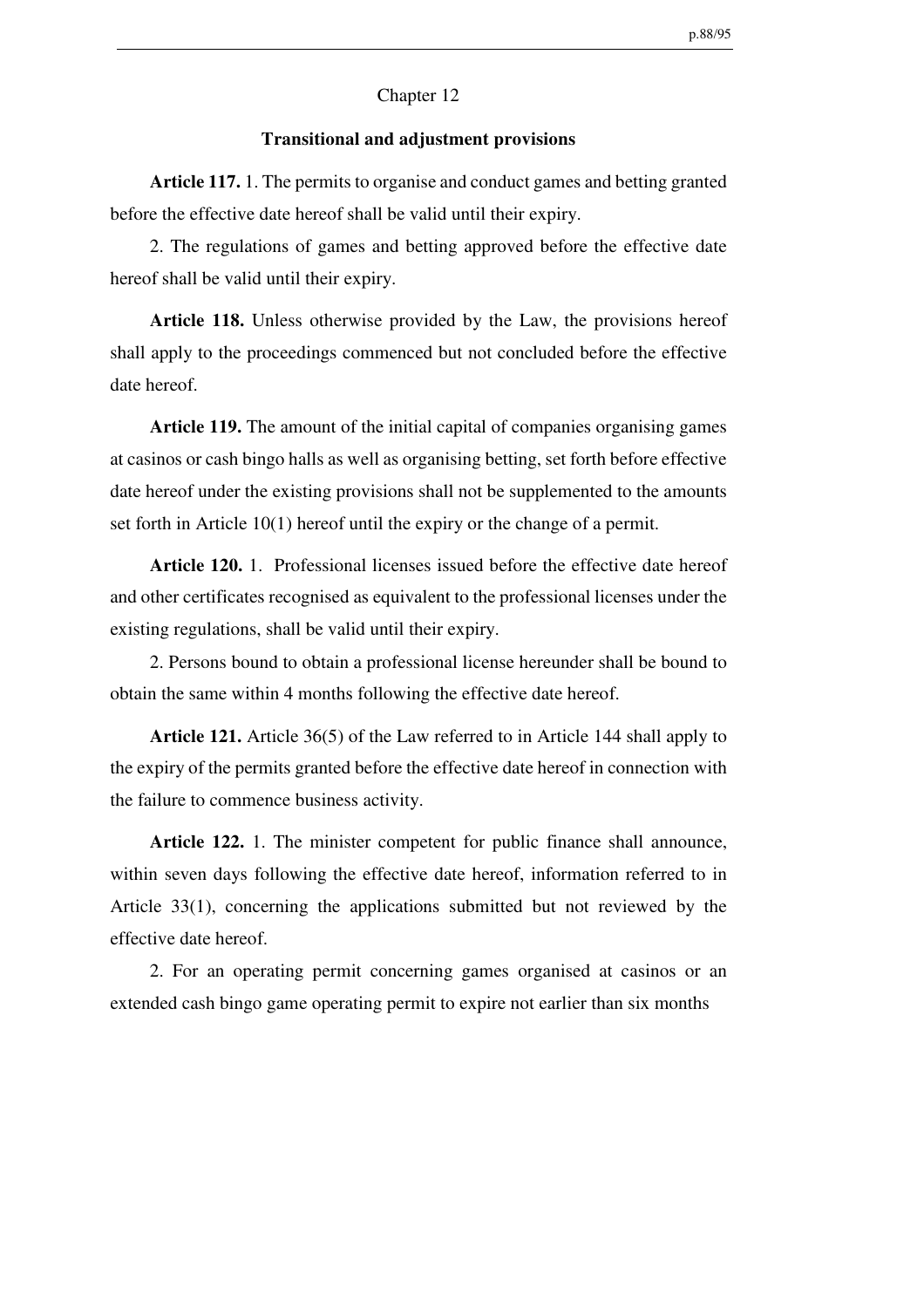and not later than nine months following the effective date hereof, the minister competent for public finance shall announce the information referred to in Article 50(1) hereof within seven days following the effective date hereof. Article 50(2) hereof shall apply accordingly.

**Article 123.** 1. The amount of the security deposit of entities organising games at casinos or cash bingo halls as well as organising betting, set forth before effective date hereof under the existing provisions shall not be supplemented to the amounts set forth in Article 63(1) hereof until the expiry or the change of a permit.

2. The security deposits submitted by the entities referred to in section 1, in accordance with the permits granted before the effective date hereof shall not require adjustment to the terms and conditions defined in Article 63(4)-(6) until the expiry or the change of the permit.

**Article 124.** The base amount equal to the average monthly remuneration in the sector of enterprises, excluding profit-sharing earnings, in Q2 2009 shall be taken to determine the fees referred to in Article 69 in 2010.

**Article 125.** 1. An entity that under the current regulations is a withholder of the gambling tax due to cash bingo shall perform its obligations concerning the settlement of the tax collected before the effective date hereof and storage of the related documents in accordance with the regulations to date, while the annual assessment of the tax amounts collected for 2010 shall be submitted within two months following the effective date hereof.

2. An entity organising games at a casino shall settle the tax liability that occurred before the effective date hereof, including the tax on a poker game in which participants play with one another and the casino organises the game, in accordance with the existing regulations.

**Article 126.** 1. The Physical Culture Development Fund referred to in Article 86(1) shall enter into the rights and obligations of the Physical Culture Development Fund established under the law referred to in Article 144 hereof.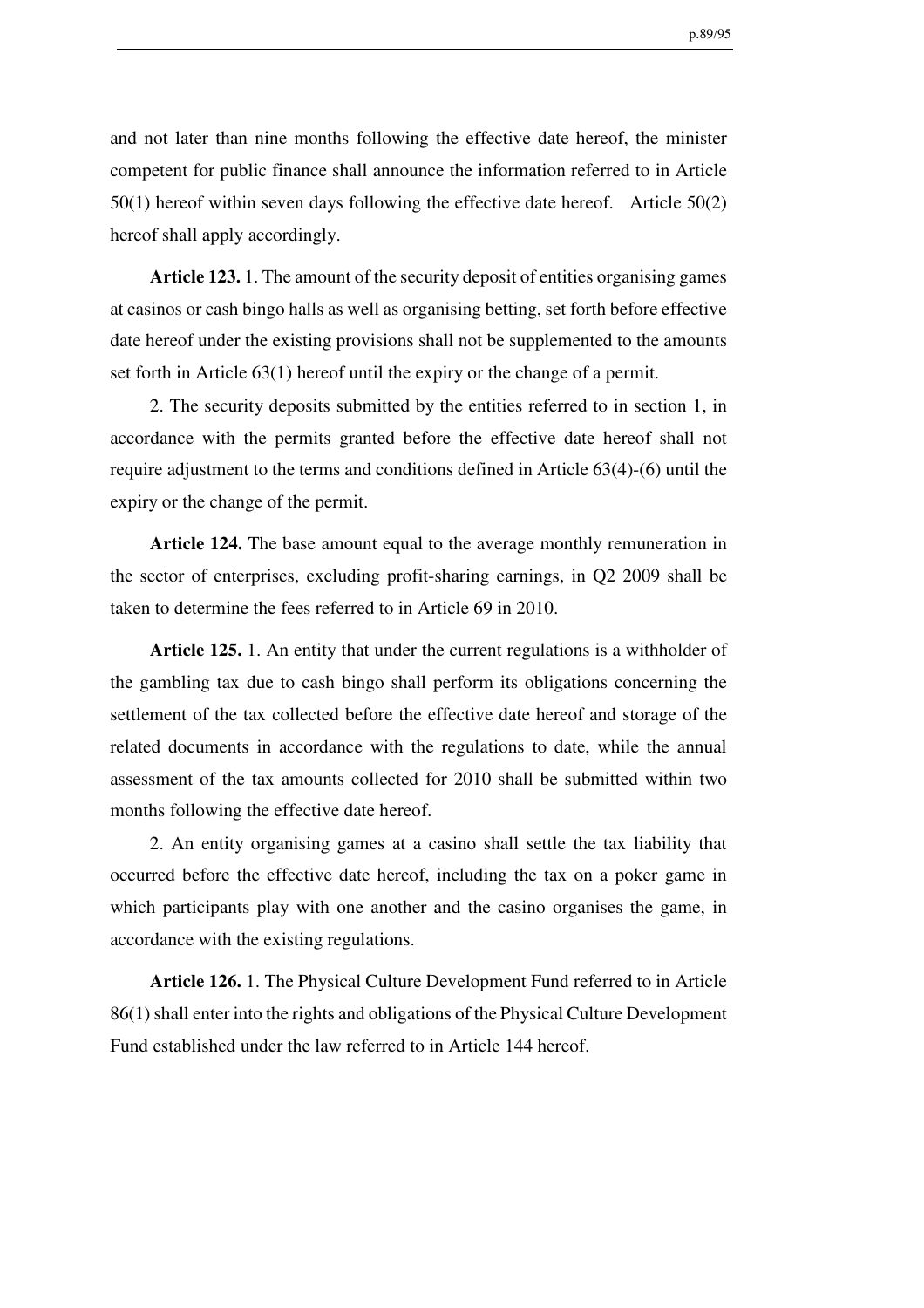p.90/95

2. The closing balance of the Physical Culture Development Fund established under the law referred to in Article 144 hereof shall become the opening balance of the Physical Culture Development Fund referred to in Article 86(1).

3. The 2010 financial plan of the Physical Culture Development Fund established under the law referred to in Article 144 hereof shall become the financial plan of the Physical Culture Development Fund referred to in Article 86(1).

**Article 127.** 1. The Fund for the Promotion of Culture referred to in Article 87(1) shall enter into the rights and obligations of the Fund for the Promotion of Culture established under the law referred to in Article 144 hereof.

2. The closing balance of the Fund for the Promotion of Culture established under the law referred to in Article 144 hereof shall become the opening balance of the Fund for the Promotion of Culture referred to in Article 87(1).

3. The 2010 financial plan of the Fund for the Promotion of Culture established under the law referred to in Article 144 hereof shall become the financial plan of the Fund for the Promotion of Culture referred to in Article 87(1).

**Article 128.** 1. The proceedings to grant a permit to organise an audiotele lottery initiated before the effective date hereof upon request of an entity other than a limited liability company or a joint stock company shall be discontinued.

2. The applicant may within two months following the effective date hereof supplement the promotion lottery application or the audiotele lottery application submitted before the effective date hereof. In case of failure to fill in the application within the time limit prescribed, the proceedings shall be discontinued.

**Article 129.** 1. Unless otherwise provided herein, the activity in the scope of games on low hazard gaming machines and games on the gaming machines organised at games arcades under the permits granted before the effective date hereof, shall be conducted until their expiry by the entities the permits were granted to in accordance with the existing regulations.

2. The proceedings concerning granting a permit to conduct the activity in the scope of games on low hazard gaming machines and games on the gaming machines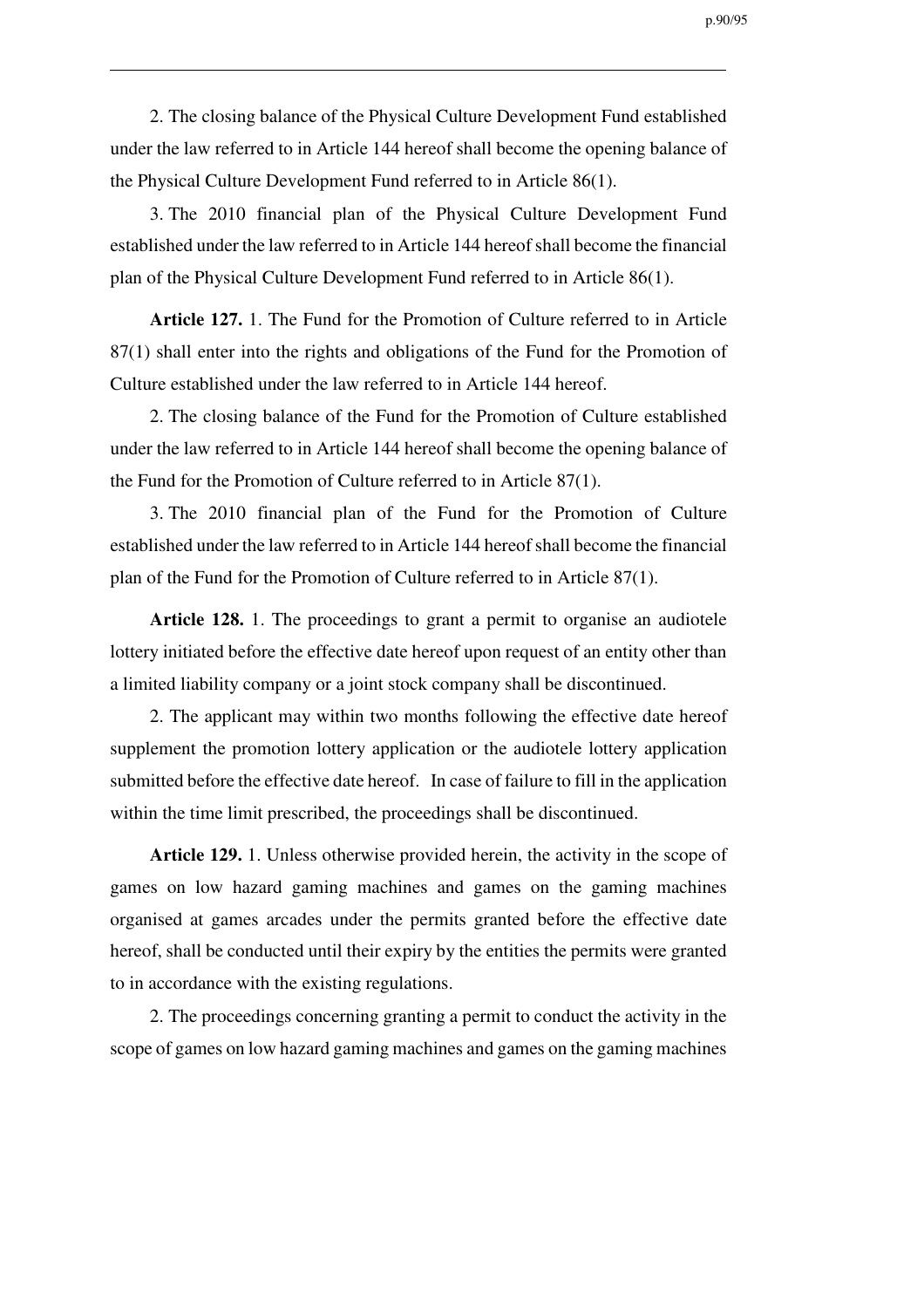organised at games arcades, initiated commenced but not completed before the effective date hereof shall be discontinued.

3. Games on low hazard gaming machines shall mean games on mechanic, electromechanic and electronic devices for prizes in cash or in kind, where the value of a single prize may not be higher than the equivalent of PLN 60, and the value of the maximum stake for participation in one game may not be higher than PLN 0.50.

**Article 130.** 1. The amount of the initial capital of a company running business referred to in Article 129(1), where the permit granted is related to the operation of:

- 1) a games arcade shall not be lower than below PLN 2,000,000;
- 2) games on low hazard gaming machines shall not be lower than PLN 800,000.

2. The amount of the initial capital of companies running business referred to in Article 129(1) hereof determined before the effective date hereof under the existing regulations shall not be supplemented to the amounts set forth in section 1 until the change of the permit in connection with a change in the structure of the initial capital of the company in accordance with Article 52.

**Article 131.** With respect to entities referred to in Article 129(1), the provisions of Article 11 and Article 12 shall apply accordingly.

**Article 132.** 1. The provisions of Article 24, Article 25(1)-(7) and Article 26 hereof in conjunction with Article 120(2) and the provisions issued under Article 25(8) shall apply to the obligation to hold and issue professional licenses to the persons holding a function or a position involving the duty to supervise or directly conduct games on low hazard gaming machines or games on gaming machines organised at games arcades.

2. The provisions hereof shall apply to fees for issuance of professional licenses and examination fees, whereas the examination fee for an inspector at a games arcade and a person supervising games points with low hazard gaming machines shall be 55% of the base amount.

**Article 133.** 1. Article 27(3) shall apply to entities referred to in Article 129(1).

2. Article 27(4) shall apply to persons authorised by an entity running the activity in the scope of low hazard gaming machines as well as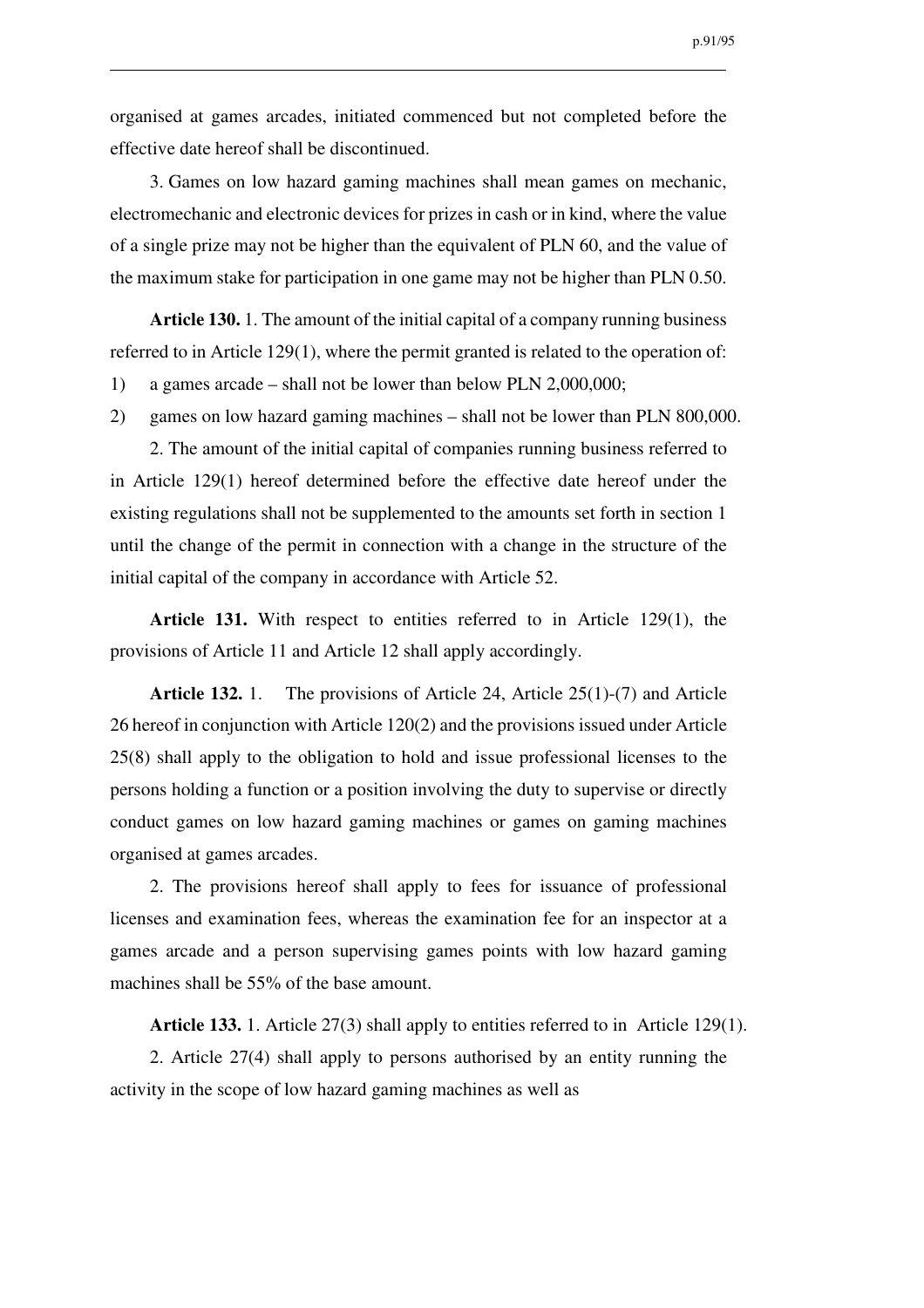to managers of food catering, commercial or service provision activity at a given facility as well as managers of games arcades and persons authorised by them.

**Article 134.** Games on gaming machines arranged in games arcades and games on low hazard gaming machines shall be subject to the ban on advertising and promotion as well as the ban on communicating sponsoring activities set forth in Article 29. The provision of Article 29(5) shall apply accordingly.

**Article 135.** 1. Subject to sections 2 and 3, the permits referred to in Article 129(1) can be changed on the terms set forth herein for a change of a license and a permit issued to entities running business activity in the scope referred to in Article 6(1)-(3) by the authority competent to grant the permit on the day preceding the effective date hereof. The provisions of Article 56 and Article 57 shall apply accordingly.

2. A permit change shall not comprise the change of the gaming venue, save for the case where the number of points with low hazard gaming machines is reduced. 2a. The permits referred to in Article 129(1) shall not be extended.

3. In the proceedings concerning the approval of a change in the structure of the initial capital and a change in the composition of the management board or the supervisory board of a company running the activity in the scope of games on low hazard gaming machines, the director of the Revenue Administration Regional Office shall not verify the fulfilment of the terms and conditions set forth herein, if their fulfilment has been confirmed by the minister competent for public finance in connection with the applicant's request for the permit or approval by this minister and if the factual circumstances have not changed.

**Article 136.** 1. The security deposits submitted by the entities referred to in section Article 129(1), in accordance with the permits granted before the effective date hereof shall not require adjustment to the terms and conditions defined in Article 63(4)-(6) until the change of the terms and conditions concerning the security deposit.

2. In the case of the permit change in the scope of the terms and conditions concerning the security deposit, the entity referred to in Article 129(1) hereof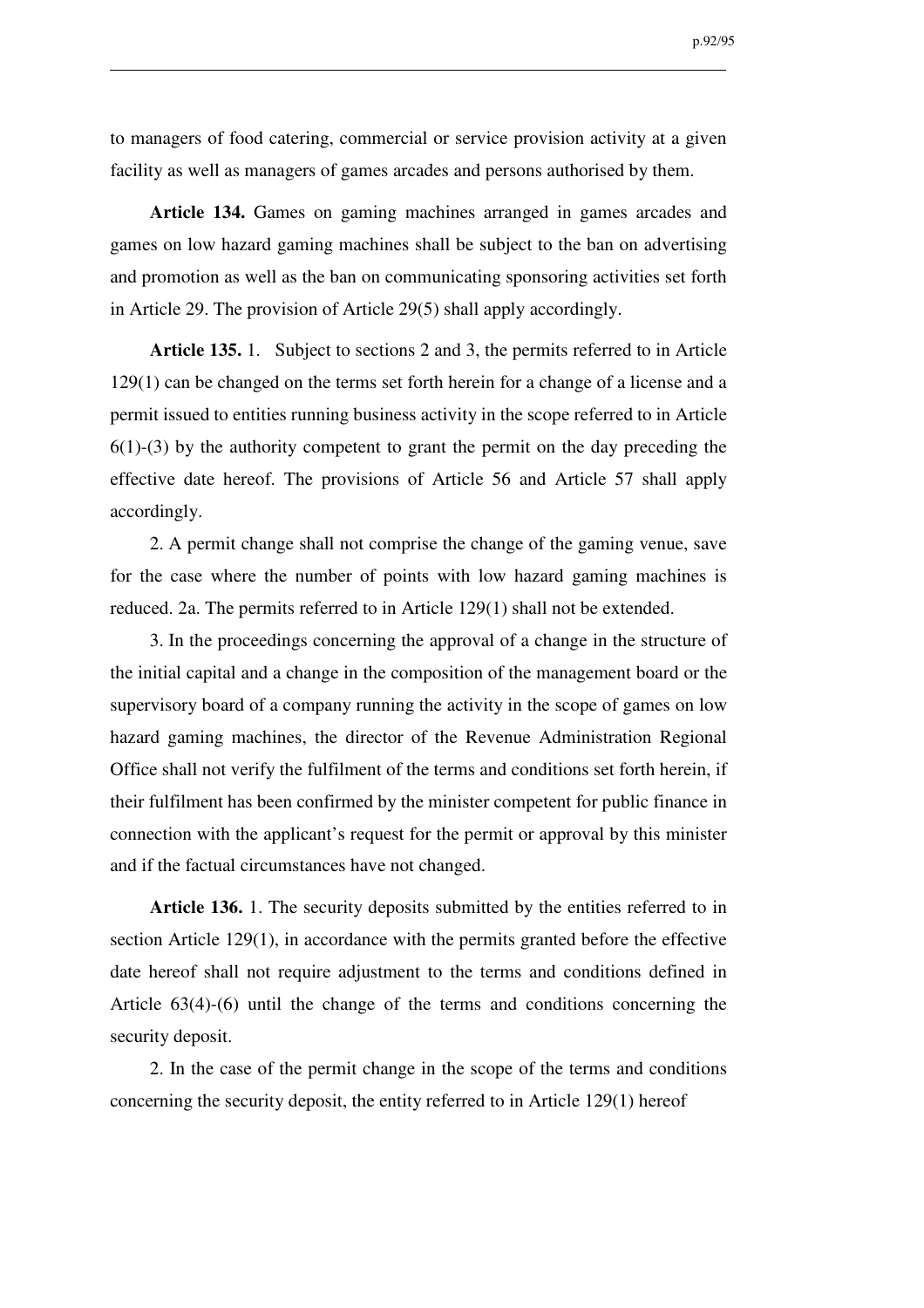shall submit, within the time limit set forth in the permit to be changed, a security deposit according to the rules defined in Article 63, in the amount of:

- 1) PLN 600,000 for operating a games arcade;
- 2) PLN 4,000 for operating a game point of low hazard gaming machines.

**Article 137.** Article 61(1) and (4) shall apply, respectively, to the regulations for the games referred to in Article 129(1), whereas the regulations concerning games on low hazard gaming machines shall not specify the amount of the capital to be allocated for the immediate payout of prizes. The authority competent to grant the permit on the day preceding the effective date hereof shall be competent to approve the regulations and any amendments thereto.

### **Article 138.** 1. (repealed)

2. Article 58 and Article 59 hereof shall apply to entities referred to in Article 129(1) accordingly, whereas the competent authority shall be the authority competent to grant the permit on the day preceding the effective date hereof.

3. The authority referred to in section 2 shall, by way of a decision, cancel the permit in the case a low hazard gaming machine is found to enable winning higher prizes or use of stakes above the levels set forth in Article 129(3).

**Article 139.** 1. Tax payers conducting the activity in the scope of games on low hazard gaming machines shall pay a flat-rate gambling tax in the amount of PLN 2,000 per month on the games organised on each gaming machine.

2. The tax rate set forth in Article 74(5) shall apply to gambling tax imposed on gaming machines organised at games arcades.

3. The jurisdiction of the tax authorities shall be established under the existing regulations. The provision of Article 77(3) shall apply accordingly.

4. In the case of moving a low hazard gaming machine to the point located within the jurisdiction of an authority other than the authority having granted the permit to organise a game on a low hazard gaming machine during a month being a settlement month, the competent authority shall be the tax authority within the jurisdiction of which the gaming machine is located on the last day of the said month.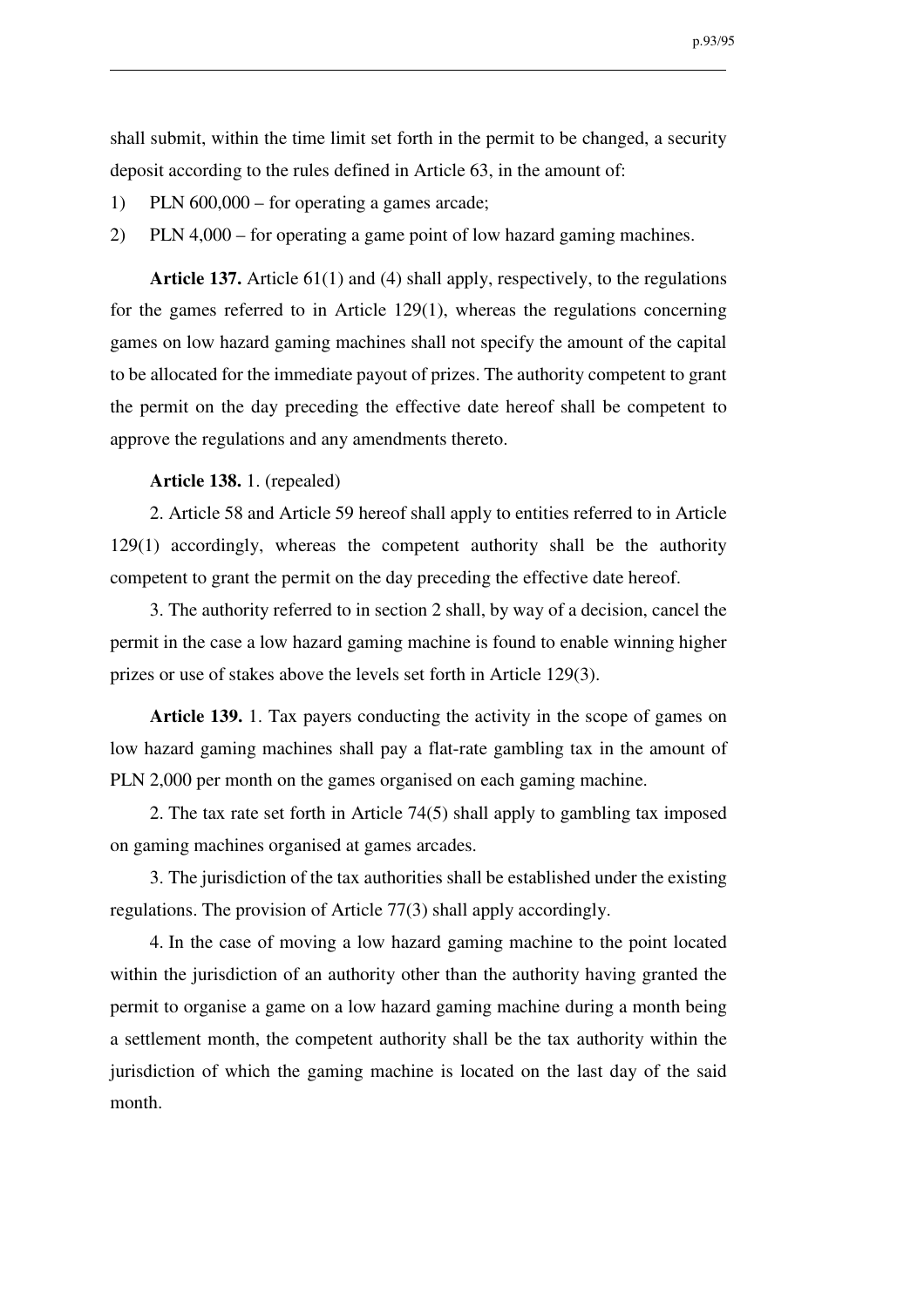**Article 140.** 1. The entities referred to in Article 129(1) shall keep accounts in accordance with the accounting regulations.

2. The entities referred to in Article 129(1) hereof shall keep the maintenance books of a gaming machine, referred to in Article 78(1)(1c) and the records referred to in Article  $78(1)(2)$ .

3. The entities referred to in Article 129(1) operating a games arcade shall keep a book of sale of tokens and cash at the games arcade.

4. The provisions issued under Article 78(2) concerning the books of sale of tokens and cash at the casino shall apply to the book referred to in section 3, accordingly.

**Article 141.** With respect to the organisation of:

- 1) games on gaming machines arranged in games arcades,
- 2) games on low hazard gaming machines in game points of low hazard gaming machines

– under Articles 129-140, the provisions of Article 89(1)(2) shall not apply

**Article 142.** 1. A manager of food catering, commercial or service activity at a facility where a game point of low hazard gaming machines is located shall notify in writing the head of the Customs and Tax Control Office competent for the location of the facility, of a gaming machine deployed there, prior to its putting into operation.

2. Whoever, contrary to the obligation set forth in section 1, fails to notify the head of the Customs and Tax Control Office of a gaming machine deployed at the facility, shall be subject to a fine for a fiscal offence.

**Article 143.** The existing secondary legislation, issued under waived authorisations set forth in the Law, referred to in Article 144 shall remain in force by the effective date of the secondary legislation issued under the authorisations set forth herein, but not longer than for a period of six months following the effective date hereof.